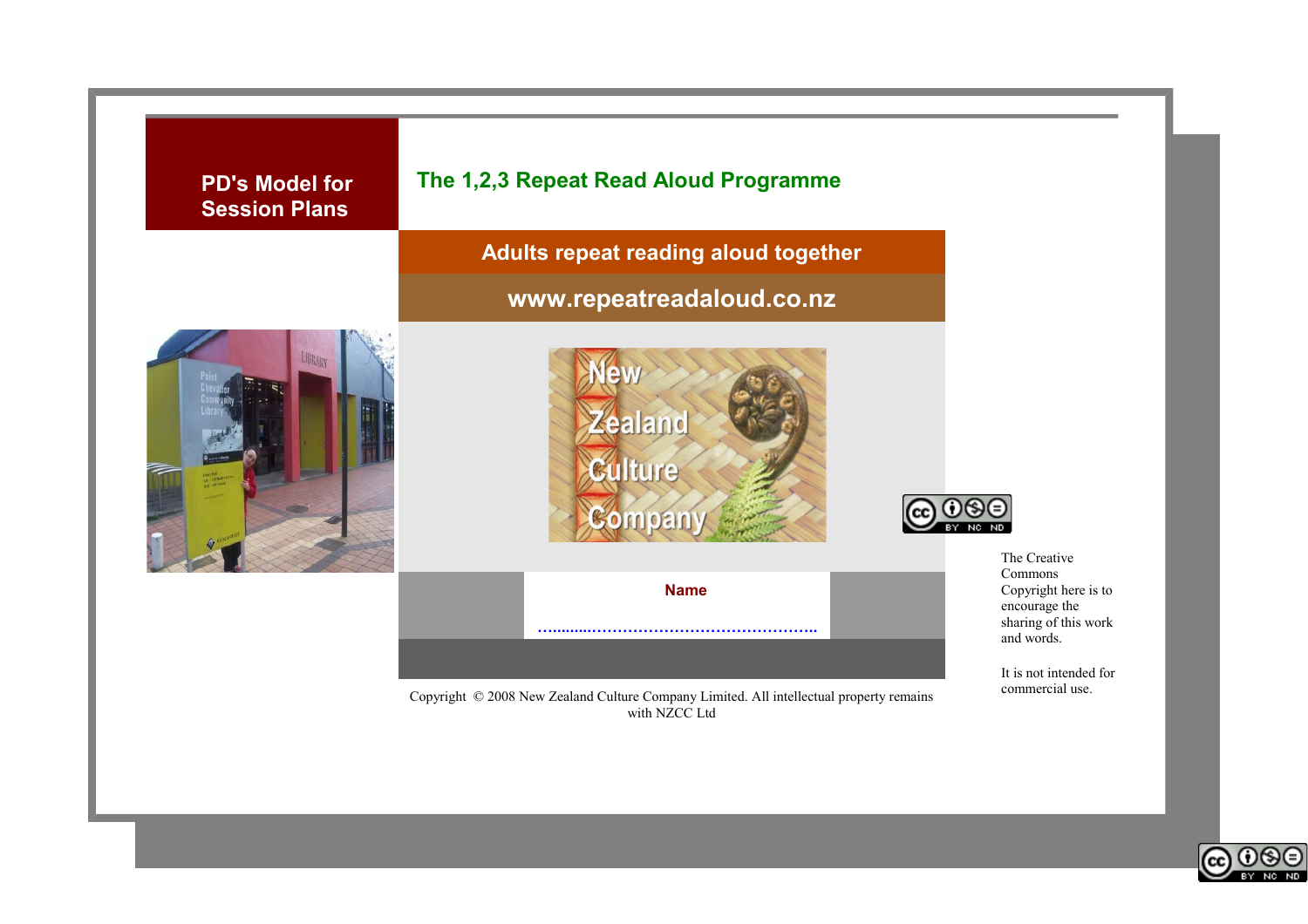Acknowledging with triple thanks the many cooperating working hands

| 2. The Reading Volunteers &<br>With their precious time and open spirit offering one-to-one intensive tutoring and care, opening<br>their hearts to learning about other cultures<br><b>Language Learning Readers</b><br>With their enthusiasm to embrace the English language and New Zealand culture<br>3. Our Funders<br>With their cooperation and generosity: funders like Community Organisation Grants Scheme<br>(COGS); McKenzie Trust; The Charitable Trusts, Massey Matters (Waitakere City)<br>With the funds to print<br>The Kete-Community Journal we print every term<br>Manuals and workbooks for the Library, the Volunteer Readers and Language Learners<br>$\bullet$<br>All other printed supporting material that we produce and photocopy such as attendance<br>$\bullet$<br>sheets, read aloud sheets, training documents, information sheets etc. More funding allows |
|---------------------------------------------------------------------------------------------------------------------------------------------------------------------------------------------------------------------------------------------------------------------------------------------------------------------------------------------------------------------------------------------------------------------------------------------------------------------------------------------------------------------------------------------------------------------------------------------------------------------------------------------------------------------------------------------------------------------------------------------------------------------------------------------------------------------------------------------------------------------------------------------|
|                                                                                                                                                                                                                                                                                                                                                                                                                                                                                                                                                                                                                                                                                                                                                                                                                                                                                             |
|                                                                                                                                                                                                                                                                                                                                                                                                                                                                                                                                                                                                                                                                                                                                                                                                                                                                                             |
|                                                                                                                                                                                                                                                                                                                                                                                                                                                                                                                                                                                                                                                                                                                                                                                                                                                                                             |
|                                                                                                                                                                                                                                                                                                                                                                                                                                                                                                                                                                                                                                                                                                                                                                                                                                                                                             |
| us to set up a new library with name badges, cameras, audio equipment and library bag AND<br>room rental where there is no library space for us to work in.                                                                                                                                                                                                                                                                                                                                                                                                                                                                                                                                                                                                                                                                                                                                 |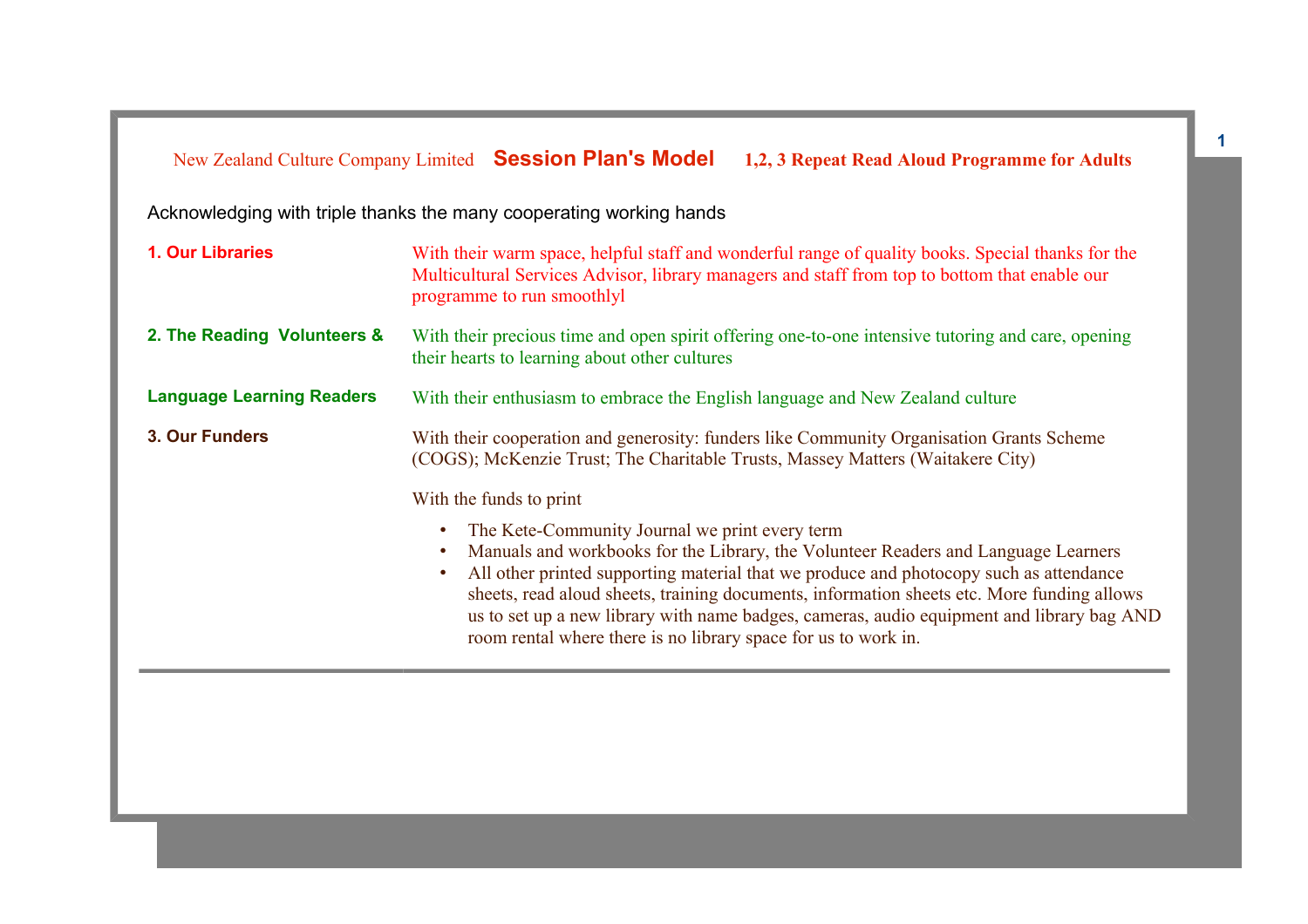| <b>Contents</b>   | Page |              |  |
|-------------------|------|--------------|--|
| Acknowledgements  |      | 1            |  |
| Contents          |      | $\mathbf{2}$ |  |
| Using the sayings |      | 4            |  |
| Session 1         |      | 5            |  |
| Session 2         |      | 16           |  |
| Session 3         |      | 24           |  |
| Session 4         |      | 32           |  |
| Session 5         |      | 40           |  |
| Session 6         |      | 47           |  |
| Session 7         |      | 52           |  |

| Accessing $\&$ |                      | It's easy                |  |
|----------------|----------------------|--------------------------|--|
| Building       | Repeat reading aloud | $It's fun(Join Joy-In)$  |  |
| Community      | ogether              | It has high expectations |  |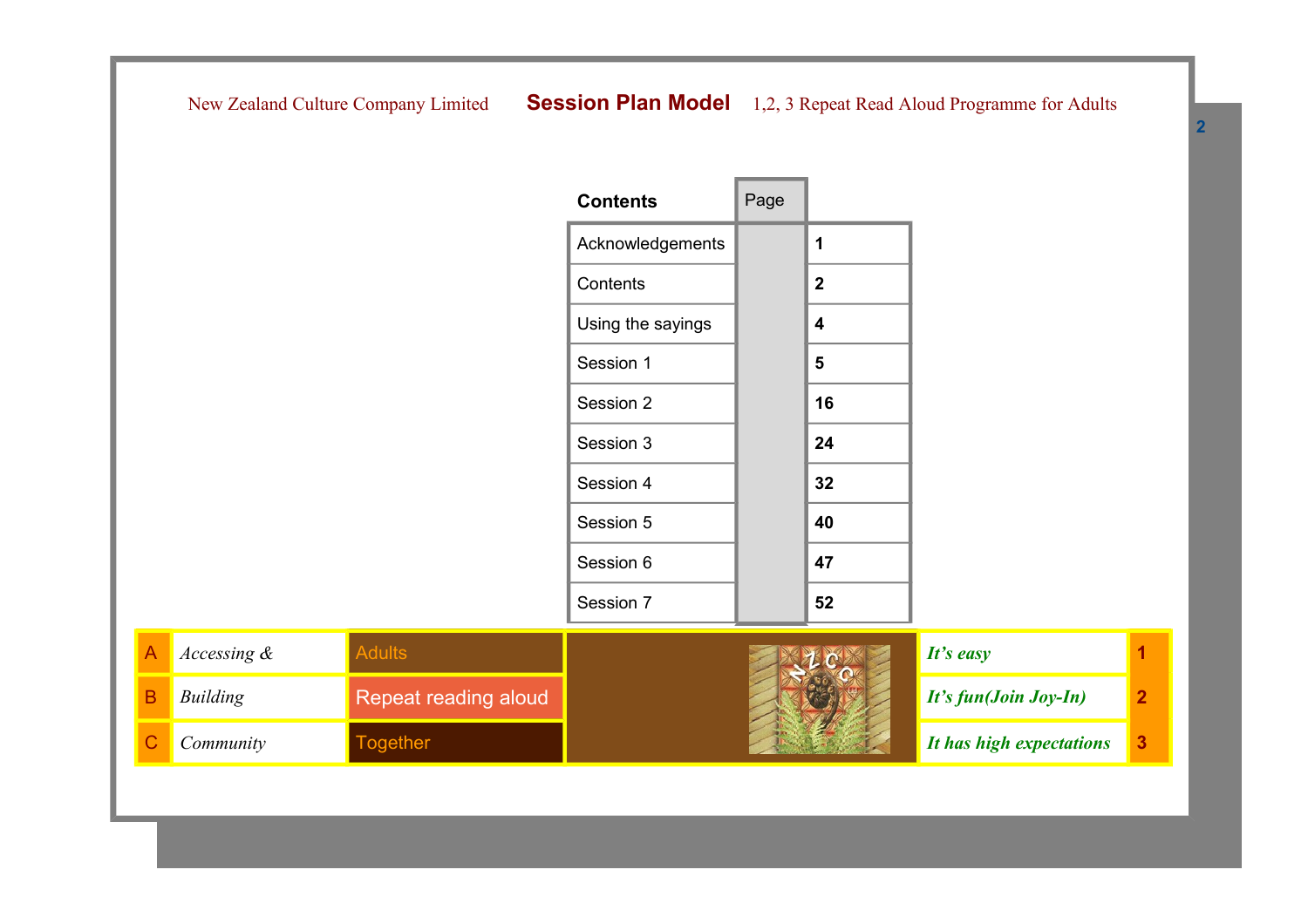|                                    | Page |    |
|------------------------------------|------|----|
| Session 8                          |      | 57 |
| Session 9                          |      | 61 |
| Session 10                         |      | 65 |
| Session 11                         |      | 69 |
| Session 12                         |      | 74 |
| <b>ABC and Homework</b><br>Summary |      | 77 |

| Accessing $\&$ |                      | It's easy                            |  |
|----------------|----------------------|--------------------------------------|--|
| Building       | Repeat reading aloud | $\blacksquare$ It's fun(Join Joy-In) |  |
| Community      | ogether              | It has high expectations             |  |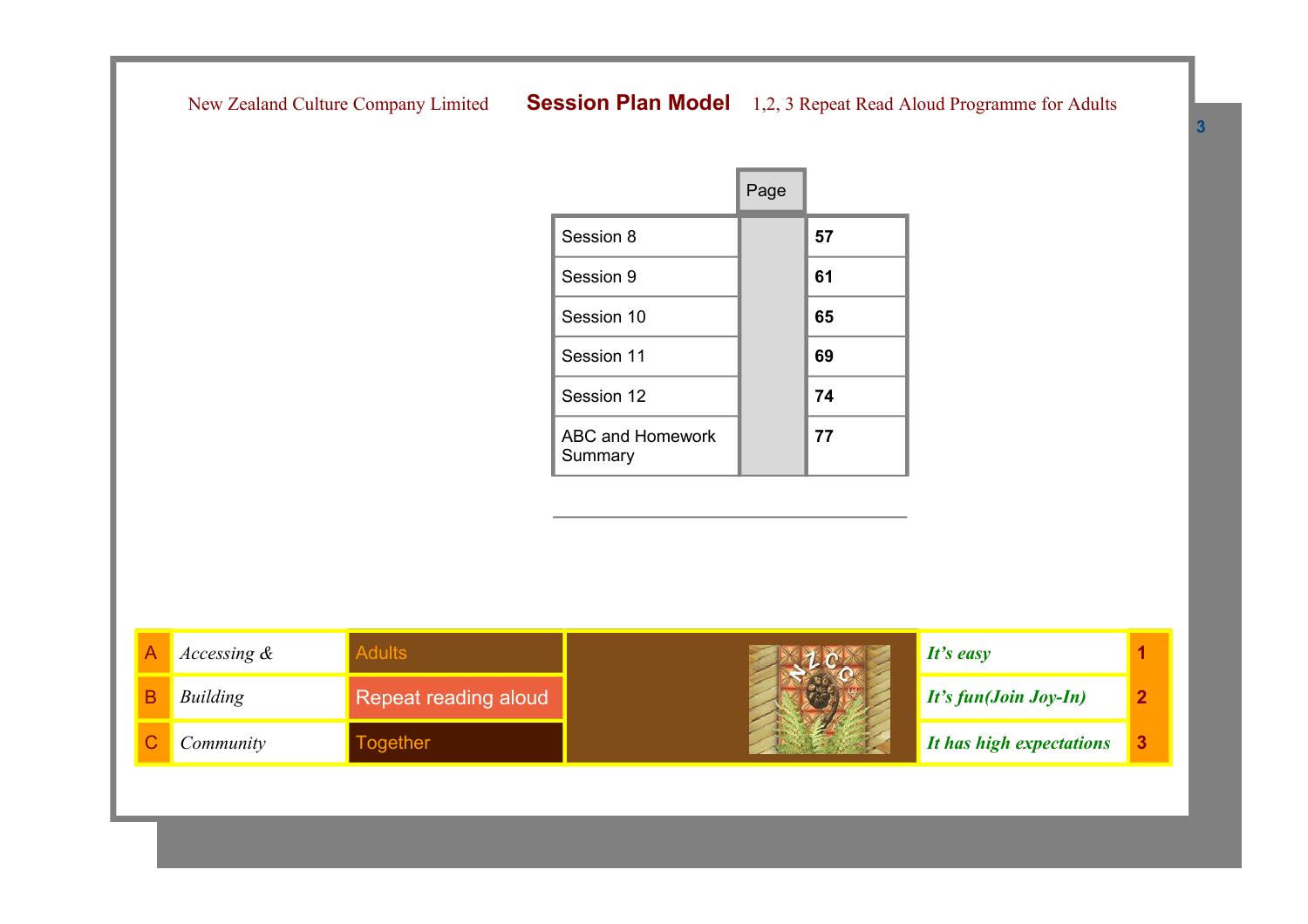#### **Repeating the Kete Themes**

#### A Theme to repeat in every session

#### *Let the true worth of everyone shine throughout the world*

The above Theme underpins the 1,2,3 Repeat Read Aloud Programme for Adults.

For four terms (of seven weeks) in a year, a small team of adults come together for a few hours in a library to repeat read together. To celebrate this community the reading programme offers the Volunteer Readers and Language Learning Readers the opportunity to contribute to the Kete - Community Journal which through reflections, comments and stories will pass on in some small way the cultural learning and cultural pleasure that takes place during this time special time. We trigger the Kete contributions by using the twelve sThemes we begin each session with when we meet.

This Kete - Community Journal gives the participants of the 1,2,3 programme a platform to express their initiative, offer their opinion or leave a memento behind of their work. It also gives us a resource to photocopy for repeat reading aloud as a group without infringing copyright law. Each Language Learning Reader is offered a few hours a couple of days a week over seven week period. So we can cater for the maximum numbers of Language Learning Readers the term is a unique time, (usually can only do once). Even though the Reading Volunteers repeat the Programme over and over they tell us that they are continually learning every time they participate.

| <i>Accessing <math>\&amp;</math></i> |                             | It's easy                |  |
|--------------------------------------|-----------------------------|--------------------------|--|
| Building                             | <b>Repeat reading aloud</b> | $It's fun(Join Joy-In)$  |  |
| Community                            | ogether                     | It has high expectations |  |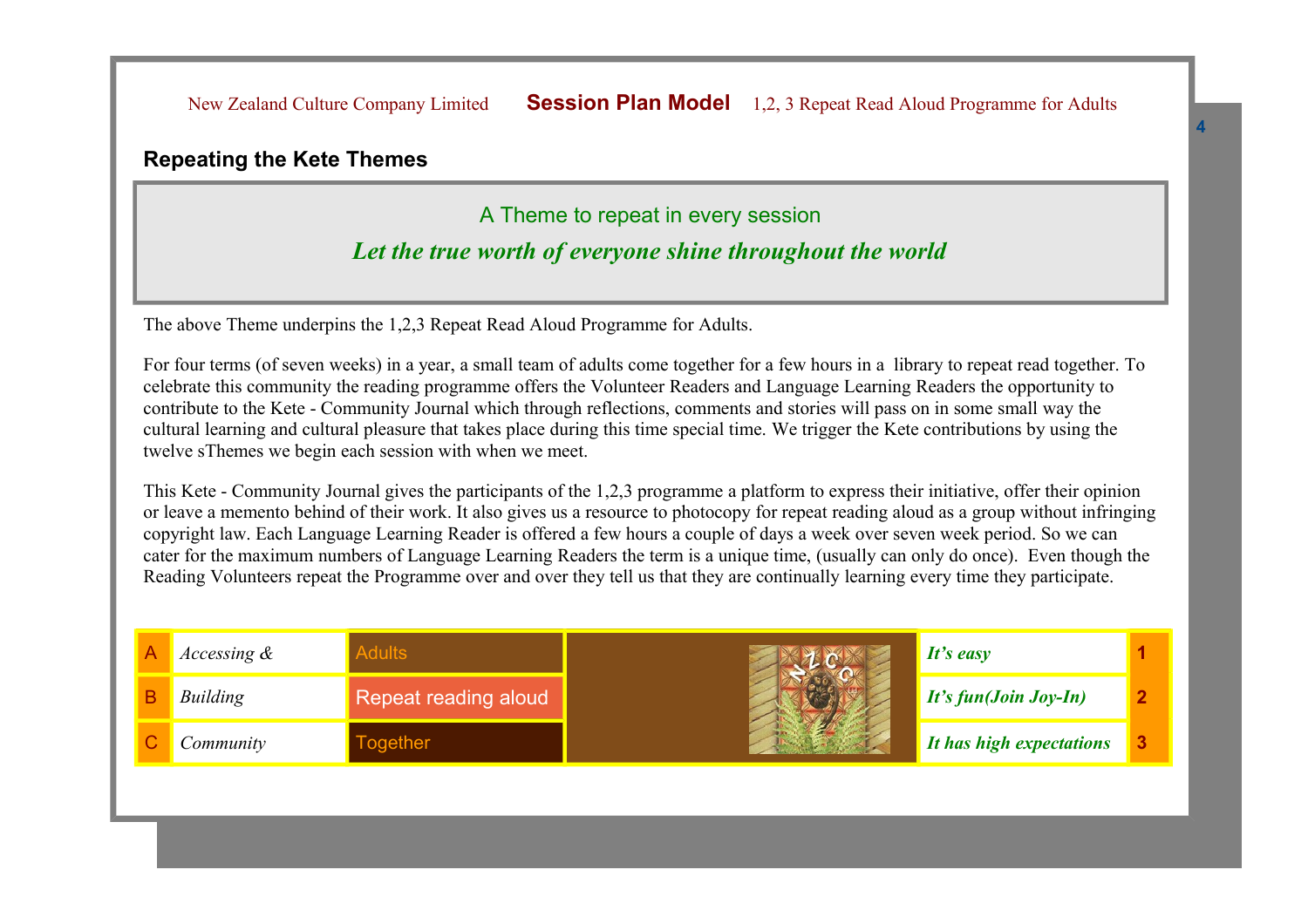|   |                                                                                                                                                                                                                                                                                | New Zealand Culture Company Limited                   | <b>Session Plan Model</b>              |  | 1,2, 3 Repeat Read Aloud Programme for Adults |                |
|---|--------------------------------------------------------------------------------------------------------------------------------------------------------------------------------------------------------------------------------------------------------------------------------|-------------------------------------------------------|----------------------------------------|--|-----------------------------------------------|----------------|
|   |                                                                                                                                                                                                                                                                                | "Be absolutely grateful for everything day and night" | Session one's theme to repeat together |  |                                               |                |
|   | 1.0 Formal welcome                                                                                                                                                                                                                                                             |                                                       |                                        |  |                                               |                |
|   |                                                                                                                                                                                                                                                                                | Start the session on time                             |                                        |  | 1 minute                                      |                |
|   | Coach<br>A couple of minutes before the session is due to start, gently remind everyone, Programme Deliverers,<br>Volunteers and Readers, that it is almost time to begin and ask people to take their seats ensuring that each<br>Reader has a Volunteer sitting beside them. |                                                       |                                        |  |                                               |                |
|   | Tihei Mauri Ora<br>Programme<br><b>Deliverer 1</b>                                                                                                                                                                                                                             |                                                       |                                        |  |                                               |                |
|   | Programme<br><b>Deliverer 2</b>                                                                                                                                                                                                                                                | We are the people of the breath                       |                                        |  |                                               |                |
|   | Interpreters in<br>other languages                                                                                                                                                                                                                                             |                                                       |                                        |  |                                               |                |
| A | Accessing &                                                                                                                                                                                                                                                                    | <b>Adults</b>                                         |                                        |  | It's easy                                     | 1              |
| B | <b>Building</b>                                                                                                                                                                                                                                                                | Repeat reading aloud                                  |                                        |  | It's fun(Join Joy-In)                         | $\overline{2}$ |
| С | Community                                                                                                                                                                                                                                                                      | <b>Together</b>                                       |                                        |  | It has high expectations                      | 3              |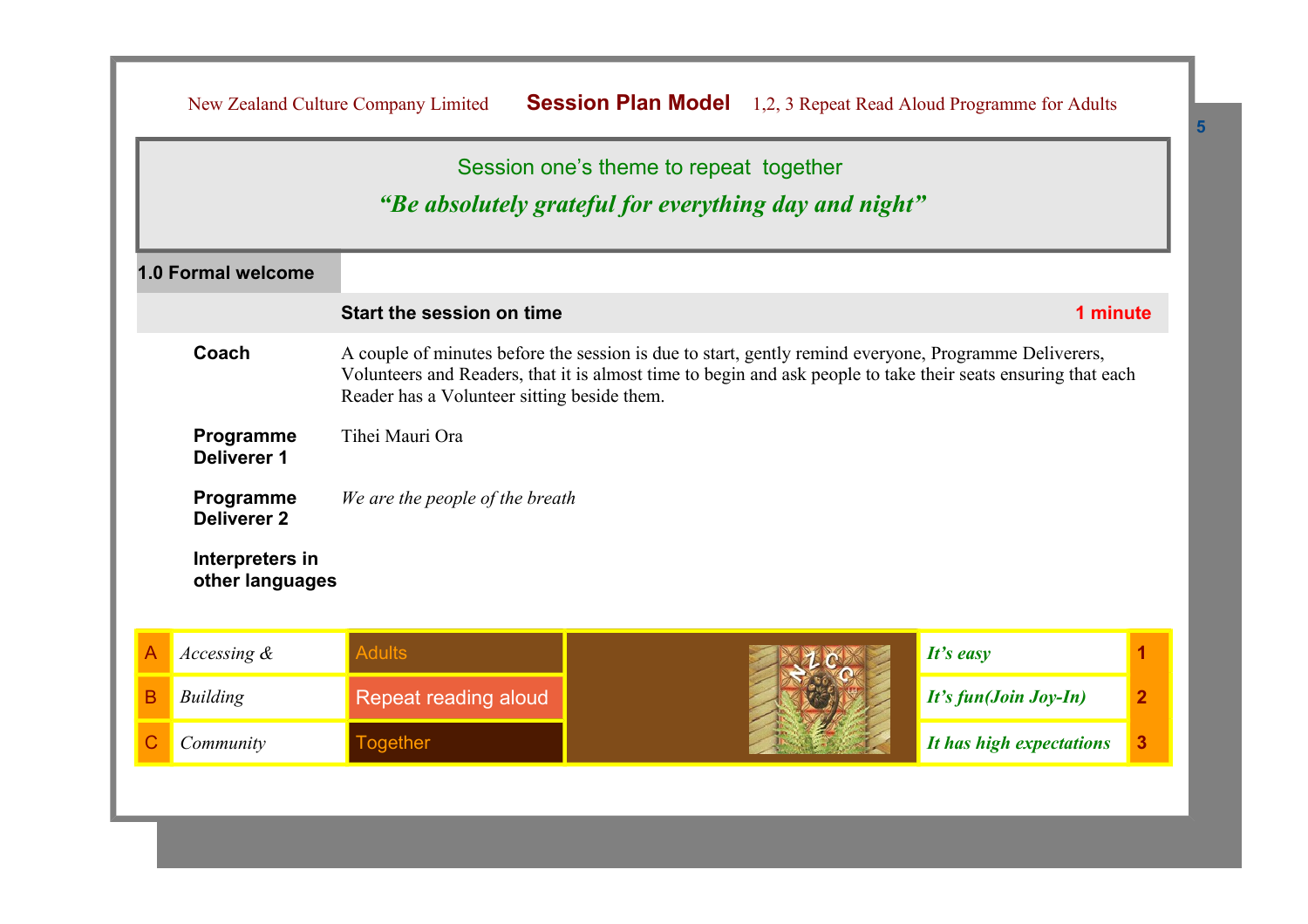| Kia ora. On behalf of the Volunteers and Readers I would like to thank you for that welcome. We look<br><b>Volunteer to</b><br>forward to an enjoyable time together. Could everybody repeat with me, "Thank you and welcome."<br>reply |                                                                                                                                                                                                                                                                                                     |                                                           |                                                                                                                                                                                                                                                                                                                |                          |              |  |
|-----------------------------------------------------------------------------------------------------------------------------------------------------------------------------------------------------------------------------------------|-----------------------------------------------------------------------------------------------------------------------------------------------------------------------------------------------------------------------------------------------------------------------------------------------------|-----------------------------------------------------------|----------------------------------------------------------------------------------------------------------------------------------------------------------------------------------------------------------------------------------------------------------------------------------------------------------------|--------------------------|--------------|--|
|                                                                                                                                                                                                                                         | Everybody<br>(please repeat<br>read aloud<br>together)                                                                                                                                                                                                                                              | Thank you and welcome.                                    |                                                                                                                                                                                                                                                                                                                |                          |              |  |
|                                                                                                                                                                                                                                         | <b>Alternative</b><br>You may find that your particular situation and group calls for another more appropriate introduction. The<br>important thing is to formally welcome everyone to the programme, and using the skills of the Volunteers<br>present, show respect for the Te Tiriti O Waitangi. |                                                           |                                                                                                                                                                                                                                                                                                                |                          |              |  |
|                                                                                                                                                                                                                                         | Introductions (if haven't been done at teambuilding)                                                                                                                                                                                                                                                |                                                           |                                                                                                                                                                                                                                                                                                                |                          |              |  |
|                                                                                                                                                                                                                                         |                                                                                                                                                                                                                                                                                                     | <b>Introducing the Volunteer team</b><br><b>6 minutes</b> |                                                                                                                                                                                                                                                                                                                |                          |              |  |
|                                                                                                                                                                                                                                         | Programme<br><b>Deliverer 1</b>                                                                                                                                                                                                                                                                     |                                                           | Thank you and once again welcome to the 1,2,3 Repeat Read Aloud Programme. Even though we all live on<br>this planet earth together we speak different languages. Through repeat reading aloud we can transcend our<br>cultural and language barriers to establish a strong foundation for a peaceful society. |                          |              |  |
|                                                                                                                                                                                                                                         | Accessing $\&$                                                                                                                                                                                                                                                                                      | <b>Adults</b>                                             |                                                                                                                                                                                                                                                                                                                | It's easy                | 1            |  |
| B                                                                                                                                                                                                                                       | <b>Building</b>                                                                                                                                                                                                                                                                                     | Repeat reading aloud                                      |                                                                                                                                                                                                                                                                                                                | It's fun(Join Joy-In)    | $\mathbf{2}$ |  |
|                                                                                                                                                                                                                                         | Community                                                                                                                                                                                                                                                                                           | <b>Together</b>                                           |                                                                                                                                                                                                                                                                                                                | It has high expectations | 3            |  |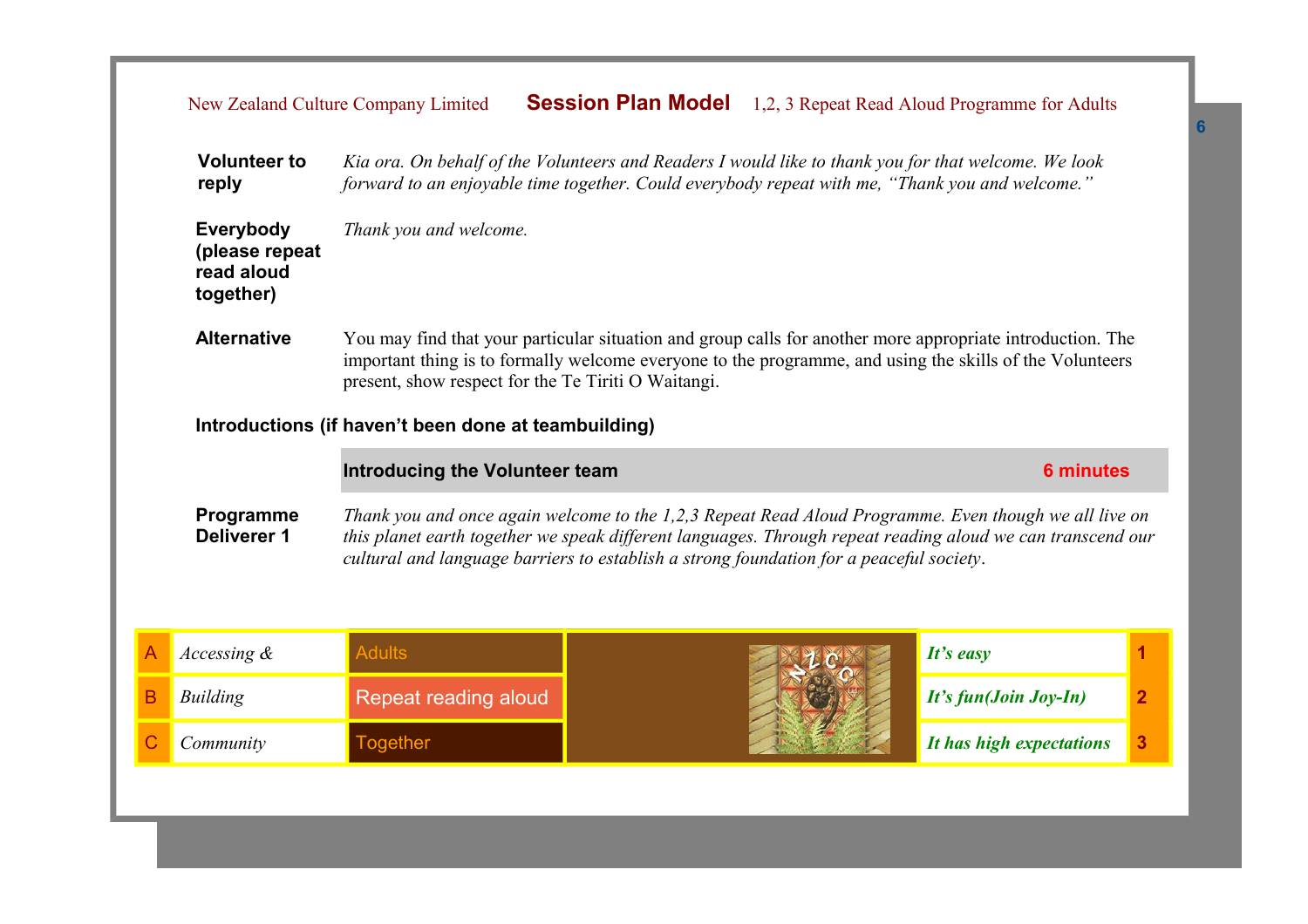|                                       | <b>Session Plan Model</b><br>New Zealand Culture Company Limited<br>1,2, 3 Repeat Read Aloud Programme for Adults                                                                                       |
|---------------------------------------|---------------------------------------------------------------------------------------------------------------------------------------------------------------------------------------------------------|
| Interpreters in<br>other<br>languages |                                                                                                                                                                                                         |
| Programme<br>Deliverer 1              | I would like to introduce the Coach who so ably got us started on time.                                                                                                                                 |
| Coach                                 | Hi again. It is my job to be the time-keeper to ensure our sessions start and finish on time so if you hear me<br>asking for your attention please listen and respond quickly! Thank you very much.     |
| Programme<br><b>Deliverer 2</b>       | I would like to introduce the Attendance Volunteer                                                                                                                                                      |
| <b>Attendance</b>                     | Thank you to those of you who <b>signed the register</b> and <b>picked up your name tag</b> when you arrived.                                                                                           |
| <b>Volunteer</b>                      | It saves time if this can be done <b>before the session begins</b> . If you haven't signed in yet, please do so before<br>you leave. Thank you very much.                                               |
| <b>Attendance</b><br><b>Volunteer</b> | Also explain that it is most helpful if they can text or ring the following number (write the appropriate number<br>into the space provided in their workbooks) if they are unable to attend a session. |
|                                       |                                                                                                                                                                                                         |

| Accessing & |                      | It's easy                |  |
|-------------|----------------------|--------------------------|--|
| Building    | Repeat reading aloud | $It's fun(Join Joy-In)$  |  |
| Community   | <b>Fogether</b>      | It has high expectations |  |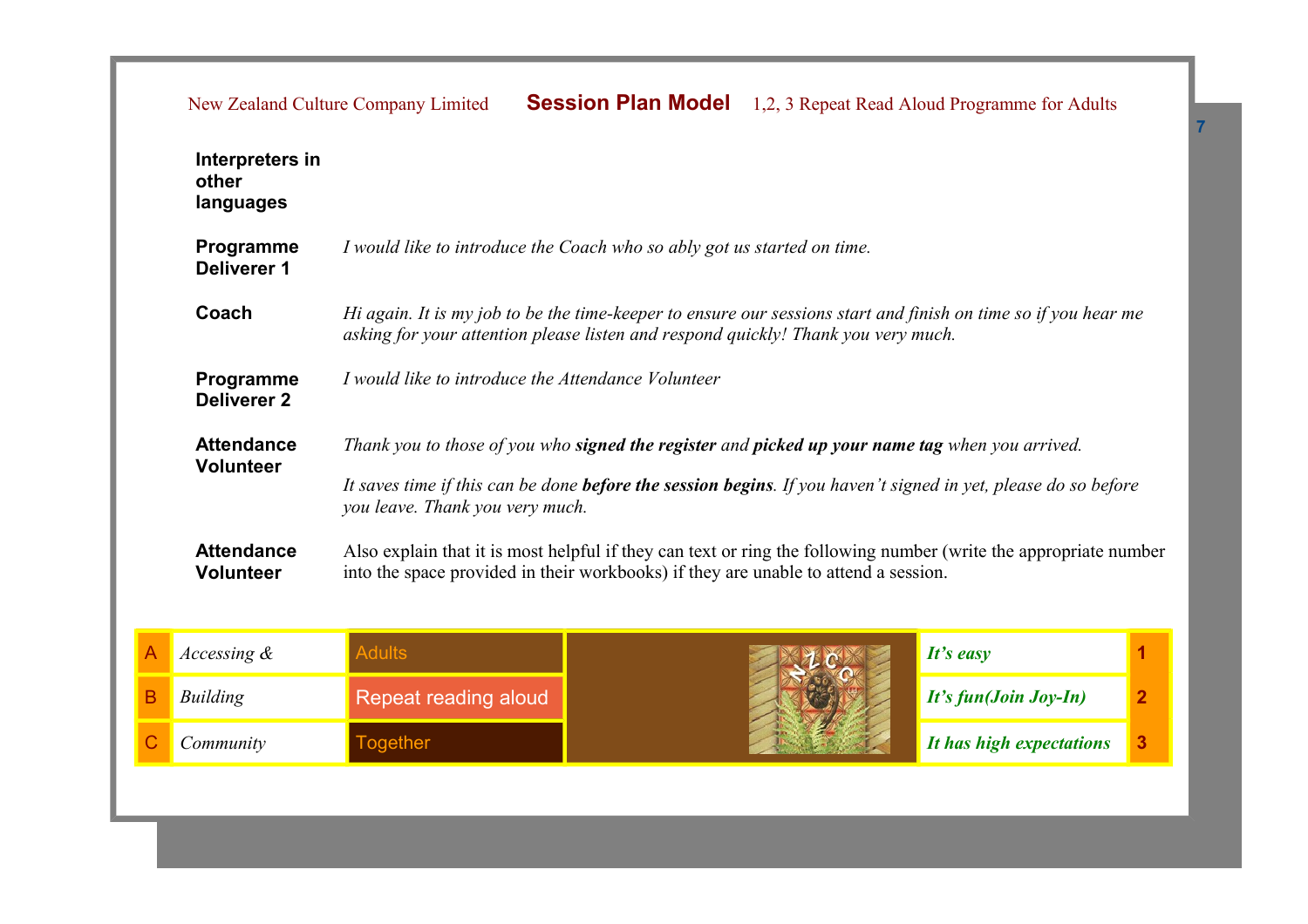|   | Programme<br><b>Deliverer 1</b>                                                            |                                                                                                                                                         | I would like to introduce the Audio Equipment Volunteer                                                    |                          |                |  |  |
|---|--------------------------------------------------------------------------------------------|---------------------------------------------------------------------------------------------------------------------------------------------------------|------------------------------------------------------------------------------------------------------------|--------------------------|----------------|--|--|
|   | <b>Audio</b><br><b>Equipment</b><br><b>Volunteer</b>                                       | the register and picked up their name tag, they may                                                                                                     | 'Housekeeping' – Explain that when each person arrives, before the programme starts, once they have signed |                          |                |  |  |
|   |                                                                                            | Sign out a tape deck and tape for the session.                                                                                                          |                                                                                                            |                          |                |  |  |
|   |                                                                                            | For this first session, show where they will find the appropriate form but explain we will not be using tapes<br>and tape decks until the next session. |                                                                                                            |                          |                |  |  |
|   | Programme<br>I would like to introduce the Health & Safety Volunteer<br><b>Deliverer 2</b> |                                                                                                                                                         |                                                                                                            |                          |                |  |  |
|   | <b>Health &amp; Safety</b><br><b>Volunteer</b>                                             | Mandatory. Explain evacuation procedures in as many languages as possible. Walk to all fire exits that could<br>be used in an emergency situation.      |                                                                                                            |                          |                |  |  |
|   |                                                                                            |                                                                                                                                                         |                                                                                                            |                          |                |  |  |
|   |                                                                                            |                                                                                                                                                         |                                                                                                            |                          |                |  |  |
|   | Accessing &                                                                                | <b>Adults</b>                                                                                                                                           |                                                                                                            | It's easy                | 1              |  |  |
| B | Building                                                                                   | Repeat reading aloud                                                                                                                                    |                                                                                                            | It's fun(Join Joy-In)    | $\overline{2}$ |  |  |
| C | Community                                                                                  | <b>Together</b>                                                                                                                                         |                                                                                                            | It has high expectations | 3              |  |  |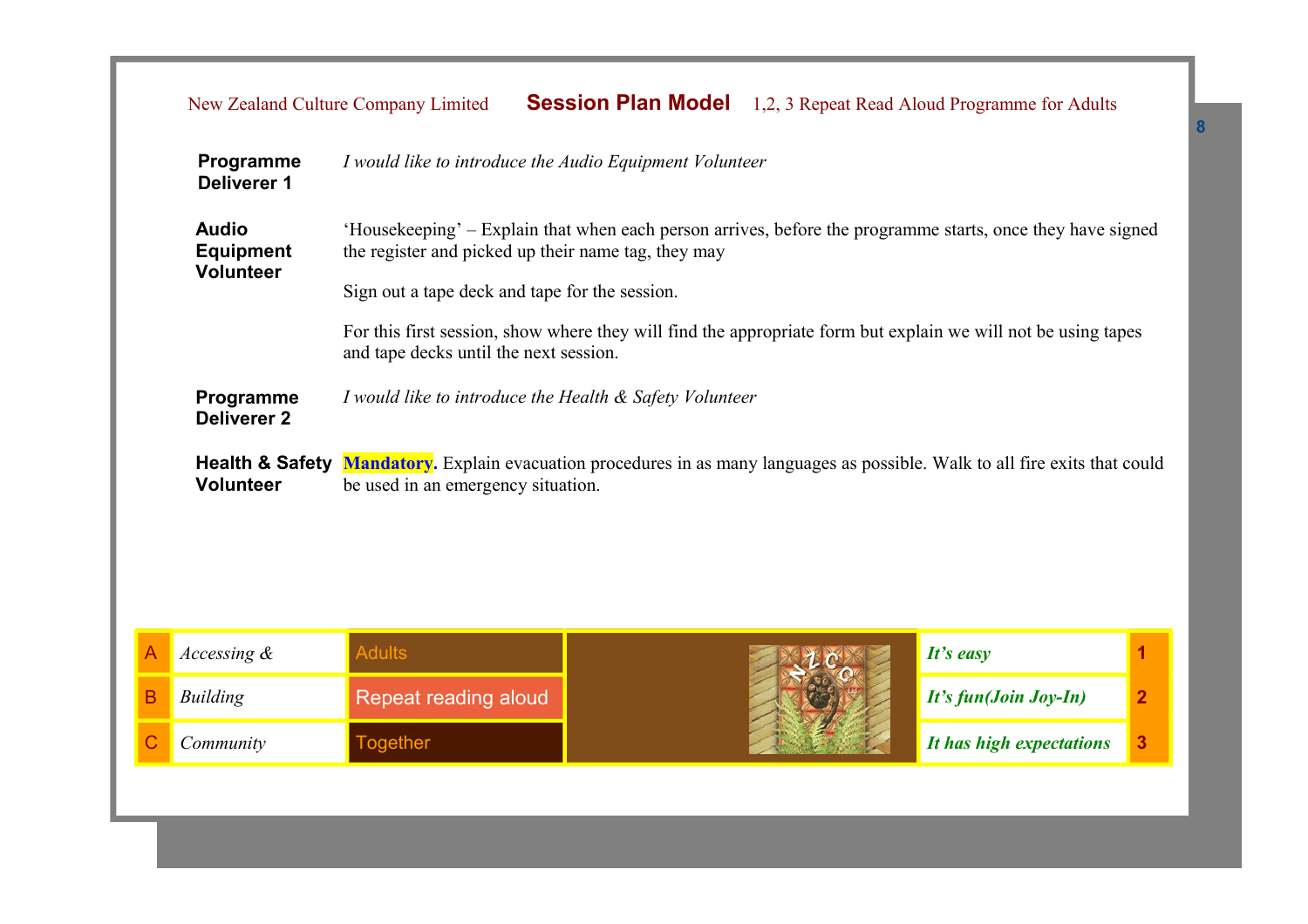|   |                                 | New Zealand Culture Company Limited                                                                                                                                                                                                                                                                                                            | <b>Session Plan Model</b> 1,2, 3 Repeat Read Aloud Programme for Adults                                     |                       |  |  |
|---|---------------------------------|------------------------------------------------------------------------------------------------------------------------------------------------------------------------------------------------------------------------------------------------------------------------------------------------------------------------------------------------|-------------------------------------------------------------------------------------------------------------|-----------------------|--|--|
|   | 1.1 A sustainable<br>practice   |                                                                                                                                                                                                                                                                                                                                                |                                                                                                             |                       |  |  |
|   |                                 | Repeat Reading Aloud together as a group                                                                                                                                                                                                                                                                                                       |                                                                                                             | 3 minutes             |  |  |
|   | Programme<br><b>Deliverer 2</b> |                                                                                                                                                                                                                                                                                                                                                | We would like to show you how the 1,2,3 Method works by repeating aloud together our saying for the day.    |                       |  |  |
|   |                                 | easier it will become.                                                                                                                                                                                                                                                                                                                         | Listen to the sound of the words. Watch my mouth as you listen. The more times we repeat this sentence, the |                       |  |  |
|   | Programme<br><b>Deliverer 2</b> | Ask everyone to listen only, (not repeat). Say the sentence slowly and clearly.                                                                                                                                                                                                                                                                |                                                                                                             |                       |  |  |
|   | alone                           | "Be absolutely grateful for everything, day and night"                                                                                                                                                                                                                                                                                         |                                                                                                             |                       |  |  |
|   | Programme<br><b>Deliverer 2</b> | Even though this sentence is in their workbooks, it is best if the Readers and Volunteers watch the mouth of<br>the Programme Deliverer and listen to the sound of the words during this group exercise. If they wish to<br>practise this sentence later with their Volunteer one-on-one they could read it from the workbook at that<br>time. |                                                                                                             |                       |  |  |
|   | Interpreter                     | <i>Interpreters</i> to explain the meaning.                                                                                                                                                                                                                                                                                                    |                                                                                                             |                       |  |  |
|   |                                 |                                                                                                                                                                                                                                                                                                                                                |                                                                                                             |                       |  |  |
| A | Accessing $\&$                  | <b>Adults</b>                                                                                                                                                                                                                                                                                                                                  |                                                                                                             | It's easy             |  |  |
| В | Building                        | Repeat reading aloud                                                                                                                                                                                                                                                                                                                           |                                                                                                             | It's fun(Join Joy-In) |  |  |

**C** *Community* **If the** *I***C** *It has high expectations* **3**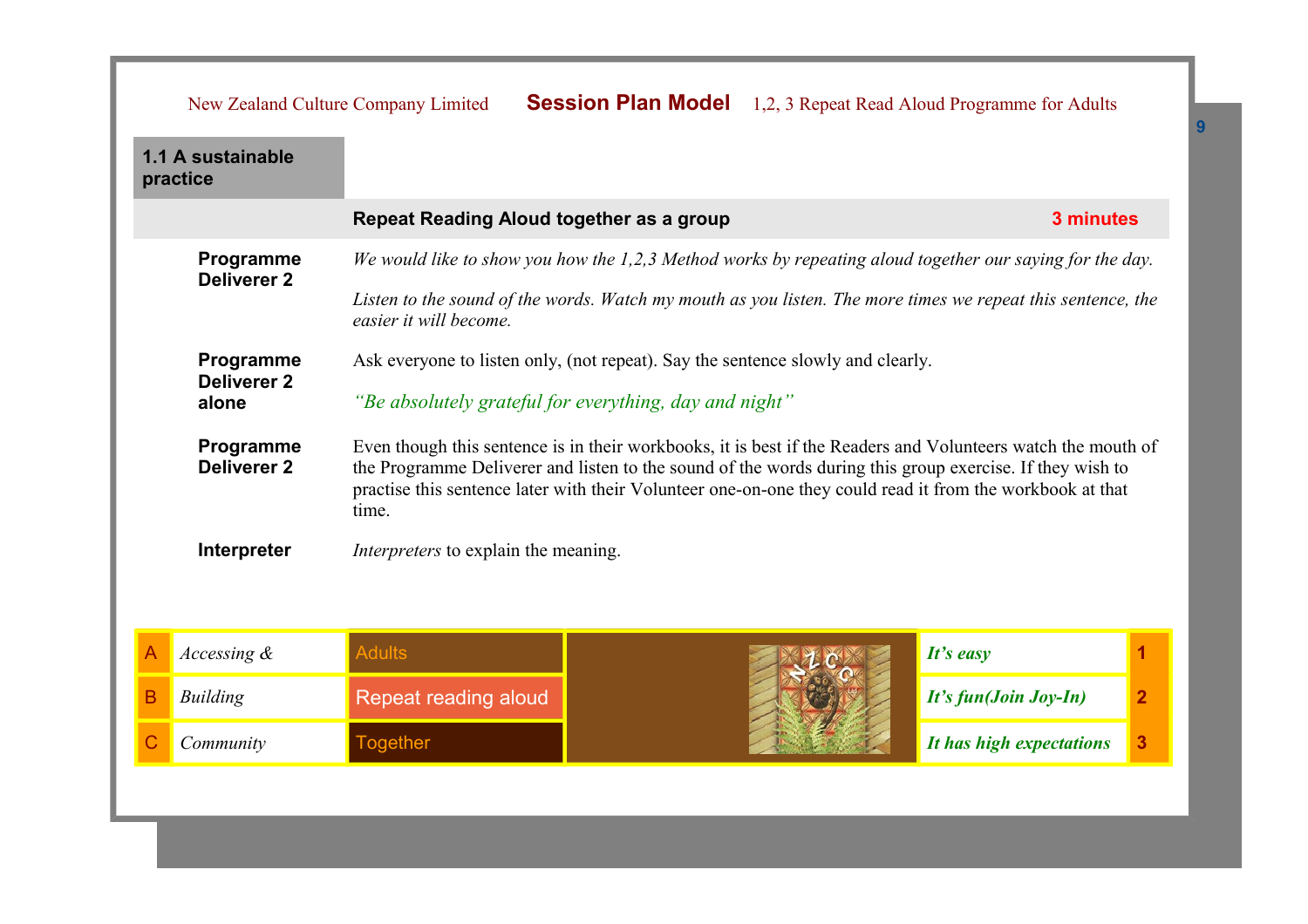| 1.2 Learn to learn<br>Repeating gratitude enhances learning<br><b>Information</b><br>(NB. We have learnt that the "Learn to learn gratitude exercise" is best done at the end of this first session<br>during the reflection time – see 1.4.) Please go straight onto the one on one reading time $(1.3$ below) so<br>only<br>that Volunteers and Readers have a chance to get to know each other. Thank you.<br>1.3 Practise<br>The 1,2,3 Method<br><b>40 minutes</b><br>Programme<br>It's time to read your book using the 1,2,3 Method now. You may stay here or move to a quieter space to<br>Deliverer 1<br>read. Please be back 10 minutes before the end of the session. Thank you.<br><b>Reader</b><br>Listen to the words being read out loud to you<br><b>Adults</b><br>It's easy<br>Accessing &<br>1<br>A<br>$\overline{2}$<br><b>Building</b><br>Repeat reading aloud<br>It's fun(Join Joy-In)<br>B<br><b>Together</b><br>3<br>$\mathsf{C}$<br>It has high expectations<br>Community |  |  | New Zealand Culture Company Limited | <b>Session Plan Model</b> 1,2, 3 Repeat Read Aloud Programme for Adults |  |  |  |
|--------------------------------------------------------------------------------------------------------------------------------------------------------------------------------------------------------------------------------------------------------------------------------------------------------------------------------------------------------------------------------------------------------------------------------------------------------------------------------------------------------------------------------------------------------------------------------------------------------------------------------------------------------------------------------------------------------------------------------------------------------------------------------------------------------------------------------------------------------------------------------------------------------------------------------------------------------------------------------------------------|--|--|-------------------------------------|-------------------------------------------------------------------------|--|--|--|
|                                                                                                                                                                                                                                                                                                                                                                                                                                                                                                                                                                                                                                                                                                                                                                                                                                                                                                                                                                                                  |  |  |                                     |                                                                         |  |  |  |
|                                                                                                                                                                                                                                                                                                                                                                                                                                                                                                                                                                                                                                                                                                                                                                                                                                                                                                                                                                                                  |  |  |                                     |                                                                         |  |  |  |
|                                                                                                                                                                                                                                                                                                                                                                                                                                                                                                                                                                                                                                                                                                                                                                                                                                                                                                                                                                                                  |  |  |                                     |                                                                         |  |  |  |
|                                                                                                                                                                                                                                                                                                                                                                                                                                                                                                                                                                                                                                                                                                                                                                                                                                                                                                                                                                                                  |  |  |                                     |                                                                         |  |  |  |
|                                                                                                                                                                                                                                                                                                                                                                                                                                                                                                                                                                                                                                                                                                                                                                                                                                                                                                                                                                                                  |  |  |                                     |                                                                         |  |  |  |
|                                                                                                                                                                                                                                                                                                                                                                                                                                                                                                                                                                                                                                                                                                                                                                                                                                                                                                                                                                                                  |  |  |                                     |                                                                         |  |  |  |
|                                                                                                                                                                                                                                                                                                                                                                                                                                                                                                                                                                                                                                                                                                                                                                                                                                                                                                                                                                                                  |  |  |                                     |                                                                         |  |  |  |
|                                                                                                                                                                                                                                                                                                                                                                                                                                                                                                                                                                                                                                                                                                                                                                                                                                                                                                                                                                                                  |  |  |                                     |                                                                         |  |  |  |
|                                                                                                                                                                                                                                                                                                                                                                                                                                                                                                                                                                                                                                                                                                                                                                                                                                                                                                                                                                                                  |  |  |                                     |                                                                         |  |  |  |
|                                                                                                                                                                                                                                                                                                                                                                                                                                                                                                                                                                                                                                                                                                                                                                                                                                                                                                                                                                                                  |  |  |                                     |                                                                         |  |  |  |
|                                                                                                                                                                                                                                                                                                                                                                                                                                                                                                                                                                                                                                                                                                                                                                                                                                                                                                                                                                                                  |  |  |                                     |                                                                         |  |  |  |
|                                                                                                                                                                                                                                                                                                                                                                                                                                                                                                                                                                                                                                                                                                                                                                                                                                                                                                                                                                                                  |  |  |                                     |                                                                         |  |  |  |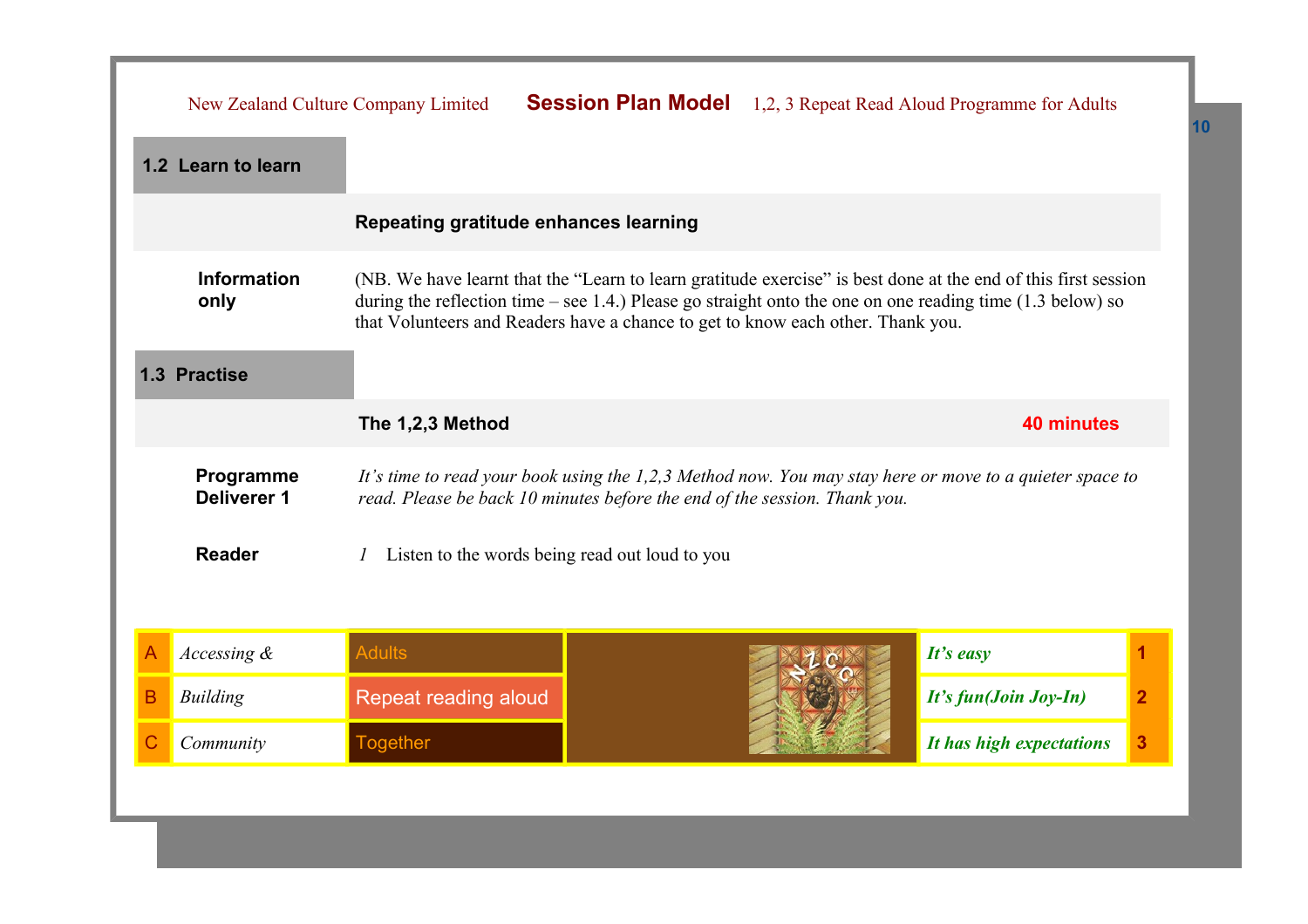|   | New Zealand Culture Company Limited                                                                                                                                                                                                                                                                                                                                                                                                                                                                                                                           |                                                                            | <b>Session Plan Model</b>                         |                          | 1,2, 3 Repeat Read Aloud Programme for Adults                                                                                                                                                                          |   |  |
|---|---------------------------------------------------------------------------------------------------------------------------------------------------------------------------------------------------------------------------------------------------------------------------------------------------------------------------------------------------------------------------------------------------------------------------------------------------------------------------------------------------------------------------------------------------------------|----------------------------------------------------------------------------|---------------------------------------------------|--------------------------|------------------------------------------------------------------------------------------------------------------------------------------------------------------------------------------------------------------------|---|--|
|   | <b>Volunteer &amp;</b><br>Read the book out loud together with your Volunteer<br>2.<br><b>Reader</b>                                                                                                                                                                                                                                                                                                                                                                                                                                                          |                                                                            |                                                   |                          |                                                                                                                                                                                                                        |   |  |
|   | <b>Reader</b>                                                                                                                                                                                                                                                                                                                                                                                                                                                                                                                                                 |                                                                            | 3. Read the book out loud alone to your Volunteer |                          |                                                                                                                                                                                                                        |   |  |
|   | <b>1.4 Session reflection</b>                                                                                                                                                                                                                                                                                                                                                                                                                                                                                                                                 |                                                                            |                                                   |                          |                                                                                                                                                                                                                        |   |  |
|   |                                                                                                                                                                                                                                                                                                                                                                                                                                                                                                                                                               | <b>Session Reflection and Kete-Community Journal</b>                       |                                                   |                          | <b>10 minutes</b>                                                                                                                                                                                                      |   |  |
|   | Coach                                                                                                                                                                                                                                                                                                                                                                                                                                                                                                                                                         | Bring everyone back to the group ten minutes before the end of the session |                                                   |                          |                                                                                                                                                                                                                        |   |  |
|   | Programme<br><b>Deliverer 1</b>                                                                                                                                                                                                                                                                                                                                                                                                                                                                                                                               | night."                                                                    |                                                   |                          | I hope you enjoyed reading together. To finish today we would like to join together in a simple practice<br>of repeating gratitude. This is in line with today's theme, "Be absolutely grateful to everything, day and |   |  |
|   | Programme<br>Studies have shown that repeating gratitude enhances learning. (See workbook). For example, if I want<br><b>Deliverer 2</b><br>to get the most out of a book I would start thinking gratefully about a whole list of things that gave birth<br>to this book. First of all, hold the book you have been reading in your hands. Volunteers should have a<br>book each as well (or they may choose to hold onto the same book as the Reader). I will ask Volunteer<br>I (introduce them using their name) to start us off on our gratitude journey. |                                                                            |                                                   |                          |                                                                                                                                                                                                                        |   |  |
| A | Accessing $\&$                                                                                                                                                                                                                                                                                                                                                                                                                                                                                                                                                | <b>Adults</b>                                                              |                                                   |                          | It's easy                                                                                                                                                                                                              | 1 |  |
| B | <b>Building</b>                                                                                                                                                                                                                                                                                                                                                                                                                                                                                                                                               | Repeat reading aloud                                                       |                                                   | It's fun(Join Joy-In)    | $\overline{2}$                                                                                                                                                                                                         |   |  |
|   | Community                                                                                                                                                                                                                                                                                                                                                                                                                                                                                                                                                     | <b>Together</b>                                                            |                                                   | It has high expectations | 3                                                                                                                                                                                                                      |   |  |
|   |                                                                                                                                                                                                                                                                                                                                                                                                                                                                                                                                                               |                                                                            |                                                   |                          |                                                                                                                                                                                                                        |   |  |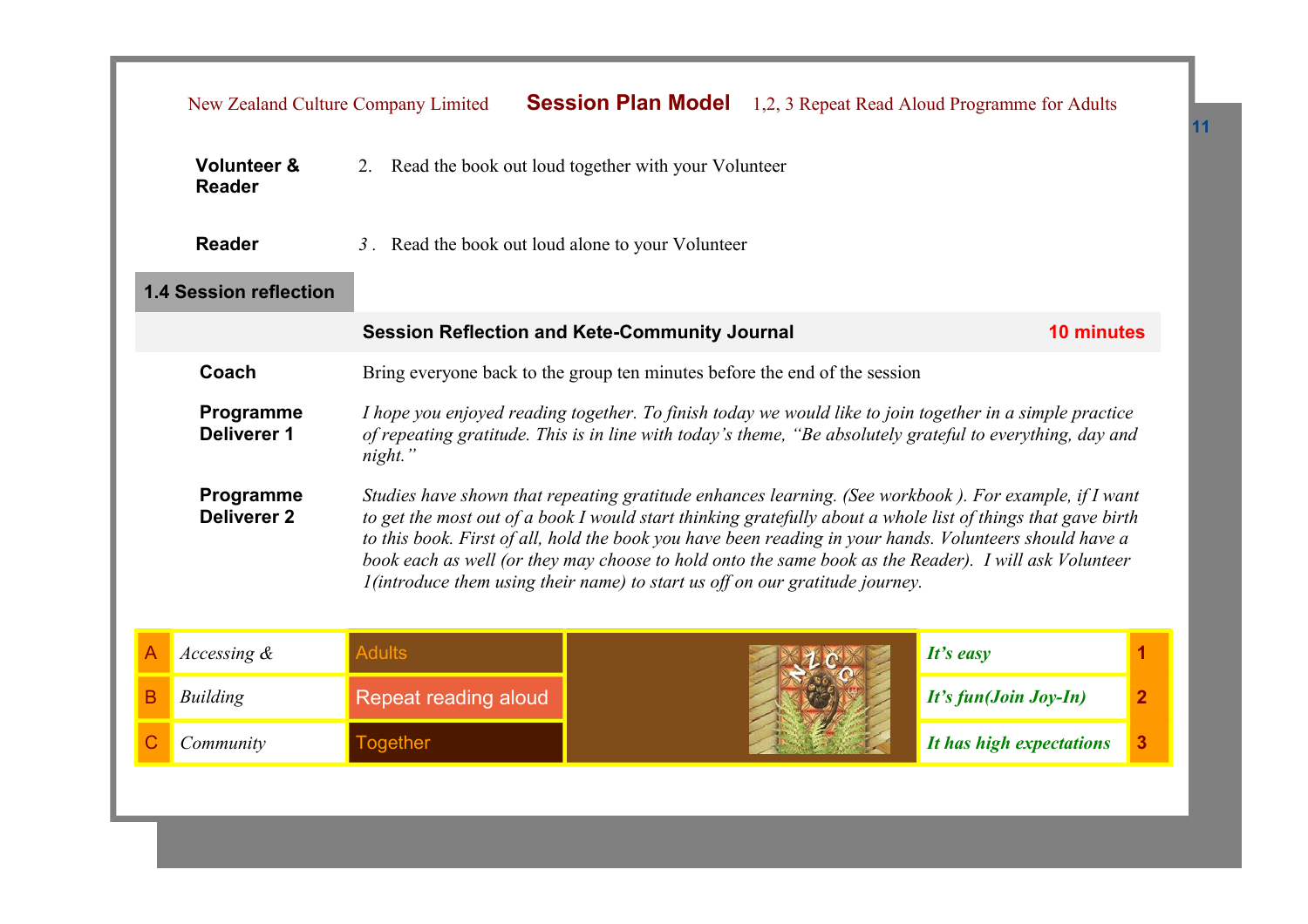| Interpreter            | Please interpret this to the group to explain                                                                                                                        |
|------------------------|----------------------------------------------------------------------------------------------------------------------------------------------------------------------|
| <b>Volunteer 1</b>     | Hold the book you have been reading in your hands. Imagine you are sitting in a garden on a chair and<br>bring to your mind in a fully appreciative and grateful way |
|                        | the author sitting down to write this book, was it easy? Difficult? Did it take effort? Inspiration?                                                                 |
| <b>Volunteer 1</b>     | Please repeat after $me$ – Thank you author for                                                                                                                      |
| All together<br>repeat | Thank you author for writing this book.                                                                                                                              |
| <b>Volunteer 3</b>     | I am thinking about the printer of the bookthank you printer                                                                                                         |
| <b>Volunteer 4</b>     | I want to talk about the tree that grew the wood to make the paper that came together for this book thank<br>you tree for growing this                               |
| All together<br>repeat | Thank you tree                                                                                                                                                       |

| Accessing $\&$ |                      | It's easy                |  |
|----------------|----------------------|--------------------------|--|
| Building       | Repeat reading aloud | $It's fun(Join Joy-In)$  |  |
| Community      | <b>gether</b>        | It has high expectations |  |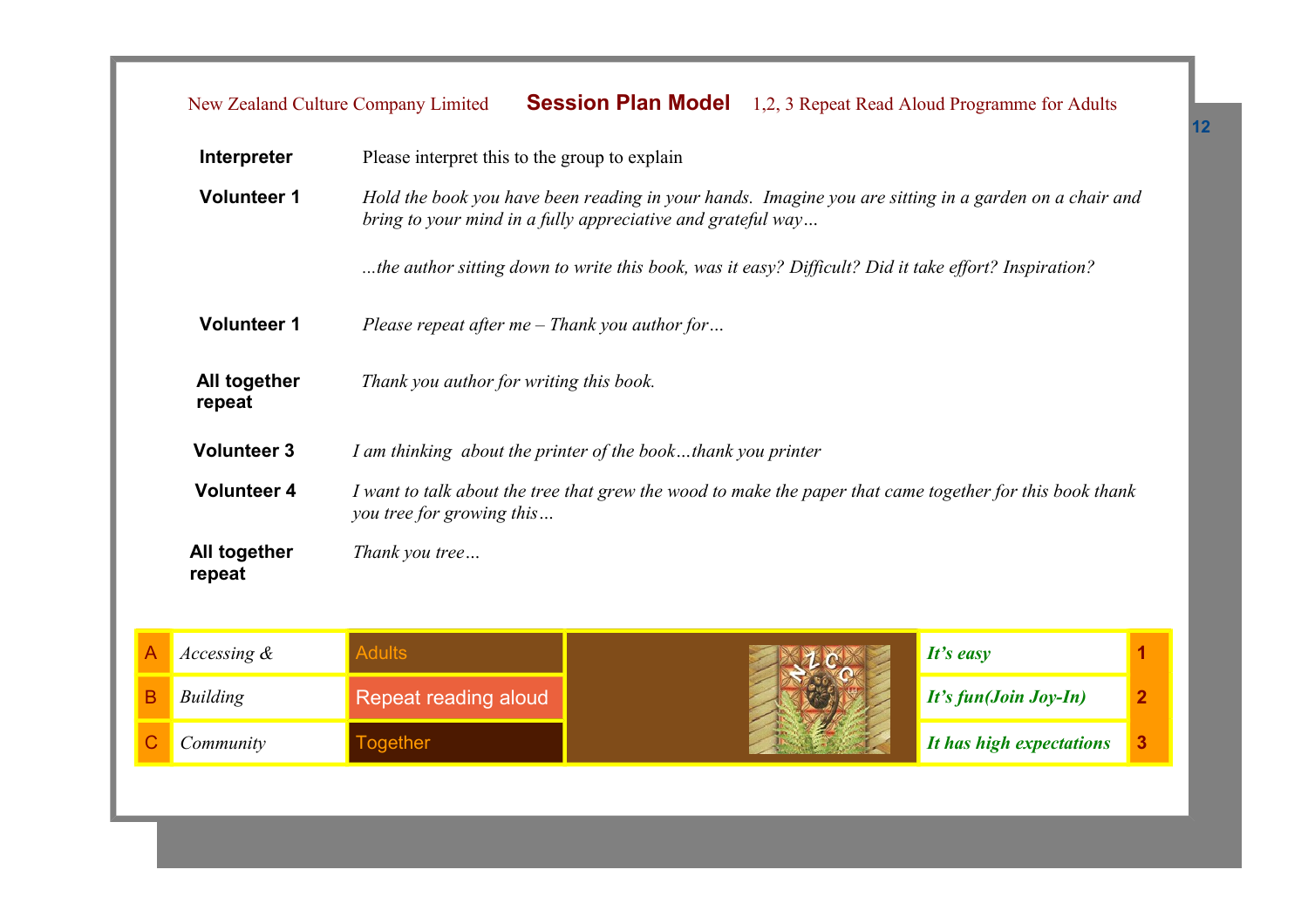| <b>Volunteer 5</b>              | What about the librarians that decided to buy this book for the collection here, I wonder why they chose to<br>buy this book? Thank you librarians                                                    |
|---------------------------------|-------------------------------------------------------------------------------------------------------------------------------------------------------------------------------------------------------|
| <b>Volunteer 6</b>              | Let's take time to appreciate the whole library system that allows us to borrow this bookthank you library                                                                                            |
| All together<br>repeat          | Thank you library                                                                                                                                                                                     |
| <b>Volunteer 7</b>              | I want to think about all the people who have held this book before me, how grateful I need to be that they<br>took care not to damage the book, to share its life with other peoplethank you Readers |
| All together<br>repeat          | Thank you all other Readers sharing this book with me                                                                                                                                                 |
| Programme<br>Deliverer 1        | Please encourage all Volunteers and Readers who wish to add their own gratitude reflections to do so.                                                                                                 |
| Interpreter                     | Please offer to interpret any gratitude reflections that the Readers want to pass on.                                                                                                                 |
| <b>Programme</b><br>Deliverer 1 | How did you find that? With a renewed appreciation of the precious books we hold let's continue our work<br>together.                                                                                 |

| <i>Accessing</i> & |                      | It's easy                          |  |
|--------------------|----------------------|------------------------------------|--|
| Building           | Repeat reading aloud | $\mathbf{I}$ It's fun(Join Joy-In) |  |
| Community          | ogether              | It has high expectations           |  |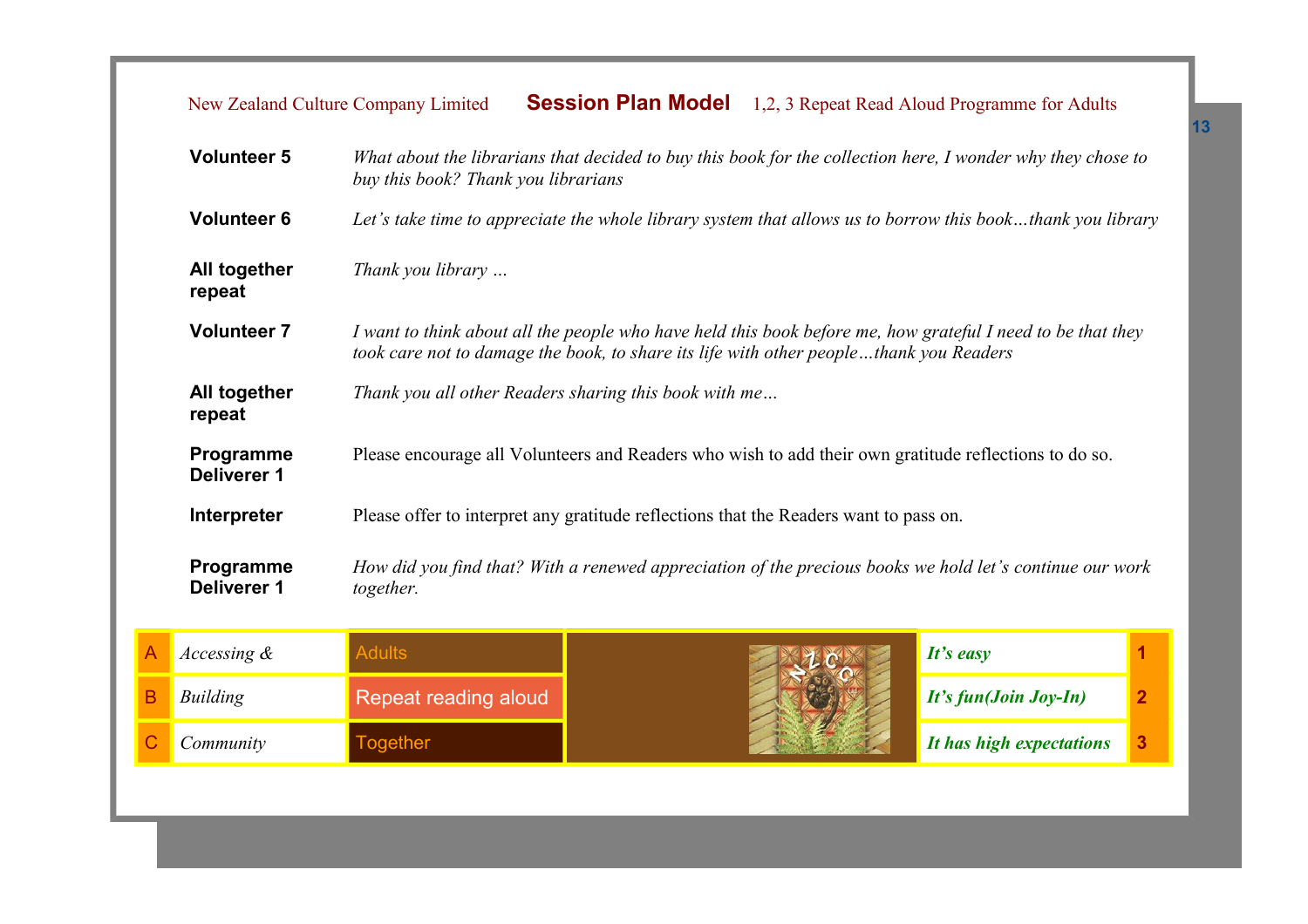|                                                                                                                       | Programme<br><b>Deliverer 2</b>                          | Introduce Kete-Community Journal Volunteer                                                                                                                                                                                                                                                                                                                                        |                                    |                       |   |  |  |
|-----------------------------------------------------------------------------------------------------------------------|----------------------------------------------------------|-----------------------------------------------------------------------------------------------------------------------------------------------------------------------------------------------------------------------------------------------------------------------------------------------------------------------------------------------------------------------------------|------------------------------------|-----------------------|---|--|--|
|                                                                                                                       | Kete-<br><b>Community</b><br>Journal<br><b>Volunteer</b> | Explain that at this time each session, there will be an opportunity for Volunteers and Readers to add<br>something to the <i>Kete</i> . This would normally relate to the previous session's homework but can be any<br>reflection that has occurred as a result of this programme. Show sample Kete-Community Journal or the<br>Kete-Community Journal from the previous group. |                                    |                       |   |  |  |
|                                                                                                                       | Programme<br>Deliverer 1                                 |                                                                                                                                                                                                                                                                                                                                                                                   | Introduce homework (See 1.6 below) |                       |   |  |  |
|                                                                                                                       | Coach                                                    | Once Coach has concluded session for today, accompany the Readers to the issuing desk just for this first<br>session and assist them with issuing their book.                                                                                                                                                                                                                     |                                    |                       |   |  |  |
| Goodbye &<br>Send the Readers and the Volunteers off with good-byes and thank-you-s.<br>Thank-you<br><b>Volunteer</b> |                                                          |                                                                                                                                                                                                                                                                                                                                                                                   |                                    |                       |   |  |  |
| А                                                                                                                     | Accessing &                                              | <b>Adults</b>                                                                                                                                                                                                                                                                                                                                                                     |                                    | It's easy             | 1 |  |  |
| B                                                                                                                     | Building                                                 | Repeat reading aloud                                                                                                                                                                                                                                                                                                                                                              |                                    | It's fun(Join Joy-In) | 2 |  |  |

C *Community* Together *It has high expectations* **3**



| It's easy                |   |
|--------------------------|---|
| It's fun(Join Joy-In)    | 2 |
| It has high expectations | 3 |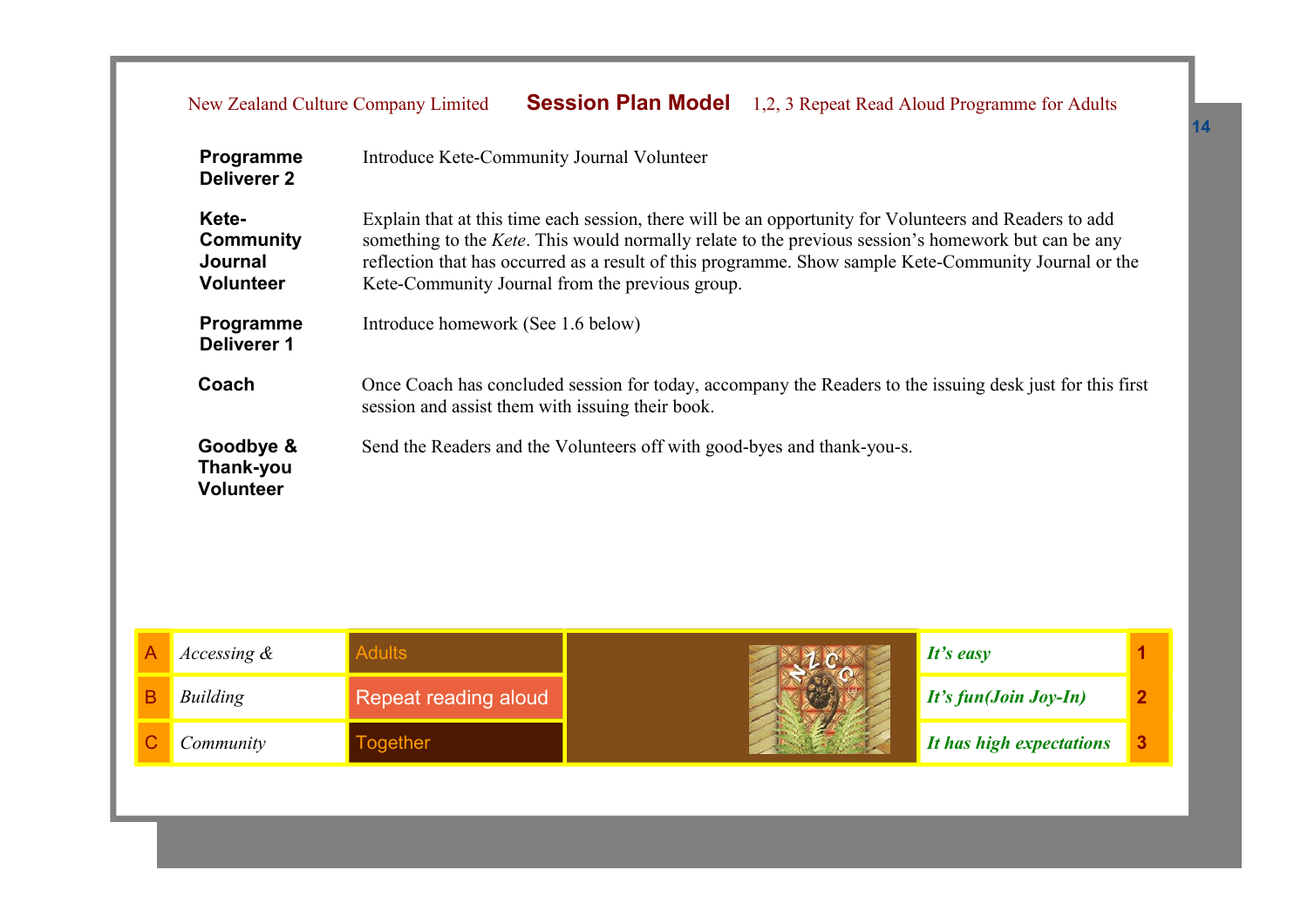|   | New Zealand Culture Company Limited              |                                             | <b>Session Plan Model</b> 1,2, 3 Repeat Read Aloud Programme for Adults                                                                     |  |                                                                                                                            |                |
|---|--------------------------------------------------|---------------------------------------------|---------------------------------------------------------------------------------------------------------------------------------------------|--|----------------------------------------------------------------------------------------------------------------------------|----------------|
|   | 1.5 Formal closing                               |                                             |                                                                                                                                             |  |                                                                                                                            |                |
|   |                                                  | Finish the session on time                  |                                                                                                                                             |  |                                                                                                                            |                |
|   | <b>Coach with</b><br>Interpreter<br>interpreting |                                             | Thank you Readers and Volunteers for embarking on this community programme with us. We look forward<br>to meeting with you again. Haere ra. |  |                                                                                                                            |                |
|   |                                                  | Their reply in Maori would be, "E noho ra." |                                                                                                                                             |  |                                                                                                                            |                |
|   | 1.6 Homework                                     |                                             |                                                                                                                                             |  |                                                                                                                            |                |
|   | Practising language in the community             |                                             |                                                                                                                                             |  |                                                                                                                            |                |
|   | Programme<br><b>Deliverer 1</b>                  |                                             | aloud. Recognise opportunities in the community where you can practise saying,                                                              |  | Practise recording in writing your feelings of gratitude (as we did verbally in 1.4) then repeat read them<br>"Thank you." |                |
|   |                                                  |                                             | session. Written contributions can become part of this term's Kete-Community Journal.                                                       |  | Any experiences that occur from these gratitude practices could be shared during our reflection time next                  |                |
|   |                                                  |                                             |                                                                                                                                             |  |                                                                                                                            |                |
| A | Accessing &                                      | <b>Adults</b>                               |                                                                                                                                             |  | It's easy                                                                                                                  | 1              |
| В | <b>Building</b>                                  | Repeat reading aloud                        |                                                                                                                                             |  | It's fun(Join Joy-In)                                                                                                      | $\overline{2}$ |
| С | Community                                        | <b>Together</b>                             |                                                                                                                                             |  | It has high expectations                                                                                                   | 3              |
|   |                                                  |                                             |                                                                                                                                             |  |                                                                                                                            |                |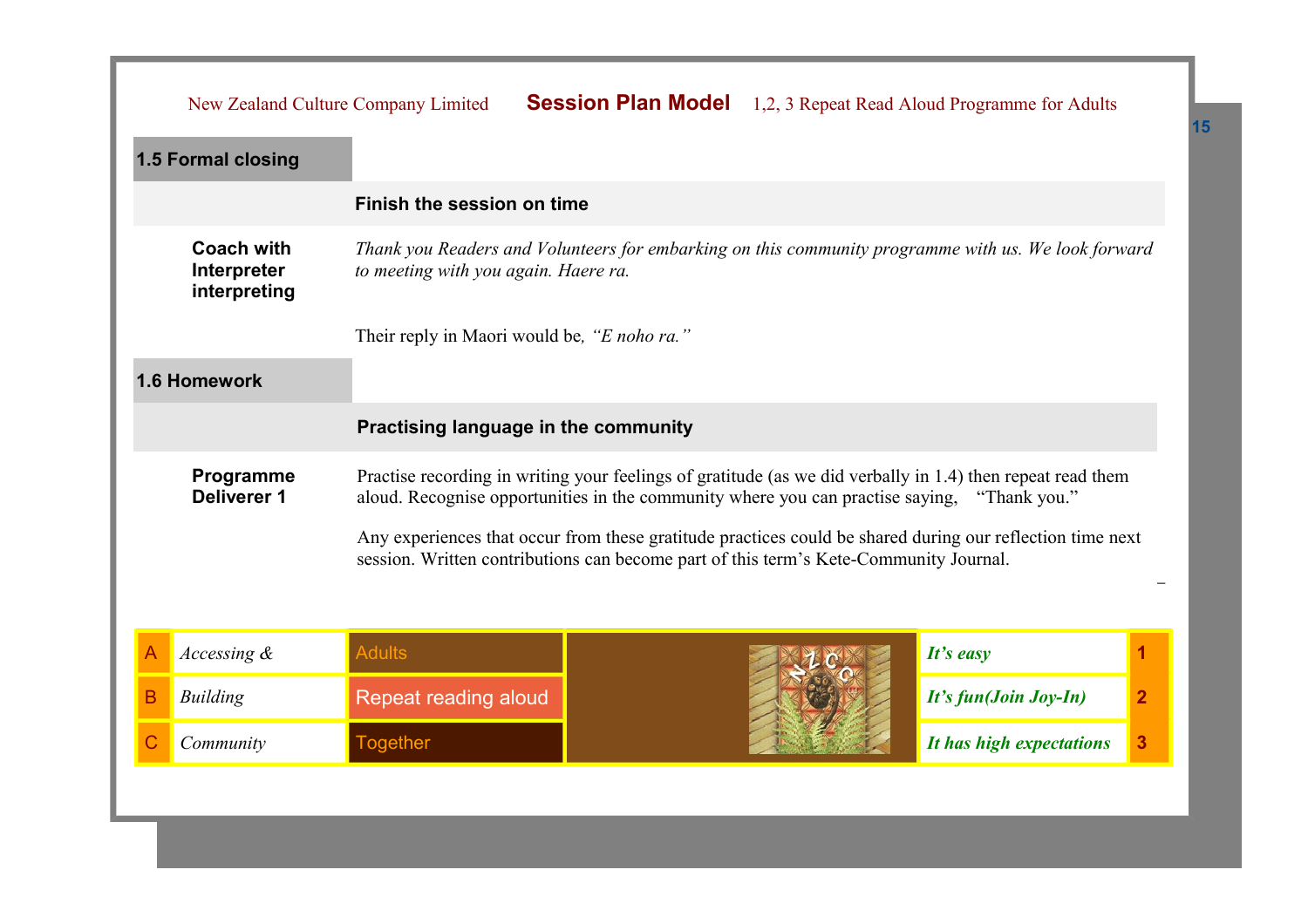Session two's theme to repeat together

*People from every walk of life need to join hands and work on cleaning up the environment. We need to establish a society whose foundation is recycling (repeating).*

|                          | 2.0 Formal welcome                                                                                                                                                                                   |                           |                                                                                                                                                                                                              |                          |   |
|--------------------------|------------------------------------------------------------------------------------------------------------------------------------------------------------------------------------------------------|---------------------------|--------------------------------------------------------------------------------------------------------------------------------------------------------------------------------------------------------------|--------------------------|---|
|                          |                                                                                                                                                                                                      | Start the session on time |                                                                                                                                                                                                              | 1 minute                 |   |
|                          | Coach<br>Please all be seated. It is time to begin. Please ensure you have a Reader and a Volunteer sitting next to<br>each other. Thank you very much. I hand over now to our Programme Deliverers. |                           |                                                                                                                                                                                                              |                          |   |
| Programme<br>Deliverer 1 |                                                                                                                                                                                                      |                           | Welcome everyone. I'm very grateful you all came back today! I look forward to hearing from you at the<br>end of today's session, if you had any experiences arise from your homework or gratitude practice. |                          |   |
|                          | <b>Attendance</b><br><b>Volunteer</b>                                                                                                                                                                |                           | 'Housekeeping' – Check everyone has signed the register and has a name tag.                                                                                                                                  |                          |   |
| Α                        | Accessing $\&$                                                                                                                                                                                       | <b>Adults</b>             |                                                                                                                                                                                                              | It's easy                |   |
| B                        | Building                                                                                                                                                                                             | Repeat reading aloud      |                                                                                                                                                                                                              | It's fun(Join Joy-In)    | 2 |
|                          | Community                                                                                                                                                                                            | <b>Together</b>           |                                                                                                                                                                                                              | It has high expectations | 3 |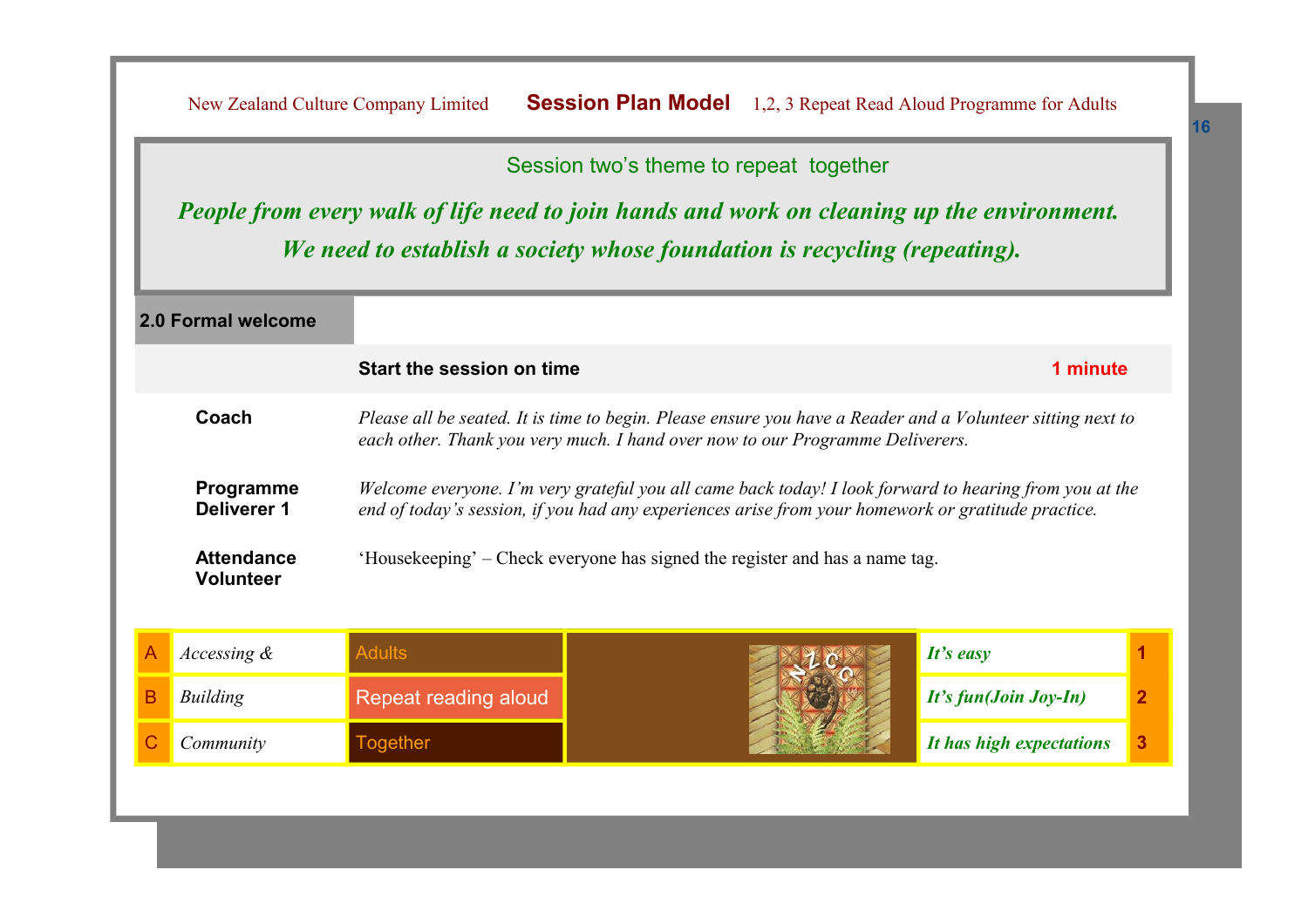|                                                                                                                                                                                                                                                                                                                                                                                                                                                                                                                                                                                                                                                  | New Zealand Culture Company Limited                                                             |  |                       | <b>Session Plan Model</b> 1,2, 3 Repeat Read Aloud Programme for Adults                |   |
|--------------------------------------------------------------------------------------------------------------------------------------------------------------------------------------------------------------------------------------------------------------------------------------------------------------------------------------------------------------------------------------------------------------------------------------------------------------------------------------------------------------------------------------------------------------------------------------------------------------------------------------------------|-------------------------------------------------------------------------------------------------|--|-----------------------|----------------------------------------------------------------------------------------|---|
| Volunteer                                                                                                                                                                                                                                                                                                                                                                                                                                                                                                                                                                                                                                        | <b>Audio Equipment</b> 'Housekeeping' – Check everyone has signed out and collected a tape deck |  |                       |                                                                                        |   |
| 2.1 A sustainable<br>practice                                                                                                                                                                                                                                                                                                                                                                                                                                                                                                                                                                                                                    |                                                                                                 |  |                       |                                                                                        |   |
|                                                                                                                                                                                                                                                                                                                                                                                                                                                                                                                                                                                                                                                  |                                                                                                 |  |                       | Recycling books, recycling Volunteers & Readers is part of Repeat Reading Aloud 6 min. |   |
| Programme<br>Good morning/afternoon everyone. Today's theme is,<br><b>Deliverer 2</b><br>"People from every walk of life need to join hands and work on cleaning up the<br>environment. We need to establish a society whose foundation is recycling (repeating)."<br>As I am sure you are all aware, if we are to survive the onslaught of humans not caring for our planet, we<br>need to practise the 4R's Reduce, Repair, Reuse and Recycle.<br>Turn to the person beside you. Talk for a minute or two about some of your favourite ways to Reduce,<br>Repair, Reuse or Recycle. You can use your workbook to jot down some of these ideas. |                                                                                                 |  |                       |                                                                                        |   |
| Accessing &                                                                                                                                                                                                                                                                                                                                                                                                                                                                                                                                                                                                                                      | <b>Adults</b>                                                                                   |  |                       | It's easy                                                                              | 1 |
| <b>Building</b><br>В                                                                                                                                                                                                                                                                                                                                                                                                                                                                                                                                                                                                                             | Repeat reading aloud                                                                            |  | It's fun(Join Joy-In) | $\overline{2}$                                                                         |   |
| Community                                                                                                                                                                                                                                                                                                                                                                                                                                                                                                                                                                                                                                        | <b>Together</b>                                                                                 |  |                       | It has high expectations                                                               | 3 |
|                                                                                                                                                                                                                                                                                                                                                                                                                                                                                                                                                                                                                                                  |                                                                                                 |  |                       |                                                                                        |   |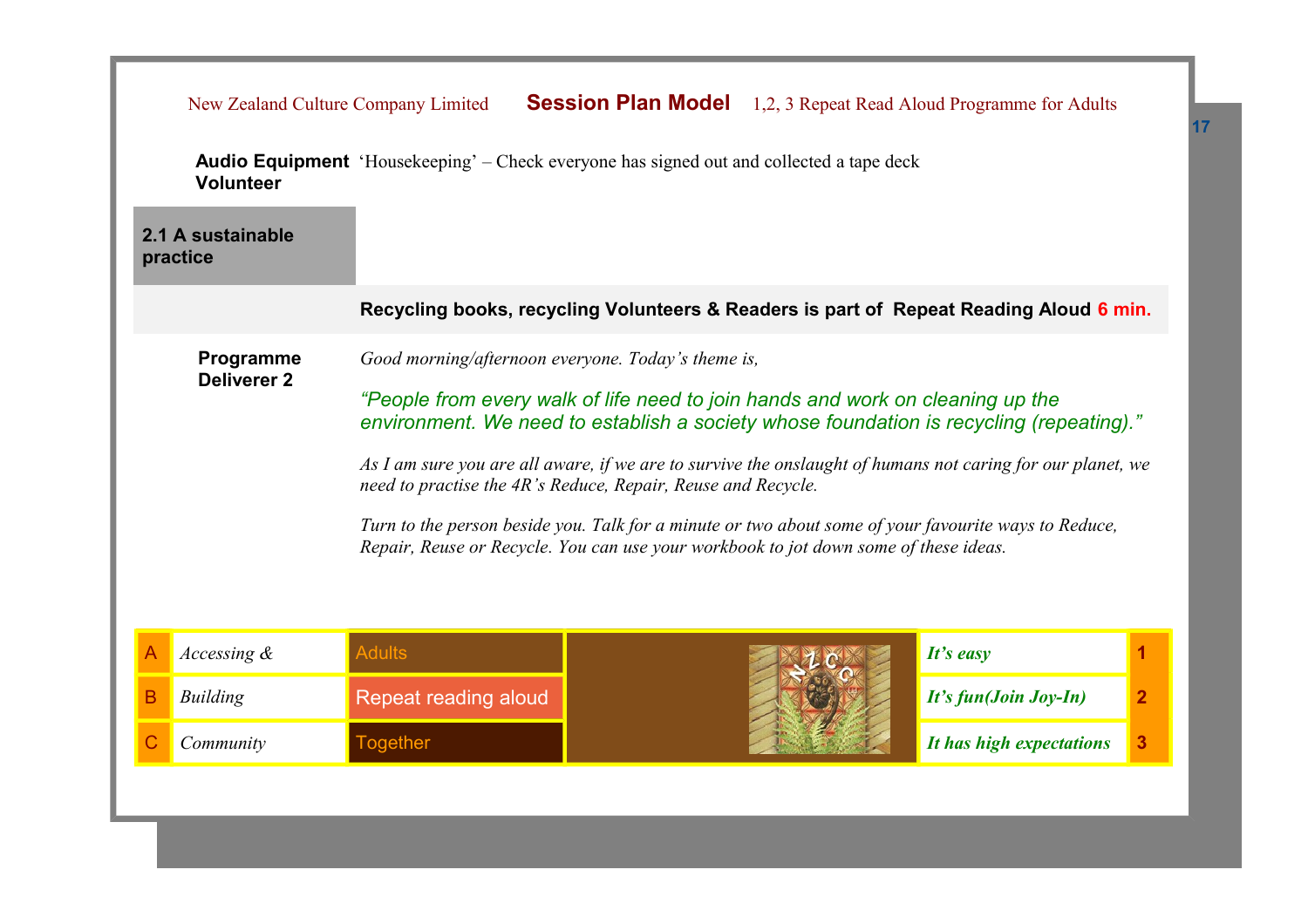|   | New Zealand Culture Company Limited                                                                                                                                                                                                                                                                                                                                                                                          |                                                                                                                                  | <b>Session Plan Model</b> |  | 1,2, 3 Repeat Read Aloud Programme for Adults                                                           |                |
|---|------------------------------------------------------------------------------------------------------------------------------------------------------------------------------------------------------------------------------------------------------------------------------------------------------------------------------------------------------------------------------------------------------------------------------|----------------------------------------------------------------------------------------------------------------------------------|---------------------------|--|---------------------------------------------------------------------------------------------------------|----------------|
|   | Suggest ways to practise the 4R's that can help create a sustainable community. Make notes in workbooks.<br><b>Readers &amp;</b><br><b>Volunteers</b>                                                                                                                                                                                                                                                                        |                                                                                                                                  |                           |  |                                                                                                         |                |
|   | Programme<br><b>Deliverer 1</b>                                                                                                                                                                                                                                                                                                                                                                                              | Would you like to each share one idea with the group? Readers may speak in their native tongue if a<br>interpreter is available. |                           |  |                                                                                                         |                |
|   | <b>Readers &amp;</b><br>Readers and Volunteers to share how they practice the 4R's<br><b>Volunteers</b>                                                                                                                                                                                                                                                                                                                      |                                                                                                                                  |                           |  |                                                                                                         |                |
|   | 2.2 Learn to learn                                                                                                                                                                                                                                                                                                                                                                                                           |                                                                                                                                  |                           |  |                                                                                                         |                |
|   | 1,2,3 Repeat Read Aloud how to choose a book<br><b>6 minutes</b>                                                                                                                                                                                                                                                                                                                                                             |                                                                                                                                  |                           |  |                                                                                                         |                |
|   | Programme<br><b>Deliverer 2</b>                                                                                                                                                                                                                                                                                                                                                                                              | Motto in the front of their workbooks, "Think Like an Adult, Learn Like a Child."                                                |                           |  | If there is time, (depending on how long 2.1 takes), ask Readers to look at the 1,2,3 Repeat Read Aloud |                |
|   | Go through step by step, explaining each step as you go. (Please use your discretion. Each group is unique.<br>If this group seems to understand already about choosing books at the right level, please just use this as a<br>quick reminder before the group separates into pairs. Also, if you are not required to read, roam the room to<br>see if anyone needs your help or appears to be unfamiliar with this method.) |                                                                                                                                  |                           |  |                                                                                                         |                |
| A | Accessing $\&$                                                                                                                                                                                                                                                                                                                                                                                                               | <b>Adults</b>                                                                                                                    |                           |  | It's easy                                                                                               | $\mathbf{1}$   |
| B | Building                                                                                                                                                                                                                                                                                                                                                                                                                     | Repeat reading aloud                                                                                                             |                           |  | It's fun(Join Joy-In)                                                                                   | $\overline{2}$ |
|   | Community                                                                                                                                                                                                                                                                                                                                                                                                                    | <b>Together</b>                                                                                                                  |                           |  | It has high expectations                                                                                | 3              |
|   |                                                                                                                                                                                                                                                                                                                                                                                                                              |                                                                                                                                  |                           |  |                                                                                                         |                |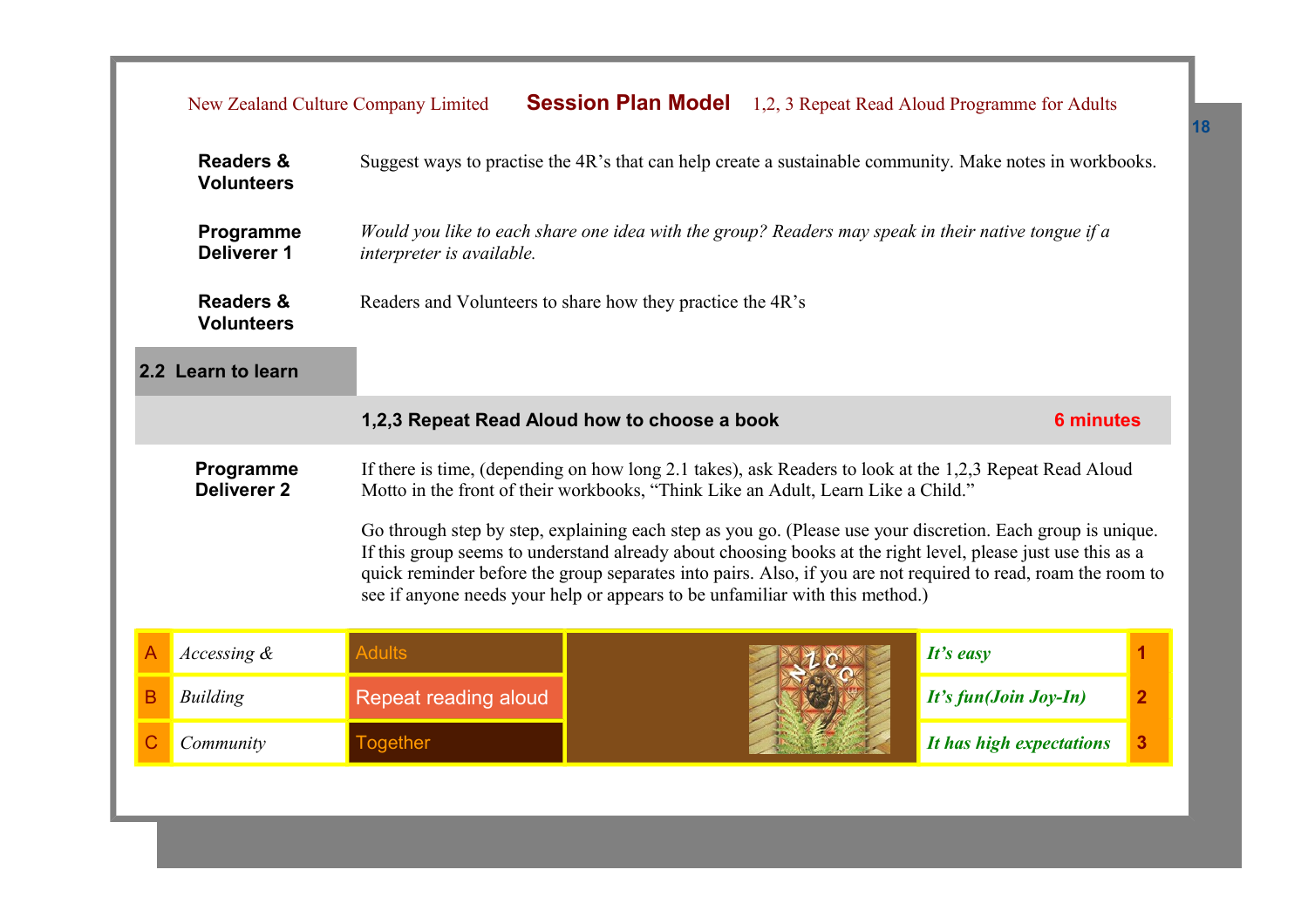| Programme<br><b>Deliverer 1</b> |                                 | If there are three or more words you don't understand on one page, put it back!                                                                                                                                                       |                                                                                                                                                                                                                                                                                                         |                          |                         |  |  |
|---------------------------------|---------------------------------|---------------------------------------------------------------------------------------------------------------------------------------------------------------------------------------------------------------------------------------|---------------------------------------------------------------------------------------------------------------------------------------------------------------------------------------------------------------------------------------------------------------------------------------------------------|--------------------------|-------------------------|--|--|
|                                 |                                 |                                                                                                                                                                                                                                       | Emphasise, choose an easy book! One way of evaluating book difficulty is the three word test. If you get<br>stuck on the meaning or pronunciation of three or more words on one page, progress will be slow. Explain<br>that if the book is too difficult, put it back and start again with a new book. |                          |                         |  |  |
|                                 | Interpreter                     | Please interpret this to the group to explain                                                                                                                                                                                         |                                                                                                                                                                                                                                                                                                         |                          |                         |  |  |
|                                 | Programme<br><b>Deliverer 2</b> |                                                                                                                                                                                                                                       | Role-play CHOOSING books with the group. Choose books that are too hard to demonstrate how to<br>evaluate book level and then change it for an easier one.                                                                                                                                              |                          |                         |  |  |
|                                 | Programme<br><b>Deliverer 1</b> | Finish with the reading log. (Even if you have skipped quickly through the 'Choose an easy book' section<br>please still finish by explaining how to use the reading log.) Ask for questions to clarify anything up to this<br>point. |                                                                                                                                                                                                                                                                                                         |                          |                         |  |  |
| 2.3 Practice                    |                                 |                                                                                                                                                                                                                                       |                                                                                                                                                                                                                                                                                                         |                          |                         |  |  |
|                                 |                                 | The 1,2,3 Method                                                                                                                                                                                                                      |                                                                                                                                                                                                                                                                                                         | <b>35 minutes</b>        |                         |  |  |
|                                 |                                 |                                                                                                                                                                                                                                       |                                                                                                                                                                                                                                                                                                         |                          |                         |  |  |
| A                               | Accessing $\&$                  | <b>Adults</b>                                                                                                                                                                                                                         |                                                                                                                                                                                                                                                                                                         | $It's$ easy              |                         |  |  |
| B                               | <b>Building</b>                 | Repeat reading aloud                                                                                                                                                                                                                  |                                                                                                                                                                                                                                                                                                         | It's fun(Join Joy-In)    | $\overline{\mathbf{2}}$ |  |  |
| С                               | Community                       | <b>Together</b>                                                                                                                                                                                                                       |                                                                                                                                                                                                                                                                                                         | It has high expectations | 3                       |  |  |
|                                 |                                 |                                                                                                                                                                                                                                       |                                                                                                                                                                                                                                                                                                         |                          |                         |  |  |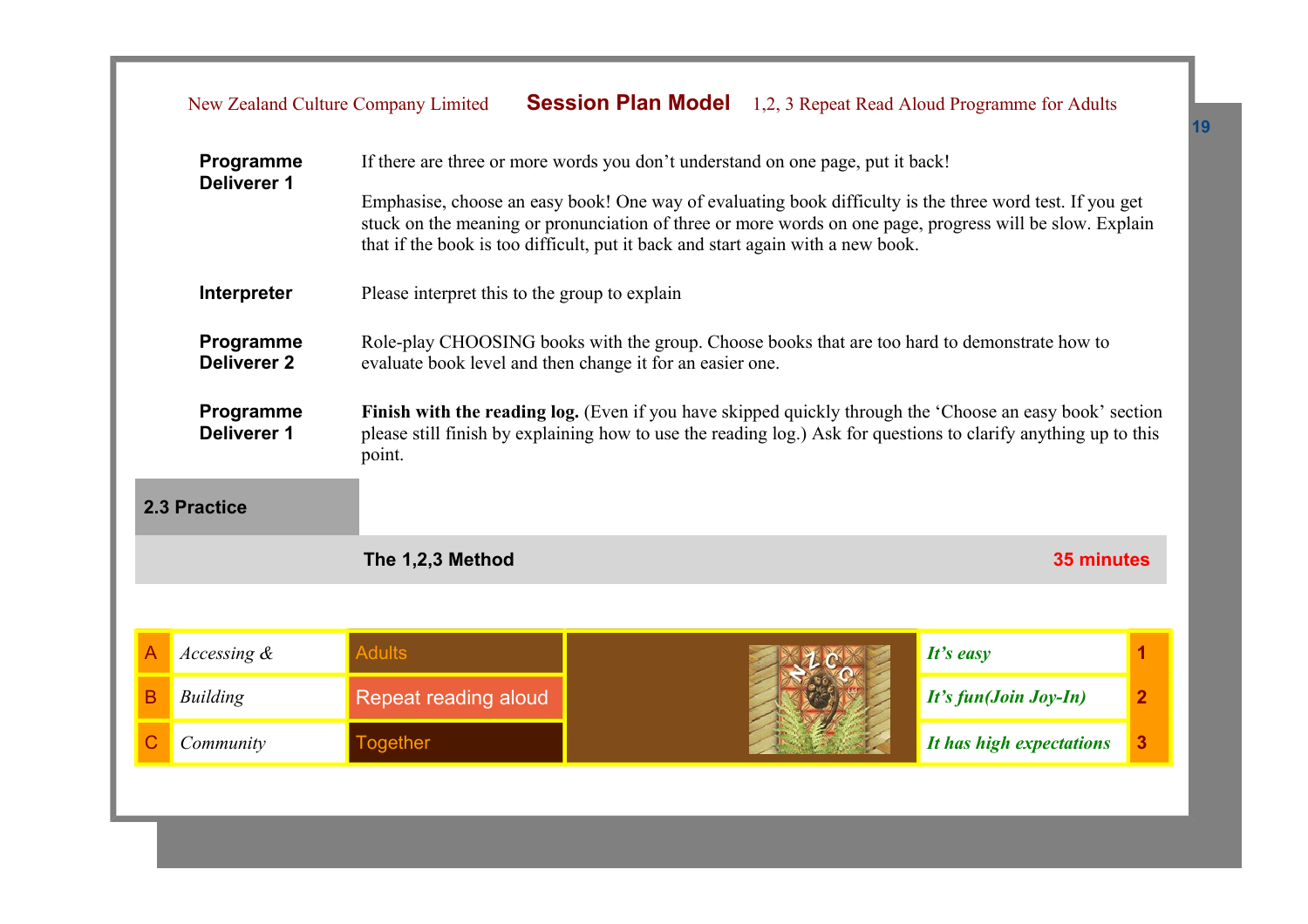|   | New Zealand Culture Company Limited                                                                                                                                                                          |                                                                            |                                                                      |  | <b>Session Plan Model</b> 1,2, 3 Repeat Read Aloud Programme for Adults |                |  |  |
|---|--------------------------------------------------------------------------------------------------------------------------------------------------------------------------------------------------------------|----------------------------------------------------------------------------|----------------------------------------------------------------------|--|-------------------------------------------------------------------------|----------------|--|--|
|   | <b>Volunteer &amp;</b><br>Go to (the Children's Section of) the library together. Spend as long as you need to choose a book that<br><b>Reader</b><br>appeals to you and start to PRACTISE the 1,2,3 Method. |                                                                            |                                                                      |  |                                                                         |                |  |  |
|   | <b>Volunteer</b>                                                                                                                                                                                             |                                                                            | 1. Volunteer reads the book out loud while the Reader holds the book |  |                                                                         |                |  |  |
|   | <b>Volunteer &amp;</b><br><b>Reader</b>                                                                                                                                                                      |                                                                            | 2. The Volunteer and Reader both read out loud together              |  |                                                                         |                |  |  |
|   | <b>Reader</b><br>3. The Reader reads the book out loud to the Volunteer                                                                                                                                      |                                                                            |                                                                      |  |                                                                         |                |  |  |
|   | <b>Optional</b><br>Use the tape decks during the session to record Volunteers and Readers voices, for the Reader to take<br>home and practise repeat reading aloud                                           |                                                                            |                                                                      |  |                                                                         |                |  |  |
|   | <b>2.4 Session reflection</b>                                                                                                                                                                                |                                                                            |                                                                      |  |                                                                         |                |  |  |
|   |                                                                                                                                                                                                              | <b>Session Reflection and Kete-Community Journal</b>                       |                                                                      |  | 9 minutes                                                               |                |  |  |
|   | Coach                                                                                                                                                                                                        | Bring everyone back to the group ten minutes before the end of the session |                                                                      |  |                                                                         |                |  |  |
| A | Accessing &                                                                                                                                                                                                  | <b>Adults</b>                                                              |                                                                      |  | $It's$ easy                                                             | 1              |  |  |
| B | <b>Building</b>                                                                                                                                                                                              | Repeat reading aloud                                                       |                                                                      |  | It's fun(Join Joy-In)                                                   | $\overline{2}$ |  |  |
| C | Community                                                                                                                                                                                                    | <b>Together</b>                                                            |                                                                      |  | It has high expectations                                                | 3              |  |  |
|   |                                                                                                                                                                                                              |                                                                            |                                                                      |  |                                                                         |                |  |  |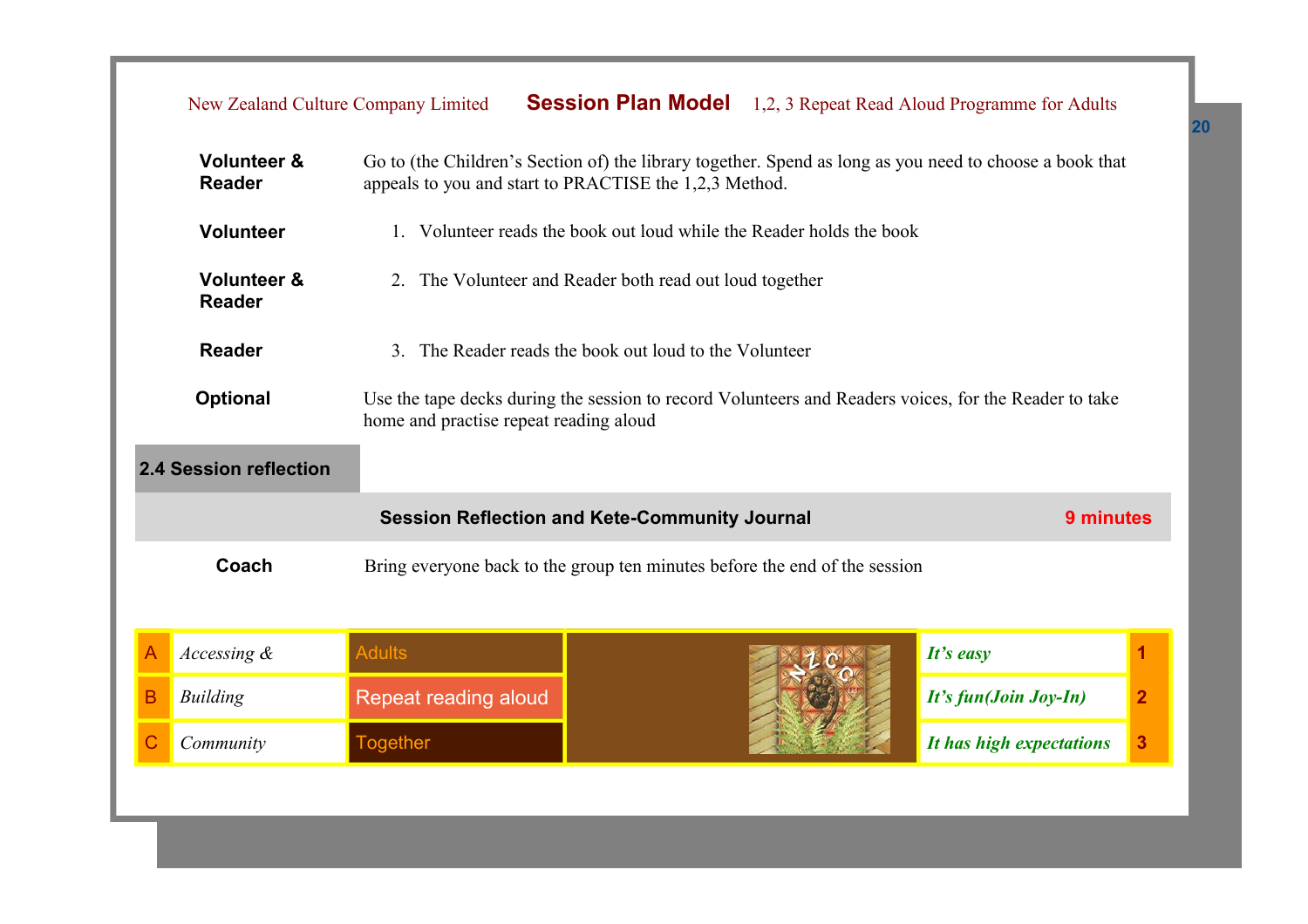|   | <b>Session Plan Model</b> 1,2, 3 Repeat Read Aloud Programme for Adults<br>New Zealand Culture Company Limited                            |                                                                                                                                                                 |                                                      |  |                          |                |  |
|---|-------------------------------------------------------------------------------------------------------------------------------------------|-----------------------------------------------------------------------------------------------------------------------------------------------------------------|------------------------------------------------------|--|--------------------------|----------------|--|
|   | This is a sharing time. Are there any questions or comments from Readers or Volunteers about this<br>Programme<br>Deliverer 2<br>session? |                                                                                                                                                                 |                                                      |  |                          |                |  |
|   | Does anyone have anything to add to the Kete-Community Journal?                                                                           |                                                                                                                                                                 |                                                      |  |                          |                |  |
|   |                                                                                                                                           | Did anyone have any experiences arise from their gratitude reflections?                                                                                         |                                                      |  |                          |                |  |
|   |                                                                                                                                           |                                                                                                                                                                 | Introduce today's homework exercise (see 2.6 below). |  |                          |                |  |
|   | <b>Readers &amp;</b><br><b>Volunteers</b>                                                                                                 | Questions or comments. It would be useful if a different Volunteer each session could be responsible for<br>making a comment to encourage others to contribute. |                                                      |  |                          |                |  |
|   | <b>Audio Equipment</b> Ensure name tags and tape decks are returned and signed off.<br><b>Volunteer</b>                                   |                                                                                                                                                                 |                                                      |  |                          |                |  |
|   | 2.5 Formal closing                                                                                                                        |                                                                                                                                                                 |                                                      |  |                          |                |  |
|   |                                                                                                                                           | Finish the session on time                                                                                                                                      |                                                      |  | 1 minute                 |                |  |
|   |                                                                                                                                           |                                                                                                                                                                 |                                                      |  |                          |                |  |
| А | Accessing &                                                                                                                               | <b>Adults</b>                                                                                                                                                   |                                                      |  | It's easy                | 1              |  |
| B | <b>Building</b>                                                                                                                           | Repeat reading aloud                                                                                                                                            |                                                      |  | It's fun(Join Joy-In)    | $\overline{2}$ |  |
| Ć | Community                                                                                                                                 | <b>Together</b>                                                                                                                                                 |                                                      |  | It has high expectations | 3              |  |
|   |                                                                                                                                           |                                                                                                                                                                 |                                                      |  |                          |                |  |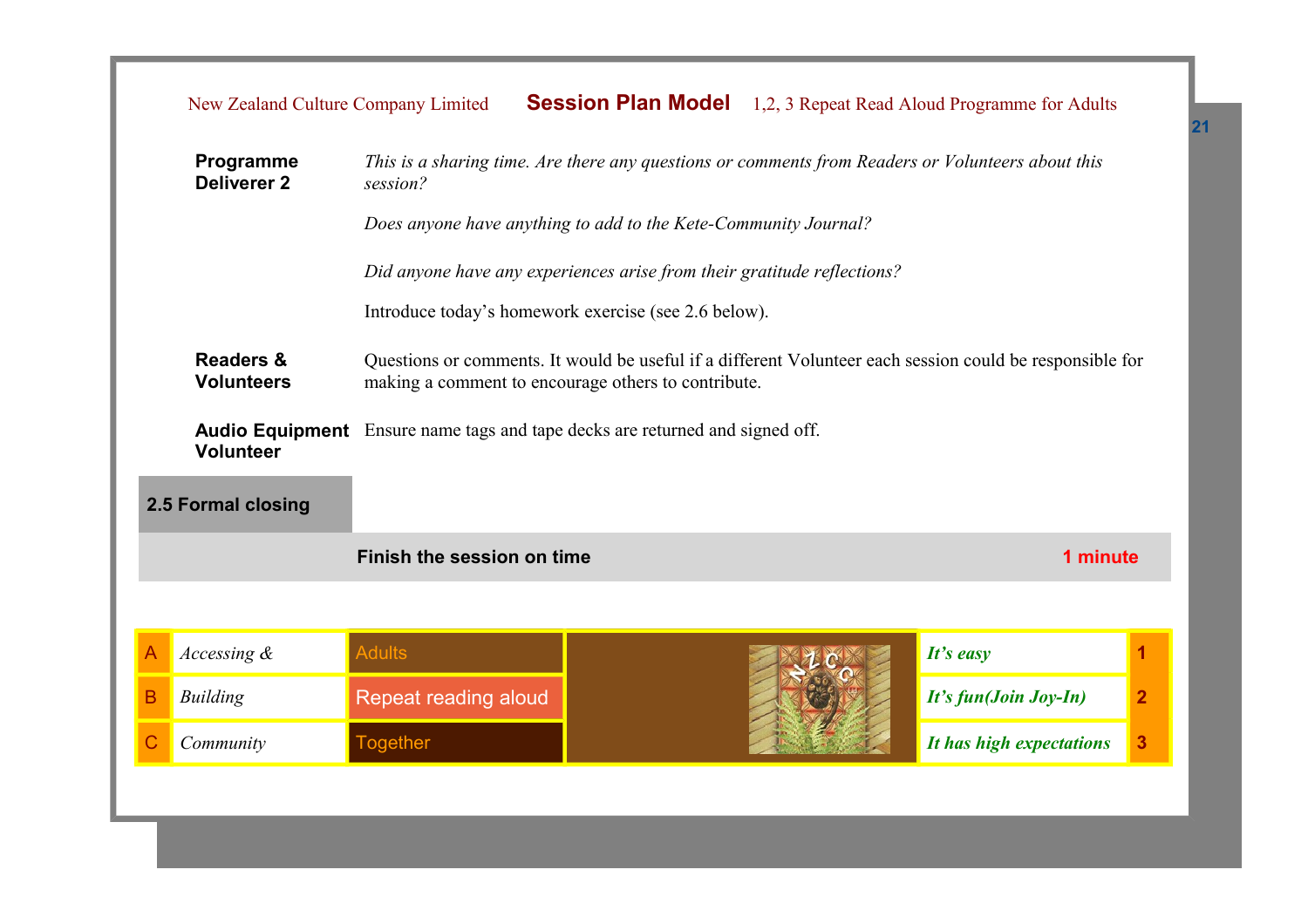|   | New Zealand Culture Company Limited                                                                                                                                     |                                                                                                                                                              |                                                                                                                                                                                                                                                                          |  | <b>Session Plan Model</b> 1,2, 3 Repeat Read Aloud Programme for Adults |                |  |
|---|-------------------------------------------------------------------------------------------------------------------------------------------------------------------------|--------------------------------------------------------------------------------------------------------------------------------------------------------------|--------------------------------------------------------------------------------------------------------------------------------------------------------------------------------------------------------------------------------------------------------------------------|--|-------------------------------------------------------------------------|----------------|--|
|   | Coach                                                                                                                                                                   | Mention one thing that you learnt from the 1,2,3 programme today and thank the people that made this<br>possible. Encourage life long sustainable learning - |                                                                                                                                                                                                                                                                          |  |                                                                         |                |  |
|   |                                                                                                                                                                         |                                                                                                                                                              | Think like an adult. Learn like a child. Even though we are adults, repeating like a child will help us<br>progress quickly and sustain life-long learning. Practising the 4R's will help us create sustainable<br>communities. Repeating and recycling go hand in hand. |  |                                                                         |                |  |
|   | Volunteer<br>Once Coach has concluded session for today, accompany the Readers to the issuing desk if they are still<br>unsure and assist them with issuing their book. |                                                                                                                                                              |                                                                                                                                                                                                                                                                          |  |                                                                         |                |  |
|   | Goodbye &<br>Thank-you<br><b>Volunteer</b>                                                                                                                              | Send the Readers and the Volunteers off with good-byes and thank-you-s.                                                                                      |                                                                                                                                                                                                                                                                          |  |                                                                         |                |  |
|   | 2.6 Homework                                                                                                                                                            |                                                                                                                                                              |                                                                                                                                                                                                                                                                          |  |                                                                         |                |  |
|   |                                                                                                                                                                         | Write down new ways to recycle                                                                                                                               |                                                                                                                                                                                                                                                                          |  |                                                                         |                |  |
|   | Programme<br><b>Deliverer 2</b>                                                                                                                                         |                                                                                                                                                              | List ways to reduce, repair, re-use or recycle. How does our community help us achieve the 4R's? These<br>lists can serve as inspirations for the Kete-Community Journal.                                                                                                |  |                                                                         |                |  |
| Α | Accessing &                                                                                                                                                             | <b>Adults</b>                                                                                                                                                |                                                                                                                                                                                                                                                                          |  | It's easy                                                               |                |  |
| В | <b>Building</b>                                                                                                                                                         | Repeat reading aloud                                                                                                                                         |                                                                                                                                                                                                                                                                          |  | It's fun(Join Joy-In)                                                   | $\overline{2}$ |  |
|   | Community                                                                                                                                                               | <b>Together</b>                                                                                                                                              |                                                                                                                                                                                                                                                                          |  | It has high expectations                                                | 3              |  |
|   |                                                                                                                                                                         |                                                                                                                                                              |                                                                                                                                                                                                                                                                          |  |                                                                         |                |  |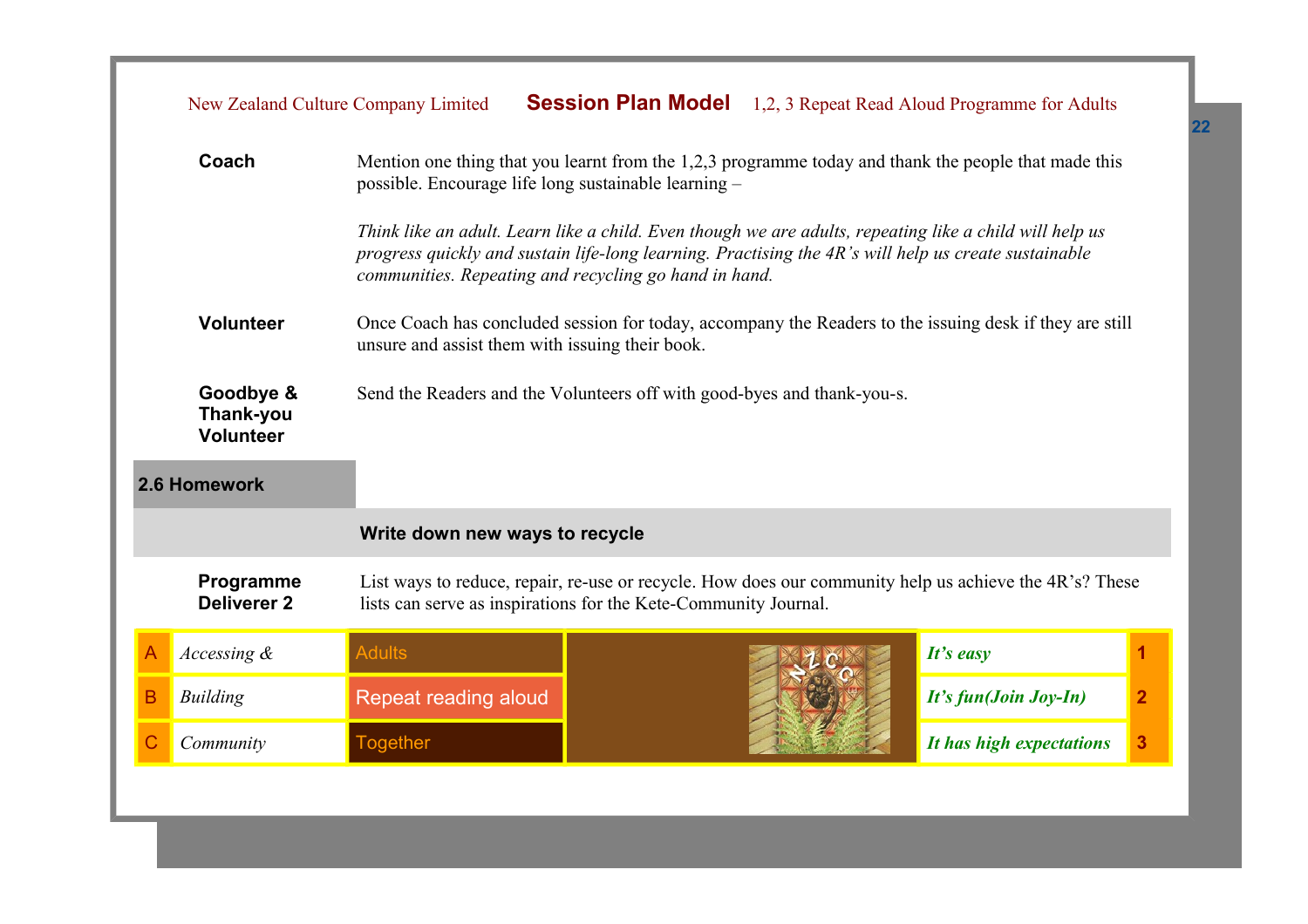|                                                                                                                      |                                                                                                                                         |                           |                                                                           |                          | <b>Session Plan Model</b> 1,2, 3 Repeat Read Aloud Programme for Adults<br>New Zealand Culture Company Limited |  |  |  |  |  |  |  |
|----------------------------------------------------------------------------------------------------------------------|-----------------------------------------------------------------------------------------------------------------------------------------|---------------------------|---------------------------------------------------------------------------|--------------------------|----------------------------------------------------------------------------------------------------------------|--|--|--|--|--|--|--|
|                                                                                                                      | Session three's theme to repeat together<br>A day begins with greetings. By exchanging greetings we can go through each day cheerfully. |                           |                                                                           |                          |                                                                                                                |  |  |  |  |  |  |  |
|                                                                                                                      | 3.0 Formal welcome                                                                                                                      |                           |                                                                           |                          |                                                                                                                |  |  |  |  |  |  |  |
|                                                                                                                      |                                                                                                                                         | Start the session on time |                                                                           | 1 minute                 |                                                                                                                |  |  |  |  |  |  |  |
| Coach<br>Good morning/afternoon. We are ready to begin.                                                              |                                                                                                                                         |                           |                                                                           |                          |                                                                                                                |  |  |  |  |  |  |  |
| <b>Attendance</b><br><b>Volunteer</b><br>'Housekeeping' – Check everyone has signed the register and has a name tag. |                                                                                                                                         |                           |                                                                           |                          |                                                                                                                |  |  |  |  |  |  |  |
|                                                                                                                      | <b>Audio</b><br><b>Equipment</b><br><b>Volunteer</b>                                                                                    |                           | 'Housekeeping' – Check everyone has signed out and collected a tape deck. |                          |                                                                                                                |  |  |  |  |  |  |  |
|                                                                                                                      |                                                                                                                                         |                           |                                                                           |                          |                                                                                                                |  |  |  |  |  |  |  |
|                                                                                                                      | Accessing &                                                                                                                             | <b>Adults</b>             |                                                                           | It's easy                | 1                                                                                                              |  |  |  |  |  |  |  |
| B                                                                                                                    | <b>Building</b>                                                                                                                         | Repeat reading aloud      |                                                                           | It's fun(Join Joy-In)    | $\overline{2}$                                                                                                 |  |  |  |  |  |  |  |
|                                                                                                                      | Community                                                                                                                               | <b>Together</b>           |                                                                           | It has high expectations | 3                                                                                                              |  |  |  |  |  |  |  |
|                                                                                                                      |                                                                                                                                         |                           |                                                                           |                          |                                                                                                                |  |  |  |  |  |  |  |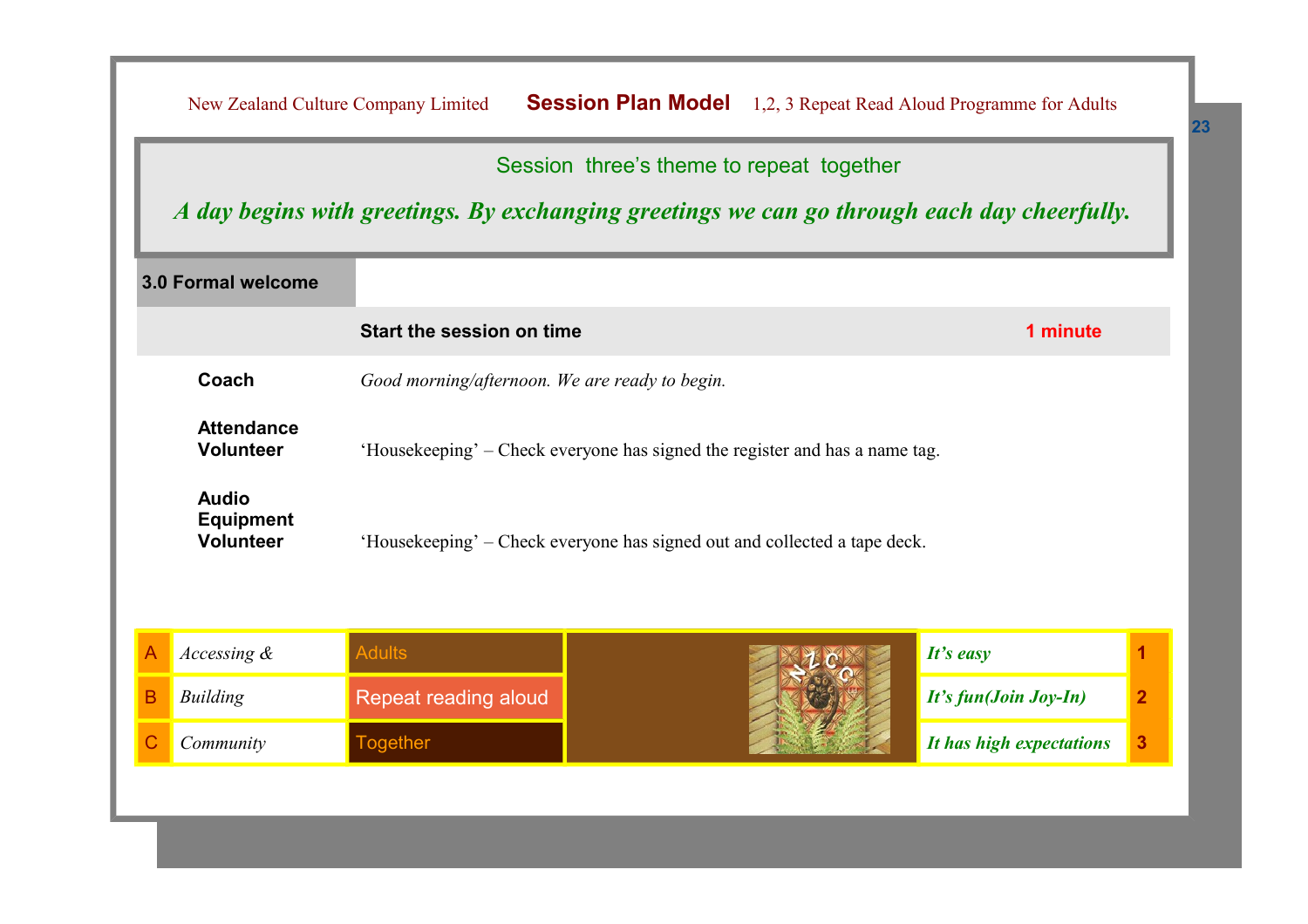|                                                            |                                   | New Zealand Culture Company Limited                                                                                                                           |                                                                                              |  | <b>Session Plan Model</b> 1,2, 3 Repeat Read Aloud Programme for Adults |                |
|------------------------------------------------------------|-----------------------------------|---------------------------------------------------------------------------------------------------------------------------------------------------------------|----------------------------------------------------------------------------------------------|--|-------------------------------------------------------------------------|----------------|
|                                                            | Hello everyone. Today's theme is, |                                                                                                                                                               |                                                                                              |  |                                                                         |                |
|                                                            | Programme                         | <i>cheerfully.</i> "                                                                                                                                          | "A day begins with greetings. By exchanging greetings we can go through each day             |  |                                                                         |                |
|                                                            | <b>Deliverer 1</b>                | Let's repeat read that aloud together.                                                                                                                        |                                                                                              |  |                                                                         |                |
| 3.1 A sustainable<br>practice                              |                                   |                                                                                                                                                               |                                                                                              |  |                                                                         |                |
| <b>Smiling &amp; greeting creates cheerful communities</b> |                                   |                                                                                                                                                               | 3 minutes                                                                                    |  |                                                                         |                |
|                                                            |                                   | I would like to greet you all cheerfully with a smile today too. Good morning/afternoon and welcome!<br>Today's programme will begin with you as the teacher! |                                                                                              |  |                                                                         |                |
|                                                            |                                   | We would like to repeat read aloud your names. Please turn to the person beside you and say your name<br>out loud for them to repeat.                         |                                                                                              |  |                                                                         |                |
|                                                            | Programme<br><b>Deliverer 2</b>   |                                                                                                                                                               | Do it with a smile to make it easier for them! We will try to pronounce your names properly! |  |                                                                         |                |
|                                                            |                                   |                                                                                                                                                               |                                                                                              |  |                                                                         |                |
| Α                                                          | Accessing $\&$                    | <b>Adults</b>                                                                                                                                                 |                                                                                              |  | It's easy                                                               | 1              |
| B                                                          | <b>Building</b>                   | Repeat reading aloud                                                                                                                                          |                                                                                              |  | It's fun(Join Joy-In)                                                   | $\overline{2}$ |
|                                                            | Community                         | <b>Together</b>                                                                                                                                               |                                                                                              |  | It has high expectations                                                | 3              |
|                                                            |                                   |                                                                                                                                                               |                                                                                              |  |                                                                         |                |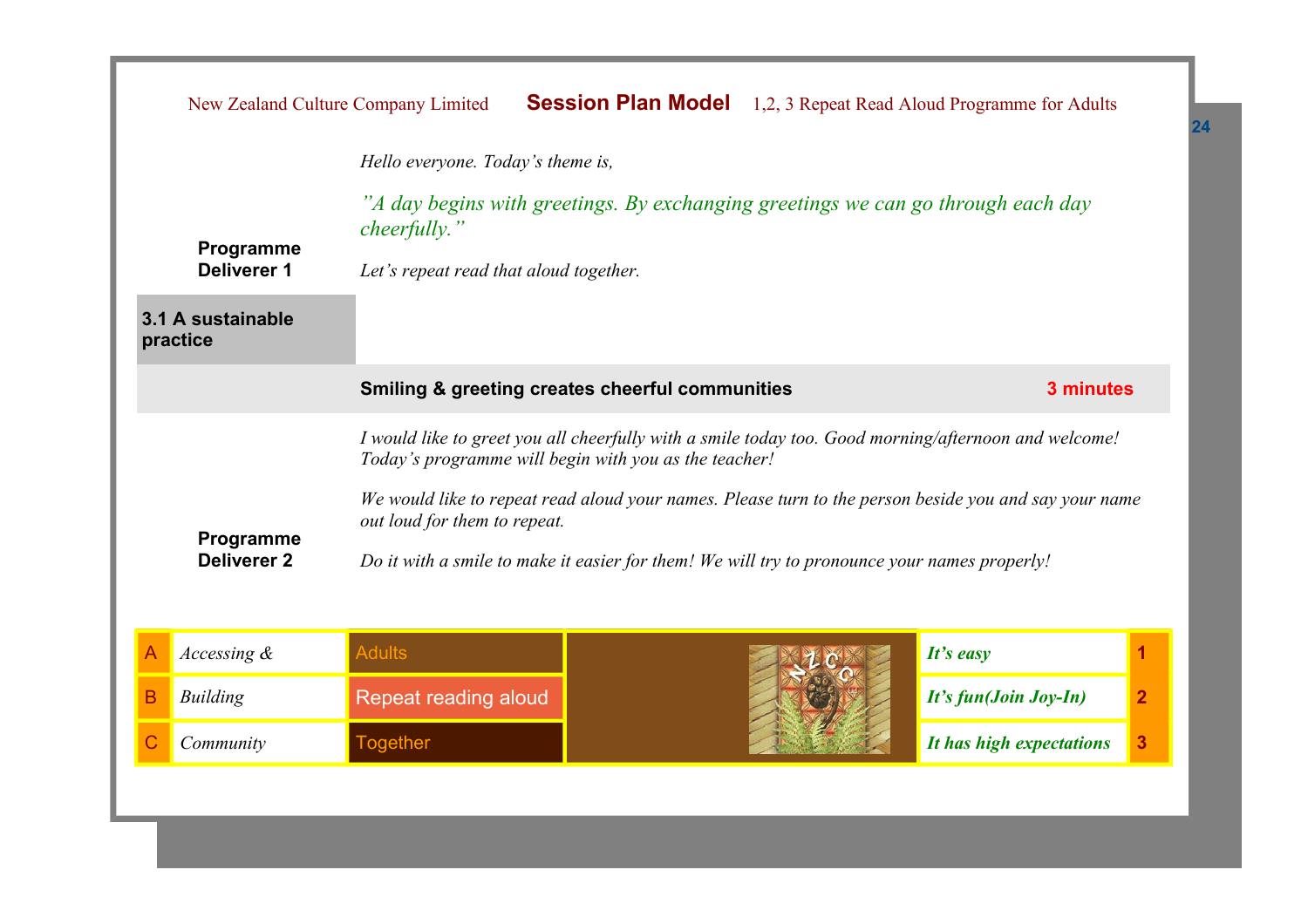|                                                                                                                                                                                                                                                                                                                          |                 | New Zealand Culture Company Limited |  |  | <b>Session Plan Model</b> 1,2, 3 Repeat Read Aloud Programme for Adults |                         |
|--------------------------------------------------------------------------------------------------------------------------------------------------------------------------------------------------------------------------------------------------------------------------------------------------------------------------|-----------------|-------------------------------------|--|--|-------------------------------------------------------------------------|-------------------------|
| Greet each other and try to pronounce the name of the person you are sitting next to correctly. Use the<br><b>Readers &amp;</b><br>Repeat Aloud Method, say your name, the other person will try to say it with you, then they say it back to<br><b>Volunteers</b><br>you. Repeat, repeat, repeat!<br>3.2 Learn to learn |                 |                                     |  |  |                                                                         |                         |
|                                                                                                                                                                                                                                                                                                                          |                 | <b>Rhythm and Sound Game</b>        |  |  | 5 minutes                                                               |                         |
| Introduce rhythm and sound game. Clap hands onto thighs and then together in time to the words ie. one<br>Programme<br>Deliverer 1<br>clap per syllable. Encourage loud, clear voices.                                                                                                                                   |                 |                                     |  |  |                                                                         |                         |
| All<br>"Welcome, welcome,<br><b>All</b><br>What is your name?"<br><b>Reader or</b><br>"Please call me "<br><b>Volunteer</b><br>All<br>"Hello "                                                                                                                                                                           |                 |                                     |  |  |                                                                         |                         |
| A                                                                                                                                                                                                                                                                                                                        | Accessing &     | <b>Adults</b>                       |  |  | $It's$ easy                                                             | 1                       |
| B                                                                                                                                                                                                                                                                                                                        | <b>Building</b> | Repeat reading aloud                |  |  | It's fun(Join Joy-In)                                                   | $\overline{2}$          |
|                                                                                                                                                                                                                                                                                                                          | Community       | <b>Together</b>                     |  |  | It has high expectations                                                | $\overline{\mathbf{3}}$ |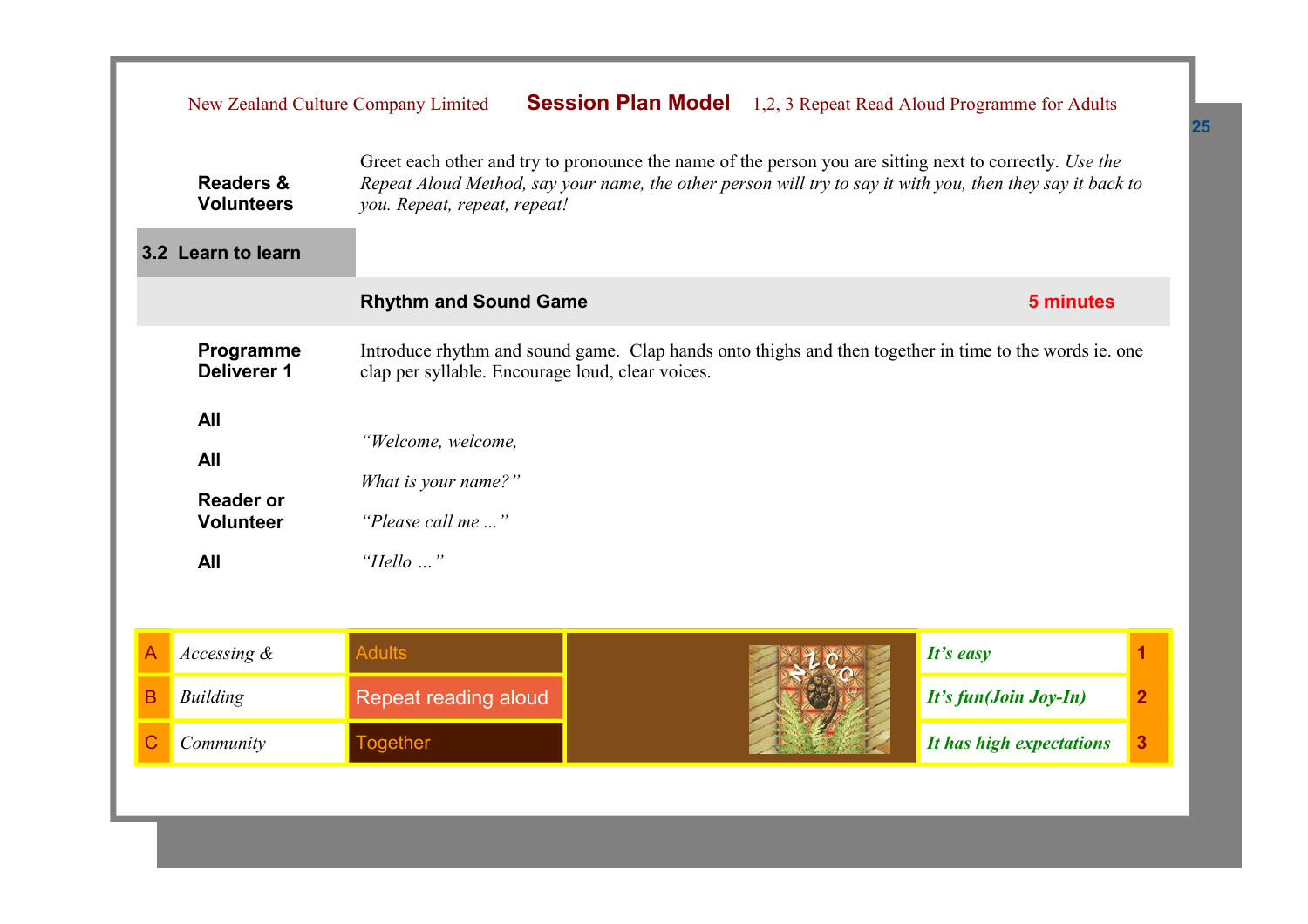|                  | New Zealand Culture Company Limited                                                                                                                                                                                                                                                                                                                          |                                                        |                                                                   |  | <b>Session Plan Model</b> 1,2, 3 Repeat Read Aloud Programme for Adults                                 |                |
|------------------|--------------------------------------------------------------------------------------------------------------------------------------------------------------------------------------------------------------------------------------------------------------------------------------------------------------------------------------------------------------|--------------------------------------------------------|-------------------------------------------------------------------|--|---------------------------------------------------------------------------------------------------------|----------------|
|                  | Copy, follow and join in. (Please note that, 'Please call me' rather than, 'My name is' ensures people<br>are giving you the name they wish to be called by which is more helpful than having someone's full name<br><b>Readers &amp;</b><br>and not knowing what to call them.)<br><b>Volunteers</b>                                                        |                                                        |                                                                   |  |                                                                                                         |                |
|                  | <b>3.3 Practice</b>                                                                                                                                                                                                                                                                                                                                          |                                                        |                                                                   |  |                                                                                                         |                |
| The 1,2,3 Method |                                                                                                                                                                                                                                                                                                                                                              |                                                        |                                                                   |  |                                                                                                         |                |
|                  | It is now time to practise the 1,2,3 Method one-on-one with our Volunteers. If you did not choose a book to<br>Programme<br>read before the session began, Reader and Volunteer together, please go to the Children's section of the<br><b>Deliverer 2</b><br>library now and carefully choose a book to read. Take your time to find a book you will enjoy! |                                                        |                                                                   |  |                                                                                                         |                |
|                  | You have approximately 40 minutes to read together today. We will meet back to finish our session at                                                                                                                                                                                                                                                         |                                                        |                                                                   |  |                                                                                                         |                |
|                  | <b>Volunteer &amp;</b><br><b>Reader</b>                                                                                                                                                                                                                                                                                                                      | appeals to you and start to PRACTISE the 1,2,3 Method. |                                                                   |  | Go to (the Children's Section of) the library together. Spend as long as you need to choose a book that |                |
|                  | <b>Volunteer</b>                                                                                                                                                                                                                                                                                                                                             |                                                        | Volunteer reads the book out loud while the Reader holds the book |  |                                                                                                         |                |
|                  |                                                                                                                                                                                                                                                                                                                                                              |                                                        |                                                                   |  |                                                                                                         |                |
| Α                | Accessing &                                                                                                                                                                                                                                                                                                                                                  | <b>Adults</b>                                          |                                                                   |  | $It's$ easy                                                                                             | 1              |
| B                | <b>Building</b>                                                                                                                                                                                                                                                                                                                                              | Repeat reading aloud                                   |                                                                   |  | It's fun(Join Joy-In)                                                                                   | $\overline{2}$ |
|                  | Community                                                                                                                                                                                                                                                                                                                                                    | <b>Together</b>                                        |                                                                   |  | It has high expectations                                                                                | 3              |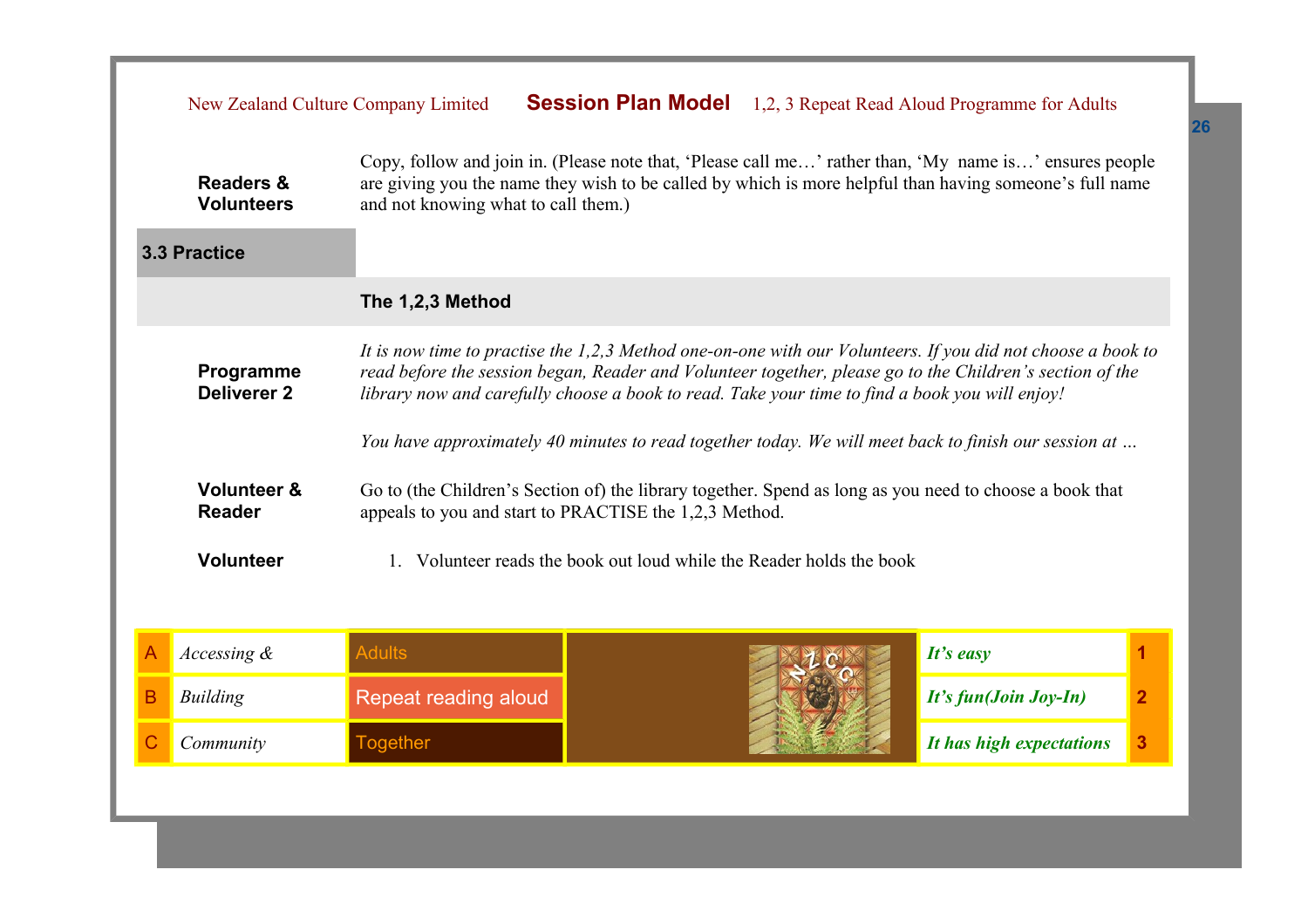|   | New Zealand Culture Company Limited                                                                                                                                |                      | <b>Session Plan Model</b> |                       | 1,2, 3 Repeat Read Aloud Programme for Adults |   |
|---|--------------------------------------------------------------------------------------------------------------------------------------------------------------------|----------------------|---------------------------|-----------------------|-----------------------------------------------|---|
|   | <b>Volunteer &amp;</b><br><b>Reader</b><br>The Volunteer and Reader both read out loud together<br>2.                                                              |                      |                           |                       |                                               |   |
|   | <b>Reader</b><br>The Reader reads the book out loud to the Volunteer<br>3 <sub>1</sub>                                                                             |                      |                           |                       |                                               |   |
|   | Use the tape decks during the session to record Volunteers and Readers voices, for the Reader to take home<br><b>Optional</b><br>and practise repeat reading aloud |                      |                           |                       |                                               |   |
|   | 3.4 Session reflection                                                                                                                                             |                      |                           |                       |                                               |   |
|   | <b>Session Reflection and Kete-Community Journal</b>                                                                                                               |                      |                           | 10 minutes            |                                               |   |
|   | Coach<br>Bring everyone back to the group ten minutes before the end of the session.                                                                               |                      |                           |                       |                                               |   |
|   |                                                                                                                                                                    |                      |                           |                       |                                               |   |
|   |                                                                                                                                                                    |                      |                           |                       |                                               |   |
|   |                                                                                                                                                                    |                      |                           |                       |                                               |   |
| А | Accessing &                                                                                                                                                        | <b>Adults</b>        |                           |                       | It's easy                                     | 1 |
| В | <b>Building</b>                                                                                                                                                    | Repeat reading aloud |                           | It's fun(Join Joy-In) | $\overline{2}$                                |   |
|   | Community                                                                                                                                                          | <b>Together</b>      |                           |                       | It has high expectations                      | 3 |
|   |                                                                                                                                                                    |                      |                           |                       |                                               |   |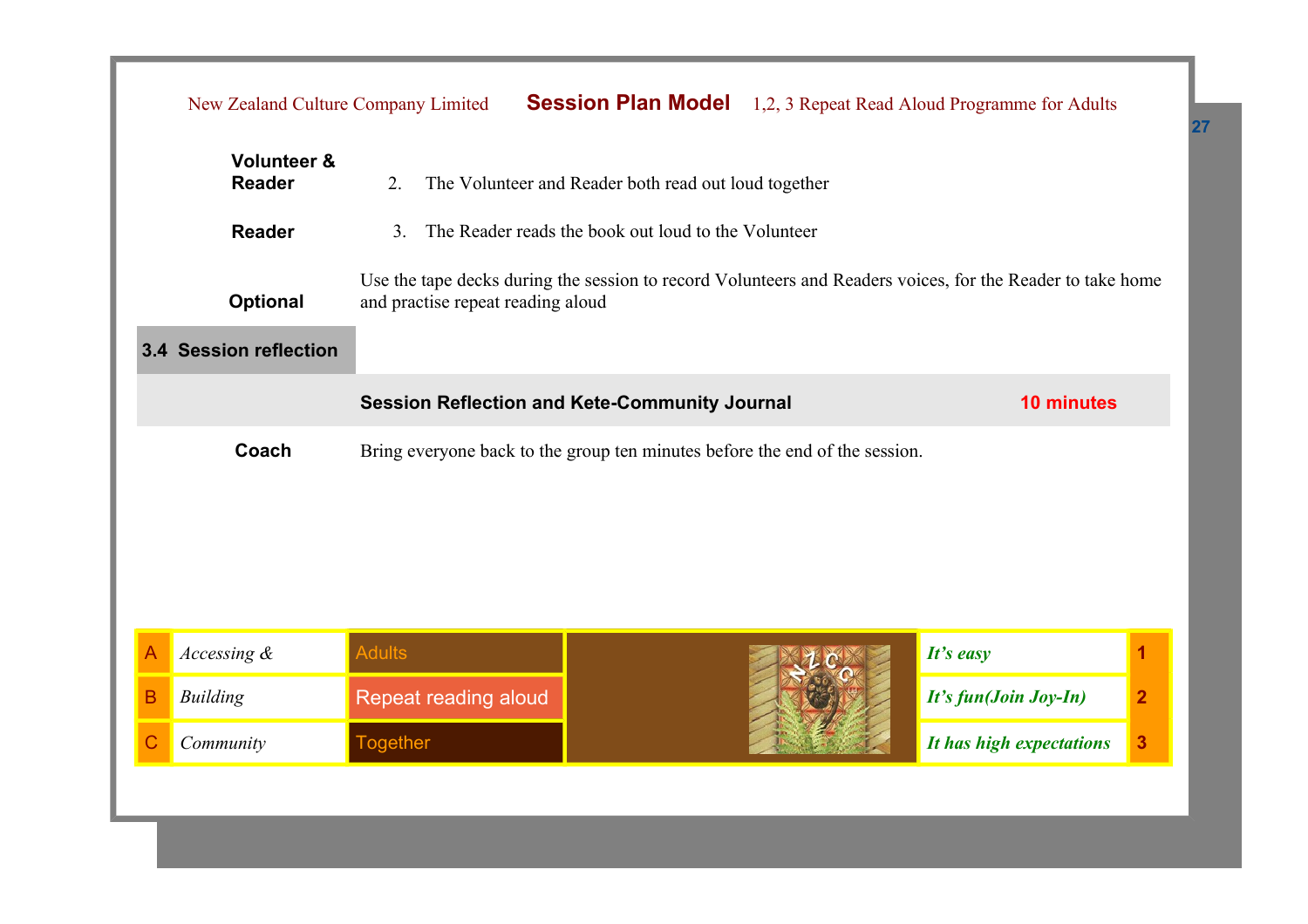|                                                                                                                                                                                                              | New Zealand Culture Company Limited                                                                  |                                                                                                                                                                                                                                       | <b>Session Plan Model</b> |  | 1,2, 3 Repeat Read Aloud Programme for Adults                                                                |                |  |
|--------------------------------------------------------------------------------------------------------------------------------------------------------------------------------------------------------------|------------------------------------------------------------------------------------------------------|---------------------------------------------------------------------------------------------------------------------------------------------------------------------------------------------------------------------------------------|---------------------------|--|--------------------------------------------------------------------------------------------------------------|----------------|--|
|                                                                                                                                                                                                              | This is a sharing time for us to show or talk about our contributions for the Kete-Community Journal |                                                                                                                                                                                                                                       |                           |  |                                                                                                              |                |  |
|                                                                                                                                                                                                              |                                                                                                      | The Kete-Community Journal usually relates to our last session's homework but we would like to<br>wedding anniversary, the birth of a grandchild, Chinese New Year celebrations, etc.                                                 |                           |  | encourage you to tell us about special events that have occurred during the past week too e.g. a birthday, a |                |  |
|                                                                                                                                                                                                              |                                                                                                      | There will be no journal without your contributions so Volunteers and Readers, do you have any comments<br>or experiences related to last session's homework on the 4R's and doing our best to share with us today?<br>anything else? |                           |  |                                                                                                              |                |  |
| Programme<br><b>Deliverer 1</b><br>Introduce today's homework exercise (see 3.6)                                                                                                                             |                                                                                                      |                                                                                                                                                                                                                                       |                           |  |                                                                                                              |                |  |
| <b>Readers &amp;</b><br>Questions or comments. It would be useful if a different Volunteer each session could be responsible for<br><b>Volunteers</b><br>making a comment to encourage others to contribute. |                                                                                                      |                                                                                                                                                                                                                                       |                           |  |                                                                                                              |                |  |
| <b>Audio</b><br><b>Equipment</b><br><b>Volunteer</b><br>Ensure name tags and tape decks are returned and signed off.                                                                                         |                                                                                                      |                                                                                                                                                                                                                                       |                           |  |                                                                                                              |                |  |
| А                                                                                                                                                                                                            | Accessing &                                                                                          | <b>Adults</b>                                                                                                                                                                                                                         |                           |  | It's easy                                                                                                    | 1              |  |
| B                                                                                                                                                                                                            | <b>Building</b>                                                                                      | Repeat reading aloud                                                                                                                                                                                                                  |                           |  | It's fun(Join Joy-In)                                                                                        | $\overline{2}$ |  |
| С                                                                                                                                                                                                            | Community                                                                                            | <b>Together</b>                                                                                                                                                                                                                       |                           |  | It has high expectations                                                                                     | 3              |  |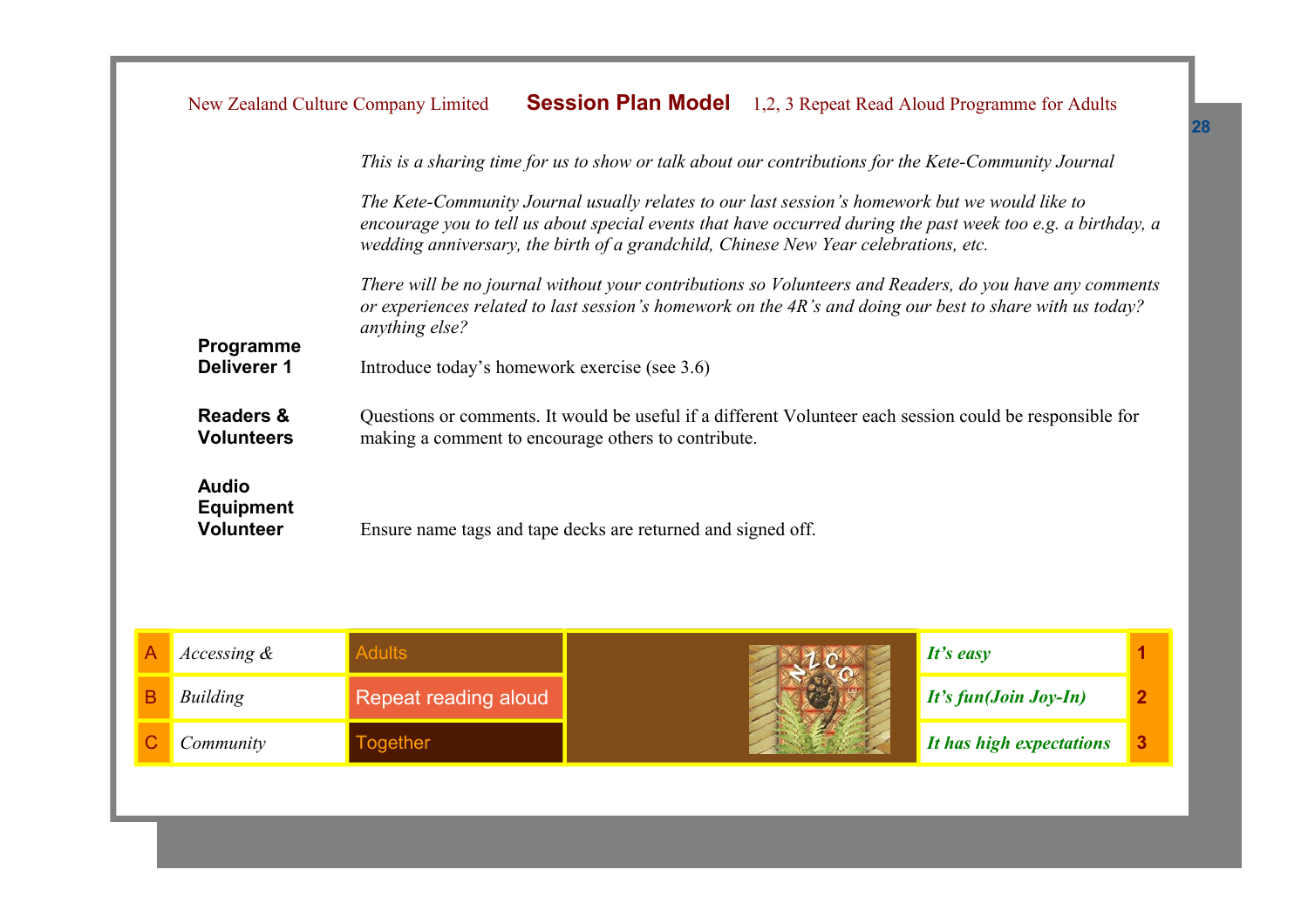|   | New Zealand Culture Company Limited                                                                                                                                                                                                                                                                                          |                                                                             |  |          | <b>Session Plan Model</b> 1,2, 3 Repeat Read Aloud Programme for Adults |                         |
|---|------------------------------------------------------------------------------------------------------------------------------------------------------------------------------------------------------------------------------------------------------------------------------------------------------------------------------|-----------------------------------------------------------------------------|--|----------|-------------------------------------------------------------------------|-------------------------|
|   | 3.5 Formal closing                                                                                                                                                                                                                                                                                                           |                                                                             |  |          |                                                                         |                         |
|   | Finish the session on time                                                                                                                                                                                                                                                                                                   |                                                                             |  | 1 minute |                                                                         |                         |
|   | Well it's the time now to finish.                                                                                                                                                                                                                                                                                            |                                                                             |  |          |                                                                         |                         |
|   | On behalf of the Readers let me thank the Volunteers who have given their time, their good will and their<br>skill to you.                                                                                                                                                                                                   |                                                                             |  |          |                                                                         |                         |
|   | On behalf of the Volunteers let me thank the Readers for making that concentrated effort to learn our<br>English language with all its idiosyncrasies, to meet and learn to understand our local speakers who want<br>to read to you, and to learn our culture through the wonderful stories the library holds in its books. |                                                                             |  |          |                                                                         |                         |
|   | We hope that both Readers and Volunteers have enjoyed being part of their sustainable local community<br>today.                                                                                                                                                                                                              |                                                                             |  |          |                                                                         |                         |
|   | Coach                                                                                                                                                                                                                                                                                                                        | We look forward to seeing you all again next time. Thank you all very much. |  |          |                                                                         |                         |
|   | 3.6 Homework                                                                                                                                                                                                                                                                                                                 |                                                                             |  |          |                                                                         |                         |
|   |                                                                                                                                                                                                                                                                                                                              | Practising language in the community                                        |  |          |                                                                         |                         |
| Α | Accessing $\&$                                                                                                                                                                                                                                                                                                               | <b>Adults</b>                                                               |  |          | It's easy                                                               | 1                       |
| B | <b>Building</b>                                                                                                                                                                                                                                                                                                              | Repeat reading aloud                                                        |  |          | It's fun(Join Joy-In)                                                   | $\overline{\mathbf{2}}$ |
|   | Community                                                                                                                                                                                                                                                                                                                    | <b>Together</b>                                                             |  |          | It has high expectations                                                | 3                       |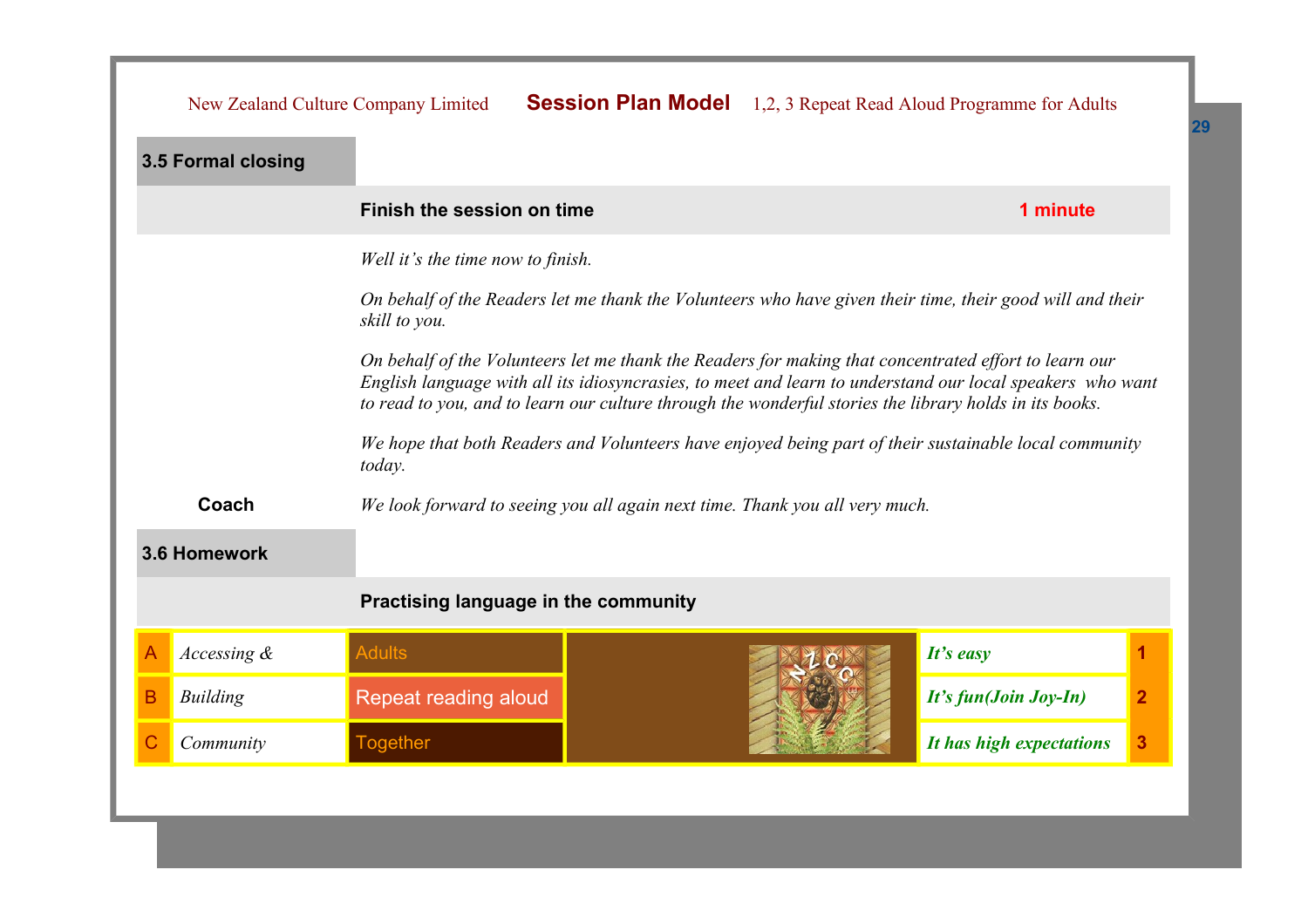|                | New Zealand Culture Company Limited |                                                                                  | <b>Session Plan Model</b> |                          | 1,2, 3 Repeat Read Aloud Programme for Adults |   |  |  |
|----------------|-------------------------------------|----------------------------------------------------------------------------------|---------------------------|--------------------------|-----------------------------------------------|---|--|--|
|                |                                     | Practise smiling and greeting people in the community. You could say:-           |                           |                          |                                               |   |  |  |
|                | Programme                           | "Good morning." "Hello! How are you?"                                            |                           |                          |                                               |   |  |  |
|                | <b>Deliverer 1</b>                  | Let us know next week how many people smile back at you! Have fun and good luck! |                           |                          |                                               |   |  |  |
|                |                                     |                                                                                  |                           |                          |                                               |   |  |  |
|                |                                     |                                                                                  |                           |                          |                                               |   |  |  |
|                |                                     |                                                                                  |                           |                          |                                               |   |  |  |
|                |                                     |                                                                                  |                           |                          |                                               |   |  |  |
|                |                                     |                                                                                  |                           |                          |                                               |   |  |  |
|                |                                     |                                                                                  |                           |                          |                                               |   |  |  |
|                |                                     |                                                                                  |                           |                          |                                               |   |  |  |
|                |                                     |                                                                                  |                           |                          |                                               |   |  |  |
| $\overline{A}$ | Accessing &                         | <b>Adults</b>                                                                    |                           |                          | It's easy                                     | 1 |  |  |
| B              | <b>Building</b>                     | Repeat reading aloud                                                             |                           | It's fun(Join Joy-In)    | $\overline{2}$                                |   |  |  |
| $\mathsf{C}$   | Community                           | <b>Together</b>                                                                  |                           | It has high expectations | 3                                             |   |  |  |
|                |                                     |                                                                                  |                           |                          |                                               |   |  |  |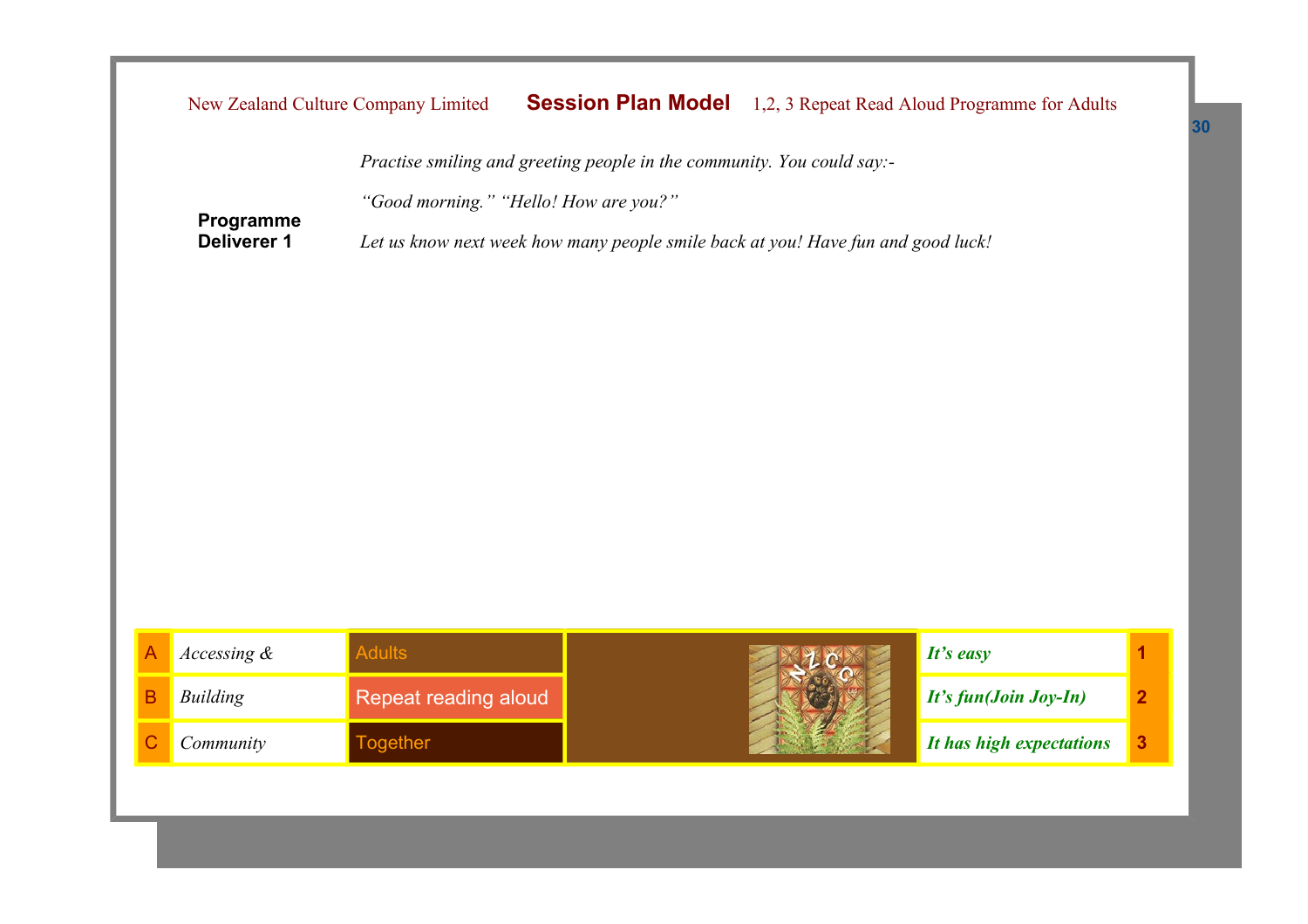|                                                                                                                                                                                                                                                                                                                                                        |                    |                                                                                                                      | Session four's theme to repeat together<br>It is a challenge to train ourselves. Cultivate self-reliance. |                          |                         |  |
|--------------------------------------------------------------------------------------------------------------------------------------------------------------------------------------------------------------------------------------------------------------------------------------------------------------------------------------------------------|--------------------|----------------------------------------------------------------------------------------------------------------------|-----------------------------------------------------------------------------------------------------------|--------------------------|-------------------------|--|
|                                                                                                                                                                                                                                                                                                                                                        | 4.0 Formal welcome |                                                                                                                      |                                                                                                           |                          |                         |  |
|                                                                                                                                                                                                                                                                                                                                                        |                    | Start the session on time                                                                                            |                                                                                                           | 1 minute                 |                         |  |
|                                                                                                                                                                                                                                                                                                                                                        | Coach              | Hello everyone. Let's be brave and enjoy taking up the challenge to train ourselves and cultivate self-<br>reliance! |                                                                                                           |                          |                         |  |
| Programme<br>Re-confirm that this programme is NOT primarily an English school. It is a programme designed to give<br><b>Deliverer 1</b><br>you the skills to teach yourself beyond the course and in support of any other English schooling you will<br>do in the future. This is what we call student driven as opposed to teacher driven education. |                    |                                                                                                                      |                                                                                                           |                          |                         |  |
|                                                                                                                                                                                                                                                                                                                                                        |                    | Good morning / afternoon.                                                                                            | I have heard that you have all been studying hard at home, reading, reading, reading. Even though this    |                          |                         |  |
| А                                                                                                                                                                                                                                                                                                                                                      | Accessing &        | <b>Adults</b>                                                                                                        |                                                                                                           | It's easy                |                         |  |
| В                                                                                                                                                                                                                                                                                                                                                      | <b>Building</b>    | Repeat reading aloud                                                                                                 |                                                                                                           | It's fun(Join Joy-In)    | $\overline{\mathbf{2}}$ |  |
|                                                                                                                                                                                                                                                                                                                                                        | Community          | <b>Together</b>                                                                                                      |                                                                                                           | It has high expectations | 3                       |  |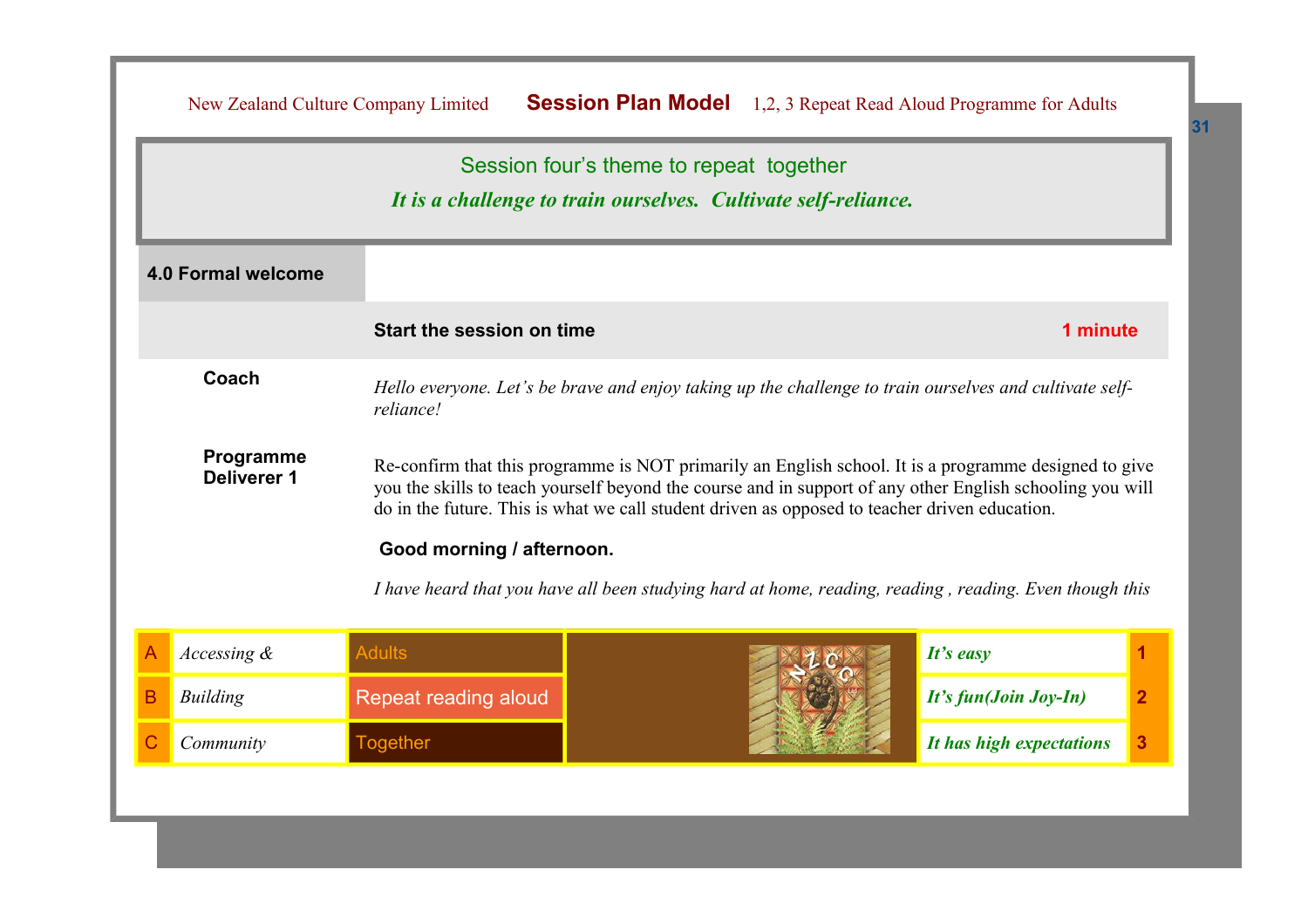|                                                      |                                                                 | New Zealand Culture Company Limited                                                                                                                                                                                                                    |  |                       | <b>Session Plan Model</b> 1,2, 3 Repeat Read Aloud Programme for Adults                                                                                                                                          |   |  |
|------------------------------------------------------|-----------------------------------------------------------------|--------------------------------------------------------------------------------------------------------------------------------------------------------------------------------------------------------------------------------------------------------|--|-----------------------|------------------------------------------------------------------------------------------------------------------------------------------------------------------------------------------------------------------|---|--|
|                                                      |                                                                 | teach you English in 6 weeks. But what we can do is show you how you can develop yourEnglish<br>even though it is full of the books that you need to be able to read lots.                                                                             |  |                       | is excellent for learning English I want you to understand that as much as we would like to, we cannot<br>competence by yourselves through reading, reading, reading. And as you know the library costs nothing, |   |  |
|                                                      |                                                                 | This programme has been designed to give you the skills to teach yourself beyond the course and in<br>support of any other English schooling you will do in the future. This is what we call student driven as<br>opposed to teacher driven education. |  |                       |                                                                                                                                                                                                                  |   |  |
|                                                      | That is the message behind today's theme,                       |                                                                                                                                                                                                                                                        |  |                       |                                                                                                                                                                                                                  |   |  |
|                                                      | "It is a challenge to train ourselves Cultivate self-reliance." |                                                                                                                                                                                                                                                        |  |                       |                                                                                                                                                                                                                  |   |  |
| Let's all repeat read aloud together today's saying. |                                                                 |                                                                                                                                                                                                                                                        |  |                       |                                                                                                                                                                                                                  |   |  |
|                                                      | 4.1 A sustainable<br>practice                                   |                                                                                                                                                                                                                                                        |  |                       |                                                                                                                                                                                                                  |   |  |
|                                                      |                                                                 | The big questions!                                                                                                                                                                                                                                     |  |                       | 9 minutes                                                                                                                                                                                                        |   |  |
|                                                      | Programme<br><b>Deliverer 2</b>                                 | Today we will answer the question, "Where do I come from?"                                                                                                                                                                                             |  |                       |                                                                                                                                                                                                                  |   |  |
|                                                      | Accessing $\&$                                                  | <b>Adults</b>                                                                                                                                                                                                                                          |  |                       | It's easy                                                                                                                                                                                                        | 1 |  |
| B                                                    | <b>Building</b>                                                 | Repeat reading aloud                                                                                                                                                                                                                                   |  | It's fun(Join Joy-In) | $\overline{2}$                                                                                                                                                                                                   |   |  |
|                                                      | Community                                                       | <b>Together</b>                                                                                                                                                                                                                                        |  |                       | It has high expectations                                                                                                                                                                                         | 3 |  |
|                                                      |                                                                 |                                                                                                                                                                                                                                                        |  |                       |                                                                                                                                                                                                                  |   |  |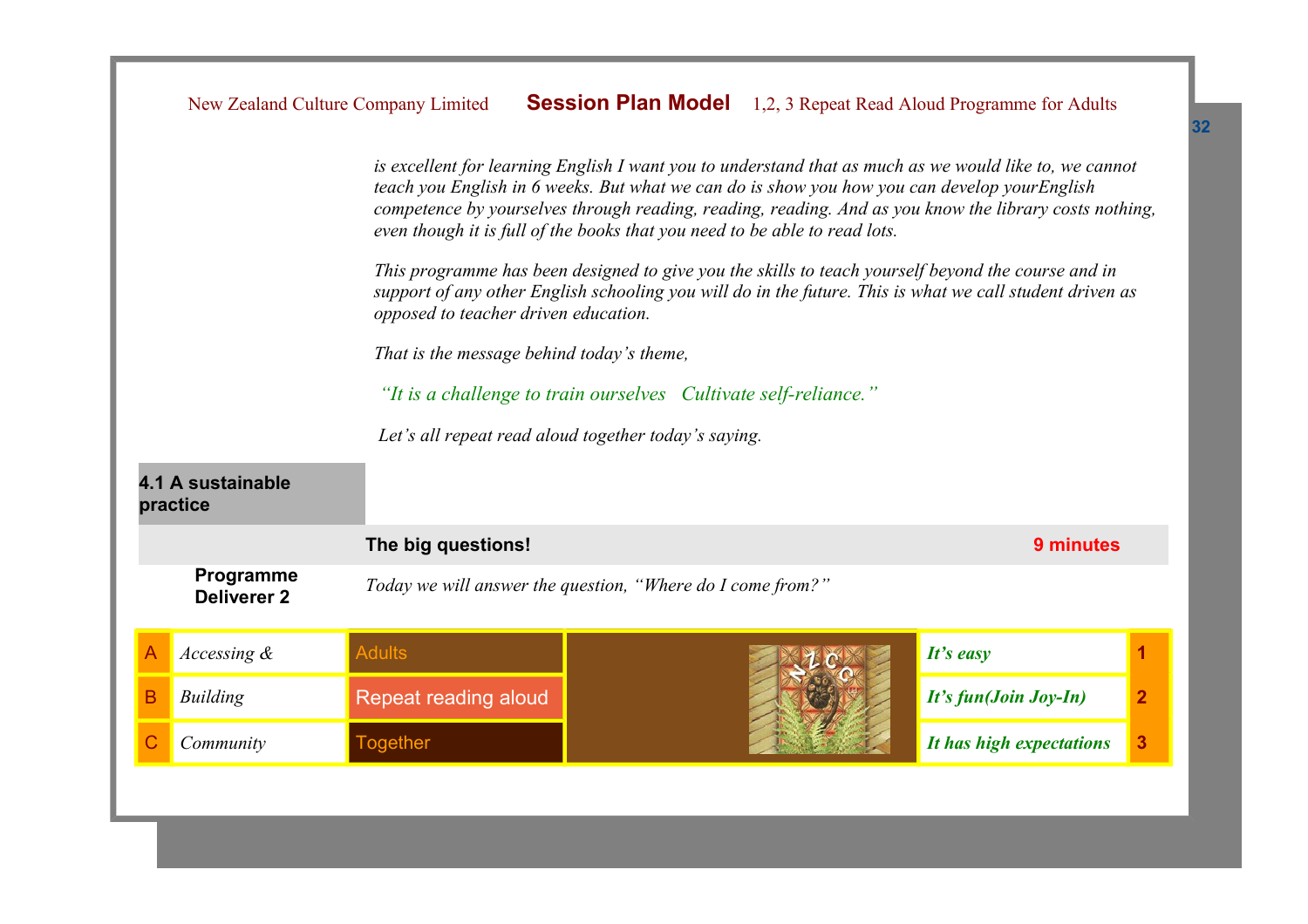|                                      | You can answer it directly by saying, "I come from " Or you can give more detail. Eg. "I was born<br>in I was brought up in I now live inMy parents emigrated from" etc.                                                                                                                                                                                                                                                                                                                                             |  |  |
|--------------------------------------|----------------------------------------------------------------------------------------------------------------------------------------------------------------------------------------------------------------------------------------------------------------------------------------------------------------------------------------------------------------------------------------------------------------------------------------------------------------------------------------------------------------------|--|--|
|                                      | This can be introduced as a rhythm and sound game (like last session) which gives structure to the less<br>confident speakers. However, if the Readers are confident enough to answer the question in more detail,<br>it may be interesting to go around the group and hear people's stories. (Some groups like to do both!)<br>If all Readers come from the same country, they can say the town or area they come from. The idea is to<br>repeat the same question and for each person to speak aloud individually. |  |  |
| <b>Optional</b>                      | <b>Rhythm and Sound Game</b>                                                                                                                                                                                                                                                                                                                                                                                                                                                                                         |  |  |
|                                      | Clapping hands together and on to thighs                                                                                                                                                                                                                                                                                                                                                                                                                                                                             |  |  |
| <b>All</b>                           | "Hello! Hi there,                                                                                                                                                                                                                                                                                                                                                                                                                                                                                                    |  |  |
| <b>All</b>                           | Where are you from?"                                                                                                                                                                                                                                                                                                                                                                                                                                                                                                 |  |  |
| <b>Reader or</b><br><b>Volunteer</b> | "I come from "                                                                                                                                                                                                                                                                                                                                                                                                                                                                                                       |  |  |

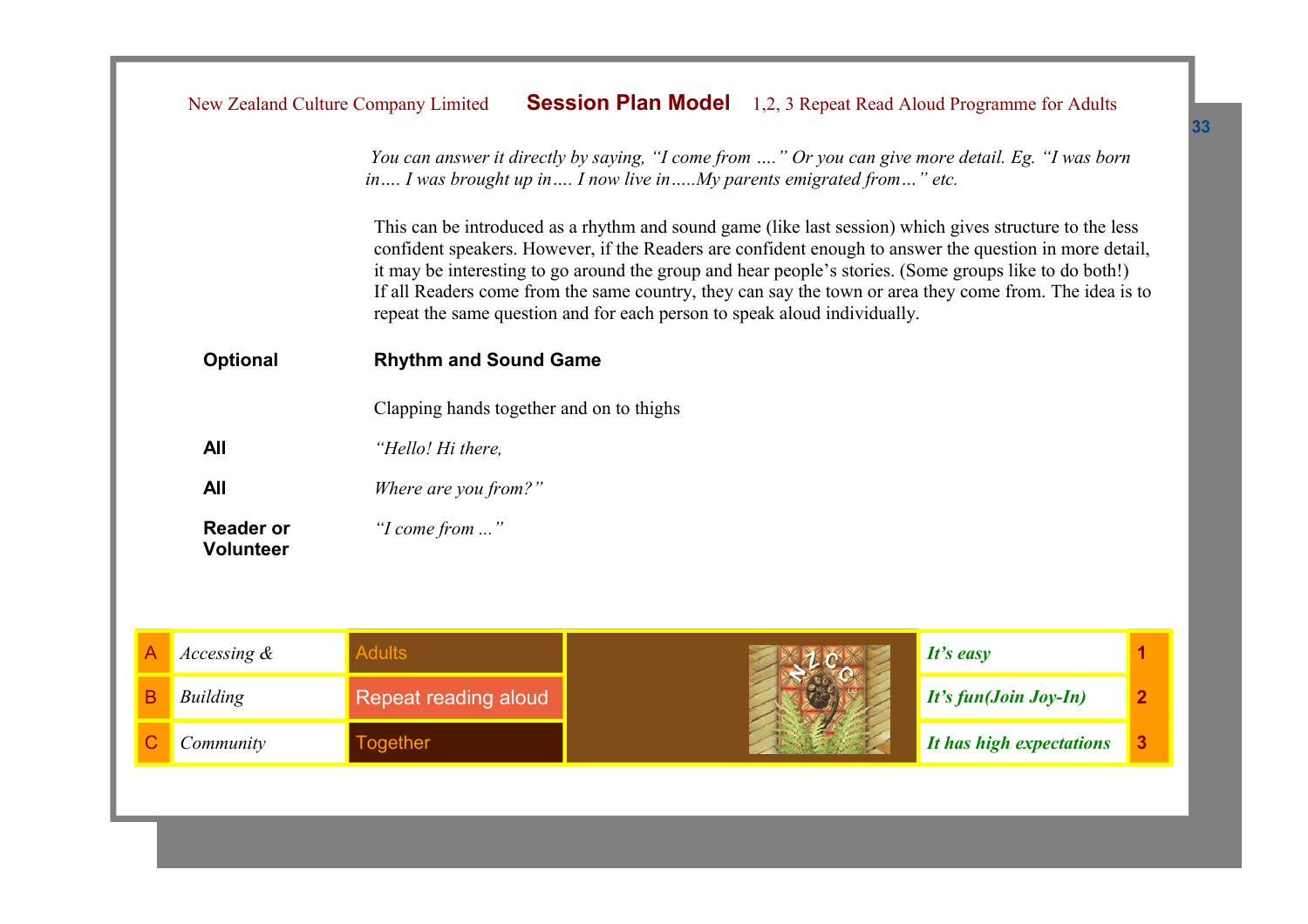|   | New Zealand Culture Company Limited                                                                                                                                                   |                                                 |  |  | <b>Session Plan Model</b> 1,2, 3 Repeat Read Aloud Programme for Adults                               |                |
|---|---------------------------------------------------------------------------------------------------------------------------------------------------------------------------------------|-------------------------------------------------|--|--|-------------------------------------------------------------------------------------------------------|----------------|
|   | 4.2 Learn to learn                                                                                                                                                                    |                                                 |  |  |                                                                                                       |                |
|   |                                                                                                                                                                                       | Asking questions one on one                     |  |  | 5 minutes                                                                                             |                |
|   | Programme<br>Asking questions can be both challenging and rewarding. Who What Why Where When and How are<br><b>Deliverer 1</b><br>common question starters.                           |                                                 |  |  |                                                                                                       |                |
|   | We have written some sample questions in your workbooks Try practising these now with your<br>Volunteers. Don't forget to answer them too! You are welcome to add your own questions. |                                                 |  |  |                                                                                                       |                |
|   | <b>Volunteers &amp;</b><br>Ask each other questions. Try to answer them. Think of some of their own questions.<br><b>Readers</b>                                                      |                                                 |  |  |                                                                                                       |                |
|   | <b>4.3 Practise</b>                                                                                                                                                                   |                                                 |  |  |                                                                                                       |                |
|   |                                                                                                                                                                                       |                                                 |  |  |                                                                                                       |                |
|   |                                                                                                                                                                                       | <b>Practice Repeat Reading Aloud one-on-one</b> |  |  | 35 minutes                                                                                            |                |
|   | Programme                                                                                                                                                                             |                                                 |  |  | Enjoy reading your books today. Please ask any questions while the Volunteer is reading, if you don't |                |
| A | Accessing $\&$                                                                                                                                                                        | <b>Adults</b>                                   |  |  | It's easy                                                                                             |                |
| B | <b>Building</b>                                                                                                                                                                       | Repeat reading aloud                            |  |  | It's fun(Join Joy-In)                                                                                 | $\overline{2}$ |
| C | Community                                                                                                                                                                             | <b>Together</b>                                 |  |  | It has high expectations                                                                              | 3              |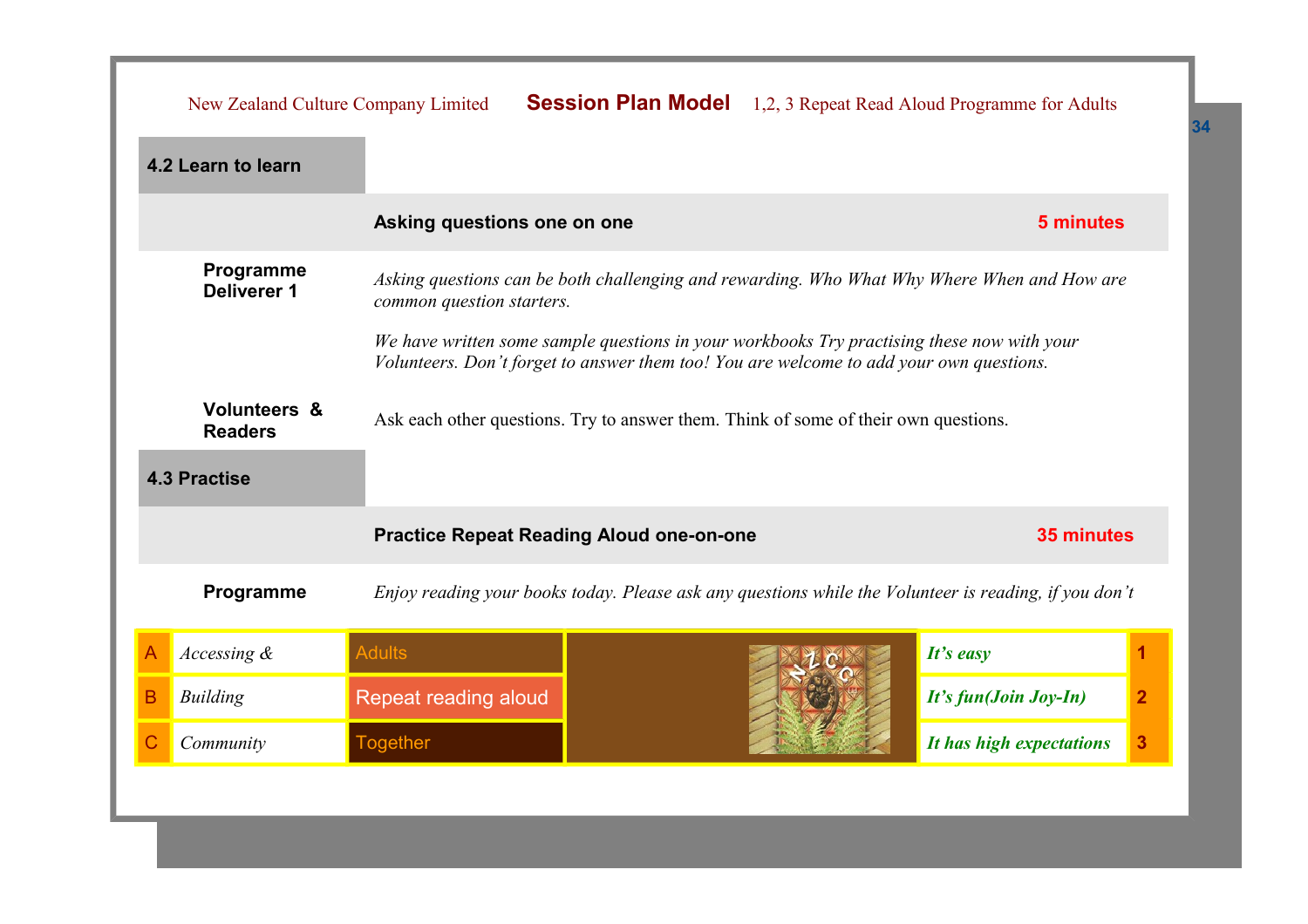|                                                                                          |                                         | New Zealand Culture Company Limited    |                                                         |  | <b>Session Plan Model</b> 1,2, 3 Repeat Read Aloud Programme for Adults                                |  |
|------------------------------------------------------------------------------------------|-----------------------------------------|----------------------------------------|---------------------------------------------------------|--|--------------------------------------------------------------------------------------------------------|--|
|                                                                                          | <b>Deliverer 2</b>                      | understand.                            |                                                         |  |                                                                                                        |  |
|                                                                                          |                                         |                                        |                                                         |  | You have approximately 35 minutes to read together today. We will meet back to finish our session at   |  |
|                                                                                          | <b>Volunteer &amp;</b><br><b>Reader</b> |                                        |                                                         |  | Spend as long as you need to choose a book that appeals to you and start to PRACTISE the 1,2,3 Method. |  |
| <b>Volunteer</b><br>1. Volunteer reads the book out loud while the Reader holds the book |                                         |                                        |                                                         |  |                                                                                                        |  |
|                                                                                          | <b>Volunteer &amp;</b><br><b>Reader</b> |                                        | 2. The Volunteer and Reader both read out loud together |  |                                                                                                        |  |
|                                                                                          | <b>Reader</b>                           |                                        | 3. The Reader reads the book out loud to the Volunteer  |  |                                                                                                        |  |
|                                                                                          | <b>Optional</b>                         | home and practise repeat reading aloud |                                                         |  | Use the tape decks during the session to record Volunteers and Readers voices, for the Reader to take  |  |
|                                                                                          |                                         |                                        |                                                         |  |                                                                                                        |  |
|                                                                                          | Accessing &                             | <b>Adults</b>                          |                                                         |  | It's easy                                                                                              |  |
|                                                                                          | $R$ uilding                             | Danaat raading aloud                   |                                                         |  | $H^{\prime}$ fund Loin Loy-Lu)                                                                         |  |

| <i>Accessing</i> & |                      | It's easy                               |  |
|--------------------|----------------------|-----------------------------------------|--|
| Building           | Repeat reading aloud | $\mid$ It's fun(Join Joy-In)            |  |
| Community          | pgether              | $\blacksquare$ It has high expectations |  |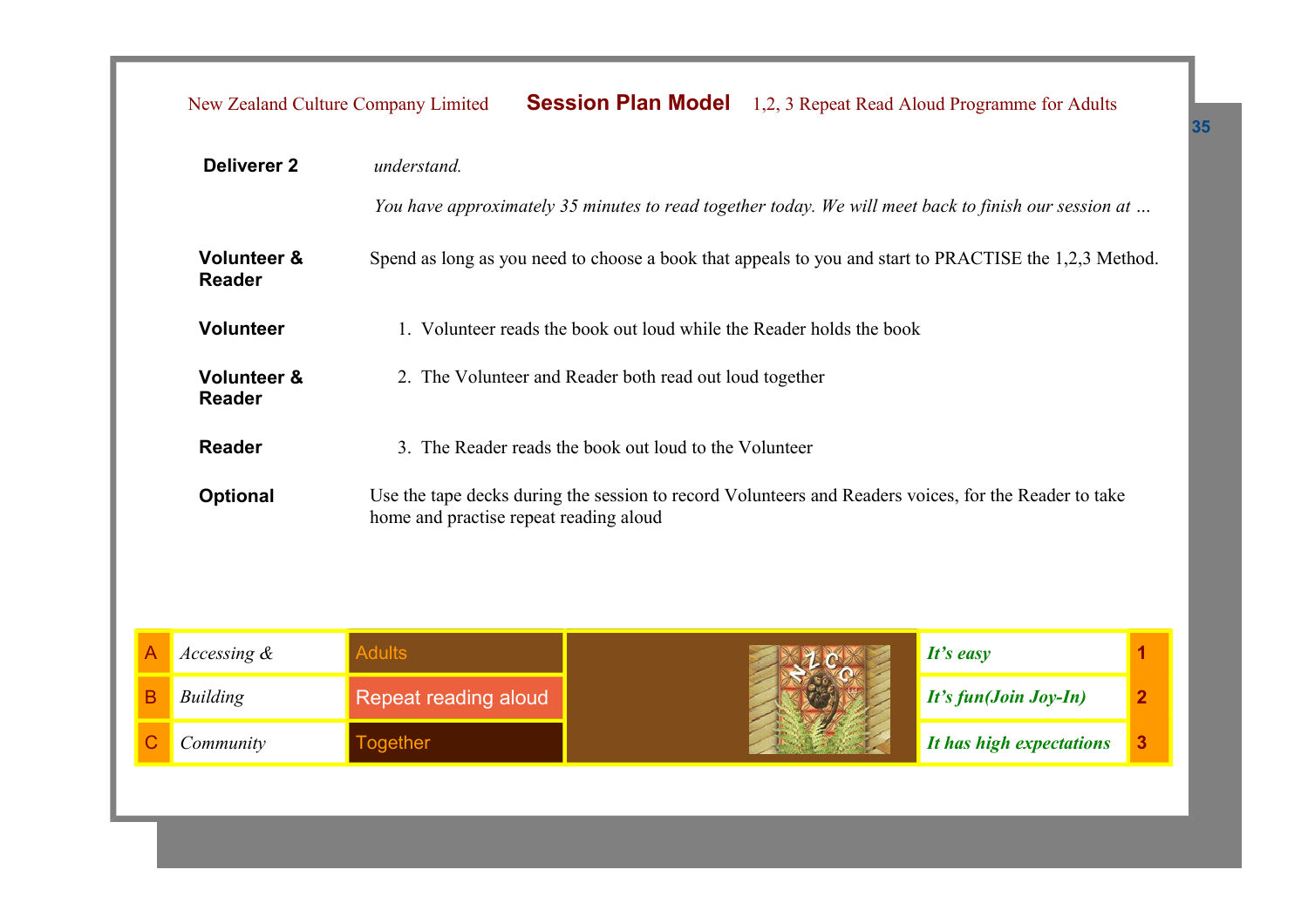|   | <b>Session Plan Model</b> 1,2, 3 Repeat Read Aloud Programme for Adults<br>New Zealand Culture Company Limited                                                                                         |                                                                             |  |                          |                                                                                                          |  |  |  |
|---|--------------------------------------------------------------------------------------------------------------------------------------------------------------------------------------------------------|-----------------------------------------------------------------------------|--|--------------------------|----------------------------------------------------------------------------------------------------------|--|--|--|
|   | <b>4.4 Session reflection</b>                                                                                                                                                                          |                                                                             |  |                          |                                                                                                          |  |  |  |
|   | <b>Session Reflection and Kete-Community Journal</b><br>9 minutes                                                                                                                                      |                                                                             |  |                          |                                                                                                          |  |  |  |
|   | Coach                                                                                                                                                                                                  | Bring everyone back to the group ten minutes before the end of the session. |  |                          |                                                                                                          |  |  |  |
|   | Programme<br>This is our sharing time.<br><b>Deliverer 1</b>                                                                                                                                           |                                                                             |  |                          |                                                                                                          |  |  |  |
|   | Volunteers and Readers, do you have any comments or experiences related to last session's homework<br>on greeting and smiling at people in the community? How many people smiled back?! Anything else? |                                                                             |  |                          |                                                                                                          |  |  |  |
|   |                                                                                                                                                                                                        | Introduce today's homework exercise (see 4.6).                              |  |                          |                                                                                                          |  |  |  |
|   | <b>Readers &amp;</b><br><b>Volunteers</b>                                                                                                                                                              | making a comment to encourage others to contribute.                         |  |                          | Questions or comments. It would be useful if a different Volunteer each session could be responsible for |  |  |  |
|   | <b>Audio</b><br><b>Equipment Vol.</b>                                                                                                                                                                  | Ensure name tags and tape decks are returned and signed off.                |  |                          |                                                                                                          |  |  |  |
|   | Accessing &                                                                                                                                                                                            | <b>Adults</b>                                                               |  |                          | It's easy                                                                                                |  |  |  |
| B | <b>Building</b>                                                                                                                                                                                        | Repeat reading aloud                                                        |  | It's fun(Join Joy-In)    | $\overline{\mathbf{2}}$                                                                                  |  |  |  |
|   | Community                                                                                                                                                                                              | <b>Together</b>                                                             |  | It has high expectations | 3                                                                                                        |  |  |  |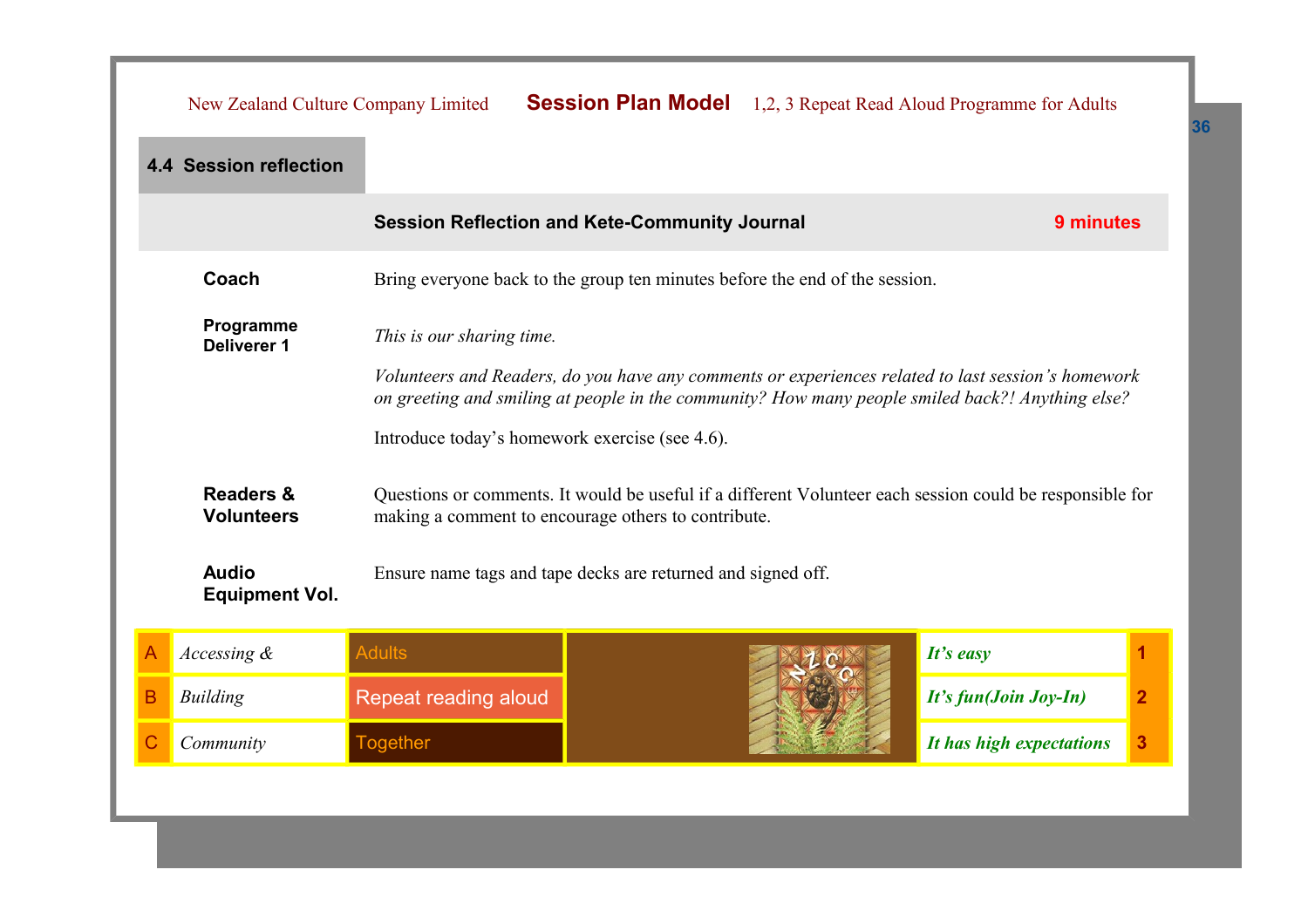|   | New Zealand Culture Company Limited                                                                                                                                                                                                                                   |                                                                    |  |                          | <b>Session Plan Model</b> 1,2, 3 Repeat Read Aloud Programme for Adults                                  |   |
|---|-----------------------------------------------------------------------------------------------------------------------------------------------------------------------------------------------------------------------------------------------------------------------|--------------------------------------------------------------------|--|--------------------------|----------------------------------------------------------------------------------------------------------|---|
|   | <b>4.5 Formal closing</b>                                                                                                                                                                                                                                             |                                                                    |  |                          |                                                                                                          |   |
|   |                                                                                                                                                                                                                                                                       | Finish the session on time                                         |  |                          | 1 minute                                                                                                 |   |
|   | Coach<br>Close the session on time. Thank Readers. Thank Volunteers. Make any supportive and encouraging<br>comments that are appropriate.                                                                                                                            |                                                                    |  |                          |                                                                                                          |   |
|   | "Hi everyone. Time to finish. We can see that you have all taken up the challenge to train yourselves.<br>Congratulations. I hope you will stay motivated to cultivate self-reliance as well. Self reliance is a great<br>Kiwi attitude. See you next time. Good bye" |                                                                    |  |                          |                                                                                                          |   |
|   | <b>4.6 Homework</b>                                                                                                                                                                                                                                                   |                                                                    |  |                          |                                                                                                          |   |
|   |                                                                                                                                                                                                                                                                       | Asking questions in the community                                  |  |                          |                                                                                                          |   |
|   | Programme<br><b>Deliverer 1</b>                                                                                                                                                                                                                                       | before the next session. Tell us about your experiences next time. |  |                          | Look out for opportunities to ask questions in the community. Be brave! Try to ask at least one question |   |
| A | Accessing &                                                                                                                                                                                                                                                           | <b>Adults</b>                                                      |  |                          | It's easy                                                                                                | 1 |
| в | <b>Building</b>                                                                                                                                                                                                                                                       | Repeat reading aloud                                               |  | It's fun(Join Joy-In)    | $\overline{2}$                                                                                           |   |
| С | Community                                                                                                                                                                                                                                                             | <b>Together</b>                                                    |  | It has high expectations | 3                                                                                                        |   |
|   |                                                                                                                                                                                                                                                                       |                                                                    |  |                          |                                                                                                          |   |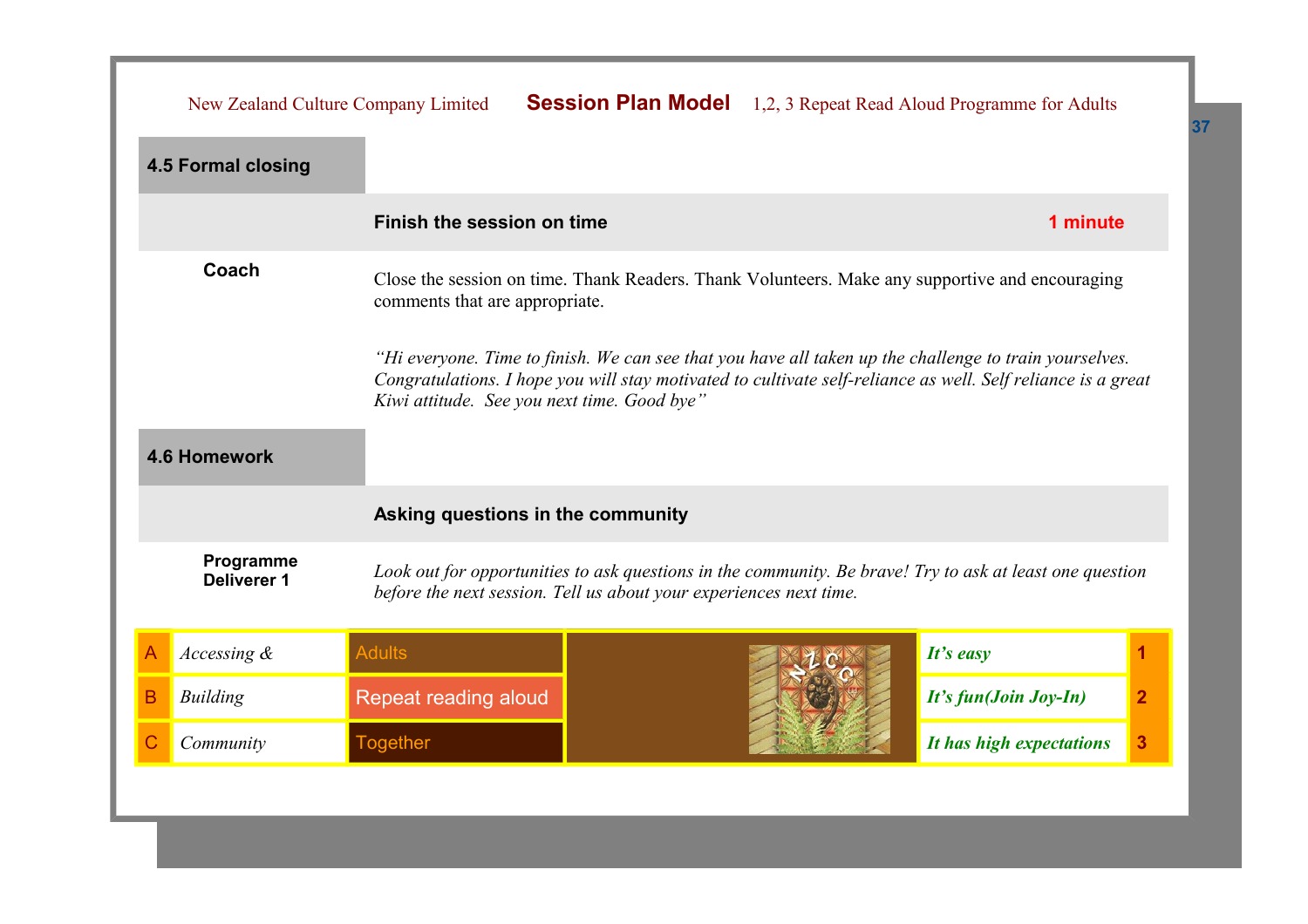New Zealand Culture Company Limited **Session Plan Model** 1,2, 3 Repeat Read Aloud Programme for Adults

*If you find yourself in a situation where you would like to ask a question but you are not sure how to, write it down in your folder in your first language and we will try to give you an English translation next time.*

| Accessing $\&$ |                      | It's easy                |  |
|----------------|----------------------|--------------------------|--|
| Building       | Repeat reading aloud | $It's fun(Join Joy-In)$  |  |
| Community      | ogether              | It has high expectations |  |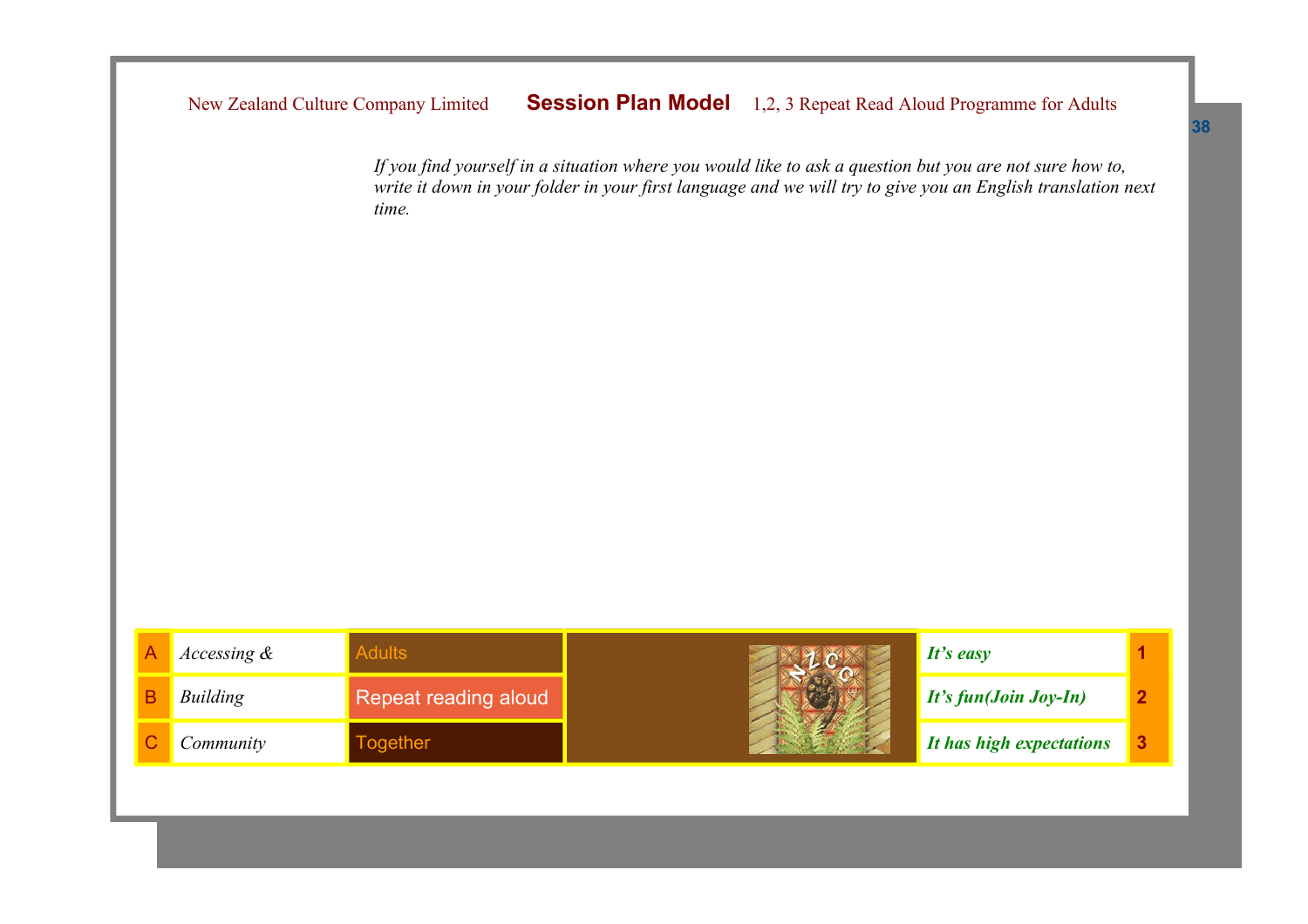| Session five's theme to repeat together |                                 |                                                |                                                                                                                                                                                                                           |                          |                |  |  |
|-----------------------------------------|---------------------------------|------------------------------------------------|---------------------------------------------------------------------------------------------------------------------------------------------------------------------------------------------------------------------------|--------------------------|----------------|--|--|
|                                         |                                 |                                                | <i>Words have power to express a person's innermost attitude</i>                                                                                                                                                          |                          |                |  |  |
|                                         | <b>5.0 Formal welcome</b>       |                                                |                                                                                                                                                                                                                           |                          |                |  |  |
|                                         |                                 | Start the session on time                      |                                                                                                                                                                                                                           | 1 minute                 |                |  |  |
| Coach                                   |                                 |                                                | Bring everybody together for the session with a greeting and positive words.                                                                                                                                              |                          |                |  |  |
|                                         |                                 |                                                | Encourage Readers to come early so they have time to sign the register, collect their name tags, sign out<br>a tape deck and choose a book for themselves before the session begins.                                      |                          |                |  |  |
|                                         |                                 | before we begin. Please enjoy today's session. | Welcome. Thank you for arriving in time to sign the register, collect your name tag and choose a book                                                                                                                     |                          |                |  |  |
|                                         | Programme<br><b>Deliverer 1</b> |                                                | Hello everyone. Today we will focus on <b>how</b> we use words. If we use words in a bright or a gloomy way,<br>it let's people know about us, even if we can't speak English clearly. Is this the same in your language? |                          |                |  |  |
|                                         | Accessing $\&$                  | <b>Adults</b>                                  |                                                                                                                                                                                                                           | $It's$ easy              |                |  |  |
| B                                       | <b>Building</b>                 | <b>Repeat reading aloud</b>                    |                                                                                                                                                                                                                           | It's fun(Join Joy-In)    | $\overline{2}$ |  |  |
|                                         | Community                       | <b>Together</b>                                |                                                                                                                                                                                                                           | It has high expectations | 3              |  |  |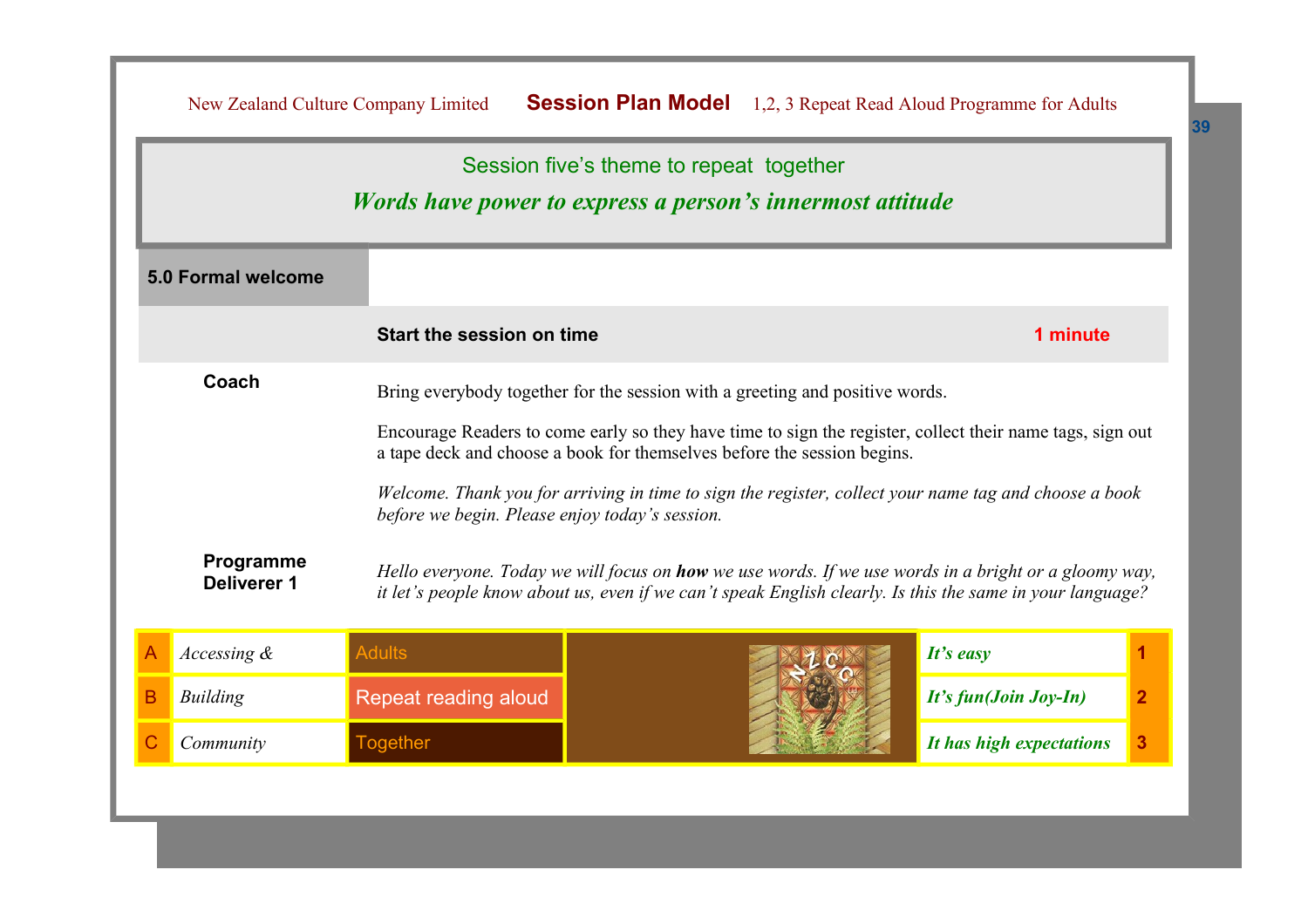|                                                                                                                                                          | New Zealand Culture Company Limited |                                        |                                               |                          | <b>Session Plan Model</b> 1,2, 3 Repeat Read Aloud Programme for Adults |   |
|----------------------------------------------------------------------------------------------------------------------------------------------------------|-------------------------------------|----------------------------------------|-----------------------------------------------|--------------------------|-------------------------------------------------------------------------|---|
|                                                                                                                                                          |                                     | Let's repeat read aloud today's theme, |                                               |                          |                                                                         |   |
| "Words have power to express a person's innermost attitude."                                                                                             |                                     |                                        |                                               |                          |                                                                         |   |
|                                                                                                                                                          | 5.1 A sustainable<br>practice       |                                        |                                               |                          |                                                                         |   |
|                                                                                                                                                          |                                     |                                        | Let us tell each other something of ourselves |                          | 8 minutes                                                               |   |
| Programme<br>This week we would appreciate it if the Volunteers and the Readers would tell us one small thing about<br><b>Deliverer 2</b><br>themselves. |                                     |                                        |                                               |                          |                                                                         |   |
| <b>Volunteers &amp;</b><br>Take turn about (use the interpreter if available) to let us know something about themselves.<br><b>Readers</b>               |                                     |                                        |                                               |                          |                                                                         |   |
|                                                                                                                                                          |                                     |                                        |                                               |                          |                                                                         |   |
|                                                                                                                                                          |                                     |                                        |                                               |                          |                                                                         |   |
|                                                                                                                                                          |                                     |                                        |                                               |                          |                                                                         |   |
| Α                                                                                                                                                        | Accessing $\&$                      | <b>Adults</b>                          |                                               |                          | It's easy                                                               | 1 |
| в                                                                                                                                                        | <b>Building</b>                     | <b>Repeat reading aloud</b>            |                                               | It's fun(Join Joy-In)    | $\overline{2}$                                                          |   |
| С                                                                                                                                                        | Community                           | <b>Together</b>                        |                                               | It has high expectations | 3                                                                       |   |
|                                                                                                                                                          |                                     |                                        |                                               |                          |                                                                         |   |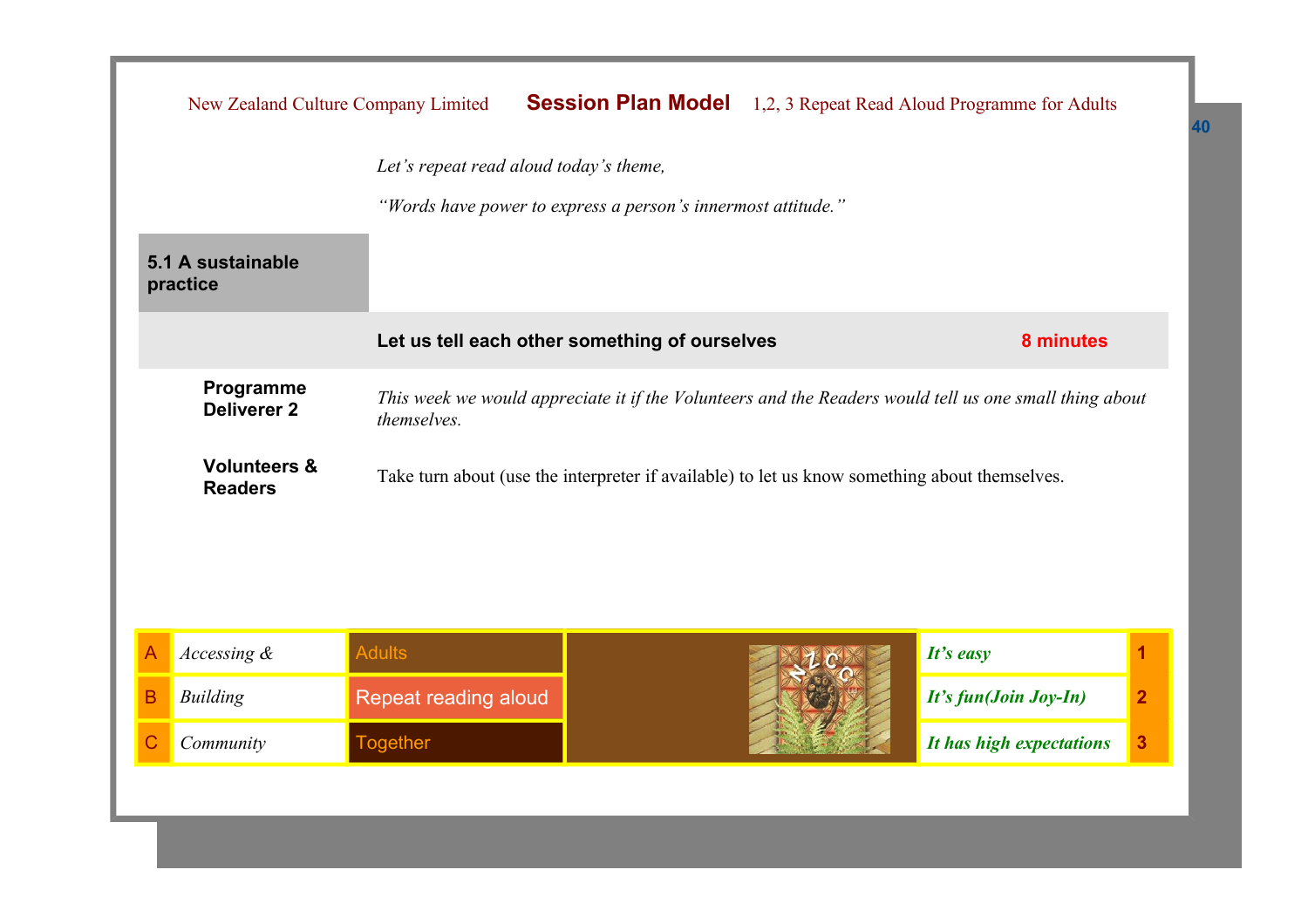|   | New Zealand Culture Company Limited                                                                                                                                                                                   |                                                                      |  |  | <b>Session Plan Model</b> 1,2, 3 Repeat Read Aloud Programme for Adults                                  |                |  |
|---|-----------------------------------------------------------------------------------------------------------------------------------------------------------------------------------------------------------------------|----------------------------------------------------------------------|--|--|----------------------------------------------------------------------------------------------------------|----------------|--|
|   | 5.2 Learn to learn                                                                                                                                                                                                    |                                                                      |  |  |                                                                                                          |                |  |
|   |                                                                                                                                                                                                                       | Role play                                                            |  |  | 5 minutes                                                                                                |                |  |
|   | Programme<br>Three Volunteers are going to demonstrate the power of words through a little role play (angry versus<br><b>Deliverer 1</b><br>polite words and how the vibrations of the words make a real difference). |                                                                      |  |  |                                                                                                          |                |  |
|   | Even if you don't understand all of the words, listen to the sound of the words. See if you can work out<br>which volunteers are using words politely and which are using words with negative vibrations.             |                                                                      |  |  |                                                                                                          |                |  |
|   | <b>Volunteer 1</b><br>"Hello. Hi there. Where are you from?"                                                                                                                                                          |                                                                      |  |  |                                                                                                          |                |  |
|   | <b>Volunteer 2</b>                                                                                                                                                                                                    | Hi, my name is and I'm from New Zealand.                             |  |  |                                                                                                          |                |  |
|   | <b>Volunteer 1</b>                                                                                                                                                                                                    | My name is  Could you please help me by reading this book?           |  |  |                                                                                                          |                |  |
|   | <b>Volunteer 3</b><br>(aggressively)                                                                                                                                                                                  | You are not a teacher, who do you think you are pretending to teach? |  |  |                                                                                                          |                |  |
|   |                                                                                                                                                                                                                       |                                                                      |  |  | Even if you don't understand all of the words, listen to the sound of the words. See if you can work out |                |  |
| A | Accessing &                                                                                                                                                                                                           | <b>Adults</b>                                                        |  |  | It's easy                                                                                                |                |  |
| B | <b>Building</b>                                                                                                                                                                                                       | Repeat reading aloud                                                 |  |  | It's fun(Join Joy-In)                                                                                    | $\overline{2}$ |  |
|   | Community                                                                                                                                                                                                             | <b>Together</b>                                                      |  |  | It has high expectations                                                                                 | 3              |  |
|   |                                                                                                                                                                                                                       |                                                                      |  |  |                                                                                                          |                |  |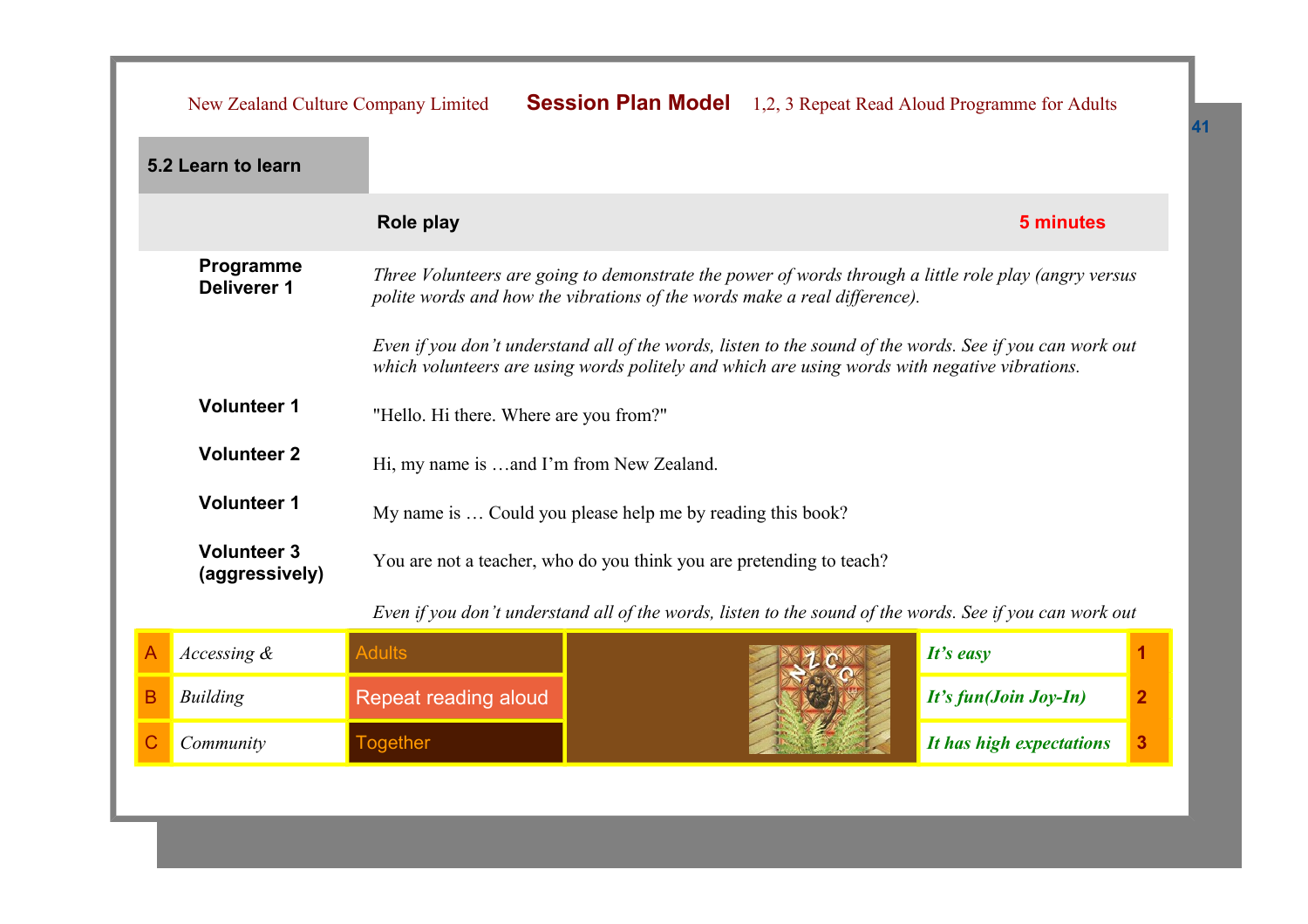|   | New Zealand Culture Company Limited  |                                                                                                  |                                                            |  | <b>Session Plan Model</b> 1,2, 3 Repeat Read Aloud Programme for Adults |                |  |  |
|---|--------------------------------------|--------------------------------------------------------------------------------------------------|------------------------------------------------------------|--|-------------------------------------------------------------------------|----------------|--|--|
|   |                                      | which volunteers are using words politely and which are using words with negative vibrations.    |                                                            |  |                                                                         |                |  |  |
|   | <b>Volunteer 1</b>                   | "Hello. Hi there. Where are you from?"                                                           |                                                            |  |                                                                         |                |  |  |
|   | <b>Volunteer 2</b>                   | Hi, my name is and I'm from New Zealand.                                                         |                                                            |  |                                                                         |                |  |  |
|   | <b>Volunteer 1</b>                   |                                                                                                  | My name is  Could you please help me by reading this book? |  |                                                                         |                |  |  |
|   | <b>Volunteer 3</b><br>(aggressively) | You are not a teacher, who do you think you are pretending to teach?                             |                                                            |  |                                                                         |                |  |  |
|   | <b>Volunteer 2</b><br>(politely)     | I know I am not a teacher but I can read and I would like to help.                               |                                                            |  |                                                                         |                |  |  |
|   | <b>Volunteer 3</b>                   | Well I know I am not a teacher so I am not going to pretend to be one!                           |                                                            |  |                                                                         |                |  |  |
|   | <b>Volunteer 2</b>                   | Well I have been asked politely to read a book, and I am prepared to do this.                    |                                                            |  |                                                                         |                |  |  |
|   | <b>Volunteer 1</b>                   | That is very kind of you. It is so helpful when someone reads with me. Thank you for your time.  |                                                            |  |                                                                         |                |  |  |
|   | <b>Volunteer 3</b>                   | If that is the way you really feel and you think I am good enough I want to read to you as well. |                                                            |  |                                                                         |                |  |  |
| А | Accessing &                          | <b>Adults</b>                                                                                    |                                                            |  | It's easy                                                               |                |  |  |
| B | <b>Building</b>                      | Repeat reading aloud                                                                             |                                                            |  | It's fun(Join Joy-In)                                                   | $\overline{2}$ |  |  |
| Ć | Community                            | <b>Together</b>                                                                                  |                                                            |  | It has high expectations                                                | 3              |  |  |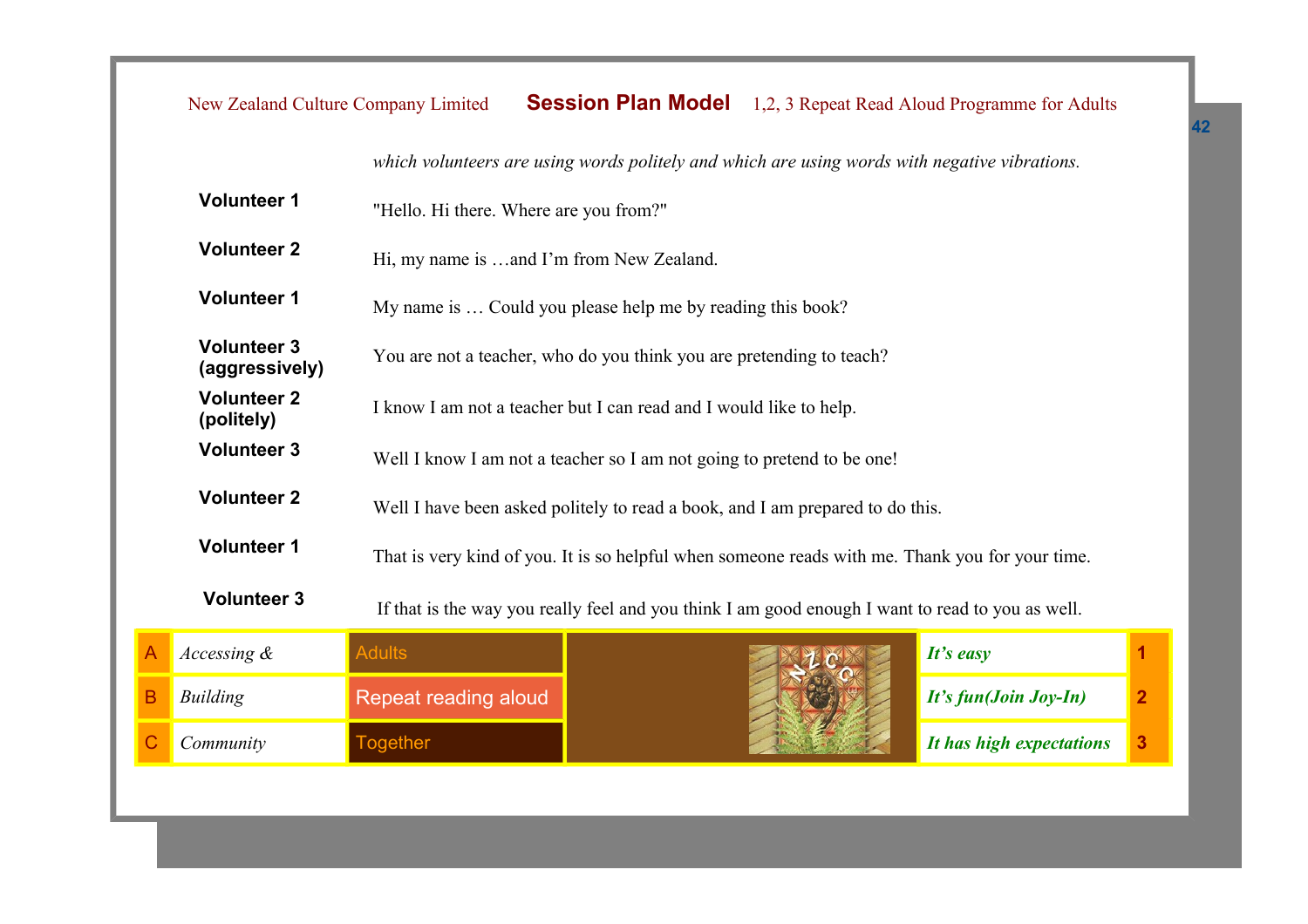|   | New Zealand Culture Company Limited                                                                                                                                                                                                                                                          |                           |                                                                             |                       | <b>Session Plan Model</b> 1,2, 3 Repeat Read Aloud Programme for Adults                            |   |  |
|---|----------------------------------------------------------------------------------------------------------------------------------------------------------------------------------------------------------------------------------------------------------------------------------------------|---------------------------|-----------------------------------------------------------------------------|-----------------------|----------------------------------------------------------------------------------------------------|---|--|
|   | <b>Volunteer 1</b><br>Thank you very much. Would you be able to read to me tomorrow?<br><b>Volunteer 3</b><br>OK. That would be fun. Meet you here at 10am.<br>Programme<br>Could you hear and feel the different vibrations? Which Volunteer was using 'angry' words?<br><b>Deliverer 1</b> |                           |                                                                             |                       |                                                                                                    |   |  |
|   | <b>5.4 Session reflection</b>                                                                                                                                                                                                                                                                |                           |                                                                             |                       |                                                                                                    |   |  |
|   |                                                                                                                                                                                                                                                                                              |                           | <b>Session Reflection and Kete-Community Journal</b>                        |                       | 8 minutes                                                                                          |   |  |
|   | Coach                                                                                                                                                                                                                                                                                        |                           | Bring everyone back to the group ten minutes before the end of the session. |                       |                                                                                                    |   |  |
|   | Programme<br><b>Deliverer 1</b>                                                                                                                                                                                                                                                              | This is our sharing time. |                                                                             |                       | Volunteers and Readers, do you have any comments or experiences related to last session's homework |   |  |
|   | Accessing &                                                                                                                                                                                                                                                                                  | <b>Adults</b>             |                                                                             |                       | It's easy                                                                                          |   |  |
| B | <b>Building</b>                                                                                                                                                                                                                                                                              | Repeat reading aloud      |                                                                             | It's fun(Join Joy-In) | $\overline{2}$                                                                                     |   |  |
| С | Community                                                                                                                                                                                                                                                                                    | <b>Together</b>           |                                                                             |                       | It has high expectations                                                                           | 3 |  |
|   |                                                                                                                                                                                                                                                                                              |                           |                                                                             |                       |                                                                                                    |   |  |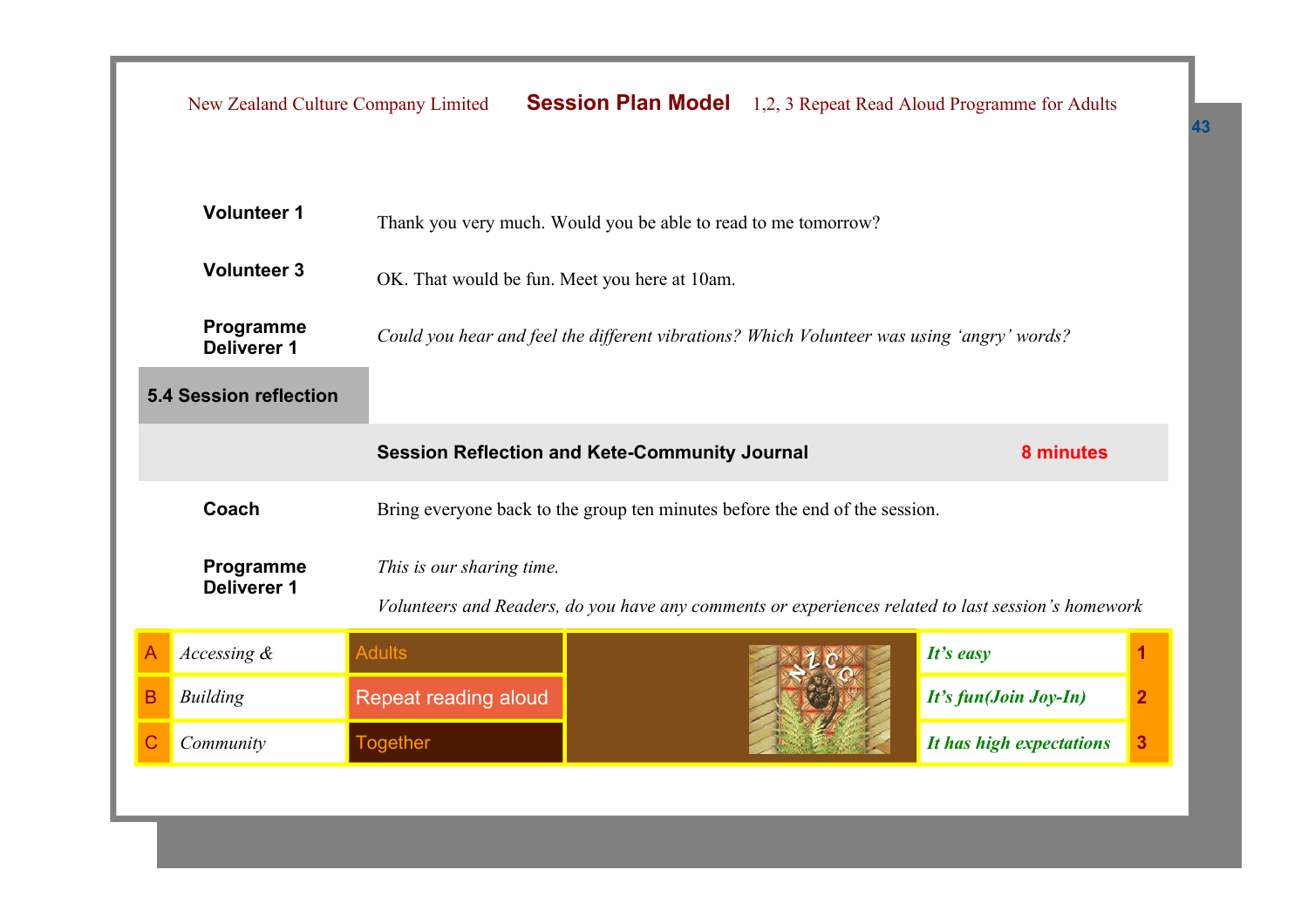|                                                                                                                                                                                                                                                                                                                                     | New Zealand Culture Company Limited                                                                        |                            |  |                       | <b>Session Plan Model</b> 1,2, 3 Repeat Read Aloud Programme for Adults |   |
|-------------------------------------------------------------------------------------------------------------------------------------------------------------------------------------------------------------------------------------------------------------------------------------------------------------------------------------|------------------------------------------------------------------------------------------------------------|----------------------------|--|-----------------------|-------------------------------------------------------------------------|---|
|                                                                                                                                                                                                                                                                                                                                     | on asking questions in the community?                                                                      |                            |  |                       |                                                                         |   |
|                                                                                                                                                                                                                                                                                                                                     | Introduce today's homework exercise (see 5.6).                                                             |                            |  |                       |                                                                         |   |
|                                                                                                                                                                                                                                                                                                                                     | <b>Readers &amp;</b><br>Questions or comments.<br><b>Volunteers</b>                                        |                            |  |                       |                                                                         |   |
|                                                                                                                                                                                                                                                                                                                                     | <b>Audio Equipment</b><br>Ensure name tags and tape decks are returned and signed off.<br><b>Volunteer</b> |                            |  |                       |                                                                         |   |
|                                                                                                                                                                                                                                                                                                                                     | 5.5 Formal closing                                                                                         |                            |  |                       |                                                                         |   |
|                                                                                                                                                                                                                                                                                                                                     |                                                                                                            | Finish the session on time |  |                       | 3 minutes                                                               |   |
| Coach<br>Before we leave today, I thought it would be nice to go around the group and give everybody the<br>opportunity to say one positive word or phrase in any language. There are some suggestions written in<br>your workbooks but please feel free to use any positive word or phrase that highlights our theme for<br>today, |                                                                                                            |                            |  |                       |                                                                         |   |
| Α                                                                                                                                                                                                                                                                                                                                   | Accessing &                                                                                                | <b>Adults</b>              |  |                       | $It's$ easy                                                             | 1 |
| B                                                                                                                                                                                                                                                                                                                                   | <b>Building</b>                                                                                            | Repeat reading aloud       |  | It's fun(Join Joy-In) | $\overline{2}$                                                          |   |
|                                                                                                                                                                                                                                                                                                                                     | Community                                                                                                  | <b>Together</b>            |  |                       | It has high expectations                                                | 3 |
|                                                                                                                                                                                                                                                                                                                                     |                                                                                                            |                            |  |                       |                                                                         |   |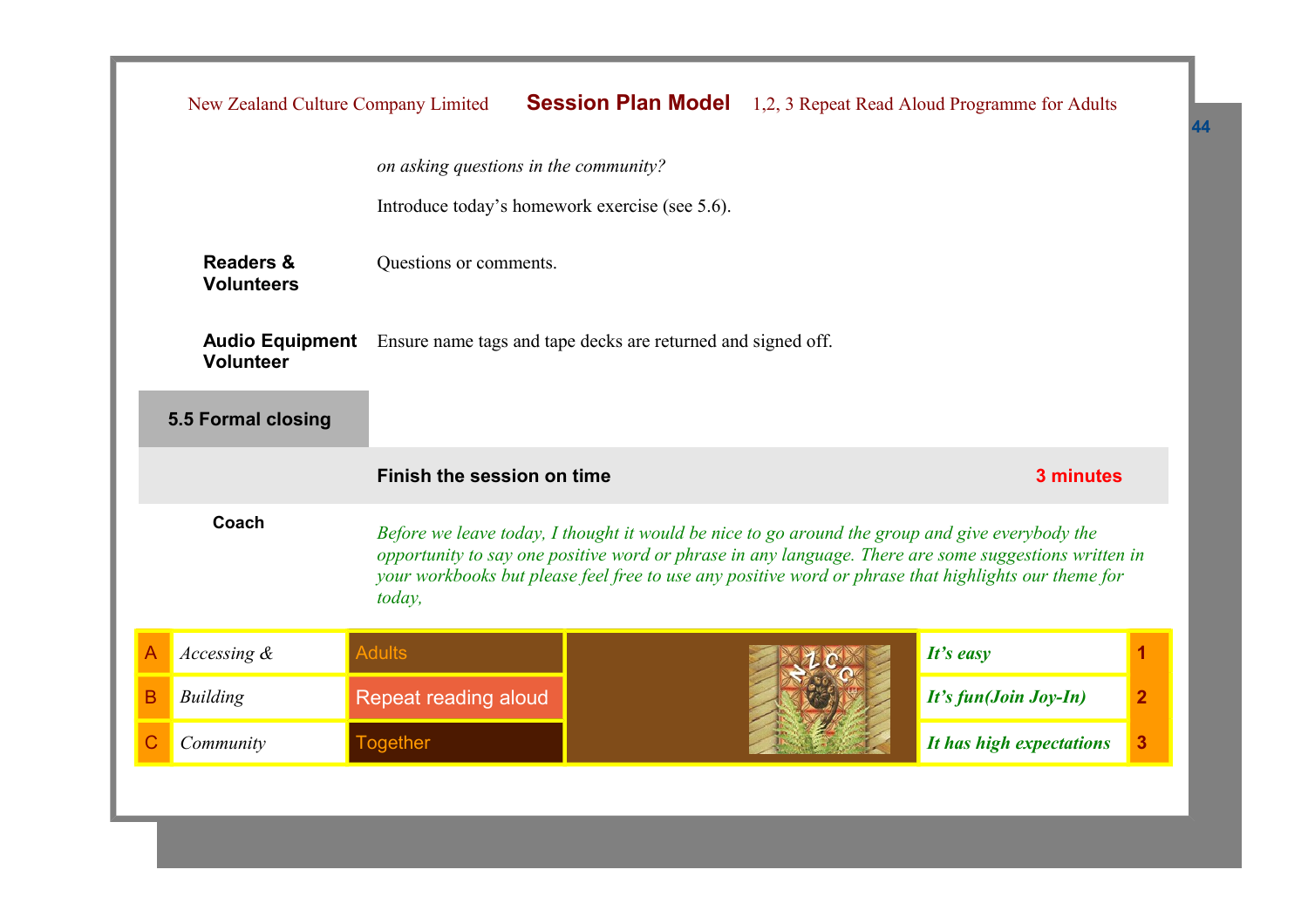|   | New Zealand Culture Company Limited                                                                                                                                                                                                                       |                                                              | <b>Session Plan Model</b> |                       | 1,2, 3 Repeat Read Aloud Programme for Adults |   |  |
|---|-----------------------------------------------------------------------------------------------------------------------------------------------------------------------------------------------------------------------------------------------------------|--------------------------------------------------------------|---------------------------|-----------------------|-----------------------------------------------|---|--|
|   |                                                                                                                                                                                                                                                           | "Words have power to express a person's innermost attitude." |                           |                       |                                               |   |  |
|   | 5.6 Homework                                                                                                                                                                                                                                              |                                                              |                           |                       |                                               |   |  |
|   |                                                                                                                                                                                                                                                           | Practising language in the community                         |                           |                       |                                               |   |  |
|   | Programme<br>Today you told us one small thing about yourselves.<br><b>Deliverer 1</b>                                                                                                                                                                    |                                                              |                           |                       |                                               |   |  |
|   | We would love you to share a little more, by preparing a few sentences that we could publish in the Kete-<br>Community Journal.                                                                                                                           |                                                              |                           |                       |                                               |   |  |
|   | We would also like you to listen to the sounds of words in the community. Can you hear or feel when<br>people are using positive words? Jot down any words that you hear or use that have a positive vibration.<br>This can be in more than one language. |                                                              |                           |                       |                                               |   |  |
| A | Accessing &                                                                                                                                                                                                                                               | <b>Adults</b>                                                |                           |                       | It's easy                                     |   |  |
| Β | <b>Building</b>                                                                                                                                                                                                                                           | <b>Repeat reading aloud</b>                                  |                           | It's fun(Join Joy-In) | $\overline{2}$                                |   |  |
|   | Community                                                                                                                                                                                                                                                 | <b>Together</b>                                              |                           |                       | It has high expectations                      | 3 |  |
|   |                                                                                                                                                                                                                                                           |                                                              |                           |                       |                                               |   |  |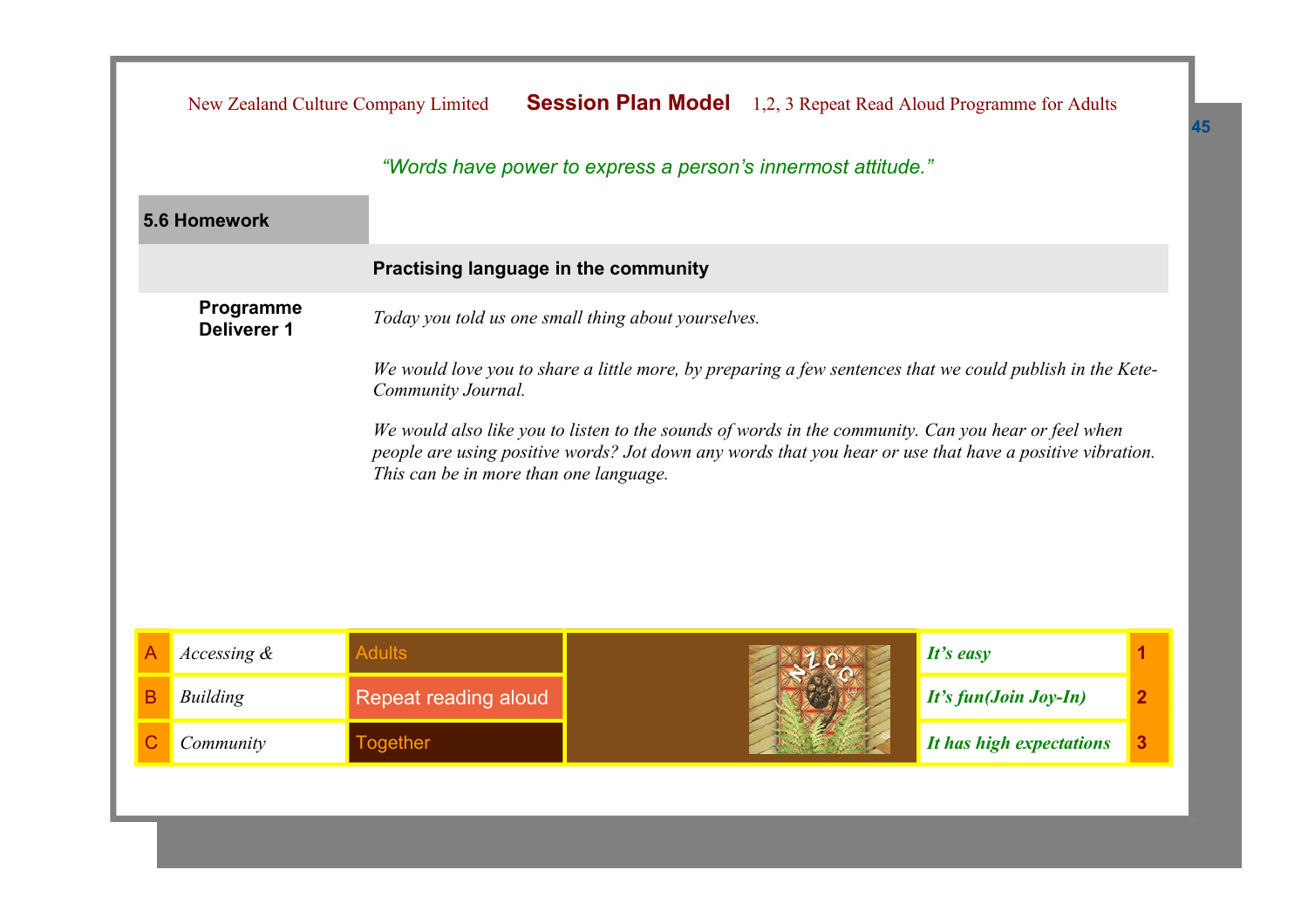| Session six's theme to repeat together<br>The way you project words has tremendous power to change not only your own destiny but also the<br><i>destiny of others.</i>                                                                                                       |                           |                         |                                                                                                                                                                              |                          |              |  |  |
|------------------------------------------------------------------------------------------------------------------------------------------------------------------------------------------------------------------------------------------------------------------------------|---------------------------|-------------------------|------------------------------------------------------------------------------------------------------------------------------------------------------------------------------|--------------------------|--------------|--|--|
|                                                                                                                                                                                                                                                                              | <b>6.0 Formal welcome</b> |                         |                                                                                                                                                                              |                          |              |  |  |
|                                                                                                                                                                                                                                                                              |                           | 1 minute                |                                                                                                                                                                              |                          |              |  |  |
|                                                                                                                                                                                                                                                                              | Coach                     |                         |                                                                                                                                                                              |                          |              |  |  |
| Announce the session clearly to demonstrate the theme for the day. Encourage everyone to project their<br>Programme<br>Deliverer 1<br>words with confidence and a smile!<br>Good morning everyone. Thank you for bringing your smiling selves to the 1,2,3 Repeat Read Aloud |                           |                         |                                                                                                                                                                              |                          |              |  |  |
|                                                                                                                                                                                                                                                                              |                           | the destiny of others." | programme. Today we are going to work on how we project words. Our theme is,<br>"The way you project words has tremendous power to change not only your own destiny but also |                          |              |  |  |
|                                                                                                                                                                                                                                                                              | Accessing &               | <b>Adults</b>           |                                                                                                                                                                              | It's easy                |              |  |  |
| в                                                                                                                                                                                                                                                                            | <b>Building</b>           | Repeat reading aloud    |                                                                                                                                                                              | It's fun(Join Joy-In)    | $\mathbf{2}$ |  |  |
|                                                                                                                                                                                                                                                                              | Community                 | <b>Together</b>         |                                                                                                                                                                              | It has high expectations | 3            |  |  |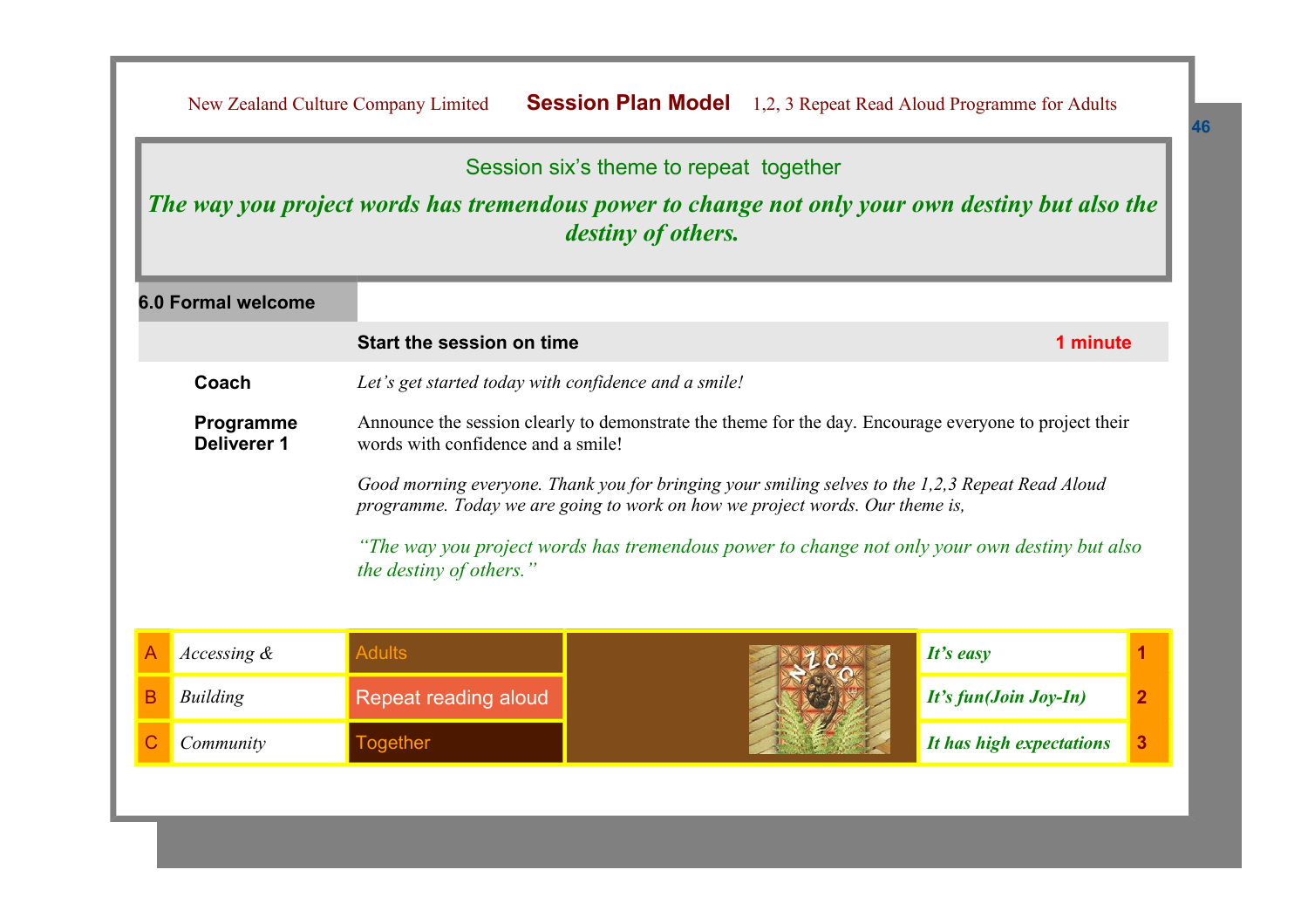|   | New Zealand Culture Company Limited                                                                                                                                                                              |                                                                                      |  |                          | <b>Session Plan Model</b> 1,2, 3 Repeat Read Aloud Programme for Adults |  |  |
|---|------------------------------------------------------------------------------------------------------------------------------------------------------------------------------------------------------------------|--------------------------------------------------------------------------------------|--|--------------------------|-------------------------------------------------------------------------|--|--|
|   | Please use strong, clear voices to repeat read aloud the saying today.                                                                                                                                           |                                                                                      |  |                          |                                                                         |  |  |
|   | 6.1 A sustainable<br>practice                                                                                                                                                                                    |                                                                                      |  |                          |                                                                         |  |  |
|   | First practice talking nicely to ourselves then we can talk nicely to others<br>4 minutes                                                                                                                        |                                                                                      |  |                          |                                                                         |  |  |
|   | This week we will give both the Volunteers and the Readers a "Tracking the Positive Chart".<br>Programme<br>Deliverer 2 with<br><b>Interpreters</b>                                                              |                                                                                      |  |                          |                                                                         |  |  |
|   | Turn to the page in your workbooks that has the 'Tracking the Positive Chart'.                                                                                                                                   |                                                                                      |  |                          |                                                                         |  |  |
|   | Go through each column in the chart and with the assistance of translators explain what each one means.<br>Emphasise that the idea is to identify skills you are doing well. That is, focussing on the positive. |                                                                                      |  |                          |                                                                         |  |  |
|   | 6.2 Learn to learn                                                                                                                                                                                               |                                                                                      |  |                          |                                                                         |  |  |
|   |                                                                                                                                                                                                                  | Learn how to teach yourself kindly                                                   |  |                          | 4 minutes                                                               |  |  |
|   | Programme<br><b>Deliverer 1</b>                                                                                                                                                                                  | What are some of the things you say to yourself when you are learning something new? |  |                          |                                                                         |  |  |
| A | Accessing &                                                                                                                                                                                                      | <b>Adults</b>                                                                        |  |                          | It's easy                                                               |  |  |
| в | <b>Building</b>                                                                                                                                                                                                  | Repeat reading aloud                                                                 |  | It's fun(Join Joy-In)    | $\overline{2}$                                                          |  |  |
| С | Community                                                                                                                                                                                                        | <b>Together</b>                                                                      |  | It has high expectations | 3                                                                       |  |  |
|   |                                                                                                                                                                                                                  |                                                                                      |  |                          |                                                                         |  |  |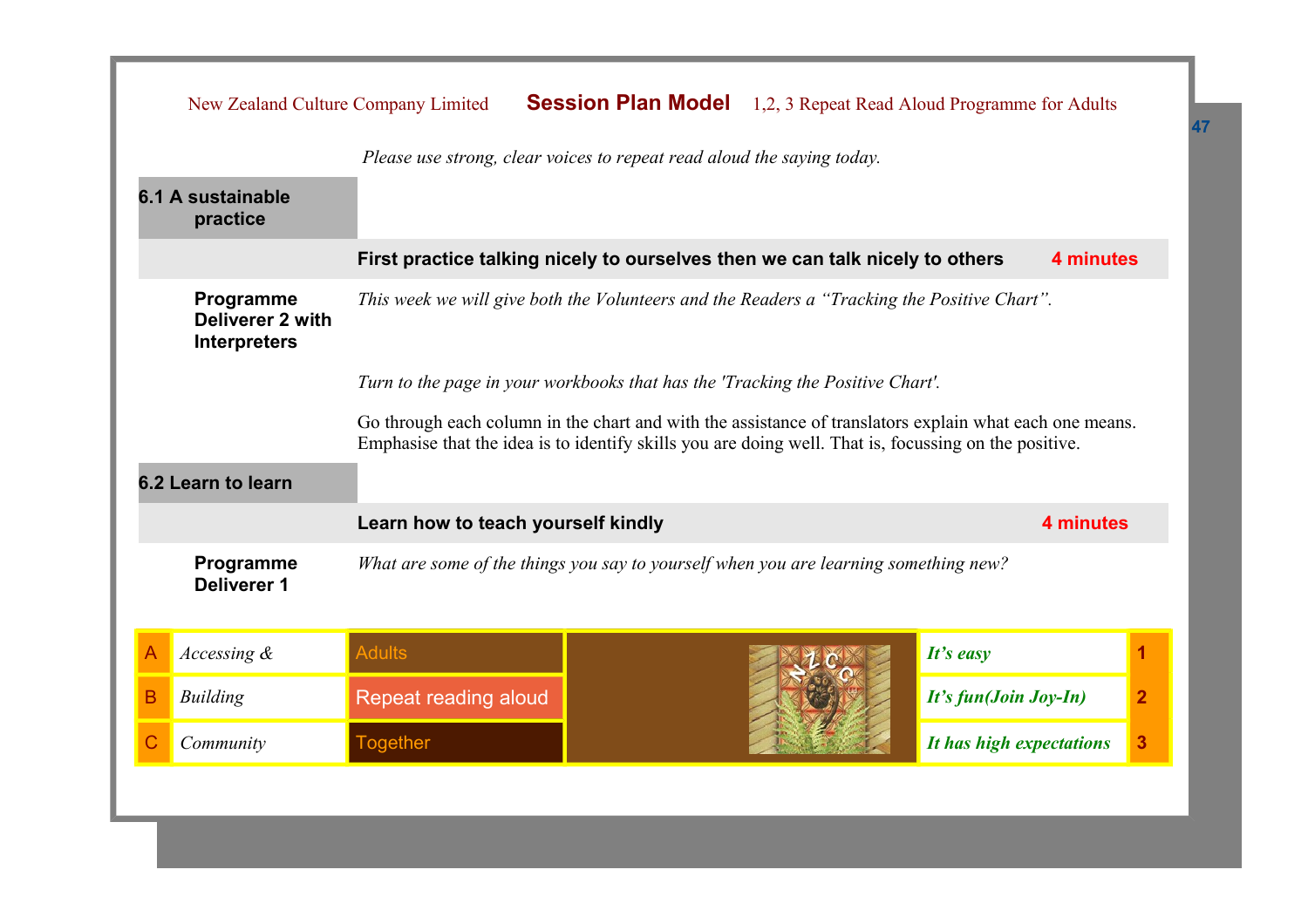|   | New Zealand Culture Company Limited                        |                                                                                                                                                                                                                                                                          |  | <b>Session Plan Model</b> 1,2, 3 Repeat Read Aloud Programme for Adults                    |                |
|---|------------------------------------------------------------|--------------------------------------------------------------------------------------------------------------------------------------------------------------------------------------------------------------------------------------------------------------------------|--|--------------------------------------------------------------------------------------------|----------------|
|   | Readers &<br><b>Volunteers with</b><br><b>Interpreters</b> | Suggest words of encouragement in any language, words that empower and enhance learning. Each person<br>to say a word or short phrase, everyone else repeat it aloud.                                                                                                    |  |                                                                                            |                |
|   | <b>6.3 Practise</b>                                        |                                                                                                                                                                                                                                                                          |  |                                                                                            |                |
|   |                                                            | <b>Practising using the chart</b>                                                                                                                                                                                                                                        |  | <b>40 minutes</b>                                                                          |                |
|   | Programme<br><b>Deliverer 2</b>                            | We would like you to have a go at using the 'Tracking the Positive' chart now. Find a space to work one on<br>one with your Volunteer. Use the 123 Repeat Read Aloud method to read today's saying onto tape.                                                            |  |                                                                                            |                |
|   |                                                            | As you will all complete this exercise at different times, please begin reading your book for today, as soon<br>as you finish. We will gather together again, ten minutes before the end of the session to discuss how it went<br>and answer any questions you may have. |  |                                                                                            |                |
|   |                                                            | Enjoy identifying the positive!                                                                                                                                                                                                                                          |  |                                                                                            |                |
|   | <b>Volunteer</b>                                           | only your own destiny but also the destiny of others." onto tape.                                                                                                                                                                                                        |  | Volunteer reads and records, "The way you project words has tremendous power to change not |                |
|   | <b>Volunteer &amp;</b><br><b>Reader</b>                    | 2. Reader and Volunteer record and read the saying together.                                                                                                                                                                                                             |  |                                                                                            |                |
| A | Accessing &                                                | <b>Adults</b>                                                                                                                                                                                                                                                            |  | It's easy                                                                                  | 1              |
| B | <b>Building</b>                                            | Repeat reading aloud                                                                                                                                                                                                                                                     |  | It's fun(Join Joy-In)                                                                      | $\overline{2}$ |

**C** *Community* **If the** *I* **Together** *I* **is a set of** *It has high expectations* **<b>3**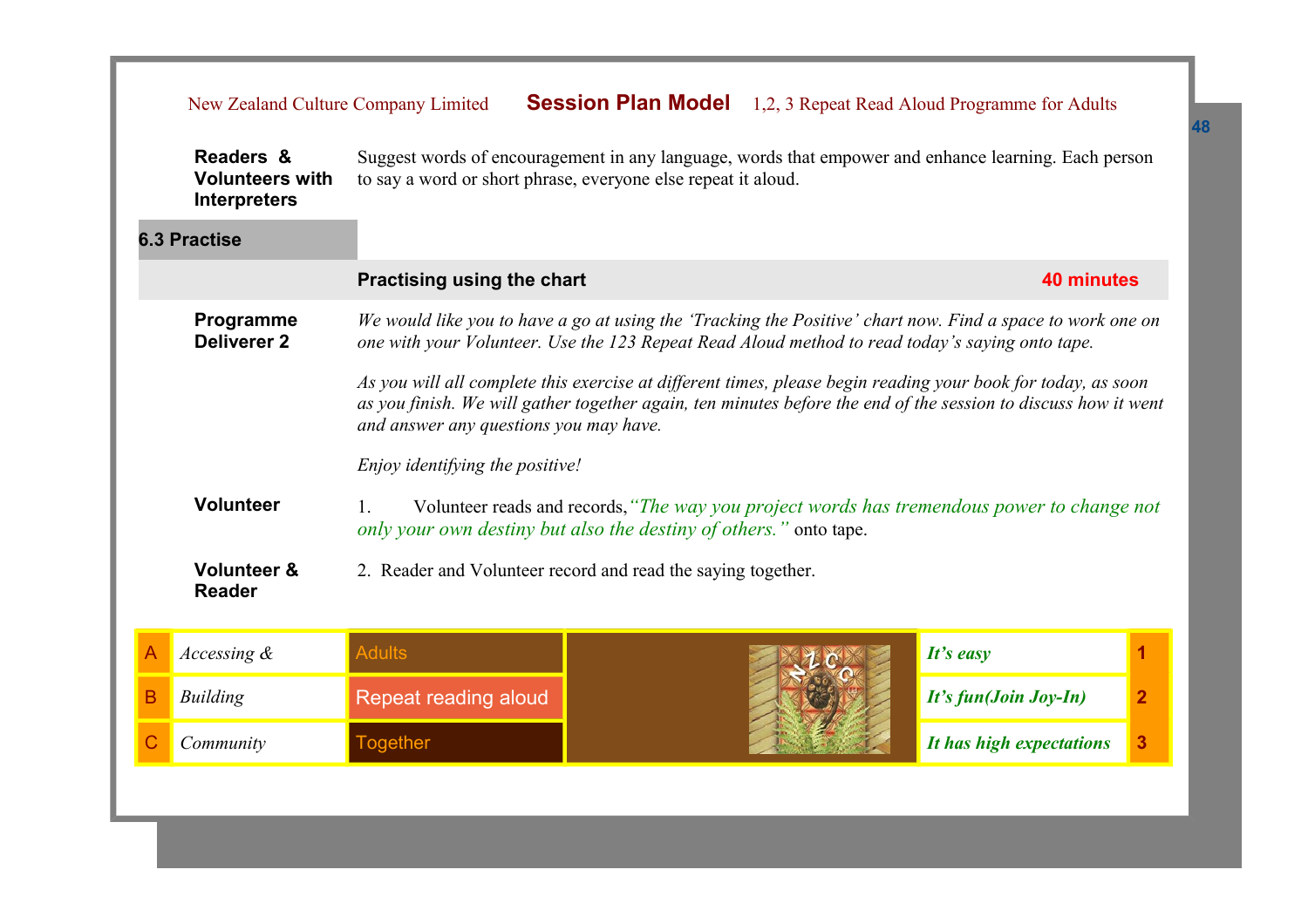|   | New Zealand Culture Company Limited                                                                                                                                                                   |                                                                                              |  |  | <b>Session Plan Model</b> 1,2, 3 Repeat Read Aloud Programme for Adults                                       |                |
|---|-------------------------------------------------------------------------------------------------------------------------------------------------------------------------------------------------------|----------------------------------------------------------------------------------------------|--|--|---------------------------------------------------------------------------------------------------------------|----------------|
|   | <b>Reader</b>                                                                                                                                                                                         | 3. Reader records and reads the saying by themselves.                                        |  |  |                                                                                                               |                |
|   | <b>Reader</b>                                                                                                                                                                                         | Listen to the tape. Look at the 'Tracking the Positive' chart and fill in where appropriate. |  |  |                                                                                                               |                |
|   | <b>Volunteer &amp;</b><br>Continue reading your book as usual. Record session if useful to the Reader. The Reader can then fill in the<br><b>Reader</b><br>'Tracking the Positive' chart at home too. |                                                                                              |  |  |                                                                                                               |                |
|   | <b>6.4 Session reflection</b>                                                                                                                                                                         |                                                                                              |  |  |                                                                                                               |                |
|   |                                                                                                                                                                                                       | <b>Session Reflection and Kete-Community Journal</b>                                         |  |  | <b>10 minutes</b>                                                                                             |                |
|   | Coach                                                                                                                                                                                                 | Bring everyone back to the group ten minutes before the end of the session.                  |  |  |                                                                                                               |                |
|   | Programme<br>Deliverer 1                                                                                                                                                                              | This is our sharing time.                                                                    |  |  |                                                                                                               |                |
|   |                                                                                                                                                                                                       | finding words that have a positive vibration?                                                |  |  | Volunteers and Readers, do you have any comments or experiences related to last session's homework on         |                |
|   |                                                                                                                                                                                                       | Introduce today's homework exercise (see 6.6).                                               |  |  |                                                                                                               |                |
|   | <b>Readers &amp;</b><br><b>Volunteers</b>                                                                                                                                                             | Kete-Community Journal with the group.                                                       |  |  | If there is still time left Readers and Volunteers could share the work they brought about themselves for the |                |
| A | Accessing $\&$                                                                                                                                                                                        | <b>Adults</b>                                                                                |  |  | $It's$ easy                                                                                                   | 1              |
| B | <b>Building</b>                                                                                                                                                                                       | Repeat reading aloud                                                                         |  |  | It's fun(Join Joy-In)                                                                                         | $\overline{2}$ |
| C | Community                                                                                                                                                                                             | <b>Together</b>                                                                              |  |  | It has high expectations                                                                                      | 3              |
|   |                                                                                                                                                                                                       |                                                                                              |  |  |                                                                                                               |                |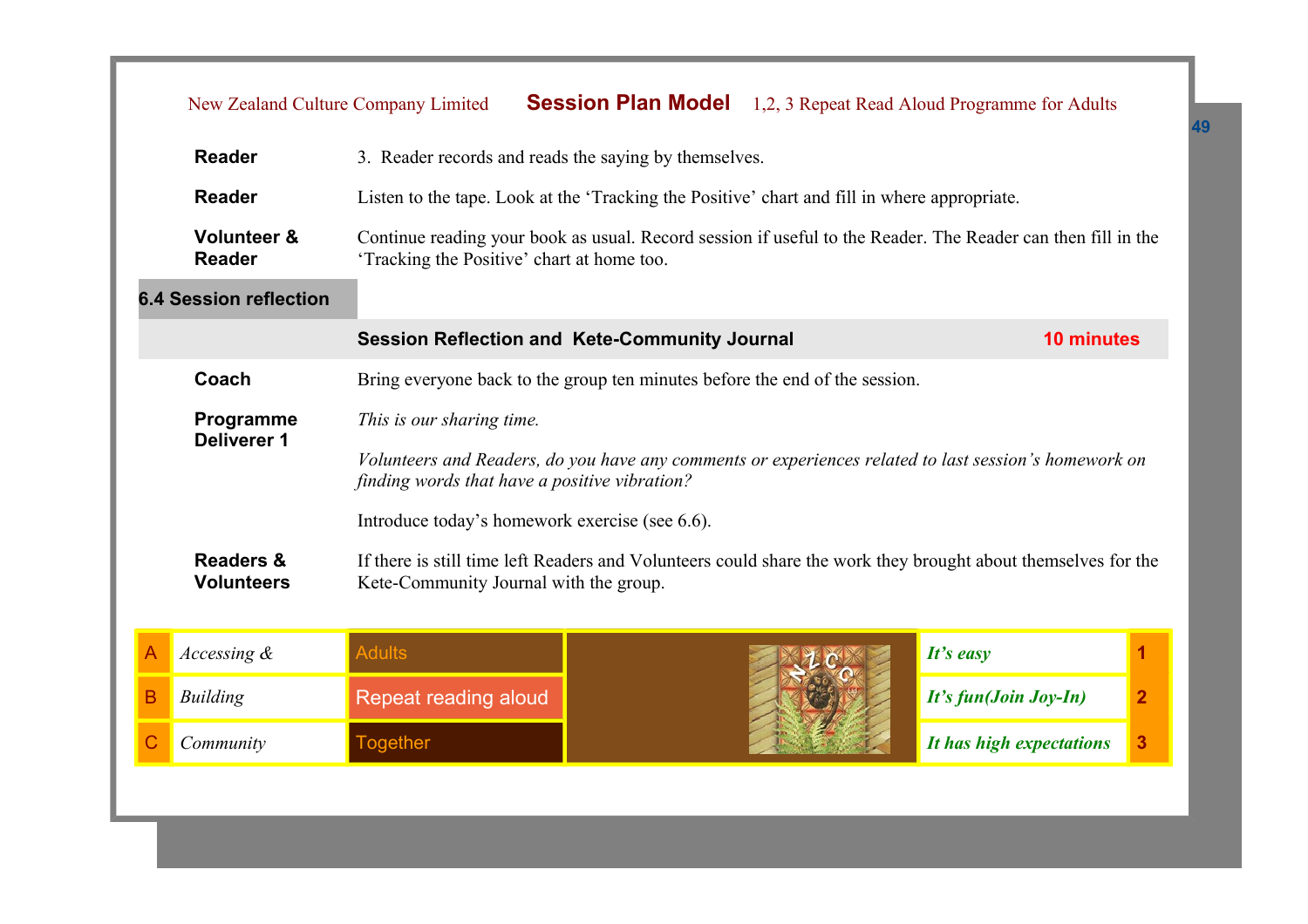|   | <b>Volunteer</b>                |                                  | <b>Audio Equipment</b> Ensure name tags and tape decks are returned and signed off.                                                                                                                             |                       |                |
|---|---------------------------------|----------------------------------|-----------------------------------------------------------------------------------------------------------------------------------------------------------------------------------------------------------------|-----------------------|----------------|
|   | <b>6.5 Formal closing</b>       |                                  |                                                                                                                                                                                                                 |                       |                |
|   |                                 | Finish the session on time       |                                                                                                                                                                                                                 | 1 minute              |                |
|   | Coach                           | impossible to run the programme. | Thank you for coming to the 1,2,3 Repeat Read Aloud programme today, without you and your efforts it would be                                                                                                   |                       |                |
|   | <b>6.6 Homework</b>             |                                  |                                                                                                                                                                                                                 |                       |                |
|   |                                 |                                  | Kete-Community Journal contributions and positive words                                                                                                                                                         |                       |                |
|   | Programme<br><b>Deliverer 1</b> |                                  | Listen to the tape you made today at home. Tape your voice again. See if you can tick more columns in the<br>'Tracking the Positive' chart. Look for a positive news story or experience to bring for the Kete. |                       |                |
|   |                                 |                                  |                                                                                                                                                                                                                 |                       |                |
| A | Accessing &                     | <b>Adults</b>                    |                                                                                                                                                                                                                 | It's easy             | 1              |
| B | <b>Building</b>                 | <b>Repeat reading aloud</b>      |                                                                                                                                                                                                                 | It's fun(Join Joy-In) | $\overline{2}$ |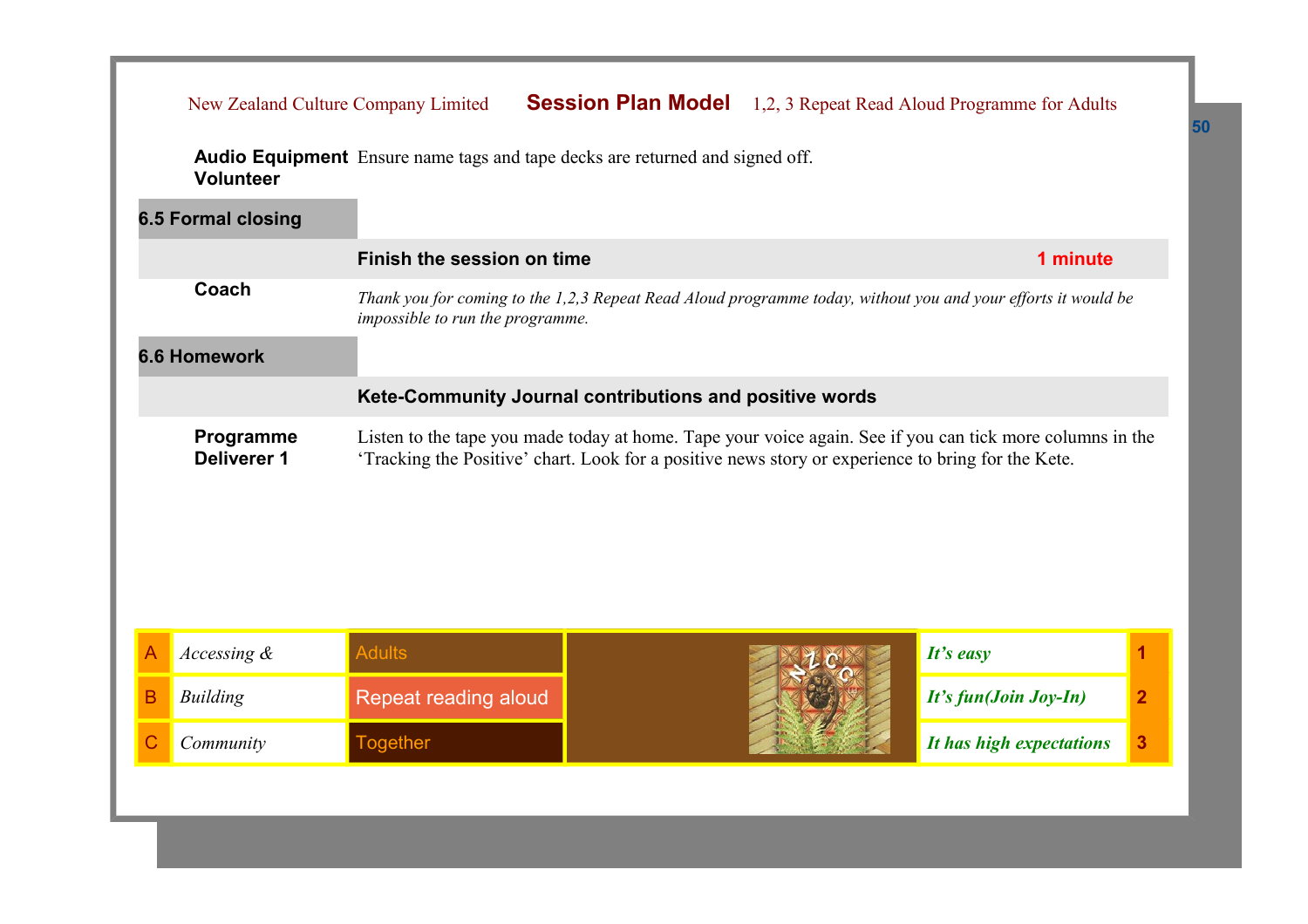|   |                                 | New Zealand Culture Company Limited        | <b>Session Plan Model</b>                                                                                                                                                                                           | 1,2, 3 Repeat Read Aloud Programme for Adults |                |
|---|---------------------------------|--------------------------------------------|---------------------------------------------------------------------------------------------------------------------------------------------------------------------------------------------------------------------|-----------------------------------------------|----------------|
|   |                                 |                                            | Session seven's theme to repeat together<br>"Do your best" is a golden rule to cherish.                                                                                                                             |                                               |                |
|   | 7.0 Formal welcome              |                                            |                                                                                                                                                                                                                     |                                               |                |
|   |                                 | Start the session on time                  |                                                                                                                                                                                                                     | 1 minute                                      |                |
|   | Coach                           | but to the sound and rhythm.               | Hi everyone. Let's begin. Today's session will encourage you to listen not so much to the content of words                                                                                                          |                                               |                |
|   | Programme<br><b>Deliverer 1</b> | today's theme,                             | Good morning / afternoon everyone. As the coach mentioned we will still work on listening to the vibration<br>and power of the sounds of the words you use. Let's do our best to enthusiastically repeat read aloud |                                               |                |
|   | 7.1 A sustainable<br>practice   | "Do your best" is a golden rule to cherish |                                                                                                                                                                                                                     |                                               |                |
|   |                                 | <b>Practise repeating nursery rhymes</b>   |                                                                                                                                                                                                                     | minutes                                       |                |
|   | Accessing &                     | <b>Adults</b>                              |                                                                                                                                                                                                                     | It's easy                                     | 1              |
| B | <b>Building</b>                 | Repeat reading aloud                       |                                                                                                                                                                                                                     | It's fun(Join Joy-In)                         | $\overline{2}$ |
|   | Community                       | <b>Together</b>                            |                                                                                                                                                                                                                     | It has high expectations                      | 3              |
|   |                                 |                                            |                                                                                                                                                                                                                     |                                               |                |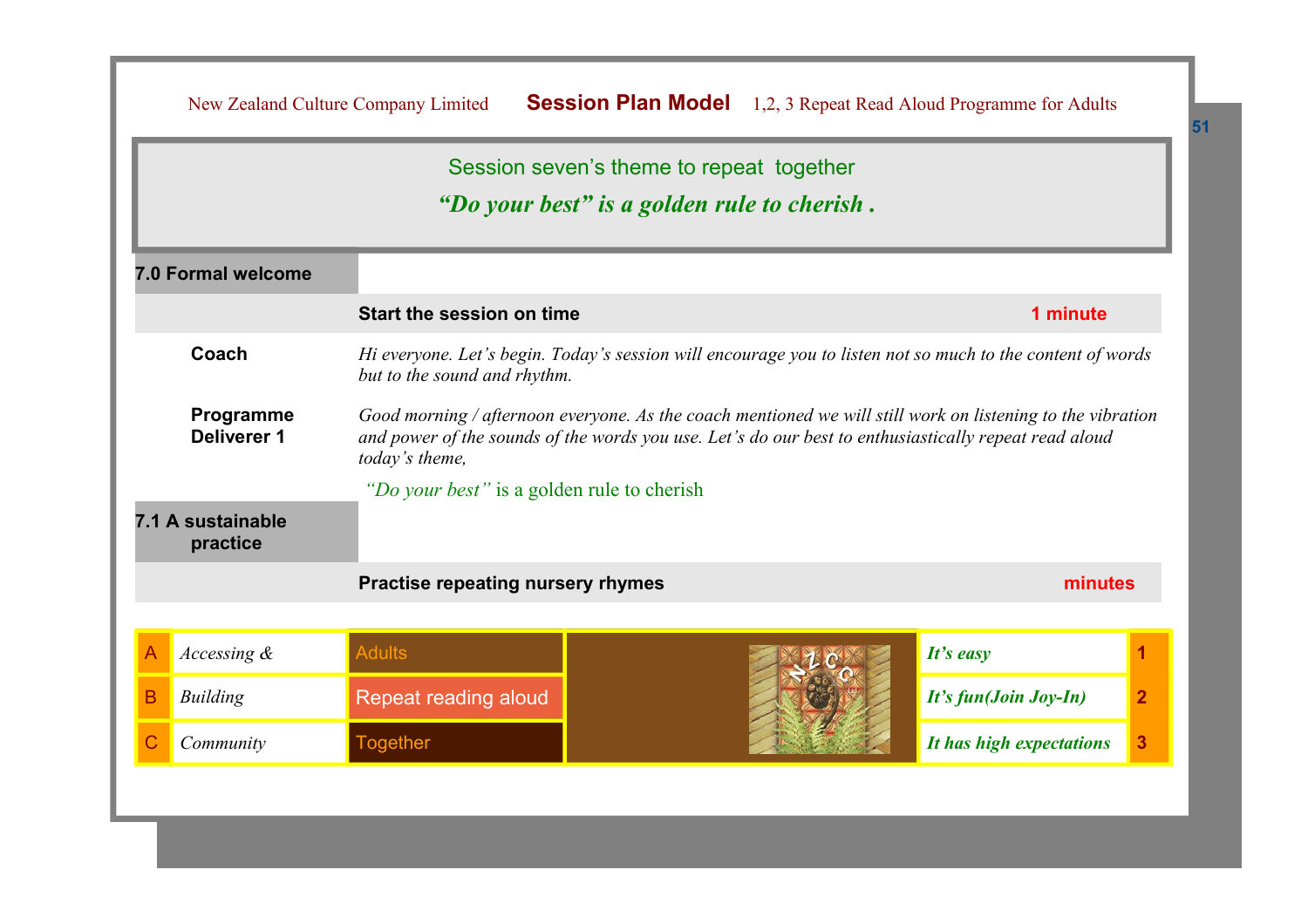## New Zealand Culture Company Limited **Session Plan Model** 1,2, 3 Repeat Read Aloud Programme for Adults

| Together<br><b>Volunteers &amp;</b><br><b>Readers</b> | <b>Jack &amp; Jill</b><br>Jack and Jill<br>Went up the hill<br>To fetch a pail of water<br>Jack fell down<br>And broke his crown<br>And Jill came tumbling after.                                                                                                                                                                                                                                                       |
|-------------------------------------------------------|-------------------------------------------------------------------------------------------------------------------------------------------------------------------------------------------------------------------------------------------------------------------------------------------------------------------------------------------------------------------------------------------------------------------------|
| <b>Volunteers &amp;</b><br><b>Readers</b>             | <b>Five Fat Sausages</b><br>Five fat sausages sizzling in a pan, One went POP and then it went BANG!<br>Four fat sausages sizzling in a pan. One went POP and then it went BANG!<br>Three fat sausages sizzling in a pan. One went POP and then it went BANG!<br>Two fat sausages sizzling in a pan. One went POP and then it went BANG!<br>One fat sausage sizzling in a pan. First it went POP and then it went BANG! |

| <i>Accessing &amp;</i> |                      | It's easy                    |  |
|------------------------|----------------------|------------------------------|--|
| Building               | Repeat reading aloud | $\mid$ It's fun(Join Joy-In) |  |
| Community              | ogether              | It has high expectations     |  |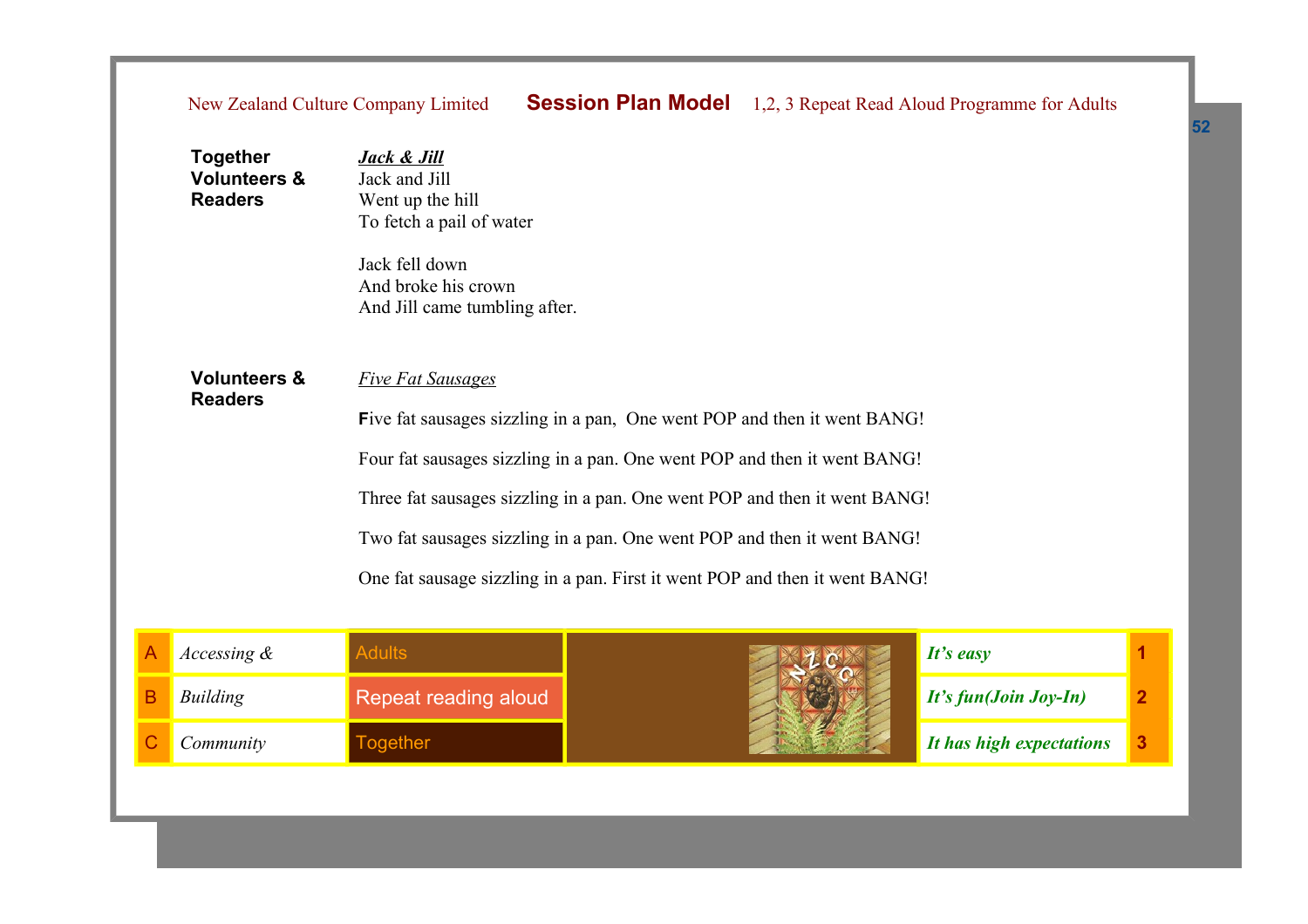|  |  | New Zealand Culture Company Limited <b>Session Plan Model</b> 1,2, 3 Repeat Read Aloud Programme for Adults |
|--|--|-------------------------------------------------------------------------------------------------------------|
|--|--|-------------------------------------------------------------------------------------------------------------|

| 7.2 Learn to learn                   |                                                                                                                                                                                |           |
|--------------------------------------|--------------------------------------------------------------------------------------------------------------------------------------------------------------------------------|-----------|
|                                      | Look at nursery rhymes as an adult                                                                                                                                             | 4 minutes |
| Programme<br><b>Deliverer 2</b>      | Nursery rhymes teach us rhythm, they teach us rhyme and they also teach us language patterns. Nursery<br><i>rhymes often mimic language patterns we use in every day life.</i> |           |
| <b>Volunteer 1</b><br>(rhythmically) | Jack and Jill went up the hill                                                                                                                                                 |           |
| Volunteer 2 (in<br>ordinary speech)  | Sam and Sue went to the beach                                                                                                                                                  |           |
| <b>Volunteer 1</b>                   | To fetch a pail of water                                                                                                                                                       |           |
| <b>Volunteer 2</b>                   | To paddle in the water                                                                                                                                                         |           |
| <b>Volunteer 1</b>                   | Jack fell down and broke his crown                                                                                                                                             |           |
| <b>Volunteer 2</b>                   | Sam fell down and grazed his knee                                                                                                                                              |           |
| <b>Volunteer 1</b>                   | And Jill came tumbling after                                                                                                                                                   |           |
|                                      |                                                                                                                                                                                |           |

| Accessing & |                      | It's easy                    |  |
|-------------|----------------------|------------------------------|--|
| Building    | Repeat reading aloud | $\int$ It's fun(Join Joy-In) |  |
| Community   | ogether              | It has high expectations     |  |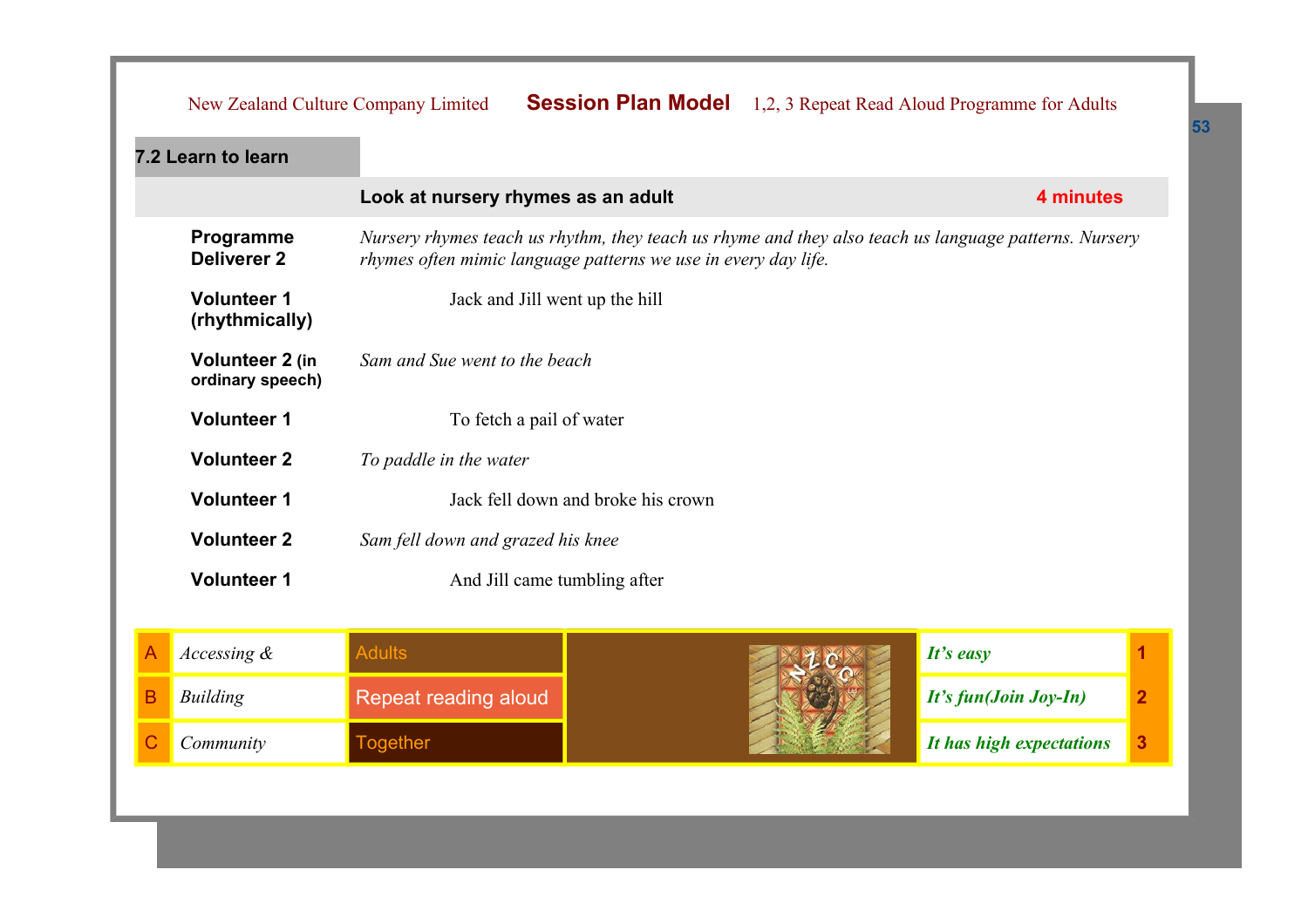|   | New Zealand Culture Company Limited                                                                                                                                                                                                                                                                           |                                                                             |                                                |  | <b>Session Plan Model</b> 1,2, 3 Repeat Read Aloud Programme for Adults                                 |                |
|---|---------------------------------------------------------------------------------------------------------------------------------------------------------------------------------------------------------------------------------------------------------------------------------------------------------------|-----------------------------------------------------------------------------|------------------------------------------------|--|---------------------------------------------------------------------------------------------------------|----------------|
|   | <b>Volunteer 2</b>                                                                                                                                                                                                                                                                                            | And Sue tripped over Sam                                                    |                                                |  |                                                                                                         |                |
|   | <b>7.3 Practice</b>                                                                                                                                                                                                                                                                                           |                                                                             |                                                |  |                                                                                                         |                |
|   |                                                                                                                                                                                                                                                                                                               | <b>Practice Repeat Reading Aloud one-on-one</b>                             |                                                |  | <b>35 minutes</b>                                                                                       |                |
|   | Programme<br>We hope this illustrates how you can copy the language patterns in everything you read! You may choose<br>Deliverer 1<br>to read nursery rhymes or a book today. Once you feel confident that you have 'caught the rhythm' you<br>can tick the final column in your Tracking the Positive Chart! |                                                                             |                                                |  |                                                                                                         |                |
|   | <b>Volunteer &amp;</b><br><b>Reader</b>                                                                                                                                                                                                                                                                       | Practice Repeat Reading Aloud together.                                     |                                                |  |                                                                                                         |                |
|   | <b>7.4 Session reflection</b>                                                                                                                                                                                                                                                                                 |                                                                             |                                                |  |                                                                                                         |                |
|   |                                                                                                                                                                                                                                                                                                               | <b>Session Reflection and Kete-Community Journal</b>                        |                                                |  | <b>10 minutes</b>                                                                                       |                |
|   | Coach                                                                                                                                                                                                                                                                                                         | Bring everyone back to the group ten minutes before the end of the session. |                                                |  |                                                                                                         |                |
|   | Programme                                                                                                                                                                                                                                                                                                     | This is our sharing time.                                                   |                                                |  |                                                                                                         |                |
|   | <b>Deliverer 2</b>                                                                                                                                                                                                                                                                                            | Journal?                                                                    | Introduce today's homework exercise (see 7.6). |  | Volunteers and Readers, did anyone find a positive news story to add to the kete for the Kete-Community |                |
| A | Accessing $\&$                                                                                                                                                                                                                                                                                                | <b>Adults</b>                                                               |                                                |  | It's easy                                                                                               | 1              |
| B | <b>Building</b>                                                                                                                                                                                                                                                                                               | Repeat reading aloud                                                        |                                                |  | It's fun(Join Joy-In)                                                                                   | $\overline{2}$ |
| С | Community                                                                                                                                                                                                                                                                                                     | <b>Together</b>                                                             |                                                |  | It has high expectations                                                                                | 3              |
|   |                                                                                                                                                                                                                                                                                                               |                                                                             |                                                |  |                                                                                                         |                |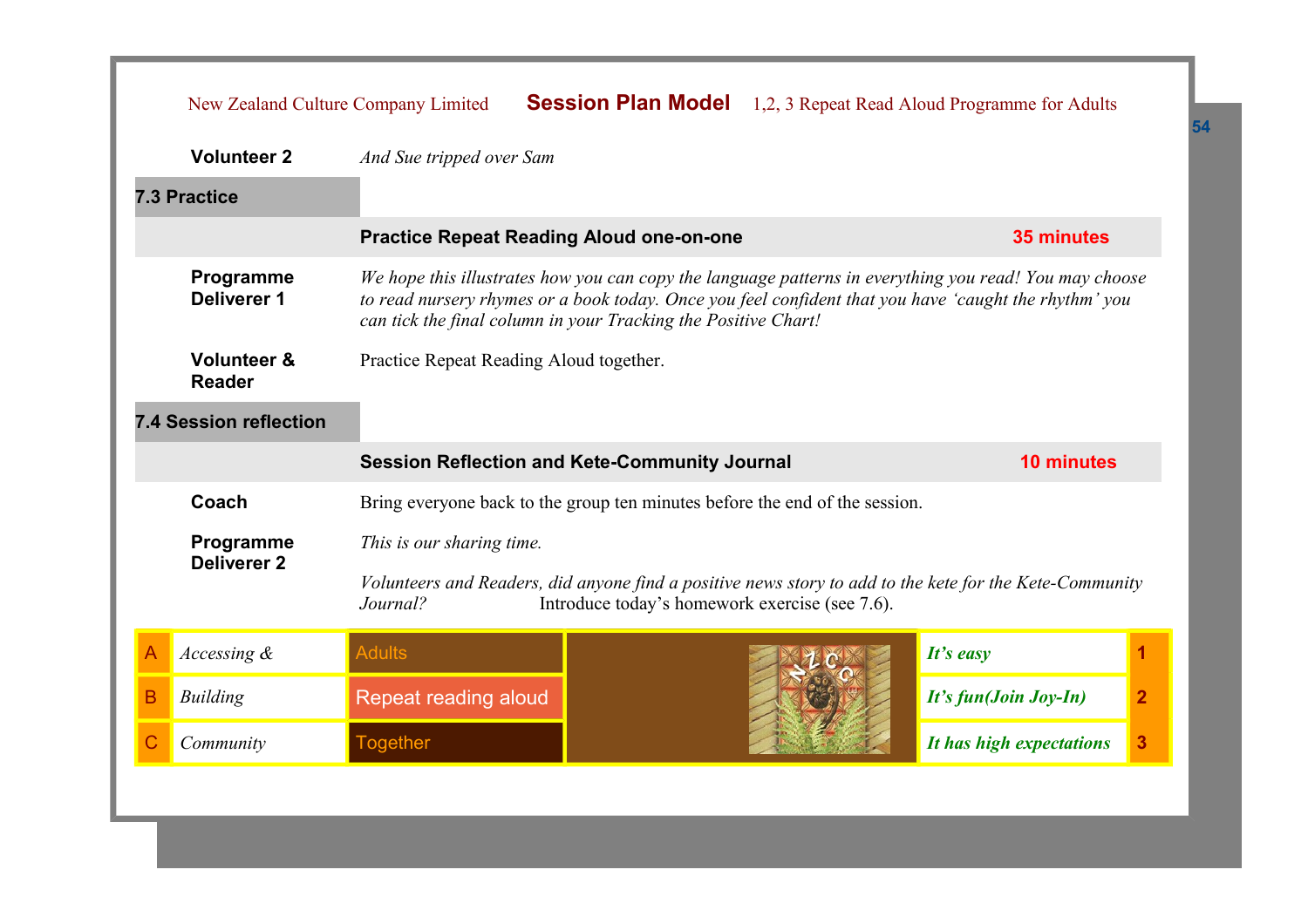|   | New Zealand Culture Company Limited                                                                                       |                                                                                                                                     |  |  | <b>Session Plan Model</b> 1,2, 3 Repeat Read Aloud Programme for Adults                                    |                         |
|---|---------------------------------------------------------------------------------------------------------------------------|-------------------------------------------------------------------------------------------------------------------------------------|--|--|------------------------------------------------------------------------------------------------------------|-------------------------|
|   | Programme<br><b>Deliverer 1</b>                                                                                           | please bring a rhyme to share next session and we can add it to the Kete-Community Journal.                                         |  |  | If there is time, it would be great to hear some nursery rhymes in other languages. If we don't have time, |                         |
|   | <b>Readers and</b><br><b>Volunteers</b>                                                                                   | Anyone that wishes may share a nursery rhyme from their culture. If appropriate, we could try to repeat<br>aloud part or all of it. |  |  |                                                                                                            |                         |
|   | 7.5 Formal closing                                                                                                        |                                                                                                                                     |  |  |                                                                                                            |                         |
|   |                                                                                                                           | Finish the session on time                                                                                                          |  |  |                                                                                                            |                         |
|   | Coach<br>We hope that any of you who have children or grandchildren will enjoy repeating some nursery rhymes<br>together. |                                                                                                                                     |  |  |                                                                                                            |                         |
|   |                                                                                                                           | Have a great day! Thank you very much for doing your best today!                                                                    |  |  |                                                                                                            |                         |
|   | 7.6 Homework                                                                                                              |                                                                                                                                     |  |  |                                                                                                            |                         |
|   |                                                                                                                           | <b>Kete-Community Journal contributions</b>                                                                                         |  |  |                                                                                                            |                         |
|   | Programme<br><b>Deliverer 2</b>                                                                                           | Please bring a nursery rhyme with you next time. Does it bring back any memories?                                                   |  |  |                                                                                                            |                         |
|   |                                                                                                                           | You could write down, "I remember"                                                                                                  |  |  |                                                                                                            |                         |
| A | $Accessing$ &                                                                                                             | <b>Adults</b>                                                                                                                       |  |  | It's easy                                                                                                  | 1                       |
| в | <b>Building</b>                                                                                                           | Repeat reading aloud                                                                                                                |  |  | It's fun(Join Joy-In)                                                                                      | $\overline{\mathbf{2}}$ |
|   | Community                                                                                                                 | <b>Together</b>                                                                                                                     |  |  | It has high expectations                                                                                   | 3                       |
|   |                                                                                                                           |                                                                                                                                     |  |  |                                                                                                            |                         |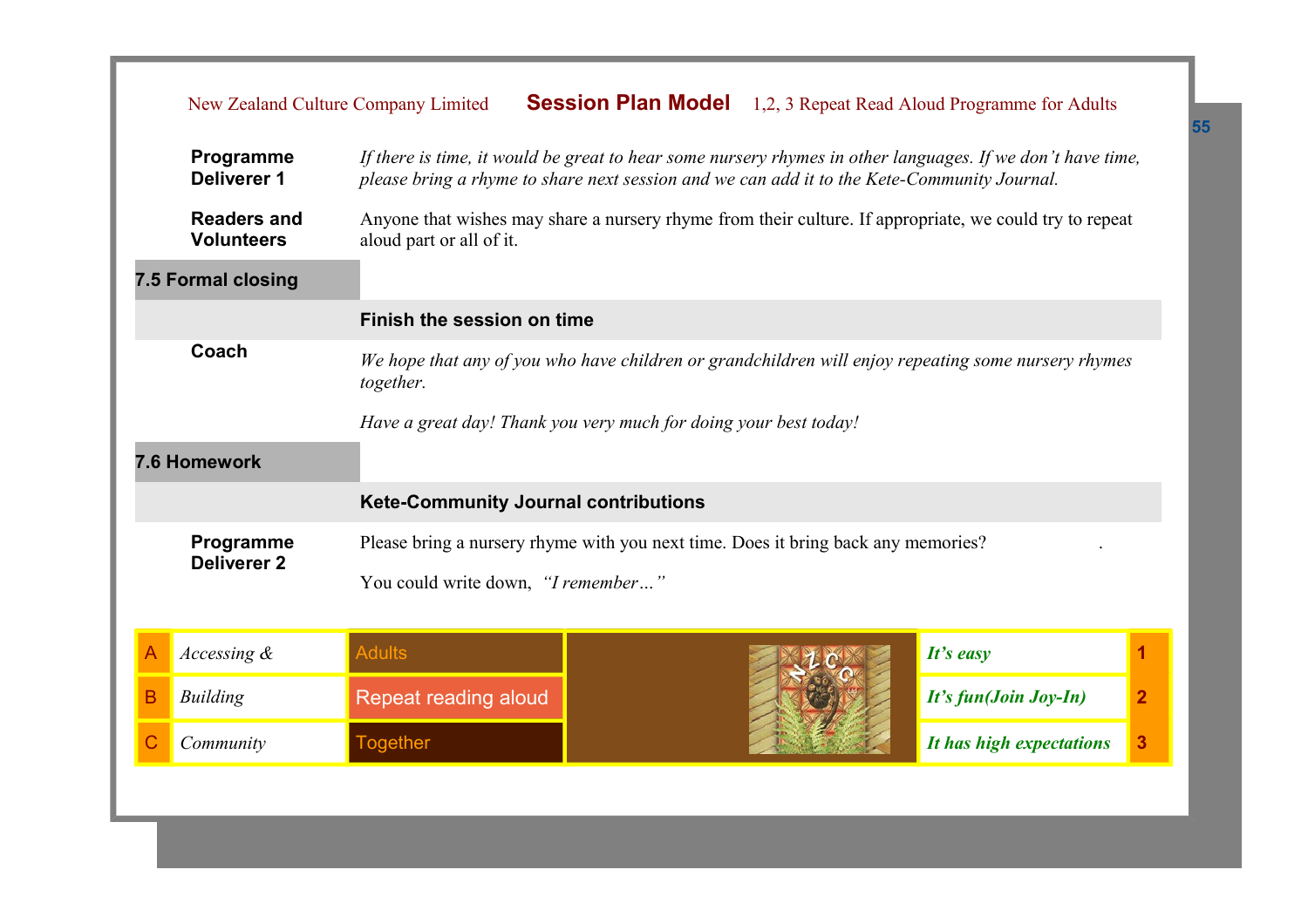|                                 |                                                                                | Session eight's theme to repeat together<br><b>People with various personalities &amp; characteristics co-exist in the world.</b>                                                                                                                                                                                   |                          |  |  |
|---------------------------------|--------------------------------------------------------------------------------|---------------------------------------------------------------------------------------------------------------------------------------------------------------------------------------------------------------------------------------------------------------------------------------------------------------------|--------------------------|--|--|
| <b>8.0 Formal welcome</b>       |                                                                                |                                                                                                                                                                                                                                                                                                                     |                          |  |  |
|                                 | Start the session on time                                                      |                                                                                                                                                                                                                                                                                                                     | 1 minute                 |  |  |
| Coach                           | <b>Namaste</b><br>Ni Hao                                                       | Kia ora                                                                                                                                                                                                                                                                                                             |                          |  |  |
|                                 | Please take your seats so we may begin.                                        |                                                                                                                                                                                                                                                                                                                     |                          |  |  |
| Programme<br><b>Deliverer 1</b> | Today's theme is,                                                              |                                                                                                                                                                                                                                                                                                                     |                          |  |  |
|                                 | "People with various personalities and characteristics co-exist in the world." |                                                                                                                                                                                                                                                                                                                     |                          |  |  |
|                                 | today's theme as individuals uniting together.                                 | We are all like individual threads in a beautiful piece of fabric. Each one of us is able to bring our own<br>uniqueness to the group and yet when we combine all of our cultures, our personalities, our<br>characteristics, the individual threads become a strong and stunning tapestry. Let's repeat read aloud |                          |  |  |
| Accessing $\&$                  | <b>Adults</b>                                                                  |                                                                                                                                                                                                                                                                                                                     | It's easy                |  |  |
| <b>Building</b>                 | Repeat reading aloud                                                           |                                                                                                                                                                                                                                                                                                                     | It's fun(Join Joy-In)    |  |  |
| Community                       | <b>Together</b>                                                                |                                                                                                                                                                                                                                                                                                                     | It has high expectations |  |  |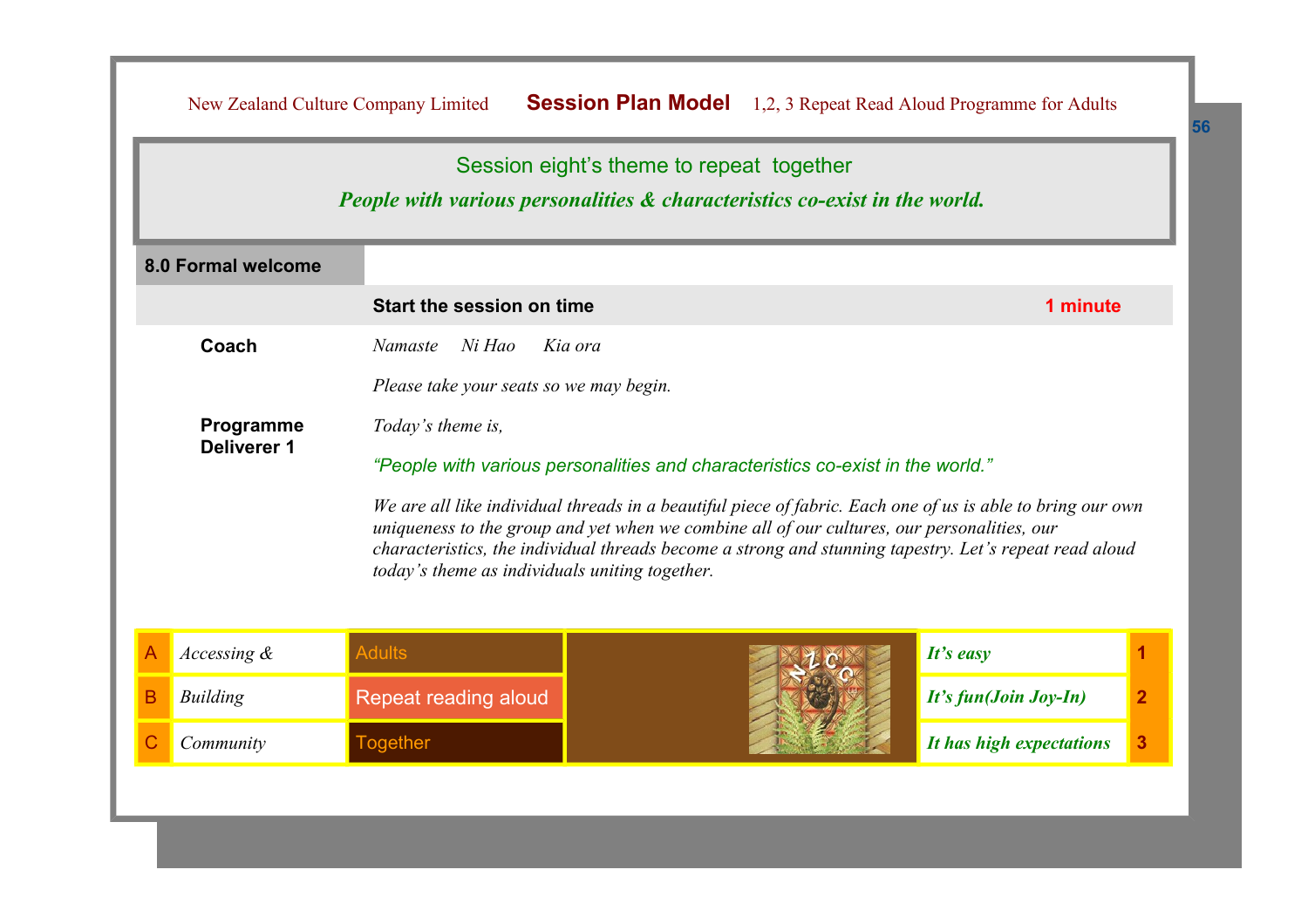|                                                                                                                                          | New Zealand Culture Company Limited                                                                                                                                                                                                                                                                            |                                                             |                                                                           |                       | <b>Session Plan Model</b> 1,2, 3 Repeat Read Aloud Programme for Adults |   |
|------------------------------------------------------------------------------------------------------------------------------------------|----------------------------------------------------------------------------------------------------------------------------------------------------------------------------------------------------------------------------------------------------------------------------------------------------------------|-------------------------------------------------------------|---------------------------------------------------------------------------|-----------------------|-------------------------------------------------------------------------|---|
|                                                                                                                                          | 8.1 A sustainable<br>practice                                                                                                                                                                                                                                                                                  |                                                             |                                                                           |                       |                                                                         |   |
|                                                                                                                                          |                                                                                                                                                                                                                                                                                                                | <b>Introduce the Multicultural Collection</b>               |                                                                           |                       | 4 minutes                                                               |   |
|                                                                                                                                          | Go to the part of the library that houses the multi-cultural collection. Ask Readers to choose a book that<br>Programme<br><b>Deliverer 2</b><br>they could read to someone else in their first language (if there is one there). Otherwise they can just<br>choose any book at the appropriate English level. |                                                             |                                                                           |                       |                                                                         |   |
|                                                                                                                                          | 8.2 Learn to learn                                                                                                                                                                                                                                                                                             |                                                             |                                                                           |                       |                                                                         |   |
|                                                                                                                                          |                                                                                                                                                                                                                                                                                                                |                                                             | Understand how the 1,2,3 method can be used for any language<br>5 minutes |                       |                                                                         |   |
| <b>Reader</b><br>Read one page of the book you have chosen in your language to your Volunteer.                                           |                                                                                                                                                                                                                                                                                                                |                                                             |                                                                           |                       |                                                                         |   |
|                                                                                                                                          | Reader &<br>Read the page together in the Reader's language<br><b>Volunteer</b>                                                                                                                                                                                                                                |                                                             |                                                                           |                       |                                                                         |   |
|                                                                                                                                          | <b>Volunteer</b>                                                                                                                                                                                                                                                                                               | Do your best to repeat read aloud in the Reader's language. |                                                                           |                       |                                                                         |   |
| Programme<br>How did you find that exercise? Can you see how the Repeat Read Aloud method can be used in any<br>Deliverer 1<br>language? |                                                                                                                                                                                                                                                                                                                |                                                             |                                                                           |                       |                                                                         |   |
|                                                                                                                                          | Accessing &                                                                                                                                                                                                                                                                                                    | <b>Adults</b>                                               |                                                                           |                       | It's easy                                                               |   |
| B                                                                                                                                        | <b>Building</b>                                                                                                                                                                                                                                                                                                | Repeat reading aloud                                        |                                                                           | It's fun(Join Joy-In) | $\overline{2}$                                                          |   |
| C                                                                                                                                        | Community                                                                                                                                                                                                                                                                                                      | <b>Together</b>                                             |                                                                           |                       | It has high expectations                                                | 3 |
|                                                                                                                                          |                                                                                                                                                                                                                                                                                                                |                                                             |                                                                           |                       |                                                                         |   |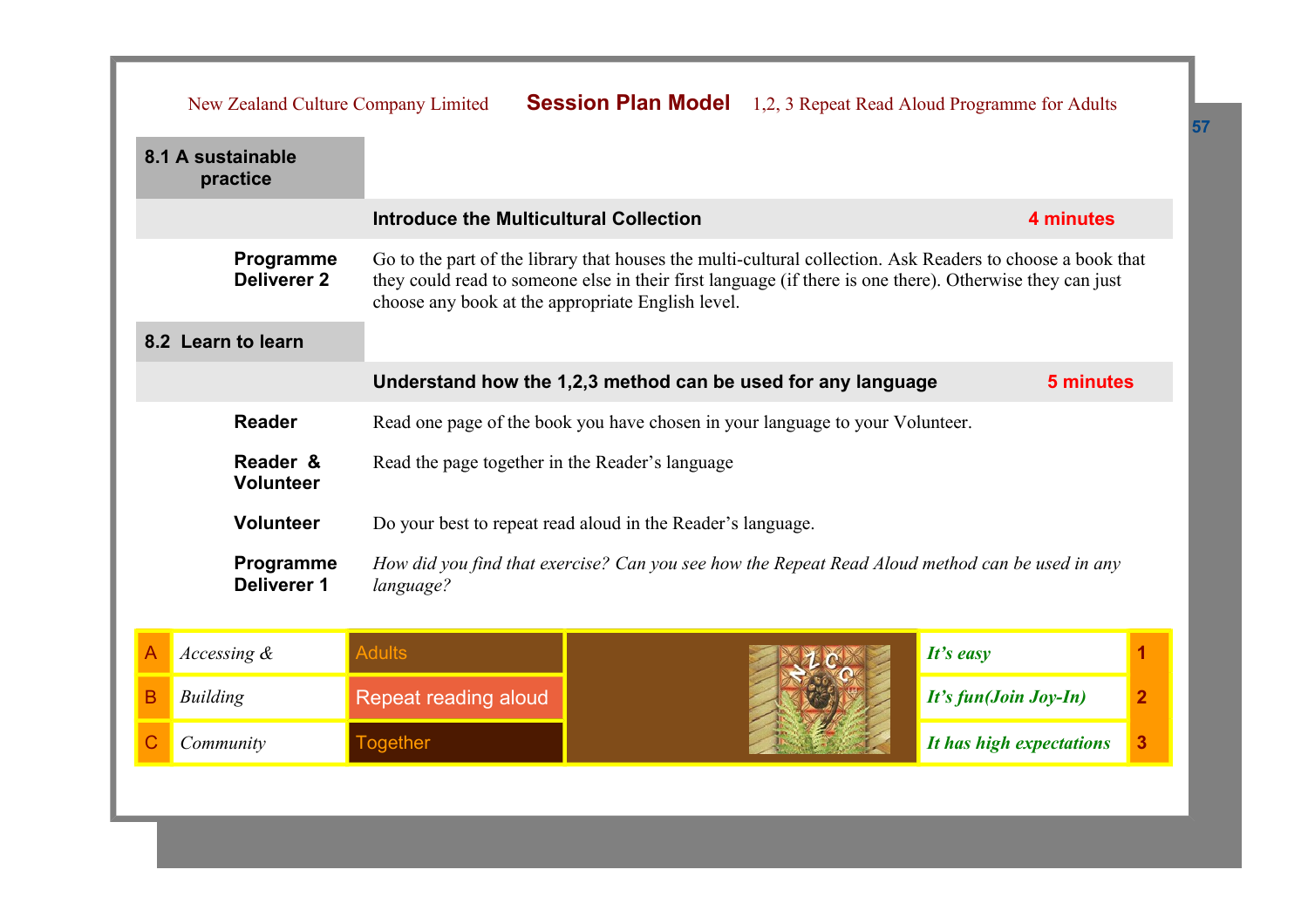|                                                              | New Zealand Culture Company Limited                                                  |                                                              |                                                                                                                                                                           |  | <b>Session Plan Model</b> 1,2, 3 Repeat Read Aloud Programme for Adults                               |                |  |
|--------------------------------------------------------------|--------------------------------------------------------------------------------------|--------------------------------------------------------------|---------------------------------------------------------------------------------------------------------------------------------------------------------------------------|--|-------------------------------------------------------------------------------------------------------|----------------|--|
|                                                              | 8.3 Practice                                                                         |                                                              |                                                                                                                                                                           |  |                                                                                                       |                |  |
|                                                              |                                                                                      | Practise repeat reading aloud one-on-one                     |                                                                                                                                                                           |  | <b>40 minutes</b>                                                                                     |                |  |
|                                                              | Volunteer &<br><b>Reader</b>                                                         |                                                              | Repeat Read Aloud together a book that the Reader chooses. Use audio equipment and fill in the<br>Tracking the Positive Chart where appropriate. Fill in the Reading Log. |  |                                                                                                       |                |  |
|                                                              | <b>8.4 Session reflection</b>                                                        |                                                              |                                                                                                                                                                           |  |                                                                                                       |                |  |
|                                                              |                                                                                      | <b>Session Reflection and Kete-Community Journal</b>         |                                                                                                                                                                           |  | <b>10 minutes</b>                                                                                     |                |  |
|                                                              | Coach<br>Bring everyone back to the group ten minutes before the end of the session. |                                                              |                                                                                                                                                                           |  |                                                                                                       |                |  |
| Programme<br>This is our sharing time.<br><b>Deliverer 2</b> |                                                                                      |                                                              |                                                                                                                                                                           |  |                                                                                                       |                |  |
|                                                              |                                                                                      | for the Community Journal?                                   |                                                                                                                                                                           |  | Volunteers and Readers, did anyone bring a nursery rhyme or 'I remember' statement to add to the kete |                |  |
|                                                              |                                                                                      | Introduce today's homework exercise (see 8.6).               |                                                                                                                                                                           |  |                                                                                                       |                |  |
|                                                              | Audio E Vol.                                                                         | Ensure name tags and tape decks are returned and signed off. |                                                                                                                                                                           |  |                                                                                                       |                |  |
|                                                              | 8.5 Formal closing                                                                   |                                                              |                                                                                                                                                                           |  |                                                                                                       |                |  |
|                                                              | Accessing &                                                                          | <b>Adults</b>                                                |                                                                                                                                                                           |  | It's easy                                                                                             | 1              |  |
| B                                                            | <b>Building</b>                                                                      | Repeat reading aloud                                         |                                                                                                                                                                           |  | It's fun(Join Joy-In)                                                                                 | $\overline{2}$ |  |
| C                                                            | Community                                                                            | <b>Together</b>                                              |                                                                                                                                                                           |  | It has high expectations                                                                              | 3              |  |
|                                                              |                                                                                      |                                                              |                                                                                                                                                                           |  |                                                                                                       |                |  |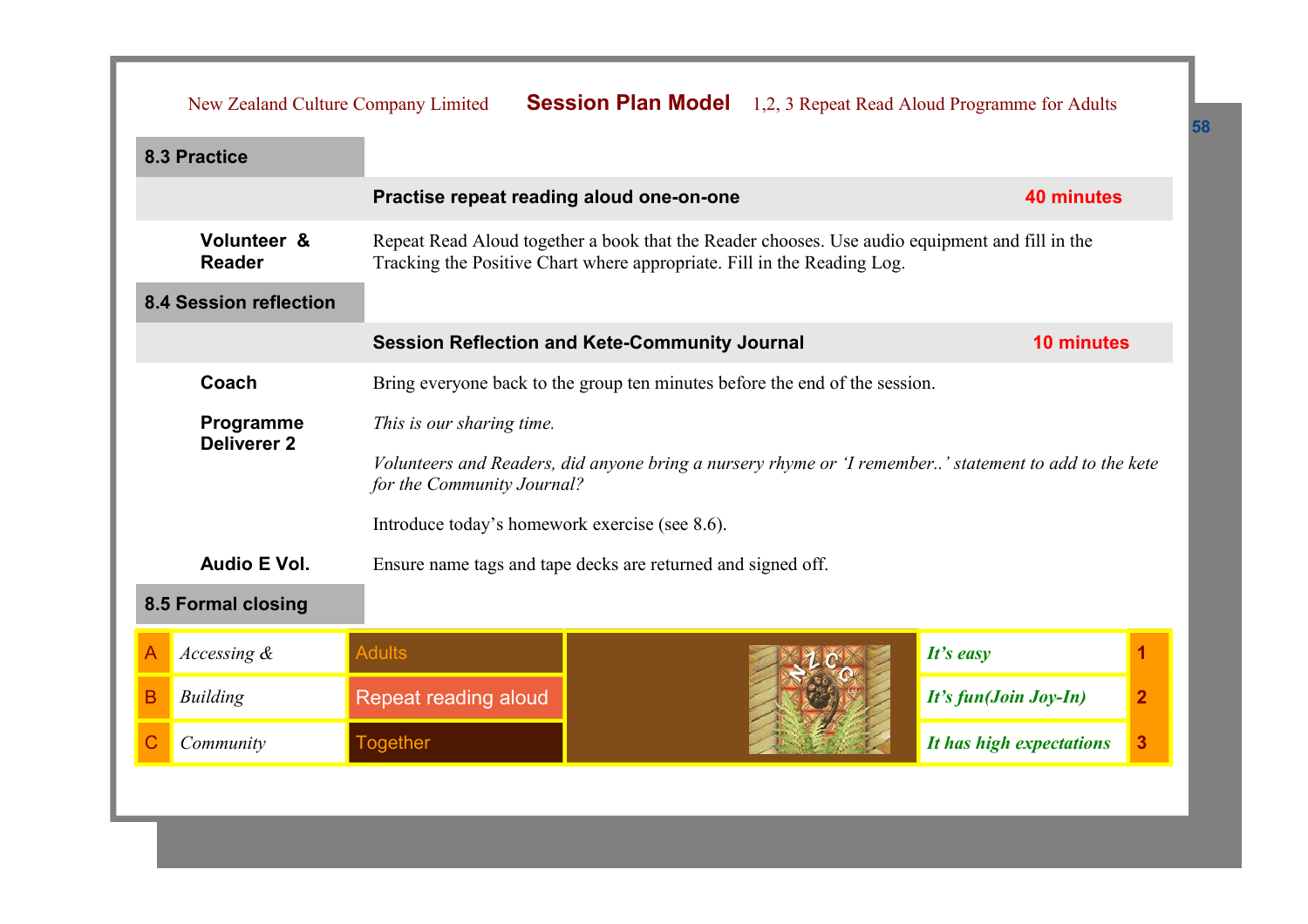|   |                               | New Zealand Culture Company Limited  |                                                                                     | <b>Session Plan Model</b> 1,2, 3 Repeat Read Aloud Programme for Adults                                                                                                                                         |                |
|---|-------------------------------|--------------------------------------|-------------------------------------------------------------------------------------|-----------------------------------------------------------------------------------------------------------------------------------------------------------------------------------------------------------------|----------------|
|   |                               | Finish the session on time           |                                                                                     |                                                                                                                                                                                                                 |                |
|   | Coach                         |                                      | threads to the wonderful tapestry we have here in this room. See you next time!     | Thank you for coming to the 1,2,3 Repeat Read Aloud programme today and for adding your individual                                                                                                              |                |
|   | 8.6 Homework                  |                                      |                                                                                     |                                                                                                                                                                                                                 |                |
|   |                               | Practising language in the community |                                                                                     |                                                                                                                                                                                                                 |                |
|   | Programme<br><b>Deliverer</b> |                                      | friend, neighbour) try repeat reading aloud with them from a book in your language. | If you have someone you know that would like to learn your language (eg. a child, grandchild, family                                                                                                            |                |
|   |                               | sessions.                            |                                                                                     | It would be great if you could ask a friend, neighbour or family member to read in English with you this<br>week. See if you can find someone in the community to help you practise reading between our library |                |
|   | Accessing $\&$                | <b>Adults</b>                        |                                                                                     | It's easy                                                                                                                                                                                                       | 1              |
| в | <b>Building</b>               | Repeat reading aloud                 |                                                                                     |                                                                                                                                                                                                                 | $\overline{2}$ |
|   |                               |                                      |                                                                                     | It's fun(Join Joy-In)                                                                                                                                                                                           |                |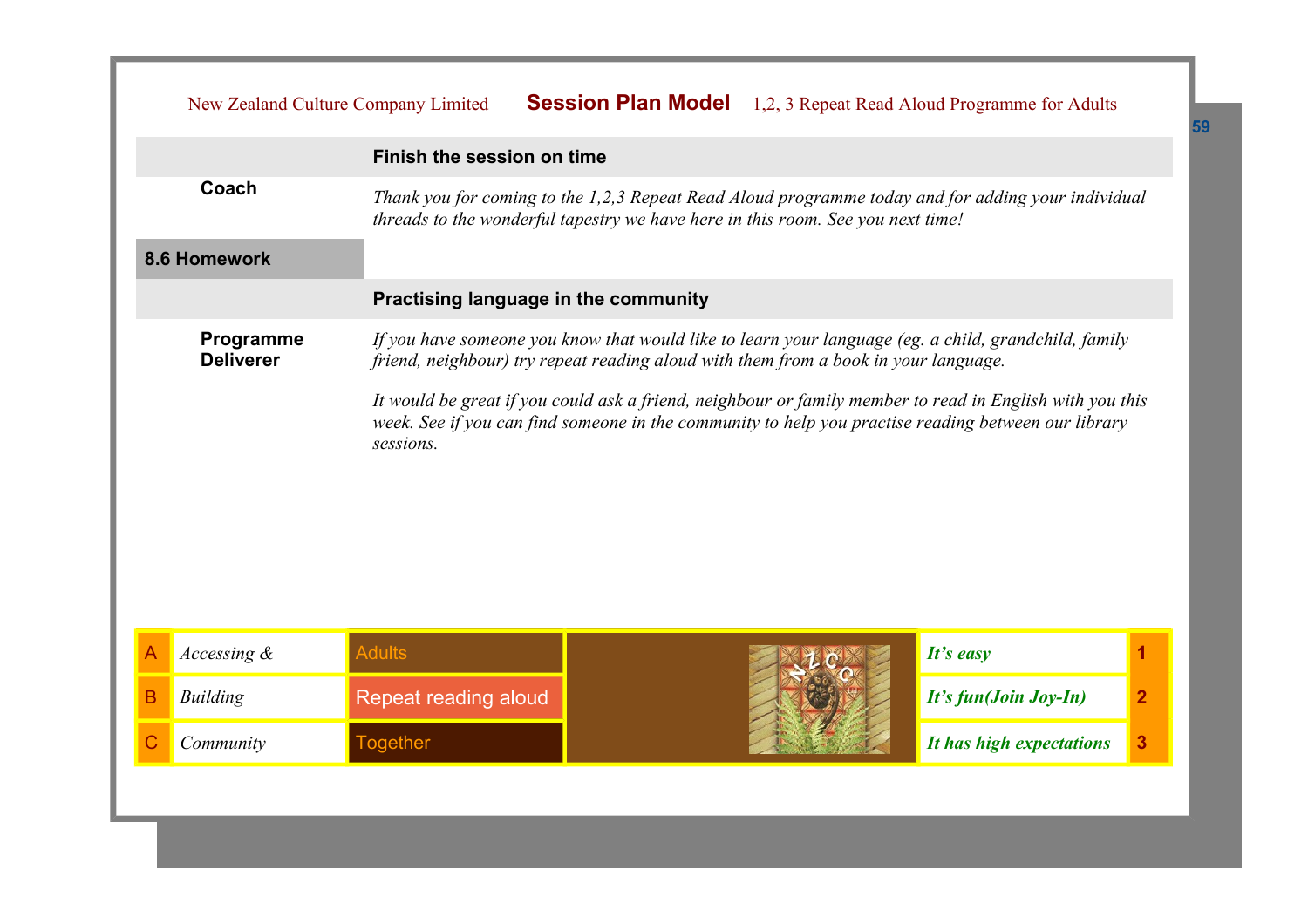|                    |                                                       | Session nine's theme to repeat together<br><i>Everyone has a valid opinion.</i>                                                                                                                             |                                         |  |  |
|--------------------|-------------------------------------------------------|-------------------------------------------------------------------------------------------------------------------------------------------------------------------------------------------------------------|-----------------------------------------|--|--|
| 9.0 Formal welcome |                                                       |                                                                                                                                                                                                             |                                         |  |  |
|                    | Start the session on time                             |                                                                                                                                                                                                             | 1 minute                                |  |  |
| Coach              | Gather everyone together ready to start on time.      |                                                                                                                                                                                                             |                                         |  |  |
| Programme          | Today's theme is                                      |                                                                                                                                                                                                             |                                         |  |  |
| Deliverer 1        | "Everyone has a valid opinion."                       |                                                                                                                                                                                                             |                                         |  |  |
|                    | Let's start the session today by repeating that aloud |                                                                                                                                                                                                             |                                         |  |  |
|                    | respectfully and learn from what others have to say.  | Greetings to each and every one of you. We are all individuals with our own opinions. Whether we agree<br>or disagree with someone else's opinion is up to us. However, it's great to listen to one another |                                         |  |  |
| Accessing &        | <b>Adults</b>                                         |                                                                                                                                                                                                             | It's easy                               |  |  |
| <b>Building</b>    | Repeat reading aloud                                  |                                                                                                                                                                                                             | It's fun(Join Joy-In)<br>$\overline{2}$ |  |  |
| Community          | <b>Together</b>                                       |                                                                                                                                                                                                             | It has high expectations<br>3           |  |  |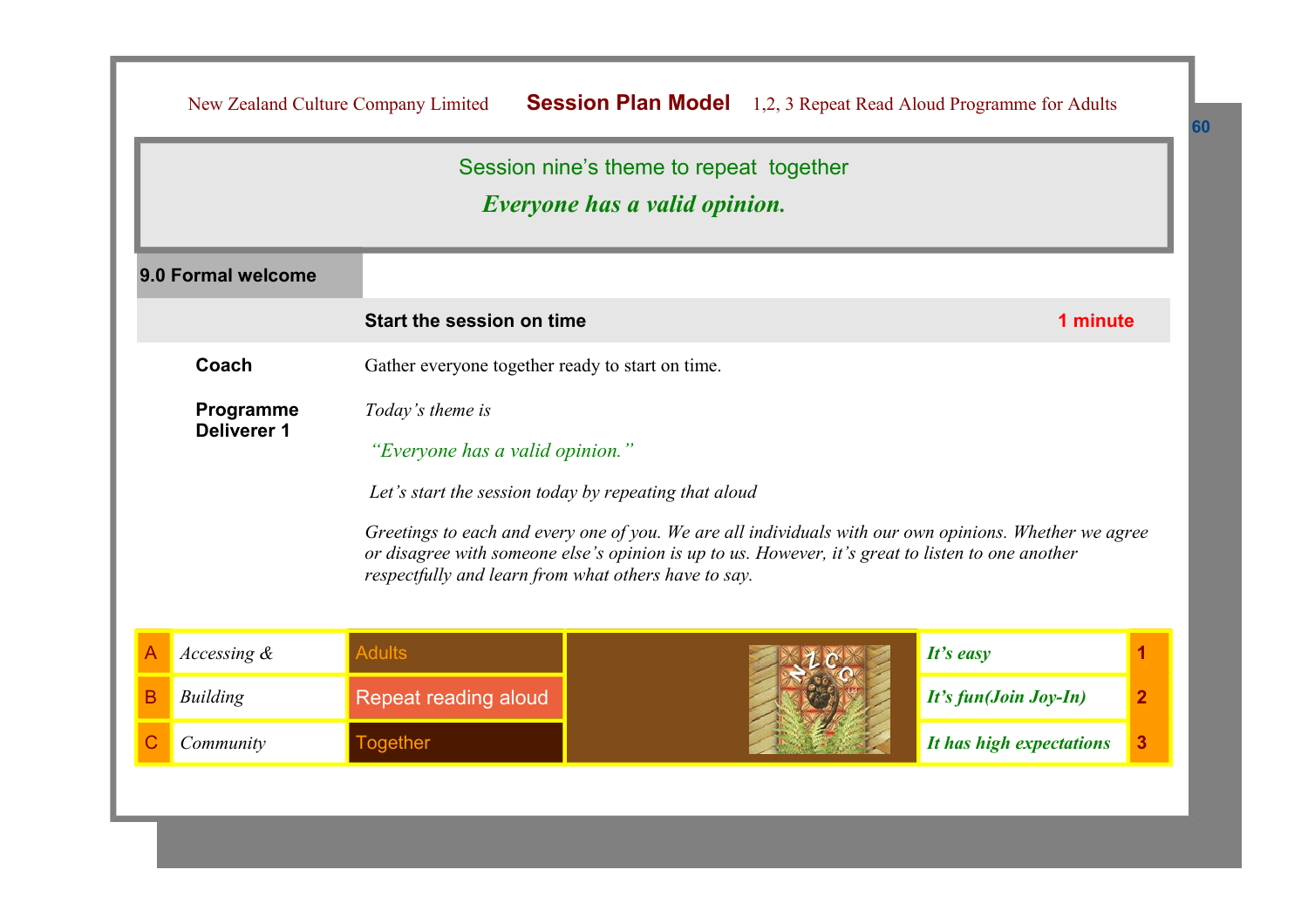|   |                                                                                                | New Zealand Culture Company Limited                                                   |  |  | <b>Session Plan Model</b> 1,2, 3 Repeat Read Aloud Programme for Adults                                   |                |
|---|------------------------------------------------------------------------------------------------|---------------------------------------------------------------------------------------|--|--|-----------------------------------------------------------------------------------------------------------|----------------|
|   | 9.1 A sustainable<br>practice                                                                  |                                                                                       |  |  |                                                                                                           |                |
|   |                                                                                                | Offering a verbal opinion                                                             |  |  | <b>6 minutes</b>                                                                                          |                |
|   | Programme<br><b>Deliverer 2</b>                                                                | We would like to give you the opportunity to offer your opinion about this programme. |  |  |                                                                                                           |                |
|   | What is one thing that you like or enjoy about this programme? (You may speak in any language) |                                                                                       |  |  |                                                                                                           |                |
|   | Volunteers,<br>Readers &<br><b>Interpreters</b>                                                | when available.                                                                       |  |  | Volunteers, Readers and Interpreters to offer their opinions. Interpreters to translate where appropriate |                |
|   | 9.2 Learn to learn                                                                             |                                                                                       |  |  |                                                                                                           |                |
|   |                                                                                                | Offering an opinion about a book                                                      |  |  | 3 minutes                                                                                                 |                |
|   | Programme                                                                                      |                                                                                       |  |  | Here is a book that I enjoy reading. It's called It's written by It's about I'd like to show you my       |                |
|   | Accessing $\&$                                                                                 | <b>Adults</b>                                                                         |  |  | It's easy                                                                                                 |                |
| B | <b>Building</b>                                                                                | Repeat reading aloud                                                                  |  |  | It's fun(Join Joy-In)                                                                                     | $\overline{2}$ |
|   | Community                                                                                      | <b>Together</b>                                                                       |  |  | It has high expectations                                                                                  | 3              |
|   |                                                                                                |                                                                                       |  |  |                                                                                                           |                |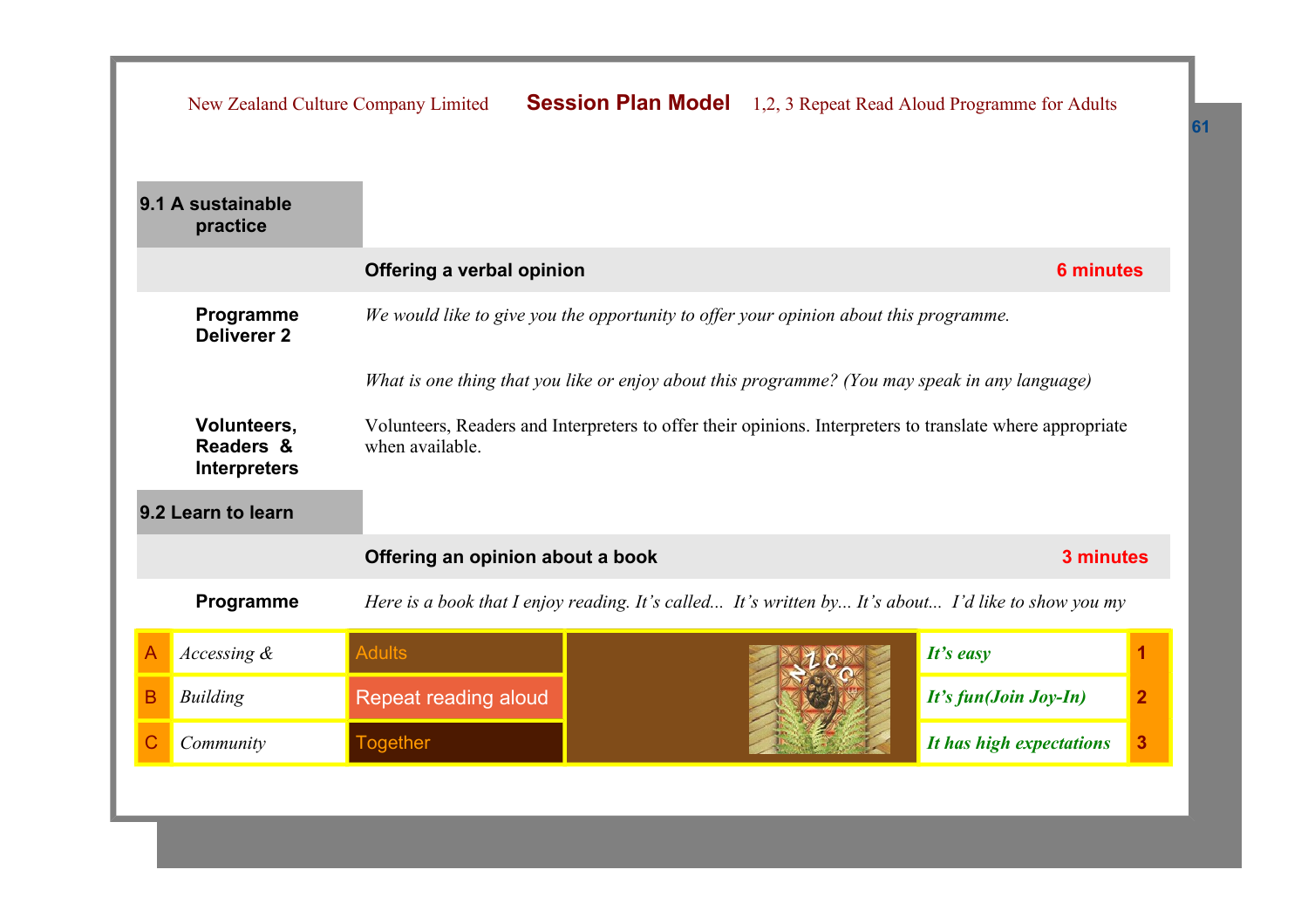|   | New Zealand Culture Company Limited                                                                                                                                                                       |                                                                                                            |  |                       | <b>Session Plan Model</b> 1,2, 3 Repeat Read Aloud Programme for Adults |   |
|---|-----------------------------------------------------------------------------------------------------------------------------------------------------------------------------------------------------------|------------------------------------------------------------------------------------------------------------|--|-----------------------|-------------------------------------------------------------------------|---|
|   | <b>Deliverer 1</b>                                                                                                                                                                                        | favourite page.<br>(This is modelling the homework task. 9.6). Does anyone have any questions or comments? |  |                       |                                                                         |   |
|   | 9.3 Practice                                                                                                                                                                                              |                                                                                                            |  |                       |                                                                         |   |
|   |                                                                                                                                                                                                           | Feedback form plus one-on-one reading                                                                      |  |                       | 40 minutes                                                              |   |
|   | 9.4 Session reflection                                                                                                                                                                                    |                                                                                                            |  |                       |                                                                         |   |
|   | <b>Session Reflection and Kete-Community Journal</b><br><b>10 minutes</b>                                                                                                                                 |                                                                                                            |  |                       |                                                                         |   |
|   | Coach                                                                                                                                                                                                     | Bring everyone back to the group ten minutes before the end of the session.                                |  |                       |                                                                         |   |
|   | Programme<br>This is our sharing time.<br><b>Deliverer 1</b><br>Volunteers and Readers, do you have any comments or experiences to share with us today?<br>Introduce today's homework exercise (see 9.6). |                                                                                                            |  |                       |                                                                         |   |
| A | Accessing &                                                                                                                                                                                               | <b>Adults</b>                                                                                              |  |                       | It's easy                                                               | 1 |
| B | <b>Building</b>                                                                                                                                                                                           | Repeat reading aloud                                                                                       |  | It's fun(Join Joy-In) | $\overline{2}$                                                          |   |
| С | Community                                                                                                                                                                                                 | <b>Together</b>                                                                                            |  |                       | It has high expectations                                                | 3 |
|   |                                                                                                                                                                                                           |                                                                                                            |  |                       |                                                                         |   |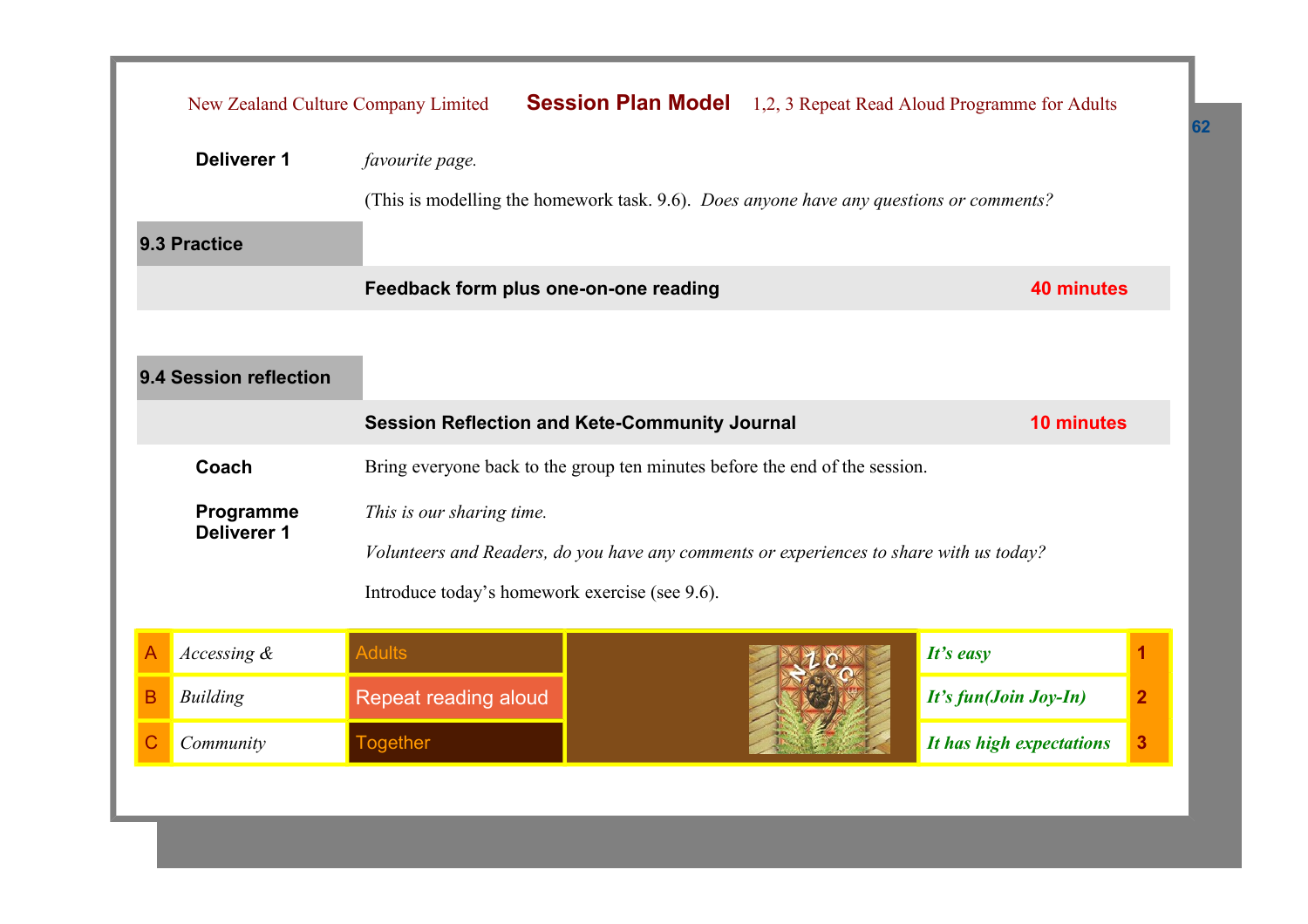|   | New Zealand Culture Company Limited         |                                                                                                       |  |                       | <b>Session Plan Model</b> 1,2, 3 Repeat Read Aloud Programme for Adults                                |   |
|---|---------------------------------------------|-------------------------------------------------------------------------------------------------------|--|-----------------------|--------------------------------------------------------------------------------------------------------|---|
|   | Audio E Vol.                                | Ensure name tags and tape decks are returned and signed off.                                          |  |                       |                                                                                                        |   |
|   | 9.5 Formal closing                          |                                                                                                       |  |                       |                                                                                                        |   |
|   |                                             | Finish the session on time                                                                            |  |                       |                                                                                                        |   |
|   | Coach                                       | time. Thank you very much.                                                                            |  |                       | Thank you for offering your opinions today. We look forward to hearing about a book you have read next |   |
|   | 9.6 Homework                                |                                                                                                       |  |                       |                                                                                                        |   |
|   | <b>Kete-Community Journal contributions</b> |                                                                                                       |  |                       |                                                                                                        |   |
|   | Programme<br>Deliverer 1                    | part, what you liked/disliked about the story, you may offer an opinion about any aspect of the book. |  |                       | Please prepare 2-3 sentences to share (verbally) about your book. Eg. Your favourite page or favourite |   |
|   |                                             | Volunteers too, can bring a favourite book to share if they wish.                                     |  |                       |                                                                                                        |   |
|   |                                             |                                                                                                       |  |                       |                                                                                                        |   |
|   | Accessing $\&$                              | <b>Adults</b>                                                                                         |  |                       | It's easy                                                                                              | 1 |
| В | <b>Building</b>                             | Repeat reading aloud                                                                                  |  | It's fun(Join Joy-In) | $\mathbf{2}$                                                                                           |   |
|   | Community                                   | <b>Together</b>                                                                                       |  |                       | It has high expectations                                                                               | 3 |
|   |                                             |                                                                                                       |  |                       |                                                                                                        |   |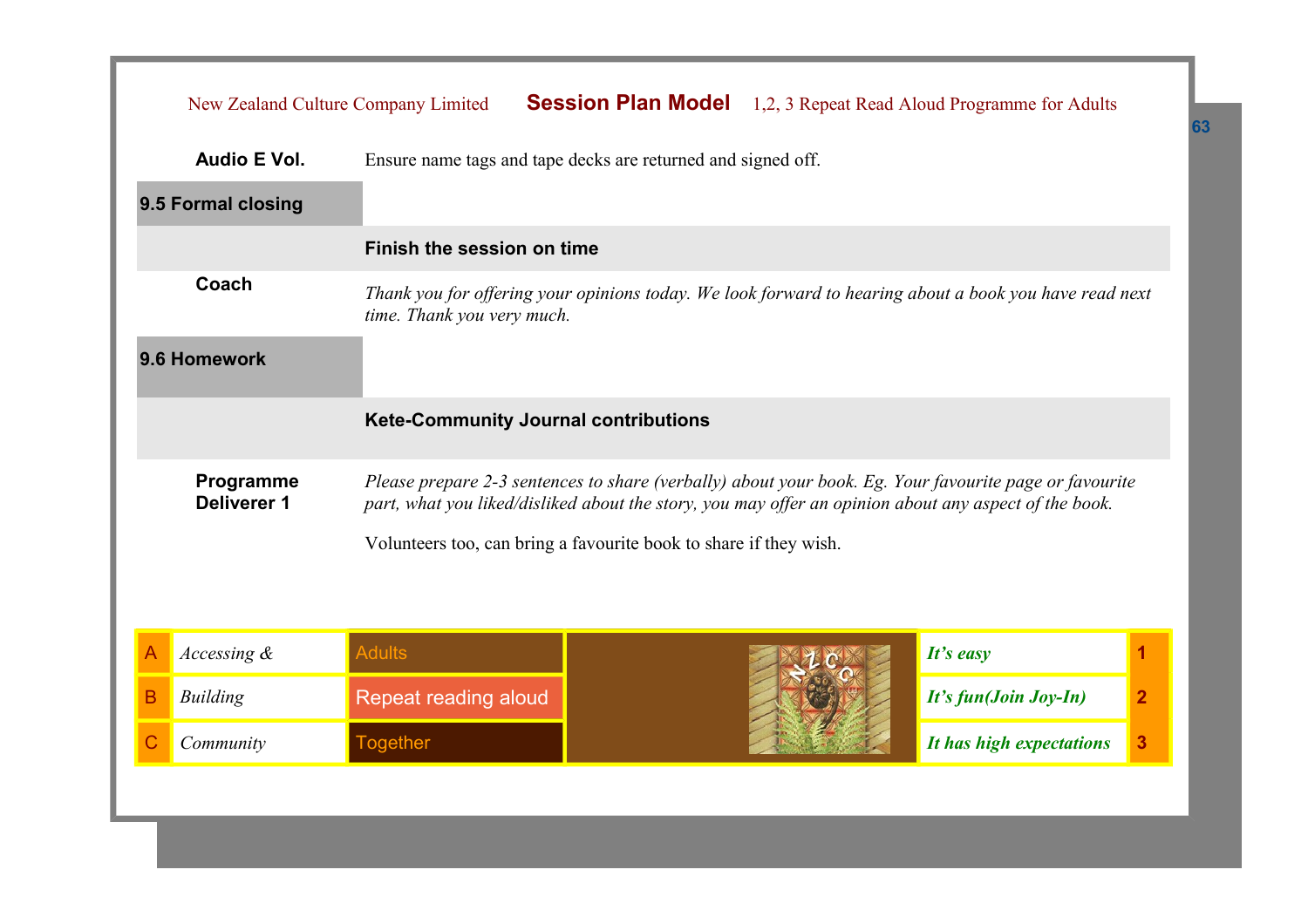|                                                                                        | New Zealand Culture Company Limited                 | <b>Session Plan Model</b> 1,2, 3 Repeat Read Aloud Programme for Adults                              |                                         |  |  |
|----------------------------------------------------------------------------------------|-----------------------------------------------------|------------------------------------------------------------------------------------------------------|-----------------------------------------|--|--|
|                                                                                        |                                                     | Session ten's theme to repeat together                                                               |                                         |  |  |
|                                                                                        |                                                     | Learning is a gradual step-by-step process.                                                          |                                         |  |  |
| 10.0 Formal welcome                                                                    |                                                     |                                                                                                      |                                         |  |  |
|                                                                                        | <b>Start tStart the session on time</b>             |                                                                                                      | 1 minute                                |  |  |
| Coach                                                                                  |                                                     | Ensure everyone is ready to start on time with name tags, tape decks and registers signed.           |                                         |  |  |
| Programme<br>Hi all! Let's begin by repeat reading aloud today's theme,<br>Deliverer 1 |                                                     |                                                                                                      |                                         |  |  |
|                                                                                        | "Learning is a gradual step by step process."       |                                                                                                      |                                         |  |  |
|                                                                                        | impressed by how many steps you have taken forward. | Even though the theme tells us that learning is a step by step process, let me say that we have been |                                         |  |  |
| 10.1 A sustainable<br>practice                                                         |                                                     |                                                                                                      |                                         |  |  |
|                                                                                        | Sustainability is a step by step process            |                                                                                                      | 1 minute                                |  |  |
| Accessing &<br>А                                                                       | <b>Adults</b>                                       |                                                                                                      | It's easy<br>1                          |  |  |
| <b>Building</b><br>В                                                                   | Repeat reading aloud                                |                                                                                                      | $\overline{2}$<br>It's fun(Join Joy-In) |  |  |
| Community                                                                              | <b>Together</b>                                     |                                                                                                      | 3<br>It has high expectations           |  |  |
|                                                                                        |                                                     |                                                                                                      |                                         |  |  |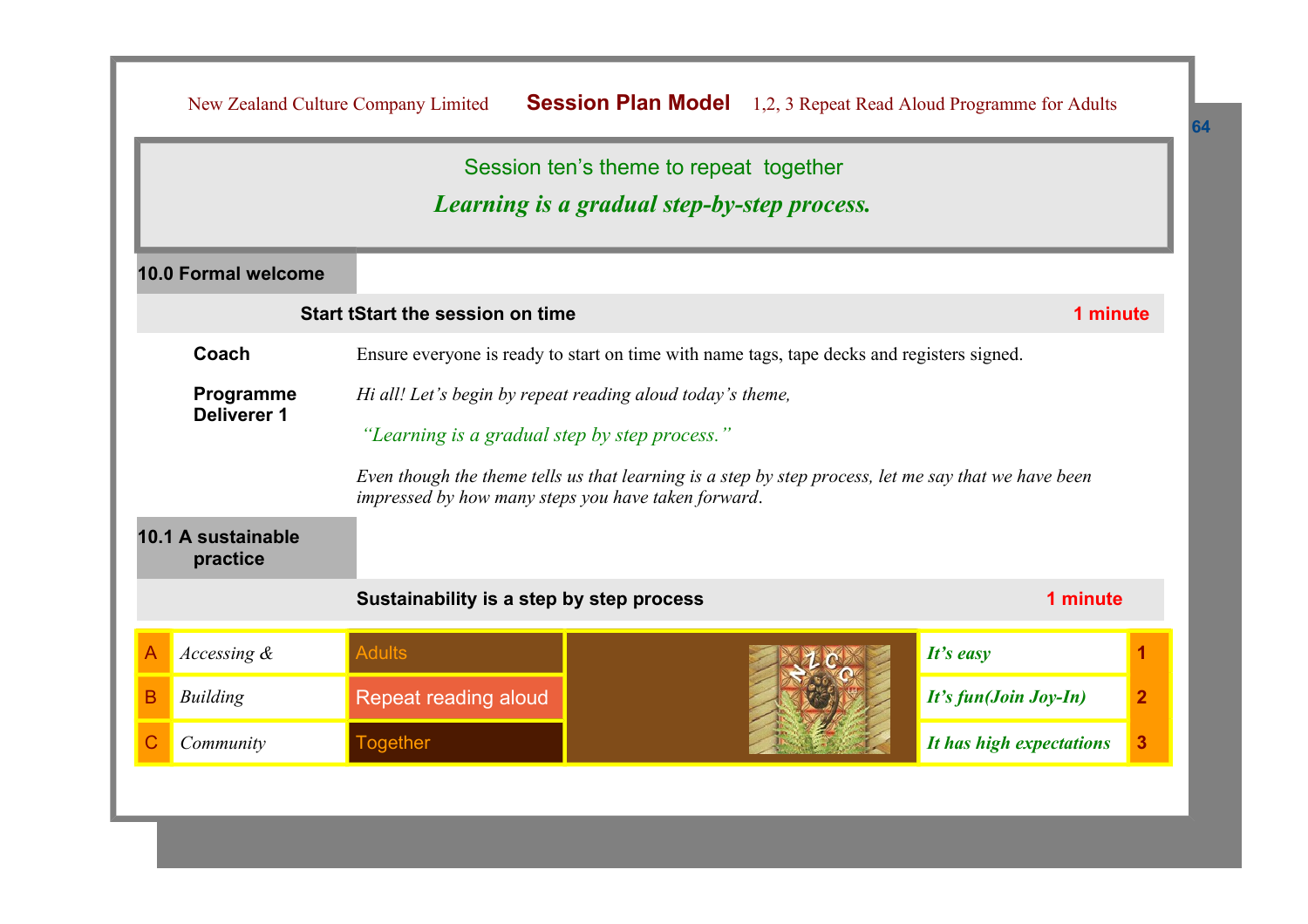|   |                                                                                                                    | New Zealand Culture Company Limited                                                                                                                                                                         |                                                                                                                                                                                                                |  | <b>Session Plan Model</b> 1,2, 3 Repeat Read Aloud Programme for Adults |                |  |
|---|--------------------------------------------------------------------------------------------------------------------|-------------------------------------------------------------------------------------------------------------------------------------------------------------------------------------------------------------|----------------------------------------------------------------------------------------------------------------------------------------------------------------------------------------------------------------|--|-------------------------------------------------------------------------|----------------|--|
|   | Programme<br><b>Deliverer 2</b>                                                                                    | The Kete-Community Journal has also been a step by step process. We would like to encourage you to<br>continue to add to this journal so it becomes unique to this group and reflects your local community. |                                                                                                                                                                                                                |  |                                                                         |                |  |
|   | Programme<br><b>Deliverer 1</b>                                                                                    | next session.                                                                                                                                                                                               | Sustainability is a step by step process too. We welcome your comments and suggestions on ways we can<br>improve and continue to create sustainable communities. Please write your ideas and bring them to the |  |                                                                         |                |  |
|   | 10.2 Learn to learn                                                                                                |                                                                                                                                                                                                             |                                                                                                                                                                                                                |  |                                                                         |                |  |
|   |                                                                                                                    | <b>Sharing a favourite book</b>                                                                                                                                                                             |                                                                                                                                                                                                                |  | 8 minutes                                                               |                |  |
|   | Programme<br><b>Deliverer 2</b>                                                                                    |                                                                                                                                                                                                             | Did anyone bring a book to share?                                                                                                                                                                              |  |                                                                         |                |  |
|   | Readers &<br>Readers and Volunteers to say why they like the book, their favourite page, etc.<br><b>Volunteers</b> |                                                                                                                                                                                                             |                                                                                                                                                                                                                |  |                                                                         |                |  |
|   | <b>10.3 Practice</b>                                                                                               |                                                                                                                                                                                                             |                                                                                                                                                                                                                |  |                                                                         |                |  |
|   |                                                                                                                    | <b>Practice Repeat Reading Aloud one-on-one</b>                                                                                                                                                             |                                                                                                                                                                                                                |  | <b>40 minutes</b>                                                       |                |  |
|   | Volunteer &<br><b>Reader</b>                                                                                       | Repeat read aloud books one on one as usual.                                                                                                                                                                |                                                                                                                                                                                                                |  |                                                                         |                |  |
| A | Accessing $\&$                                                                                                     | <b>Adults</b>                                                                                                                                                                                               |                                                                                                                                                                                                                |  | It's easy                                                               |                |  |
| B | <b>Building</b>                                                                                                    | Repeat reading aloud                                                                                                                                                                                        |                                                                                                                                                                                                                |  | It's fun(Join Joy-In)                                                   | $\overline{2}$ |  |
| C | Community                                                                                                          | <b>Together</b>                                                                                                                                                                                             |                                                                                                                                                                                                                |  | It has high expectations                                                | 3              |  |
|   |                                                                                                                    |                                                                                                                                                                                                             |                                                                                                                                                                                                                |  |                                                                         |                |  |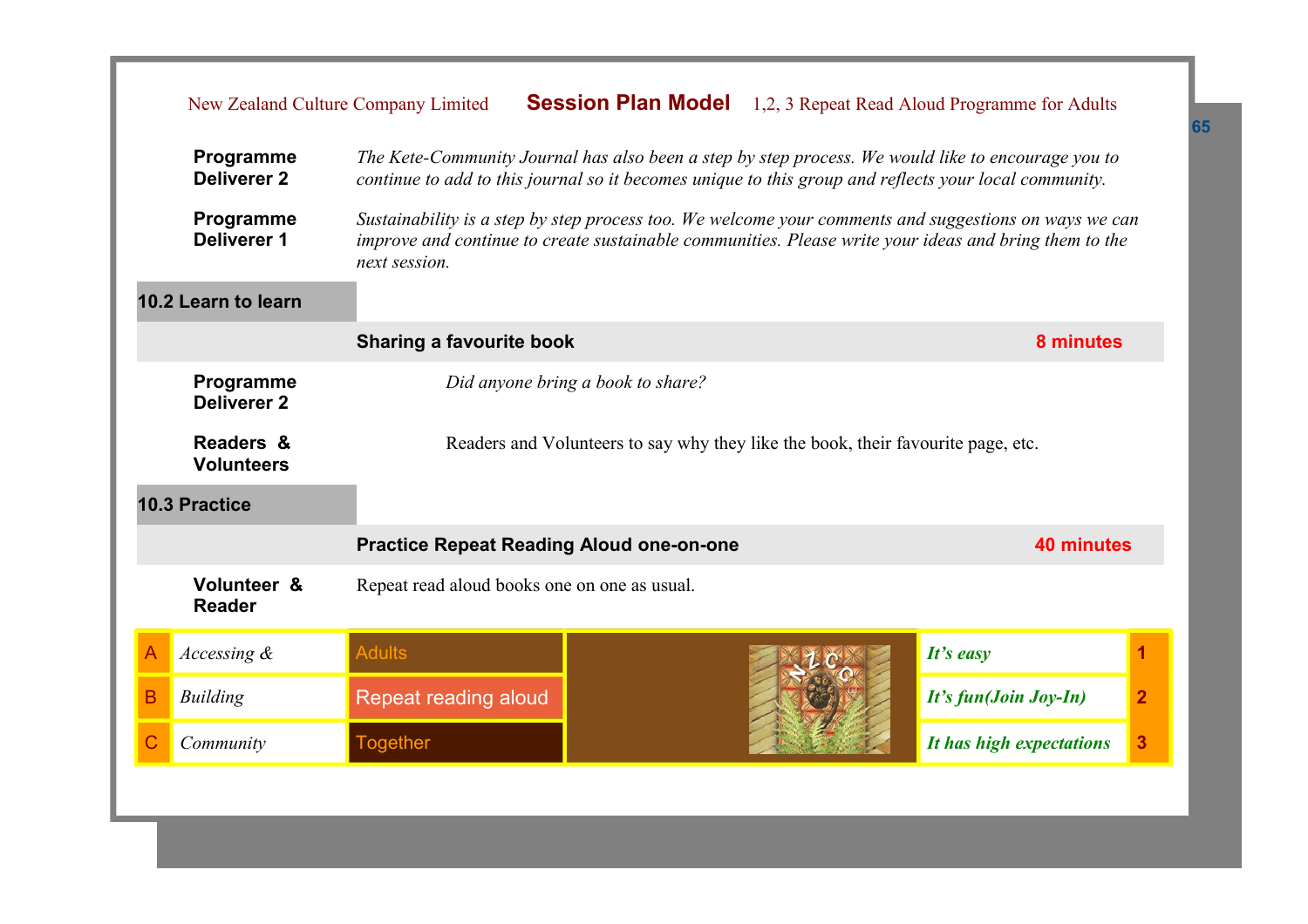|   | New Zealand Culture Company Limited                                                                 |                                        | <b>Session Plan Model</b> 1,2, 3 Repeat Read Aloud Programme for Adults                                                                                    |  |                          |                |
|---|-----------------------------------------------------------------------------------------------------|----------------------------------------|------------------------------------------------------------------------------------------------------------------------------------------------------------|--|--------------------------|----------------|
|   | <b>10.4 Session reflection</b>                                                                      |                                        |                                                                                                                                                            |  |                          |                |
|   |                                                                                                     | <b>Session reflection and homework</b> |                                                                                                                                                            |  | <b>10 minutes</b>        |                |
|   | Coach                                                                                               |                                        | Bring everyone back to the group ten minutes before the end of the session.                                                                                |  |                          |                |
|   | Programme<br>Volunteers and Readers, thank you for sharing your books with us today.<br>Deliverer 1 |                                        |                                                                                                                                                            |  |                          |                |
|   |                                                                                                     |                                        | Does anyone have any further comments or experiences to add? Introduce homework (10.6)                                                                     |  |                          |                |
|   | <b>Audio Volunteer</b>                                                                              |                                        | Ensure name tags and tape decks are returned and signed off.                                                                                               |  |                          |                |
|   | 10.5 Formal closing                                                                                 |                                        |                                                                                                                                                            |  |                          |                |
|   |                                                                                                     | Finish the session on time             |                                                                                                                                                            |  |                          |                |
|   | Coach                                                                                               |                                        | Thank you very much for talking about your books. We look forward to some delicious and varied recipes<br>that can be added to our Kete-Community Journal! |  |                          |                |
|   | 10,5A Formal closing                                                                                |                                        | To be used when there is no Session 11 due to public holiday                                                                                               |  |                          |                |
|   |                                                                                                     |                                        |                                                                                                                                                            |  |                          |                |
|   |                                                                                                     |                                        |                                                                                                                                                            |  |                          |                |
| A | Accessing &                                                                                         | <b>Adults</b>                          |                                                                                                                                                            |  | $It's$ easy              | 1              |
| B | <b>Building</b>                                                                                     | Repeat reading aloud                   |                                                                                                                                                            |  | It's fun(Join Joy-In)    | $\overline{2}$ |
|   | Community                                                                                           | <b>Together</b>                        |                                                                                                                                                            |  | It has high expectations | 3              |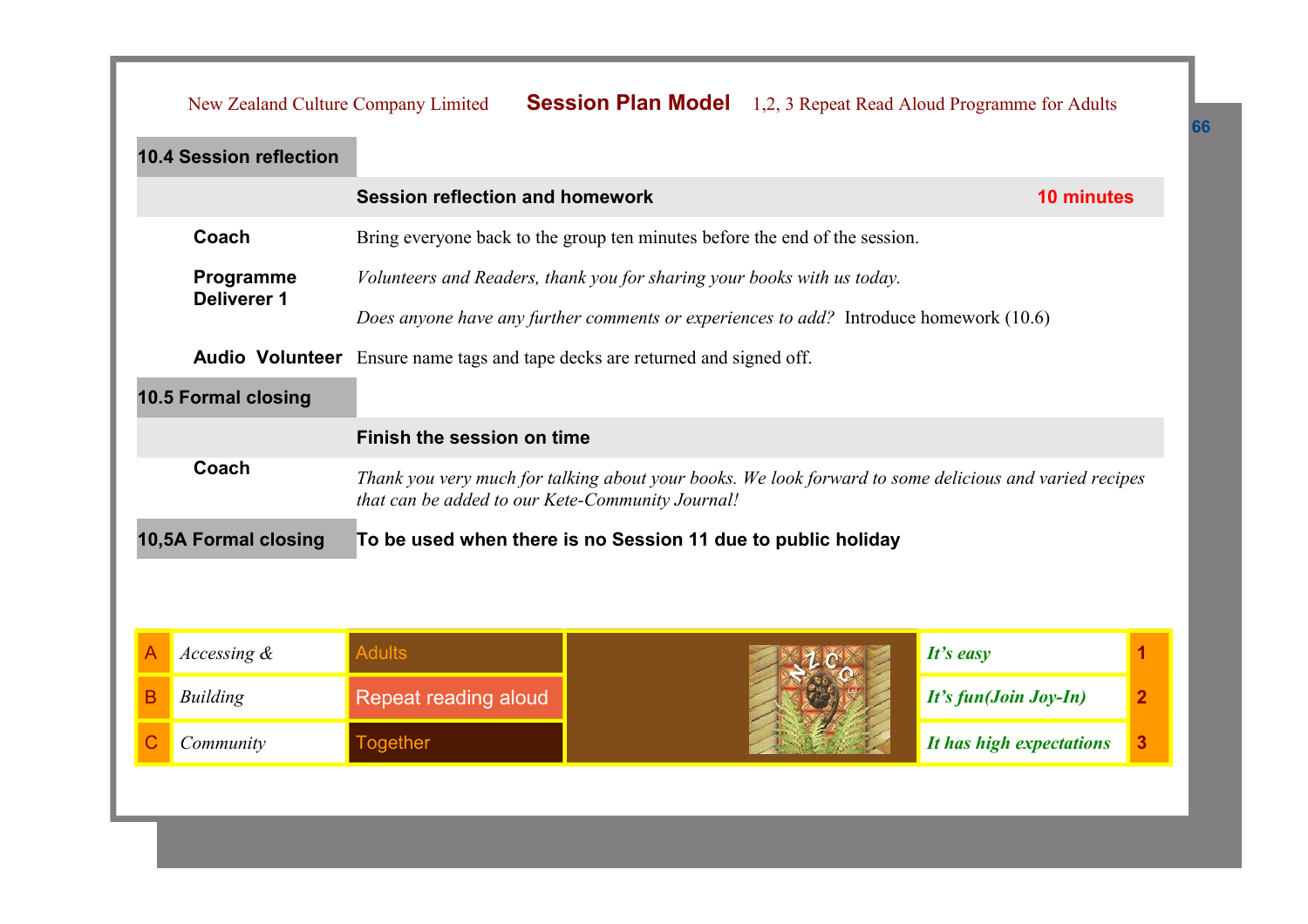|              | New Zealand Culture Company Limited |                             | <b>Session Plan Model</b> 1,2, 3 Repeat Read Aloud Programme for Adults                                                                                                                                                                                                                                 |  |                          |                |
|--------------|-------------------------------------|-----------------------------|---------------------------------------------------------------------------------------------------------------------------------------------------------------------------------------------------------------------------------------------------------------------------------------------------------|--|--------------------------|----------------|
|              |                                     |                             | Group photo and certificate presentation                                                                                                                                                                                                                                                                |  |                          |                |
|              | Coach                               | certificate.                | For some Volunteers, today will be their last session. We would like to thank them and present them with a                                                                                                                                                                                              |  |                          |                |
|              |                                     |                             | To finish today we would like to take a GROUP PHOTO for the Kete-Community Journal.                                                                                                                                                                                                                     |  |                          |                |
|              |                                     | Thank you very much.        |                                                                                                                                                                                                                                                                                                         |  |                          |                |
|              |                                     |                             |                                                                                                                                                                                                                                                                                                         |  |                          |                |
|              | 10.6 Homework                       |                             |                                                                                                                                                                                                                                                                                                         |  |                          |                |
|              |                                     | <b>Sharing our cultures</b> |                                                                                                                                                                                                                                                                                                         |  |                          |                |
|              | Programme<br><b>Deliverer 1</b>     |                             | Next session we will be looking at recipe books, food packets and cooking directions. Please bring a<br>favourite recipe from your culture. (It can be in your first language. If you wish to try and translate it that<br>would be great, otherwise we will do our best to get it translated for you.) |  |                          |                |
| A            | Accessing &                         | <b>Adults</b>               |                                                                                                                                                                                                                                                                                                         |  | It's easy                | 1              |
| в            | <b>Building</b>                     | Repeat reading aloud        |                                                                                                                                                                                                                                                                                                         |  | It's fun(Join Joy-In)    | $\overline{2}$ |
| $\mathsf{C}$ | Community                           | <b>Together</b>             |                                                                                                                                                                                                                                                                                                         |  | It has high expectations | 3              |
|              |                                     |                             |                                                                                                                                                                                                                                                                                                         |  |                          |                |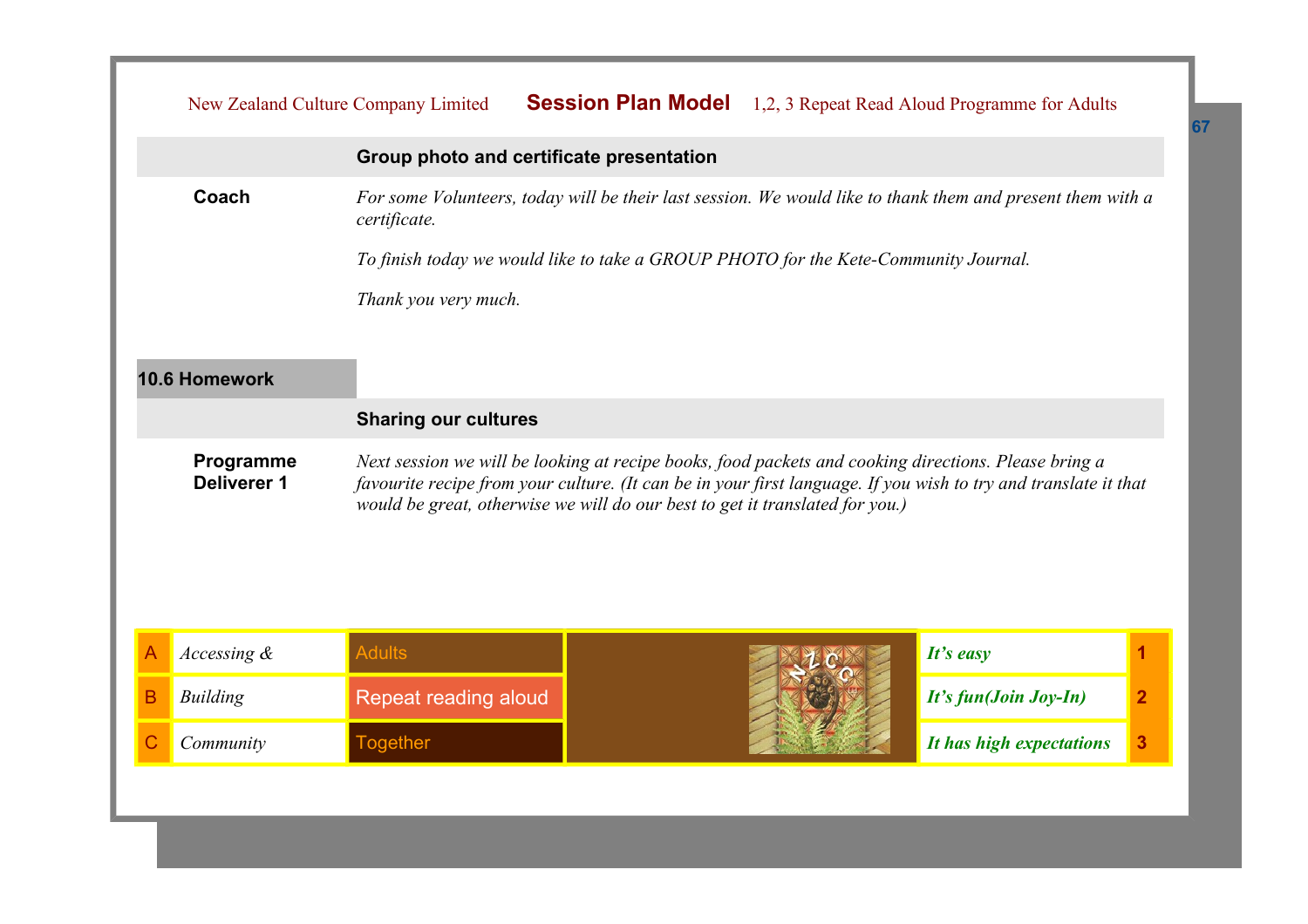New Zealand Culture Company Limited **Session Plan Model** 1,2, 3 Repeat Read Aloud Programme for Adults

## Session eleven's theme to repeat together

## *Be the first to make efforts, if you wait for others then progress will be more difficult.*

|                                                                                             | <b>11.0 Formal welcome</b>                                                                           |                                                                                                                                                    |                                                                                                                   |                          |   |  |  |
|---------------------------------------------------------------------------------------------|------------------------------------------------------------------------------------------------------|----------------------------------------------------------------------------------------------------------------------------------------------------|-------------------------------------------------------------------------------------------------------------------|--------------------------|---|--|--|
|                                                                                             |                                                                                                      | Start the session on time                                                                                                                          |                                                                                                                   | 1 minute                 |   |  |  |
|                                                                                             | Coach<br>Let's try to be the first to be ready to begin. You'll see why when you hear today's theme. |                                                                                                                                                    |                                                                                                                   |                          |   |  |  |
|                                                                                             | Programme<br><b>Deliverer 1</b>                                                                      | Good morning/afternoon everyone. Thank you for all your efforts to participate fully in this programme.<br>Please repeat read aloud today's theme, |                                                                                                                   |                          |   |  |  |
| "Be the first to make efforts, if you wait for others then progress will be more difficult. |                                                                                                      |                                                                                                                                                    |                                                                                                                   |                          |   |  |  |
| Programme<br><b>Deliverer 2</b>                                                             |                                                                                                      | or first to make efforts can make a big difference.                                                                                                | Being first in line or first to finish is not particularly important, but being first to volunteer, first to help |                          |   |  |  |
| Α                                                                                           | Accessing $\&$                                                                                       | <b>Adults</b>                                                                                                                                      |                                                                                                                   | It's easy                |   |  |  |
| В                                                                                           | Building                                                                                             | Repeat reading aloud                                                                                                                               |                                                                                                                   | It's fun(Join Joy-In)    | 2 |  |  |
|                                                                                             | Community                                                                                            | <b>Together</b>                                                                                                                                    |                                                                                                                   | It has high expectations | 3 |  |  |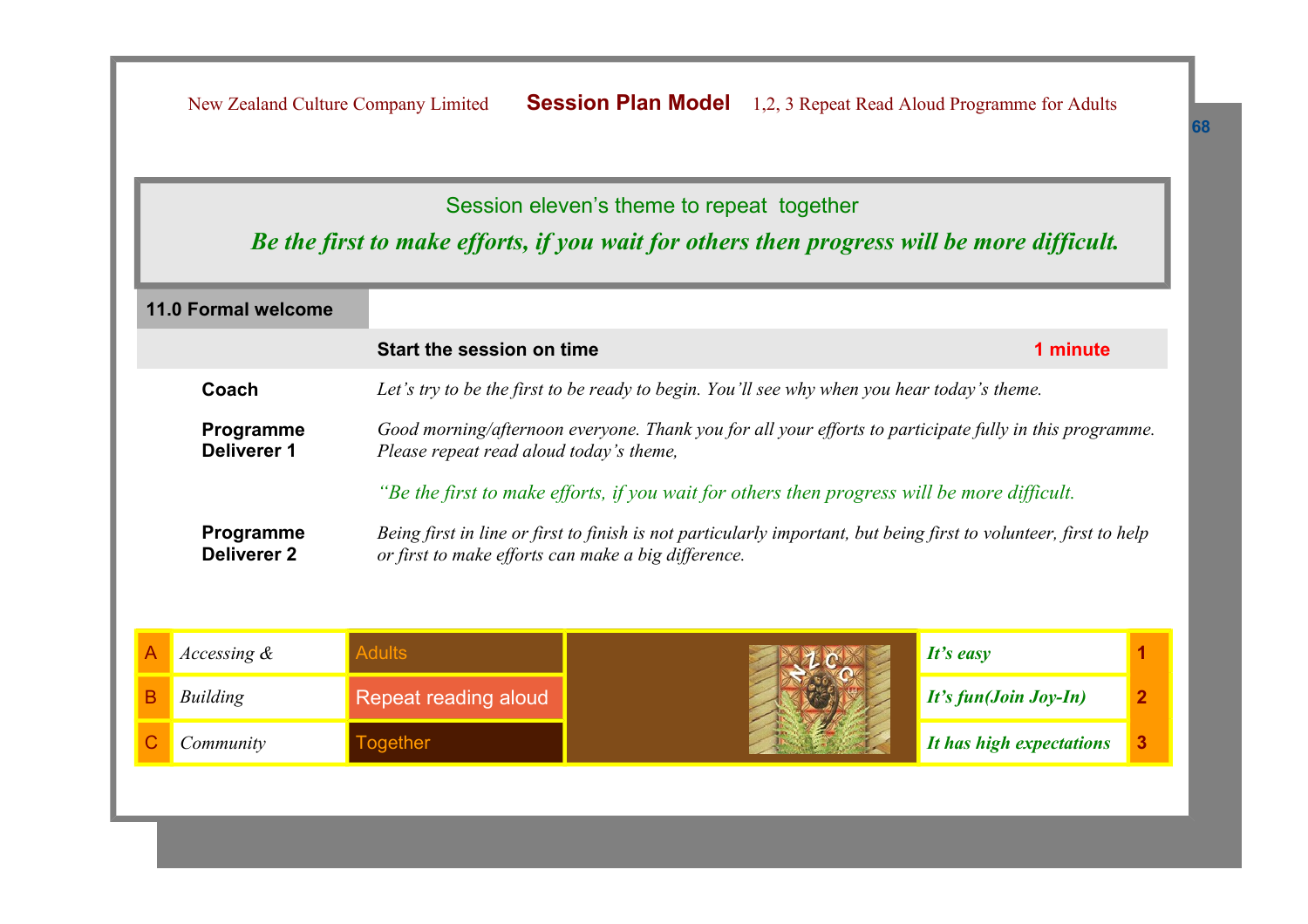|                                                                                                                                                                     | New Zealand Culture Company Limited                                                                                                                                                                                                                                                          |                                                       |                                       |                       | <b>Session Plan Model</b> 1,2, 3 Repeat Read Aloud Programme for Adults |   |  |
|---------------------------------------------------------------------------------------------------------------------------------------------------------------------|----------------------------------------------------------------------------------------------------------------------------------------------------------------------------------------------------------------------------------------------------------------------------------------------|-------------------------------------------------------|---------------------------------------|-----------------------|-------------------------------------------------------------------------|---|--|
|                                                                                                                                                                     | 11.1 A sustainable<br>practice                                                                                                                                                                                                                                                               |                                                       |                                       |                       |                                                                         |   |  |
|                                                                                                                                                                     |                                                                                                                                                                                                                                                                                              |                                                       | Sharing recipes from our own cultures |                       |                                                                         |   |  |
|                                                                                                                                                                     | Programme<br>For those of you who have brought a recipe from your culture to share, we would love to hear the name<br><b>Deliverer 1</b><br>of your dish and where it comes from. For those of you who haven't brought a recipe, you could still tell<br>us the name of your favourite food. |                                                       |                                       |                       |                                                                         |   |  |
|                                                                                                                                                                     | Programme<br><b>Deliverer 2</b>                                                                                                                                                                                                                                                              | You could say,                                        |                                       |                       |                                                                         |   |  |
|                                                                                                                                                                     |                                                                                                                                                                                                                                                                                              | "My recipe is called It comes from " or               |                                       |                       |                                                                         |   |  |
| "My favourite food is"                                                                                                                                              |                                                                                                                                                                                                                                                                                              |                                                       |                                       |                       |                                                                         |   |  |
| You could add another sentence to explain.<br>Eg. "My recipe is called 'Toad in the Hole'. It is sausages cooked in batter. It is a traditional English<br>recipe." |                                                                                                                                                                                                                                                                                              |                                                       |                                       |                       |                                                                         |   |  |
|                                                                                                                                                                     |                                                                                                                                                                                                                                                                                              |                                                       |                                       |                       |                                                                         |   |  |
|                                                                                                                                                                     | Programme<br><b>Deliverer 1</b>                                                                                                                                                                                                                                                              | Who would like to be the first to share their recipe? |                                       |                       |                                                                         |   |  |
|                                                                                                                                                                     | Accessing &                                                                                                                                                                                                                                                                                  | <b>Adults</b>                                         |                                       |                       | It's easy                                                               | 1 |  |
| в                                                                                                                                                                   | <b>Building</b>                                                                                                                                                                                                                                                                              | Repeat reading aloud                                  |                                       | It's fun(Join Joy-In) | $\overline{2}$                                                          |   |  |
|                                                                                                                                                                     | Community                                                                                                                                                                                                                                                                                    | <b>Together</b>                                       |                                       |                       | It has high expectations                                                | 3 |  |
|                                                                                                                                                                     |                                                                                                                                                                                                                                                                                              |                                                       |                                       |                       |                                                                         |   |  |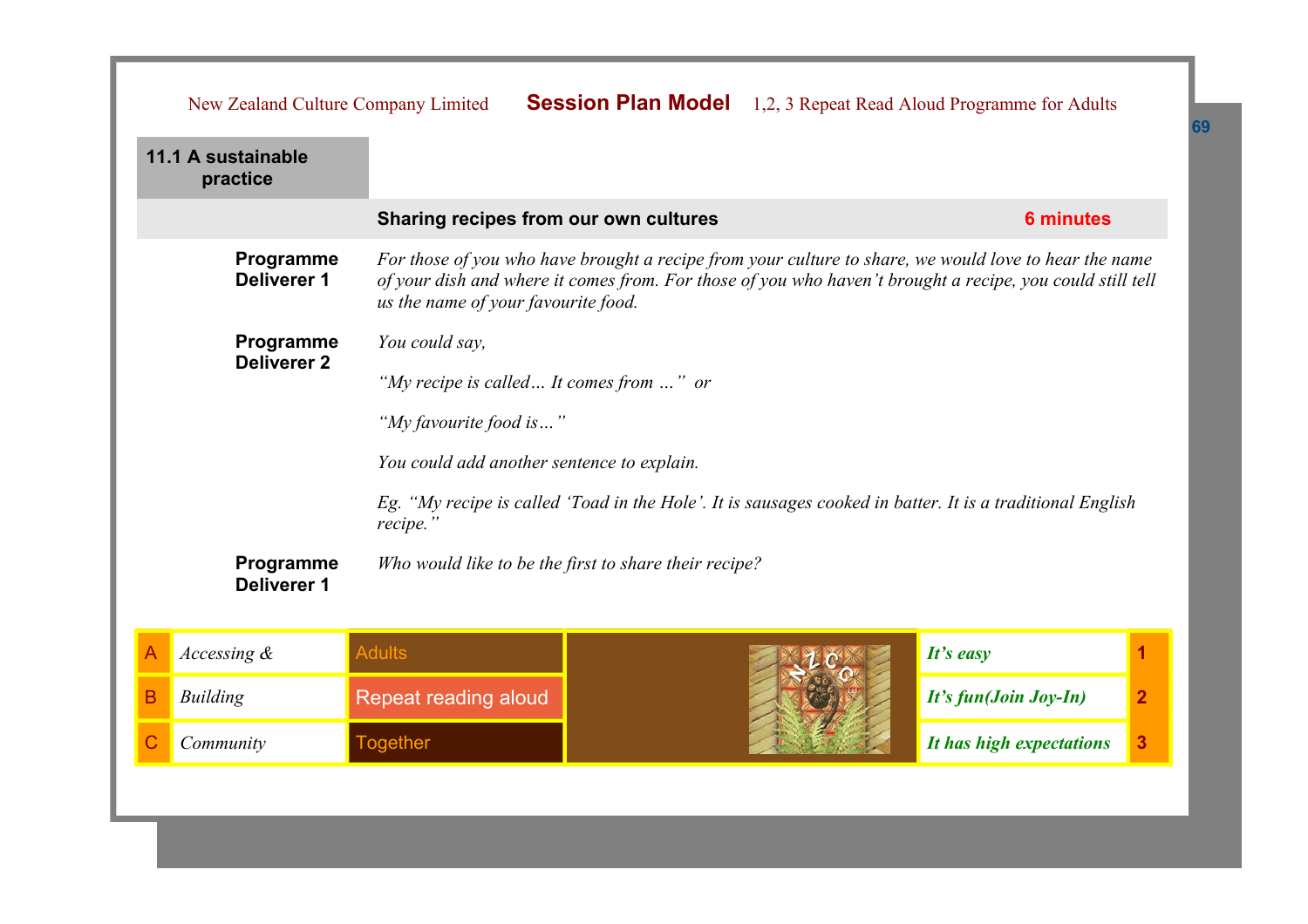|   | New Zealand Culture Company Limited                                                                                                                                                                                                                     |                                                                                                                                                                                                                                                                                                                                                                 | <b>Session Plan Model</b> 1,2, 3 Repeat Read Aloud Programme for Adults |                                         |  |  |  |
|---|---------------------------------------------------------------------------------------------------------------------------------------------------------------------------------------------------------------------------------------------------------|-----------------------------------------------------------------------------------------------------------------------------------------------------------------------------------------------------------------------------------------------------------------------------------------------------------------------------------------------------------------|-------------------------------------------------------------------------|-----------------------------------------|--|--|--|
|   | <b>Volunteers &amp;</b><br>Volunteers and Readers to share their recipes of favourite foods.<br><b>Readers</b>                                                                                                                                          |                                                                                                                                                                                                                                                                                                                                                                 |                                                                         |                                         |  |  |  |
|   | 11.2 Learn to learn                                                                                                                                                                                                                                     |                                                                                                                                                                                                                                                                                                                                                                 |                                                                         |                                         |  |  |  |
|   |                                                                                                                                                                                                                                                         | Reading recipes and food packets                                                                                                                                                                                                                                                                                                                                | 3 minutes                                                               |                                         |  |  |  |
|   | Programme<br>We have printed some sample food packets and recipes in your workbook. You may like to read these<br>Deliverer 1<br>with your Volunteer today so that you can familiarise yourselves with cooking vocabulary and<br>instructional writing. |                                                                                                                                                                                                                                                                                                                                                                 |                                                                         |                                         |  |  |  |
|   | Programme<br><b>Deliverer 2</b>                                                                                                                                                                                                                         | You may also wish to read the recipe you brought from home. The Volunteer may be able to help you<br>with your English translation of the recipe.                                                                                                                                                                                                               |                                                                         |                                         |  |  |  |
|   | Programme<br><b>Deliverer 1</b>                                                                                                                                                                                                                         | Once you have done this, you can go straight on to repeat reading aloud your book as usual. You may<br>like to look for a recipe book to read. Children's recipe books can be found in the Junior Non-Fiction<br>area of the library (look for number 641) or you can look in the main part of the library under the same<br>number for all other recipe books. |                                                                         |                                         |  |  |  |
|   | 11.3 Practice                                                                                                                                                                                                                                           |                                                                                                                                                                                                                                                                                                                                                                 |                                                                         |                                         |  |  |  |
|   |                                                                                                                                                                                                                                                         | <b>Practice Repeat Reading Aloud one-on-one</b>                                                                                                                                                                                                                                                                                                                 | 35 minutes                                                              |                                         |  |  |  |
|   | Accessing &                                                                                                                                                                                                                                             | <b>Adults</b>                                                                                                                                                                                                                                                                                                                                                   |                                                                         | 1<br>It's easy                          |  |  |  |
| В | <b>Building</b>                                                                                                                                                                                                                                         | Repeat reading aloud                                                                                                                                                                                                                                                                                                                                            |                                                                         | $\overline{2}$<br>It's fun(Join Joy-In) |  |  |  |
|   | Community                                                                                                                                                                                                                                               | <b>Together</b>                                                                                                                                                                                                                                                                                                                                                 |                                                                         | 3<br>It has high expectations           |  |  |  |
|   |                                                                                                                                                                                                                                                         |                                                                                                                                                                                                                                                                                                                                                                 |                                                                         |                                         |  |  |  |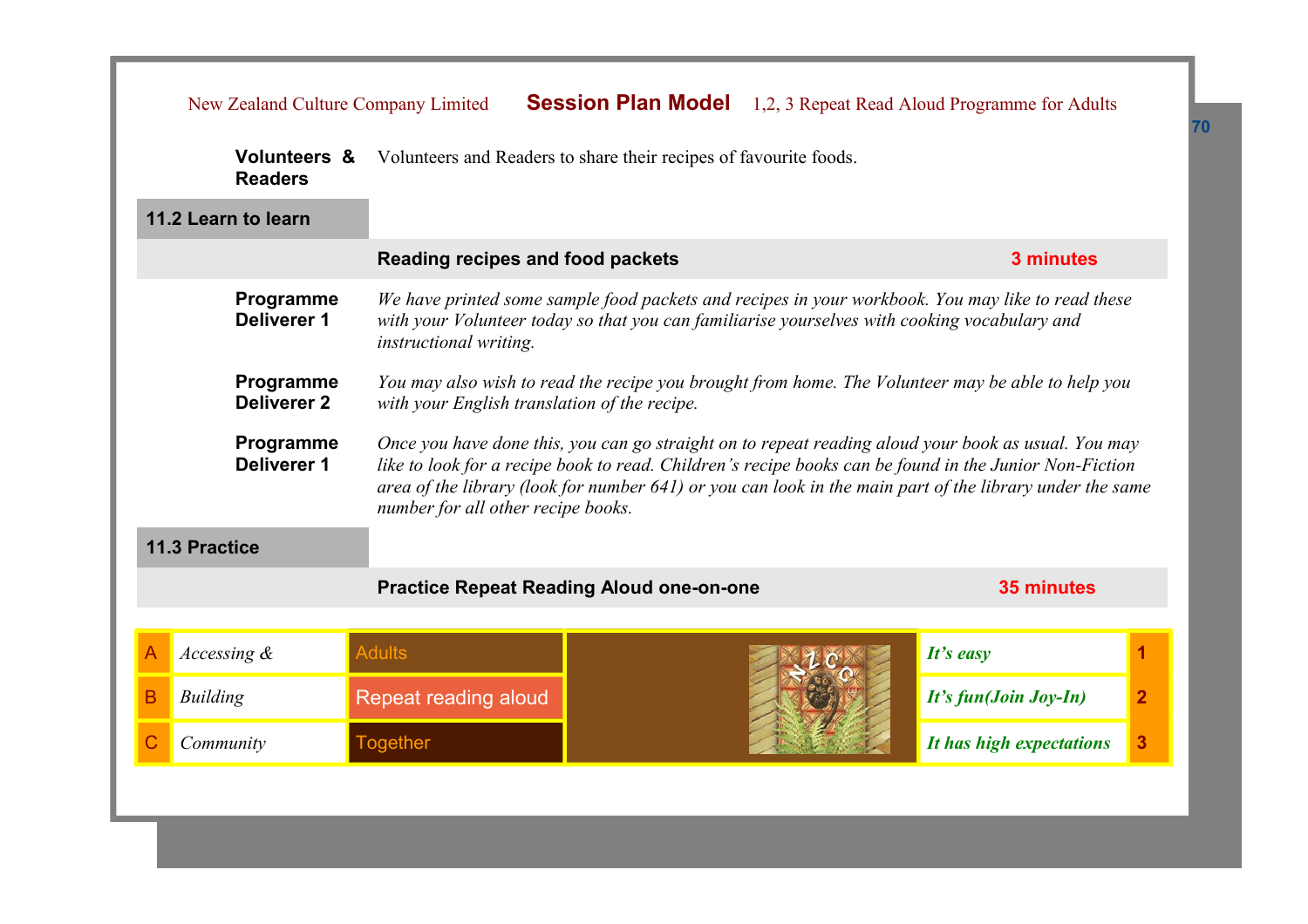| New Zealand Culture Company Limited     |                                                                                                                                   | <b>Session Plan Model</b> 1,2, 3 Repeat Read Aloud Programme for Adults |  |                          |                |  |  |
|-----------------------------------------|-----------------------------------------------------------------------------------------------------------------------------------|-------------------------------------------------------------------------|--|--------------------------|----------------|--|--|
| <b>Volunteer &amp;</b><br><b>Reader</b> | Practice Repeat Reading Aloud a book together once you have finished 11.2 above.                                                  |                                                                         |  |                          |                |  |  |
| <b>11.4 Session reflection</b>          |                                                                                                                                   |                                                                         |  |                          |                |  |  |
|                                         |                                                                                                                                   | <b>Session Reflection and Kete-Community Journal</b>                    |  |                          |                |  |  |
| Coach                                   | Bring everyone back to the group ten minutes before the end of the session.                                                       |                                                                         |  |                          |                |  |  |
| Programme                               | This is our sharing time.                                                                                                         |                                                                         |  |                          |                |  |  |
|                                         | <b>Deliverer 1</b><br>Volunteers and Readers, do you have any ideas on sustainability as we talked about in 10.1 last<br>session? |                                                                         |  |                          |                |  |  |
|                                         | Introduce today's homework exercise (see 11.6)                                                                                    |                                                                         |  |                          |                |  |  |
| <b>Audio Volunteer</b>                  | Ensure name tags and tape decks are returned and signed off.                                                                      |                                                                         |  |                          |                |  |  |
| 11.5 Formal closing                     |                                                                                                                                   |                                                                         |  |                          |                |  |  |
|                                         | Group photo and certificate presentations                                                                                         |                                                                         |  | 5 minutes                |                |  |  |
| Coach                                   | Thank you for coming to the 1,2,3 Repeat Read Aloud programme today, without you and your efforts it                              |                                                                         |  |                          |                |  |  |
| Accessing $\&$<br>Α                     | <b>Adults</b>                                                                                                                     |                                                                         |  | It's easy                |                |  |  |
| В<br><b>Building</b>                    | Repeat reading aloud                                                                                                              |                                                                         |  | It's fun(Join Joy-In)    | $\overline{2}$ |  |  |
| Community                               | <b>Together</b>                                                                                                                   |                                                                         |  | It has high expectations | 3              |  |  |
|                                         |                                                                                                                                   |                                                                         |  |                          |                |  |  |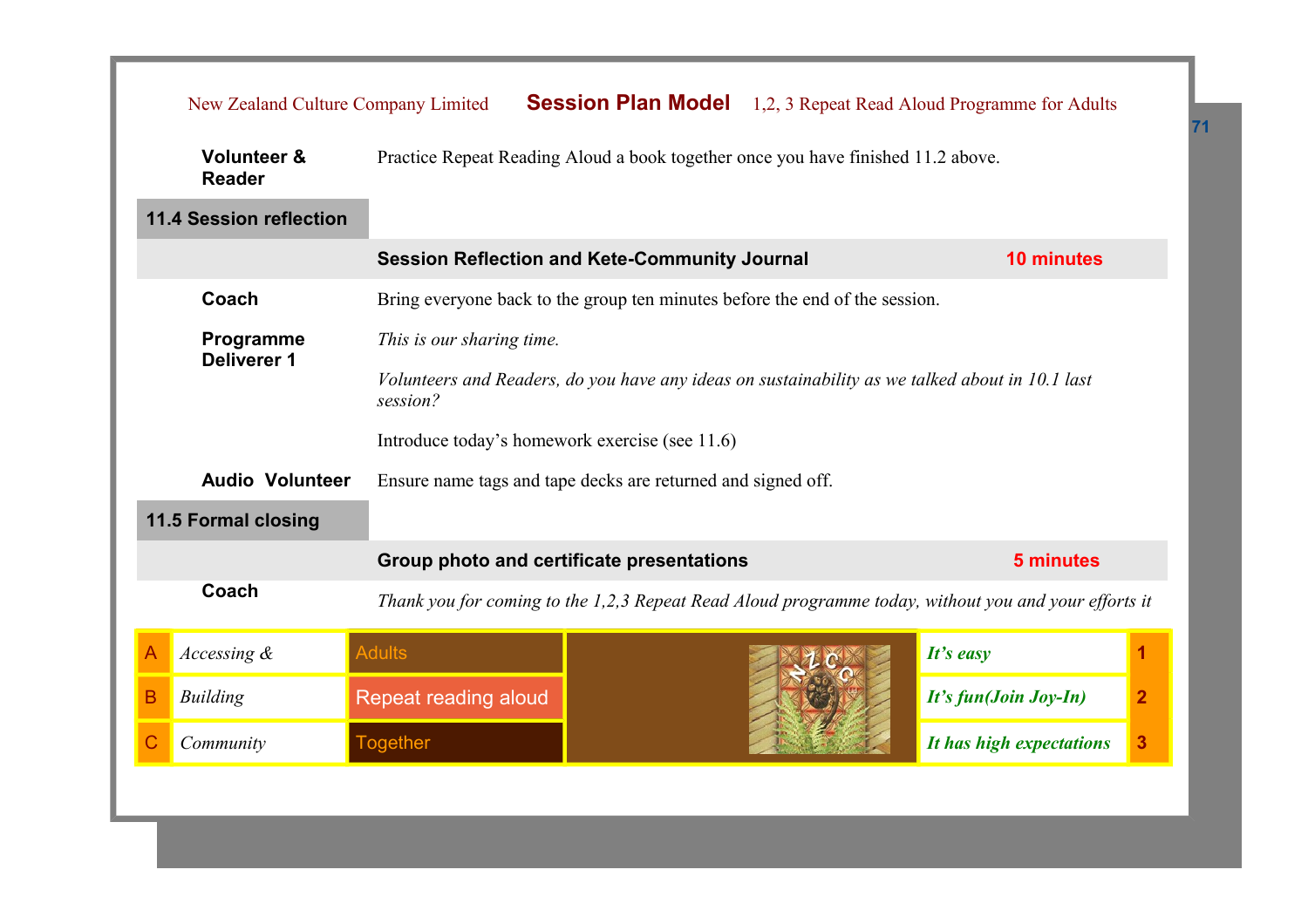|                                                                                                    | New Zealand Culture Company Limited                                                                                                                                                      |  |                          | <b>Session Plan Model</b> 1,2, 3 Repeat Read Aloud Programme for Adults |   |
|----------------------------------------------------------------------------------------------------|------------------------------------------------------------------------------------------------------------------------------------------------------------------------------------------|--|--------------------------|-------------------------------------------------------------------------|---|
|                                                                                                    | would be impossible to run the programme.                                                                                                                                                |  |                          |                                                                         |   |
|                                                                                                    | For some Volunteers, today will be their last session. We would like to than k them and present them<br>with a certificate.                                                              |  |                          |                                                                         |   |
|                                                                                                    | To finish today we would like to take a GROUP PHOTO for the Kete-Community Journal.                                                                                                      |  |                          |                                                                         |   |
| 11.6 Homework                                                                                      |                                                                                                                                                                                          |  |                          |                                                                         |   |
|                                                                                                    | Kete-Community Journal contributions and positive words                                                                                                                                  |  |                          |                                                                         |   |
| Programme<br>Deliverer 1                                                                           | Your homework is to bring a story, poem or song from your culture to share with us next session. It is<br>our last session so we would like to have fun and enjoy each other's cultures. |  |                          |                                                                         |   |
| Thank you for all your contributions so far. We look forward to a special final session next time. |                                                                                                                                                                                          |  |                          |                                                                         |   |
| Accessing &<br>A                                                                                   | <b>Adults</b>                                                                                                                                                                            |  |                          | It's easy                                                               | 1 |
| B<br><b>Building</b>                                                                               | Repeat reading aloud                                                                                                                                                                     |  | It's fun(Join Joy-In)    | $\overline{2}$                                                          |   |
| Community                                                                                          | <b>Together</b>                                                                                                                                                                          |  | It has high expectations | 3                                                                       |   |
|                                                                                                    |                                                                                                                                                                                          |  |                          |                                                                         |   |

**72**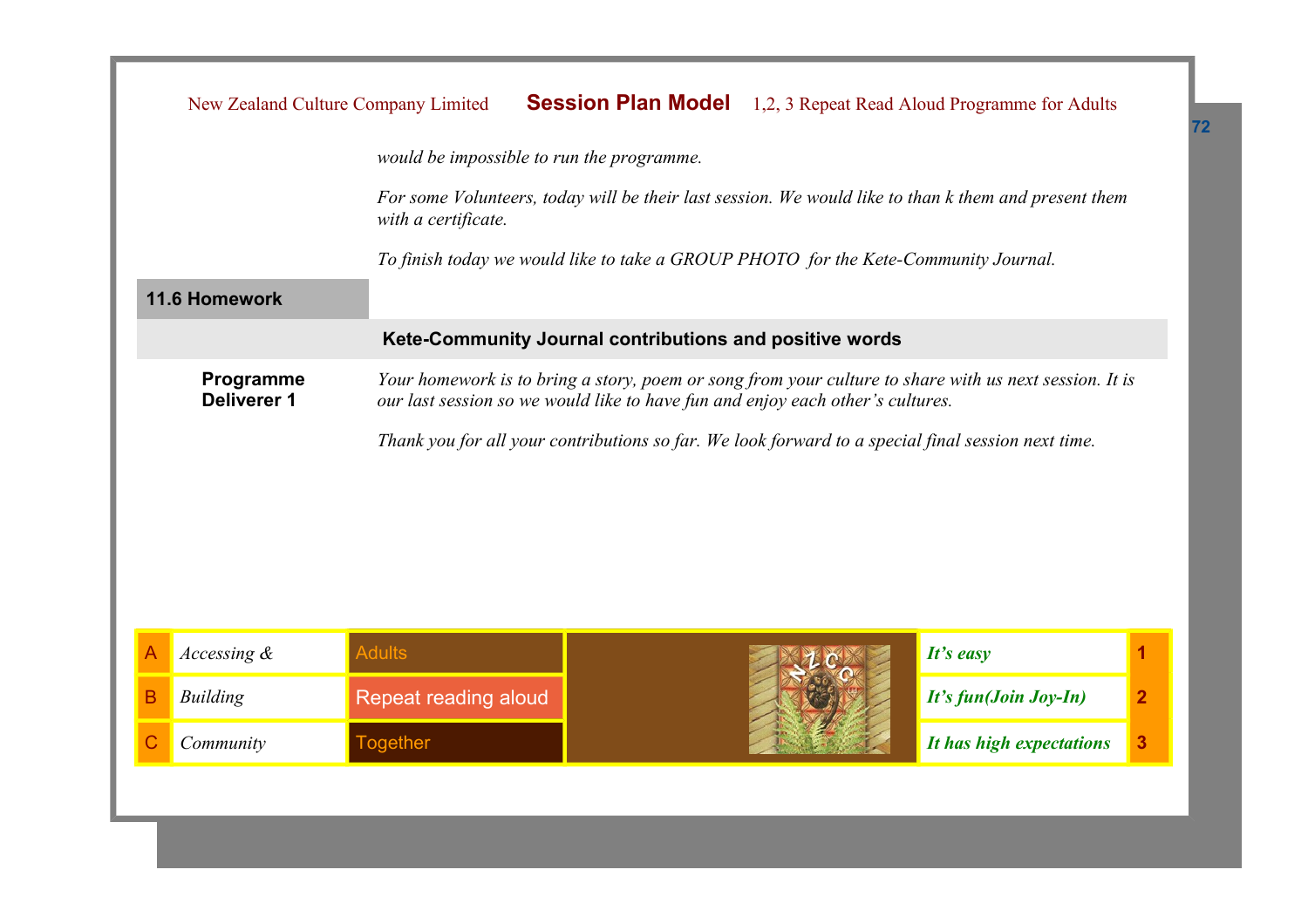|                                 |                                                       |                                                                                                                                                                  | Session twelve's theme to repeat together                                                                   |                       |  |  |
|---------------------------------|-------------------------------------------------------|------------------------------------------------------------------------------------------------------------------------------------------------------------------|-------------------------------------------------------------------------------------------------------------|-----------------------|--|--|
|                                 |                                                       |                                                                                                                                                                  | Whether your journey in life is fortunate or unfortunate is greatly determined<br>by the way you use words. |                       |  |  |
|                                 | <b>12.0 Formal welcome</b>                            |                                                                                                                                                                  |                                                                                                             |                       |  |  |
|                                 |                                                       | Start the session on time                                                                                                                                        |                                                                                                             | 1 minute              |  |  |
|                                 | Programme                                             |                                                                                                                                                                  | Welcome to our final session. I'm looking forward to hearing your stories, poems and songs today.           |                       |  |  |
| Deliverer 1                     | Let's repeat read aloud today's theme together,       |                                                                                                                                                                  |                                                                                                             |                       |  |  |
|                                 |                                                       | "Whether your journey in life is fortunate or unfortunate is greatly determined by the way we<br>use words."                                                     |                                                                                                             |                       |  |  |
| Programme<br><b>Deliverer 2</b> | Yes. I'm looking forward to hearing your stories too. |                                                                                                                                                                  |                                                                                                             |                       |  |  |
|                                 |                                                       | We hope you have gained some tools from this programme that will help your journey in life to be<br>fortunate through your choice of words and how you use them. |                                                                                                             |                       |  |  |
|                                 | Accessing &                                           | <b>Adults</b>                                                                                                                                                    |                                                                                                             | It's easy             |  |  |
|                                 | <b>Building</b>                                       | Repeat reading aloud                                                                                                                                             |                                                                                                             | It's fun(Join Joy-In) |  |  |
|                                 |                                                       |                                                                                                                                                                  |                                                                                                             |                       |  |  |

**73**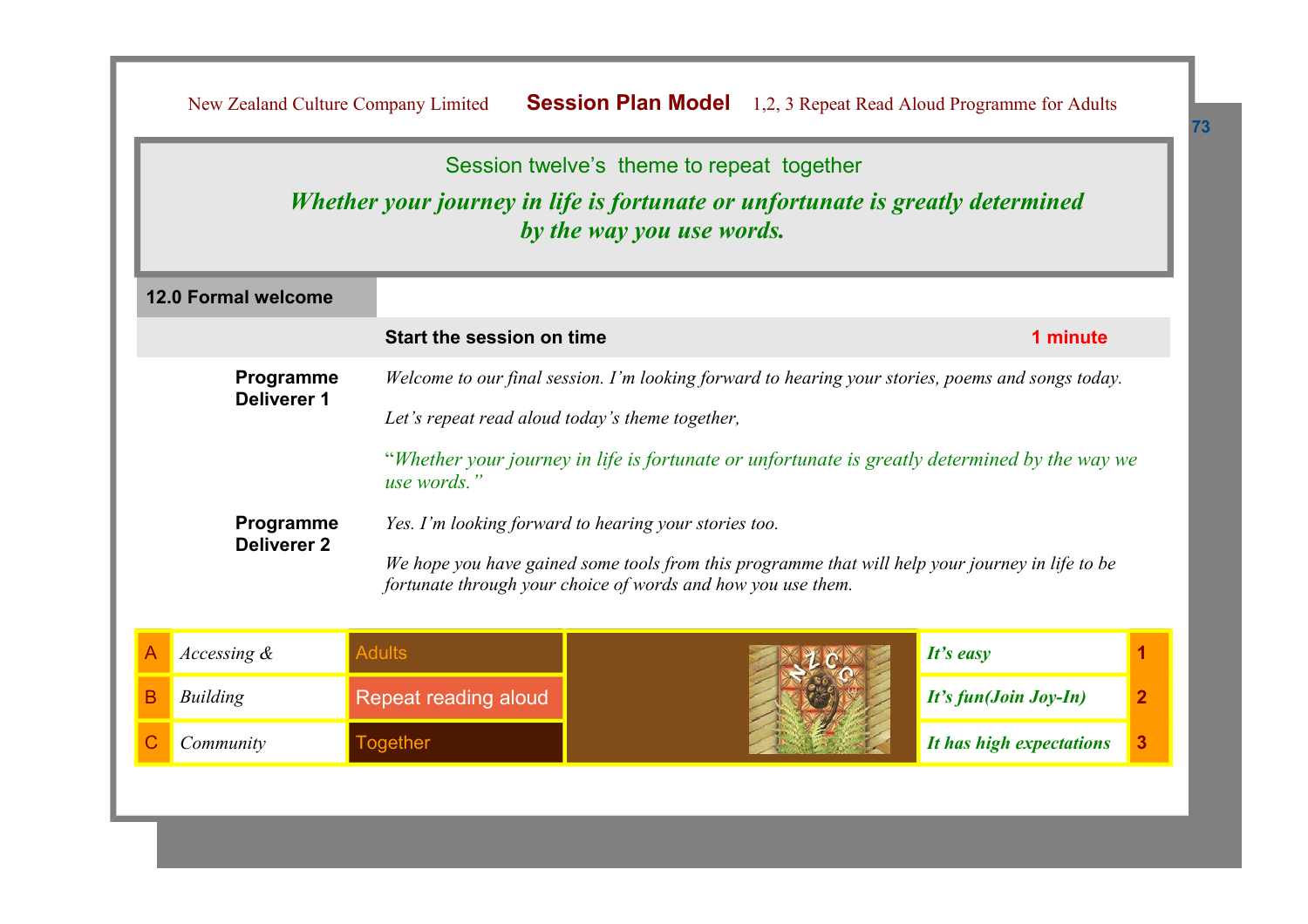| New Zealand Culture Company Limited     |                                                                                                                                                                                                                                                   |  |  | <b>Session Plan Model</b> 1,2, 3 Repeat Read Aloud Programme for Adults |                |
|-----------------------------------------|---------------------------------------------------------------------------------------------------------------------------------------------------------------------------------------------------------------------------------------------------|--|--|-------------------------------------------------------------------------|----------------|
| <b>12.2 Practice</b>                    |                                                                                                                                                                                                                                                   |  |  |                                                                         |                |
|                                         | <b>Practice Repeat Reading Aloud one-on-one</b>                                                                                                                                                                                                   |  |  | <b>10 minutes</b>                                                       |                |
| <b>Volunteer &amp;</b><br><b>Reader</b> | If there is still time once everyone has shared their song, story or poem, have a final one-on-one reading<br>time together.                                                                                                                      |  |  |                                                                         |                |
| <b>12.3 Session reflection</b>          |                                                                                                                                                                                                                                                   |  |  |                                                                         |                |
|                                         | Final comments plus next term's dates                                                                                                                                                                                                             |  |  | 3 minutes                                                               |                |
| Programme<br>Deliverer 1                | Volunteers and Readers, do you have any final comments that may be helpful to the rest of the group?                                                                                                                                              |  |  |                                                                         |                |
| All                                     | Final comments on programme.                                                                                                                                                                                                                      |  |  |                                                                         |                |
| Programme<br><b>Deliverer 2</b>         | Our last bit of house-keeping regarding the programme next term<br>Give the Volunteers starting dates for next term including the pre-term Team-Building workshop. Give<br>the Readers their start date and time for the Shared Reading sessions. |  |  |                                                                         |                |
| <b>12.4 Course Completion</b>           |                                                                                                                                                                                                                                                   |  |  |                                                                         |                |
| Accessing &<br>Α                        | <b>Adults</b>                                                                                                                                                                                                                                     |  |  | $It's$ easy                                                             | 1              |
| B<br><b>Building</b>                    | Repeat reading aloud                                                                                                                                                                                                                              |  |  | It's fun(Join Joy-In)                                                   | $\overline{2}$ |

C *Community* Together *It has high expectations* **3**

**74**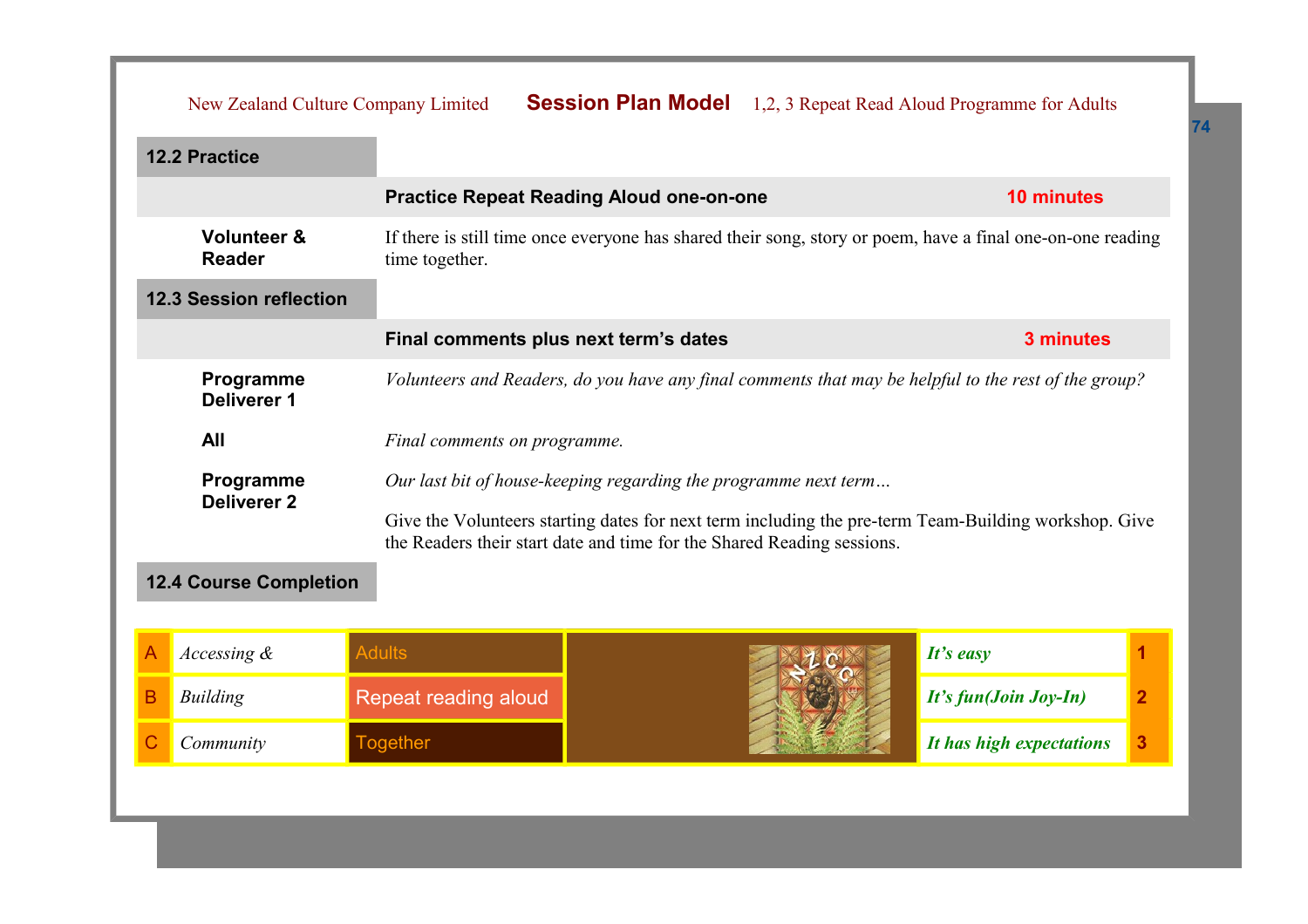## New Zealand Culture Company Limited **Session Plan Model** 1,2, 3 Repeat Read Aloud Programme for Adults

|                                           | <b>Presentations</b><br>9 minutes                                                                                                                                                                                                                                                                                                                                                                                                                             |
|-------------------------------------------|---------------------------------------------------------------------------------------------------------------------------------------------------------------------------------------------------------------------------------------------------------------------------------------------------------------------------------------------------------------------------------------------------------------------------------------------------------------|
| Programme<br><b>Deliverer</b>             | In recognition of your efforts, we would like to present you all with a certificate for your participation<br>in this course. Congratulations!                                                                                                                                                                                                                                                                                                                |
| <b>Readers &amp;</b><br><b>Volunteers</b> | It is quite a nice practice for the Readers to present certificates to the Volunteers and for the<br>Volunteers to present certificates to the Readers. Sometimes the library staff like to be involved so they<br>could be the 'official' certificate presenters if you prefer to do it that way. How you present the<br>certificates will be up to your team. The important thing is that all participants are valued and have<br>their efforts recognised. |
| Programme<br>Deliverer 1                  | Thank you again for all your efforts. We look forward to seeing you next term. Before we leave today could we<br>please have one final group photo for the Community Journal. (This needs to be done in the final two sessions<br>due to different Volunteers both days.)<br>The Kete-Community Journal will be available with many other Kete from other libraries on-line.<br>The library can help you find them on the computer.                           |
|                                           | Thank you very much.                                                                                                                                                                                                                                                                                                                                                                                                                                          |

## **Homework summary**